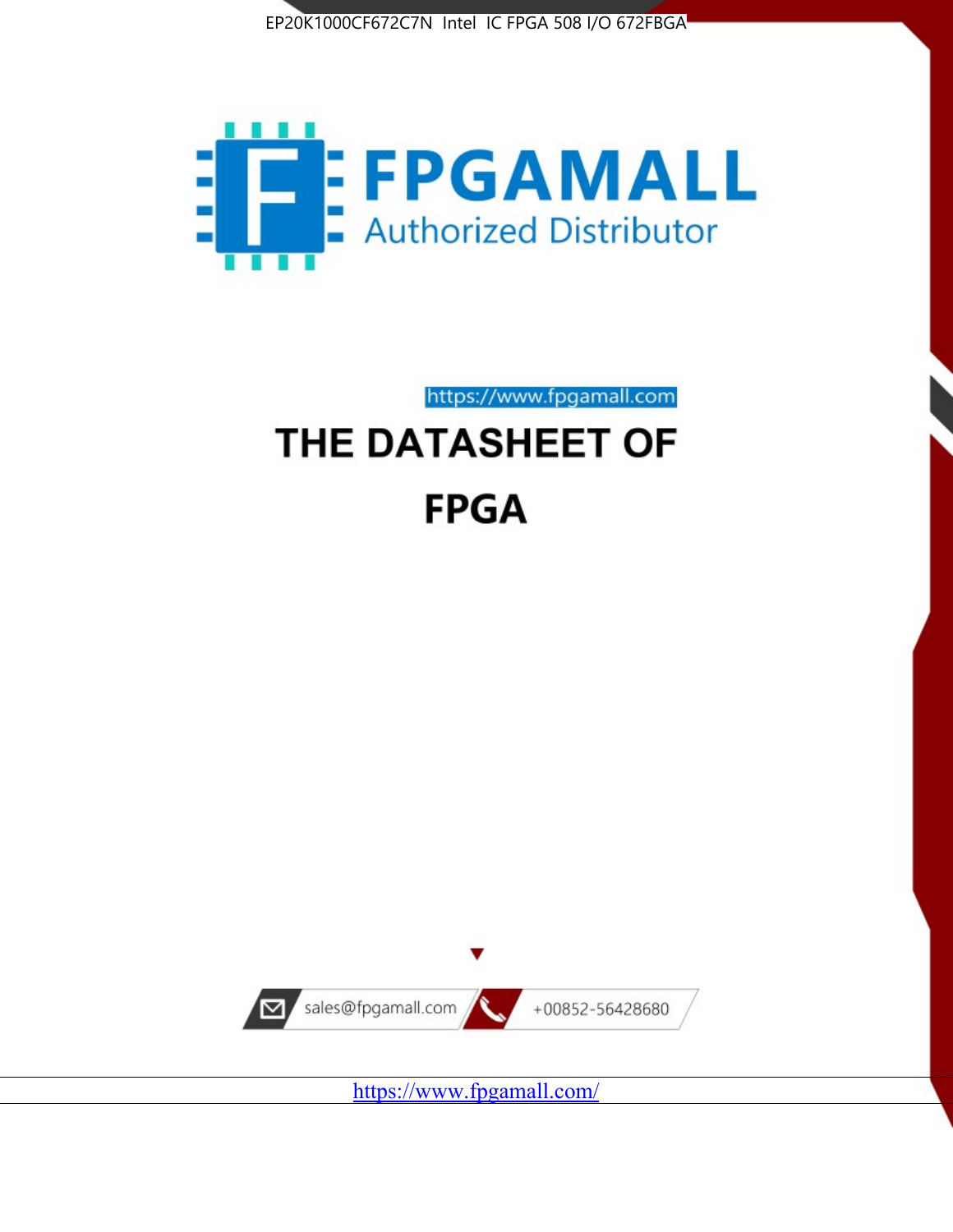#### EP20K1000CF672C7N Intel IC FPGA 508 I/O 672FBGA



### **APEX 20KC**

**Programmable Logic Device**

#### **February 2004 ver. 2.2 Data Sheet**

**Features...** ■ Programmable logic device (PLD) manufactured using a 0.15-µm alllayer copper-metal fabrication process

- 25 to 35% faster design performance than APEX<sup>™</sup> 20KE devices
- Pin-compatible with APEX 20KE devices
- High-performance, low-power copper interconnect
- MultiCoreTM architecture integrating look-up table (LUT) logic and embedded memory
- LUT logic used for register-intensive functions
- Embedded system blocks (ESBs) used to implement memory functions, including first-in first-out (FIFO) buffers, dual-port RAM, and content-addressable memory (CAM)
- High-density architecture
	- 200,000 to 1 million typical gates (see Table 1)
	- Up to 38,400 logic elements (LEs)
	- Up to 327,680 RAM bits that can be used without reducing available logic

| Table 1. APEX 20KC Device Features<br>Note $(1)$ |                  |                  |                  |                   |  |  |  |
|--------------------------------------------------|------------------|------------------|------------------|-------------------|--|--|--|
| <b>Feature</b>                                   | <b>EP20K200C</b> | <b>EP20K400C</b> | <b>EP20K600C</b> | <b>EP20K1000C</b> |  |  |  |
| Maximum system gates                             | 526,000          | 1,052,000        | 1,537,000        | 1,772,000         |  |  |  |
| <b>Typical gates</b>                             | 200,000          | 400,000          | 600,000          | 1,000,000         |  |  |  |
| <b>LEs</b>                                       | 8.320            | 16,640           | 24,320           | 38,400            |  |  |  |
| <b>ESBs</b>                                      | 52               | 104              | 152              | 160               |  |  |  |
| Maximum RAM bits                                 | 106,496          | 212,992          | 311,296          | 327,680           |  |  |  |
| PLLs $(2)$                                       | 2                | 4                | 4                | 4                 |  |  |  |
| Speed grades $(3)$                               | $-7, -8, -9$     | $-7, -8, -9$     | $-7, -8, -9$     | $-7, -8, -9$      |  |  |  |
| Maximum macrocells                               | 832              | 1.664            | 2,432            | 2,560             |  |  |  |
| Maximum user I/O pins                            | 376              | 488              | 588              | 708               |  |  |  |

#### *Notes to Table 1:*

(1) The embedded IEEE Std. 1149.1 Joint Test Action Group (JTAG) boundary-scan circuitry contributes up to 57,000 additional gates.

- (2) PLL: phase-locked loop.
- (3) The -7 speed grade provides the fastest performance.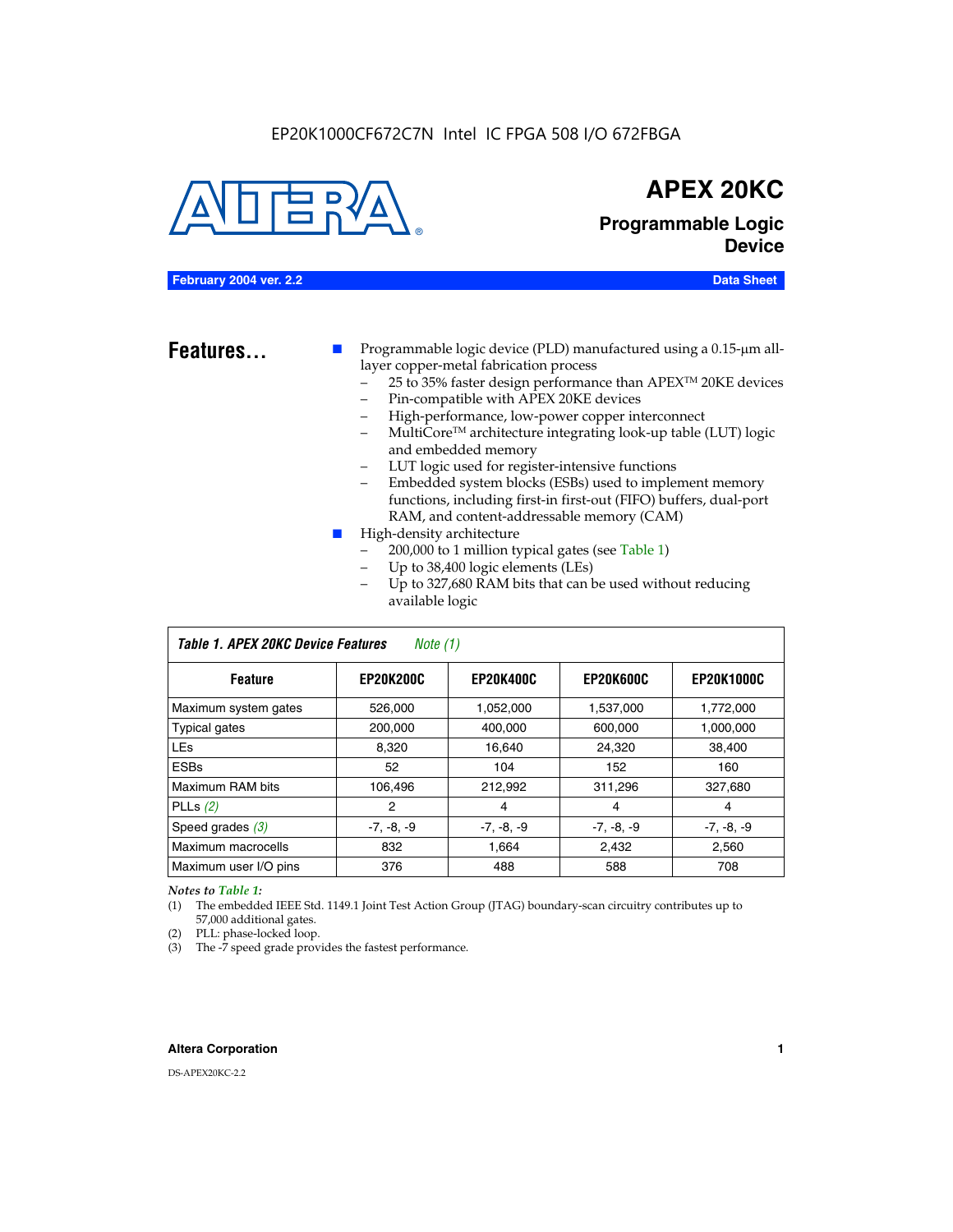| and More<br><b>Features</b> | Low-power operation design<br>ш<br>1.8-V supply voltage (see Table 2)<br>Copper interconnect reduces power consumption<br>-<br>-<br>ESBs offering programmable power-saving mode<br>Flexible clock management circuitry with up to four phase-locked<br>ш<br>loops (PLLs)<br>Built-in low-skew clock tree<br>Up to eight global clock signals<br>ClockLock™ feature reducing clock delay and skew<br>-<br>ClockBoost™ feature providing clock multiplication and<br>-<br>division<br>delay shifting<br>Powerful I/O features<br>$\blacksquare$<br>Interest Group (PCI SIG) PCI Local Bus Specification,<br>Support for high-speed external memories, including DDR<br>-<br>(SRAM)<br>16 input and 16 output LVDS channels at 840 megabits per<br>second (Mbps)<br>fast $t_{CO}$ and $t_{SU}$ times for complex logic<br>MultiVolt I/O support for 1.8-V, 2.5-V, and 3.3-V interfaces<br>-<br>Programmable clamp to $V_{\text{CCIO}}$<br>-<br>Individual tri-state output enable control for each pin<br>-<br>$\overline{\phantom{0}}$<br>noise<br>- | MultiVolt™ I/O support for 1.8-V, 2.5-V, and 3.3-V interfaces<br>ClockShift™ feature providing programmable clock phase and<br>Compliant with peripheral component interconnect Special<br>Revision 2.2 for 3.3-V operation at 33 or 66 MHz and 32 or 64 bits<br>synchronous dynamic RAM (SDRAM) and ZBT static RAM<br>Direct connection from I/O pins to local interconnect providing<br>Programmable output slew-rate control to reduce switching<br>Support for advanced I/O standards, including low-voltage |  |  |  |  |
|-----------------------------|-----------------------------------------------------------------------------------------------------------------------------------------------------------------------------------------------------------------------------------------------------------------------------------------------------------------------------------------------------------------------------------------------------------------------------------------------------------------------------------------------------------------------------------------------------------------------------------------------------------------------------------------------------------------------------------------------------------------------------------------------------------------------------------------------------------------------------------------------------------------------------------------------------------------------------------------------------------------------------------------------------------------------------------------------------|------------------------------------------------------------------------------------------------------------------------------------------------------------------------------------------------------------------------------------------------------------------------------------------------------------------------------------------------------------------------------------------------------------------------------------------------------------------------------------------------------------------|--|--|--|--|
|                             | differential signaling (LVDS), LVPECL, PCI-X, AGP, CTT,<br>SSTL-3 and SSTL-2, GTL+, and HSTL Class I<br>Supports hot-socketing operation<br>-<br>Pull-up on I/O pins before and during configuration                                                                                                                                                                                                                                                                                                                                                                                                                                                                                                                                                                                                                                                                                                                                                                                                                                                |                                                                                                                                                                                                                                                                                                                                                                                                                                                                                                                  |  |  |  |  |
|                             | <b>Table 2. APEX 20KC Supply Voltages</b>                                                                                                                                                                                                                                                                                                                                                                                                                                                                                                                                                                                                                                                                                                                                                                                                                                                                                                                                                                                                           |                                                                                                                                                                                                                                                                                                                                                                                                                                                                                                                  |  |  |  |  |
|                             | <b>Feature</b>                                                                                                                                                                                                                                                                                                                                                                                                                                                                                                                                                                                                                                                                                                                                                                                                                                                                                                                                                                                                                                      | <b>Voltage</b>                                                                                                                                                                                                                                                                                                                                                                                                                                                                                                   |  |  |  |  |
|                             | Internal supply voltage (V <sub>CCINT</sub> )                                                                                                                                                                                                                                                                                                                                                                                                                                                                                                                                                                                                                                                                                                                                                                                                                                                                                                                                                                                                       | 1.8V                                                                                                                                                                                                                                                                                                                                                                                                                                                                                                             |  |  |  |  |
|                             | MultiVolt I/O interface voltage levels (V <sub>CCIO</sub> )<br>1.8 V, 2.5 V, 3.3 V, 5.0 V (1)                                                                                                                                                                                                                                                                                                                                                                                                                                                                                                                                                                                                                                                                                                                                                                                                                                                                                                                                                       |                                                                                                                                                                                                                                                                                                                                                                                                                                                                                                                  |  |  |  |  |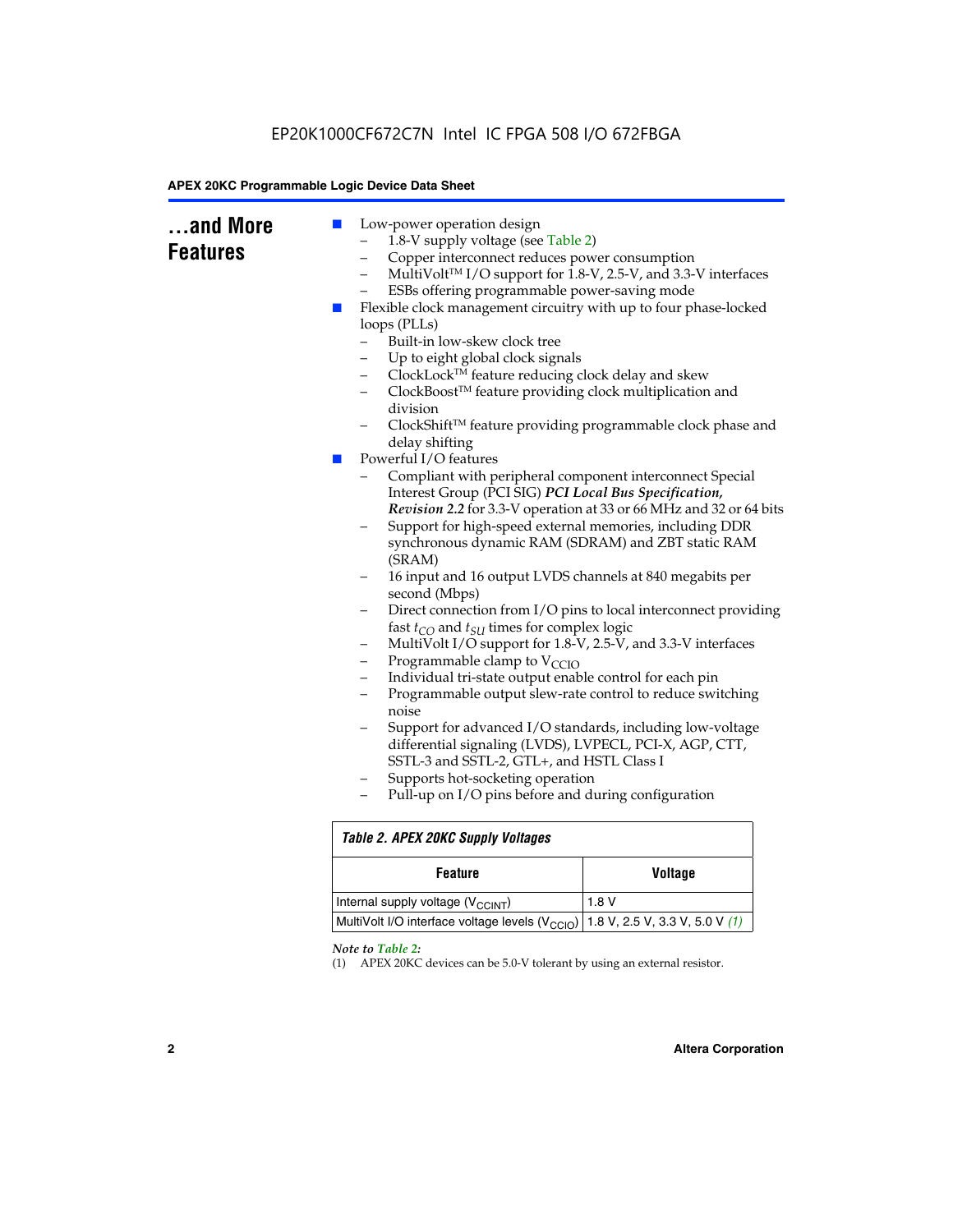- Advanced interconnect structure
	- Copper interconnect for high performance
	- Four-level hierarchical FastTrack® interconnect structure providing fast, predictable interconnect delays
	- Dedicated carry chain that implements arithmetic functions such as fast adders, counters, and comparators (automatically used by software tools and megafunctions)
	- Dedicated cascade chain that implements high-speed, high-fan-in logic functions (automatically used by software tools and megafunctions)
	- Interleaved local interconnect allows one LE to drive 29 other LEs through the fast local interconnect
- Advanced software support
	- Software design support and automatic place-and-route provided by the Altera® Quartus™ II development system for Windows-based PCs, Sun SPARCstations, and HP 9000 Series 700/800 workstations
	- Altera MegaCore® functions and Altera Megafunction Partners Program (AMPPSM) megafunctions optimized for APEX 20KC architecture available
	- $N$ ativeLink<sup>TM</sup> integration with popular synthesis, simulation, and timing analysis tools
	- Quartus II SignalTap® embedded logic analyzer simplifies in-system design evaluation by giving access to internal nodes during device operation
	- Supports popular revision-control software packages including PVCS, RCS, and SCCS

| Table 3. APEX 20KC QFP & BGA Package Options & I/O Count | <i>Notes <math>(1)</math>, <math>(2)</math></i> |     |     |     |
|----------------------------------------------------------|-------------------------------------------------|-----|-----|-----|
| <b>Device</b>                                            | 240-Pin PQFP<br>208-Pin PQFP<br>356-Pin BGA     |     |     |     |
| EP20K200C                                                | 136                                             | 168 | 271 |     |
| EP20K400C                                                |                                                 |     |     | 488 |
| EP20K600C                                                |                                                 |     |     | 488 |
| EP20K1000C                                               |                                                 |     |     | 488 |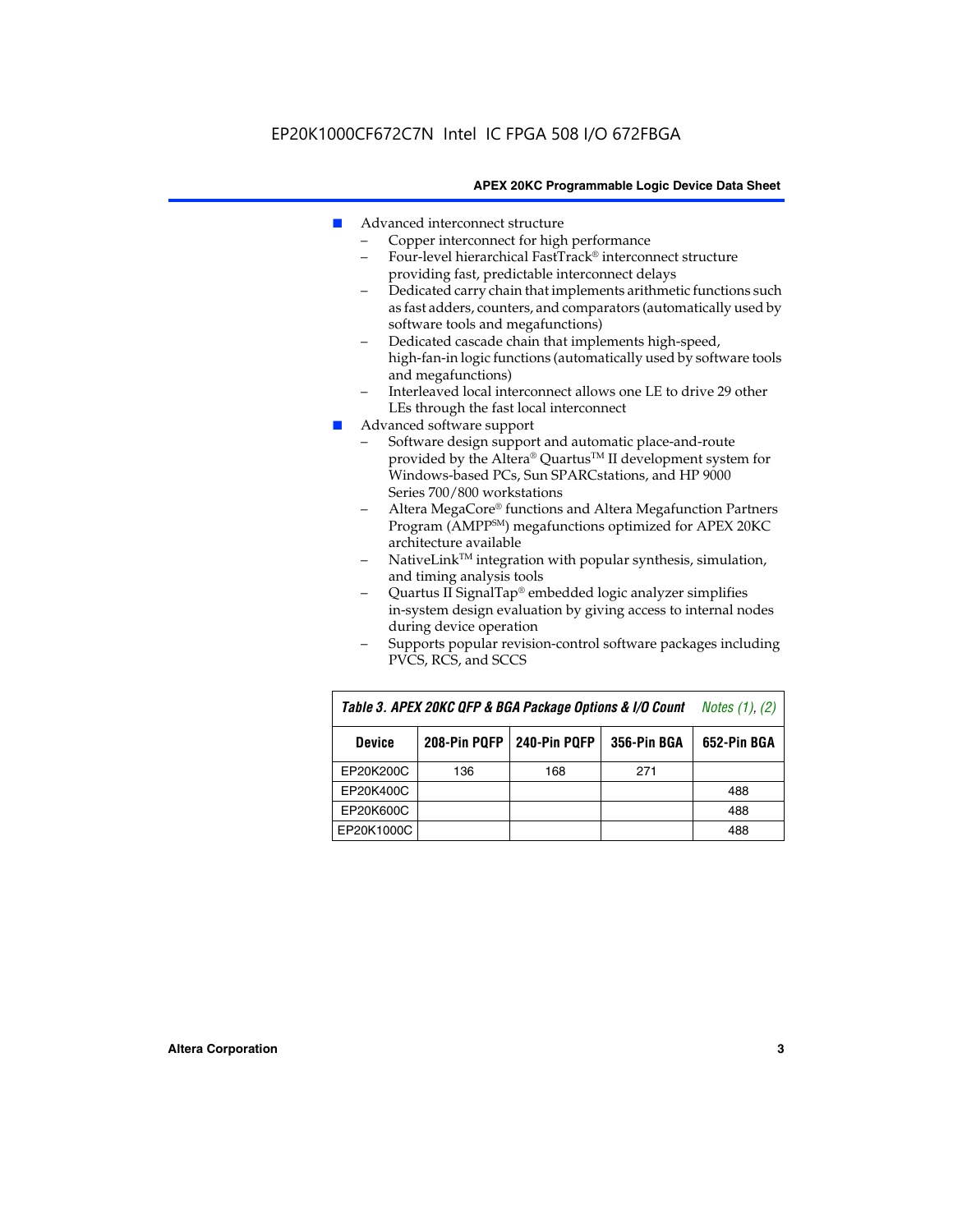| Table 4. APEX 20KC FineLine BGA Package Options & I/O Count Notes (1), (2) |     |           |     |  |  |  |
|----------------------------------------------------------------------------|-----|-----------|-----|--|--|--|
| 672 Pin<br>484 Pin<br><b>1,020 Pin</b><br><b>Device</b>                    |     |           |     |  |  |  |
| EP20K200C                                                                  | 376 |           |     |  |  |  |
| EP20K400C                                                                  |     | 488 $(3)$ |     |  |  |  |
| EP20K600C                                                                  |     | 508 $(3)$ | 588 |  |  |  |
| EP20K1000C                                                                 |     | 508(3)    | 708 |  |  |  |

#### *Notes to Tables 3 and 4:*

- (1) I/O counts include dedicated input and clock pins.
- (2) APEX 20KC device package types include plastic quad flat pack (PQFP), 1.27-mm pitch ball-grid array (BGA), and 1.00-mm pitch FineLine BGA™ packages.
- (3) This device uses a thermally enhanced package, which is taller than the regular package. Consult the *Altera Device Package Information Data Sheet* for detailed package size information.

| Table 5. APEX 20KC QFP & BGA Package Sizes |                    |                    |                    |                    |  |  |  |
|--------------------------------------------|--------------------|--------------------|--------------------|--------------------|--|--|--|
| <b>Feature</b>                             | 208-Pin PQFP       | 240-Pin PQFP       | 356-Pin BGA        | 652-Pin BGA        |  |  |  |
| Pitch (mm)                                 | 0.50               | 0.50               | 1.27               | 1.27               |  |  |  |
| Area ( $mm2$ )                             | 924                | 1.218              | 1.225              | 2.025              |  |  |  |
| Length $\times$ Width (mm $\times$ mm)     | $30.4 \times 30.4$ | $34.9 \times 34.9$ | $35.0 \times 35.0$ | $45.0 \times 45.0$ |  |  |  |

| Table 6. APEX 20KC FineLine BGA Package Sizes            |                |                |                |  |  |  |
|----------------------------------------------------------|----------------|----------------|----------------|--|--|--|
| <b>1,020 Pin</b><br>672 Pin<br><b>Feature</b><br>484 Pin |                |                |                |  |  |  |
| Pitch (mm)                                               | 1.00           | 1.00           | 1.00           |  |  |  |
| Area ( $mm2$ )                                           | 529            | 729            | 1.089          |  |  |  |
| Length $\times$ Width (mm $\times$ mm)                   | $23 \times 23$ | $27 \times 27$ | $33 \times 33$ |  |  |  |

## **General Description**

Similar to APEX 20K and APEX 20KE devices, APEX 20KC devices offer the MultiCore architecture, which combines the strengths of LUT-based and product-term-based devices with an enhanced memory structure. LUT-based logic provides optimized performance and efficiency for datapath, register-intensive, mathematical, or digital signal processing (DSP) designs. Product-term-based logic is optimized for complex combinatorial paths, such as complex state machines. LUT- and productterm-based logic combined with memory functions and a wide variety of MegaCore and AMPP functions make the APEX 20KC architecture uniquely suited for SOPC designs. Applications historically requiring a combination of LUT-, product-term-, and memory-based devices can now be integrated into one APEX 20KC device.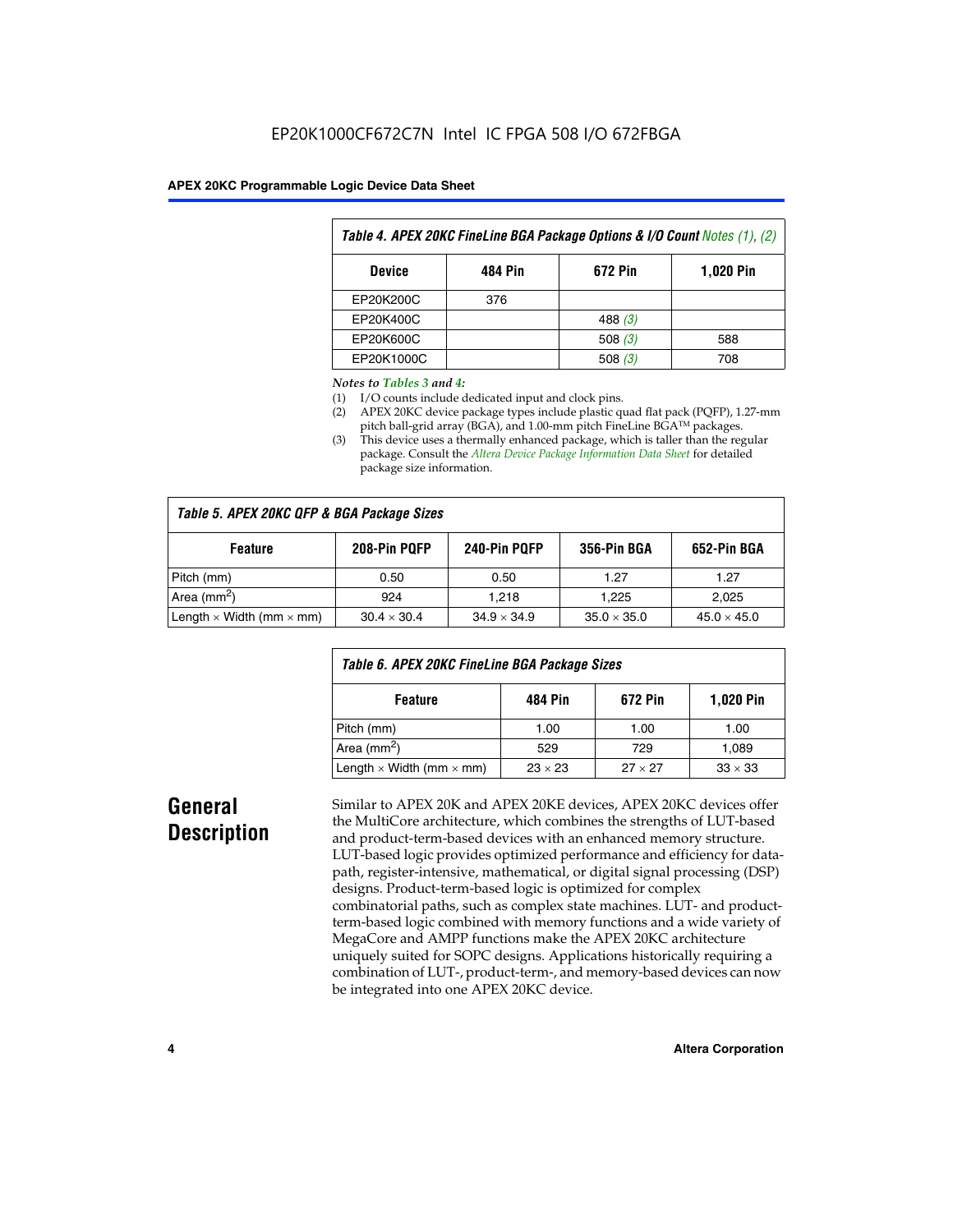APEX 20KC devices include additional features such as enhanced I/O standard support, CAM, additional global clocks, and enhanced ClockLock clock circuitry. Table 7 shows the features included in APEX 20KC devices.

| Table 7. APEX 20KC Device Features (Part 1 of 2) |                                                                                                                                                                                                                              |  |  |  |  |
|--------------------------------------------------|------------------------------------------------------------------------------------------------------------------------------------------------------------------------------------------------------------------------------|--|--|--|--|
| <b>Feature</b>                                   | <b>APEX 20KC Devices</b>                                                                                                                                                                                                     |  |  |  |  |
| MultiCore system integration                     | Full support                                                                                                                                                                                                                 |  |  |  |  |
| Hot-socketing support                            | Full support                                                                                                                                                                                                                 |  |  |  |  |
| SignalTap logic analysis                         | Full support                                                                                                                                                                                                                 |  |  |  |  |
| 32-/64-bit, 33-MHz PCI                           | Full compliance                                                                                                                                                                                                              |  |  |  |  |
| 32-/64-bit, 66-MHz PCI                           | Full compliance in -7 and -8 speed grades in<br>selected devices                                                                                                                                                             |  |  |  |  |
| MultiVolt I/O                                    | 1.8-V, 2.5-V, or 3.3-V V <sub>CCIO</sub><br>V <sub>CCIO</sub> selected bank by bank<br>5.0-V tolerant with use of external resistor                                                                                          |  |  |  |  |
| ClockLock support                                | Clock delay reduction<br>$m/(n \times v)$ clock multiplication<br>Drive ClockLock output off-chip<br>External clock feedback<br>ClockShift circuitry<br>LVDS support<br>Up to four PLLs<br>ClockShift clock phase adjustment |  |  |  |  |
| Dedicated clock and input pins                   | Eight                                                                                                                                                                                                                        |  |  |  |  |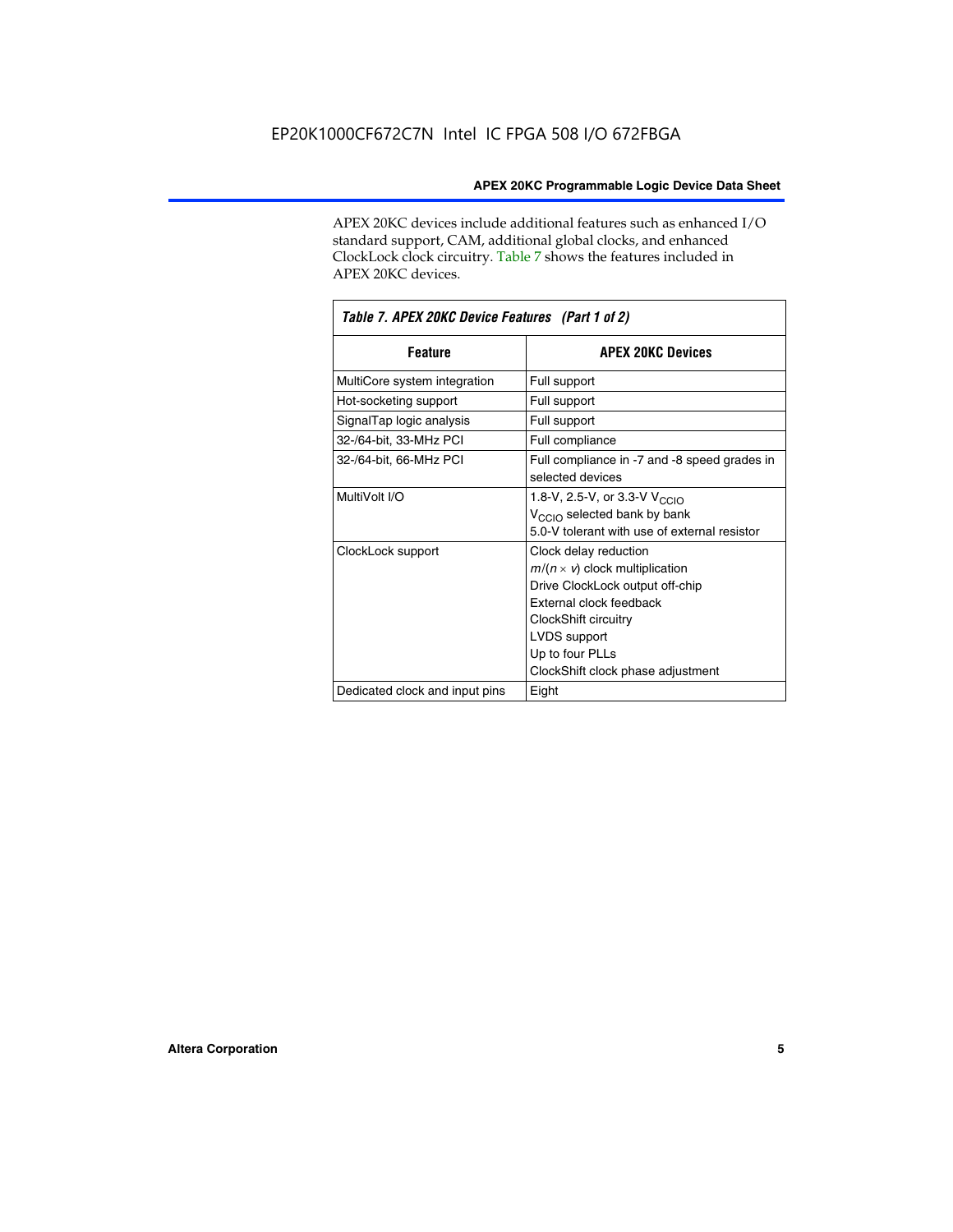| Table 7. APEX 20KC Device Features (Part 2 of 2) |                                                                                                                                                                                                                                                                                                                                                                                                  |  |  |  |  |
|--------------------------------------------------|--------------------------------------------------------------------------------------------------------------------------------------------------------------------------------------------------------------------------------------------------------------------------------------------------------------------------------------------------------------------------------------------------|--|--|--|--|
| <b>Feature</b>                                   | <b>APEX 20KC Devices</b>                                                                                                                                                                                                                                                                                                                                                                         |  |  |  |  |
| I/O standard support                             | 1.8-V, 2.5-V, 3.3-V, 5.0-V I/O<br>3.3-V PCI and PCI-X<br>$3.3-V$ AGP<br>CTT<br>$GTI +$<br><b>LVCMOS</b><br>I VTTI<br>True-LVDS™ and LVPECL data pins (in<br>EP20K400C and larger devices)<br>LVDS and LVPECL clock pins (in all devices)<br>LVDS and LVPECL data pins up to 156 Mbps<br>(in EP20K200C devices)<br><b>HSTI Class I</b><br>PCI-X<br>SSTL-2 Class I and II<br>SSTL-3 Class I and II |  |  |  |  |
| Memory support                                   | CAM<br>Dual-port RAM<br><b>FIFO</b><br>RAM<br><b>ROM</b>                                                                                                                                                                                                                                                                                                                                         |  |  |  |  |

All APEX 20KC devices are reconfigurable and are 100% tested prior to shipment. As a result, test vectors do not have to be generated for faultcoverage purposes. Instead, the designer can focus on simulation and design verification. In addition, the designer does not need to manage inventories of different application-specific integrated circuit (ASIC) designs; APEX 20KC devices can be configured on the board for the specific functionality required.

APEX 20KC devices are configured at system power-up with data stored in an Altera serial configuration device or provided by a system controller. Altera offers in-system programmability (ISP)-capable EPC16, EPC8, EPC4, EPC2, and EPC1 configuration devices and one-time programmable (OTP) EPC1 configuration devices, which configure APEX 20KC devices via a serial data stream. Moreover, APEX 20KC devices contain an optimized interface that permits microprocessors to configure APEX 20KC devices serially or in parallel, and synchronously or asynchronously. The interface also enables microprocessors to treat APEX 20KC devices as memory and configure the device by writing to a virtual memory location, making reconfiguration easy.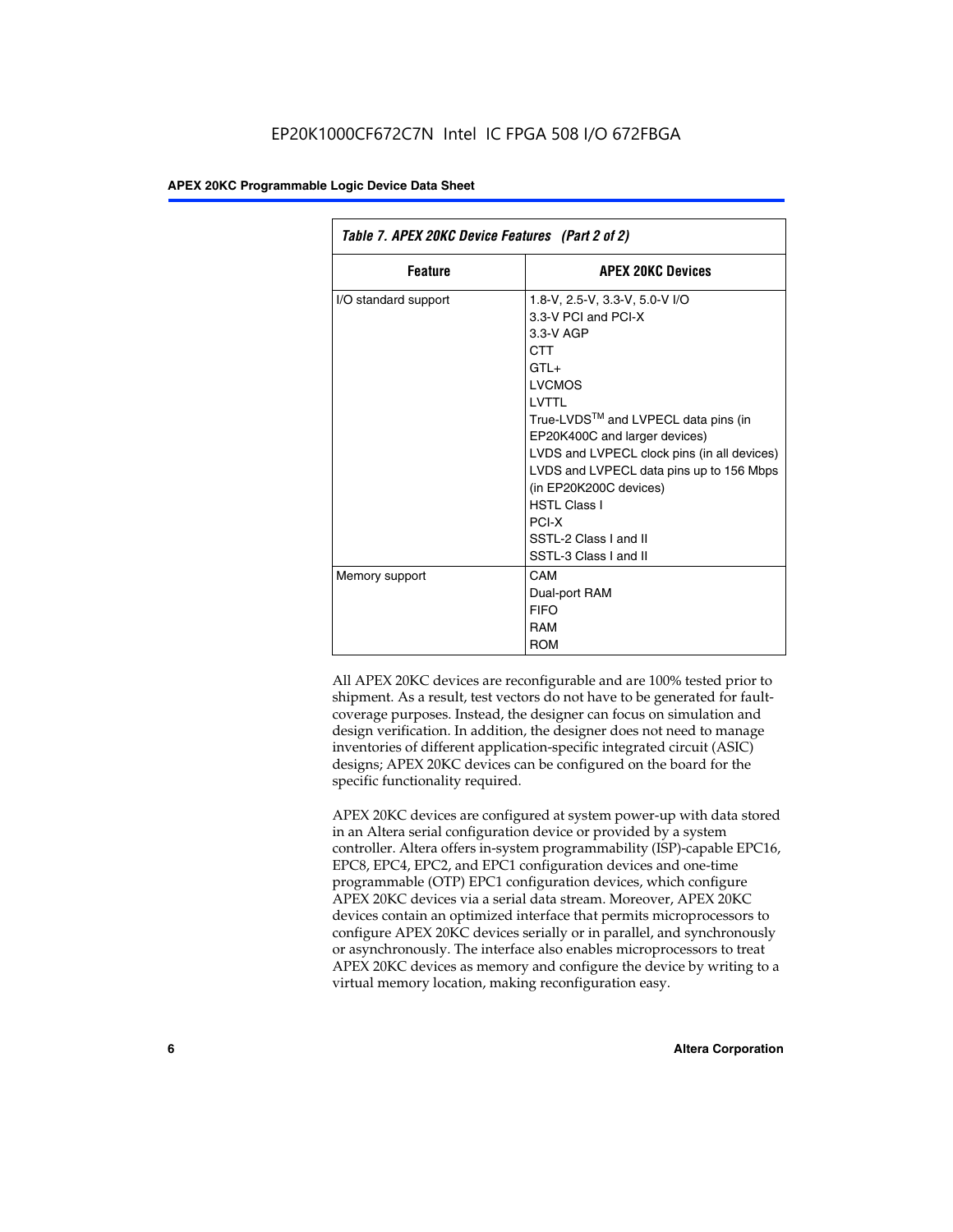After an APEX 20KC device has been configured, it can be reconfigured in-circuit by resetting the device and loading new data. Real-time changes can be made during system operation, enabling innovative reconfigurable computing applications.

APEX 20KC devices are supported by the Altera Quartus II development system, a single, integrated package that offers HDL and schematic design entry, compilation and logic synthesis, full simulation and worst-case timing analysis, SignalTap logic analysis, and device configuration. The Quartus II software runs on Windows-based PCs, Sun SPARCstations, and HP 9000 Series 700/800 workstations.

The Quartus II software provides NativeLink interfaces to other industrystandard PC- and UNIX workstation-based EDA tools. For example, designers can invoke the Quartus II software from within third-party design tools. Further, the Quartus II software contains built-in optimized synthesis libraries; synthesis tools can use these libraries to optimize designs for APEX 20KC devices. For example, the Synopsys Design Compiler library, supplied with the Quartus II development system, includes DesignWare functions optimized for the APEX 20KC architecture.

### **Functional Description**

APEX 20KC devices incorporate LUT-based logic, product-term-based logic, and memory into one device on an all-copper technology process. Signal interconnections within APEX 20KC devices (as well as to and from device pins) are provided by the FastTrack interconnect—a series of fast, continuous row and column channels that run the entire length and width of the device.

Each I/O pin is fed by an I/O element (IOE) located at the end of each row and column of the FastTrack interconnect. Each IOE contains a bidirectional I/O buffer and a register that can be used as either an input or output register to feed input, output, or bidirectional signals. When used with a dedicated clock pin, these registers provide exceptional performance. IOEs provide a variety of features, such as 3.3-V, 64-bit, 66-MHz PCI compliance; JTAG BST support; slew-rate control; and tri-state buffers. APEX 20KC devices offer enhanced I/O support, including support for 1.8-V I/O, 2.5-V I/O, LVCMOS, LVTTL, LVPECL, 3.3-V PCI, PCI-X, LVDS, GTL+, SSTL-2, SSTL-3, HSTL, CTT, and 3.3-V AGP I/O standards.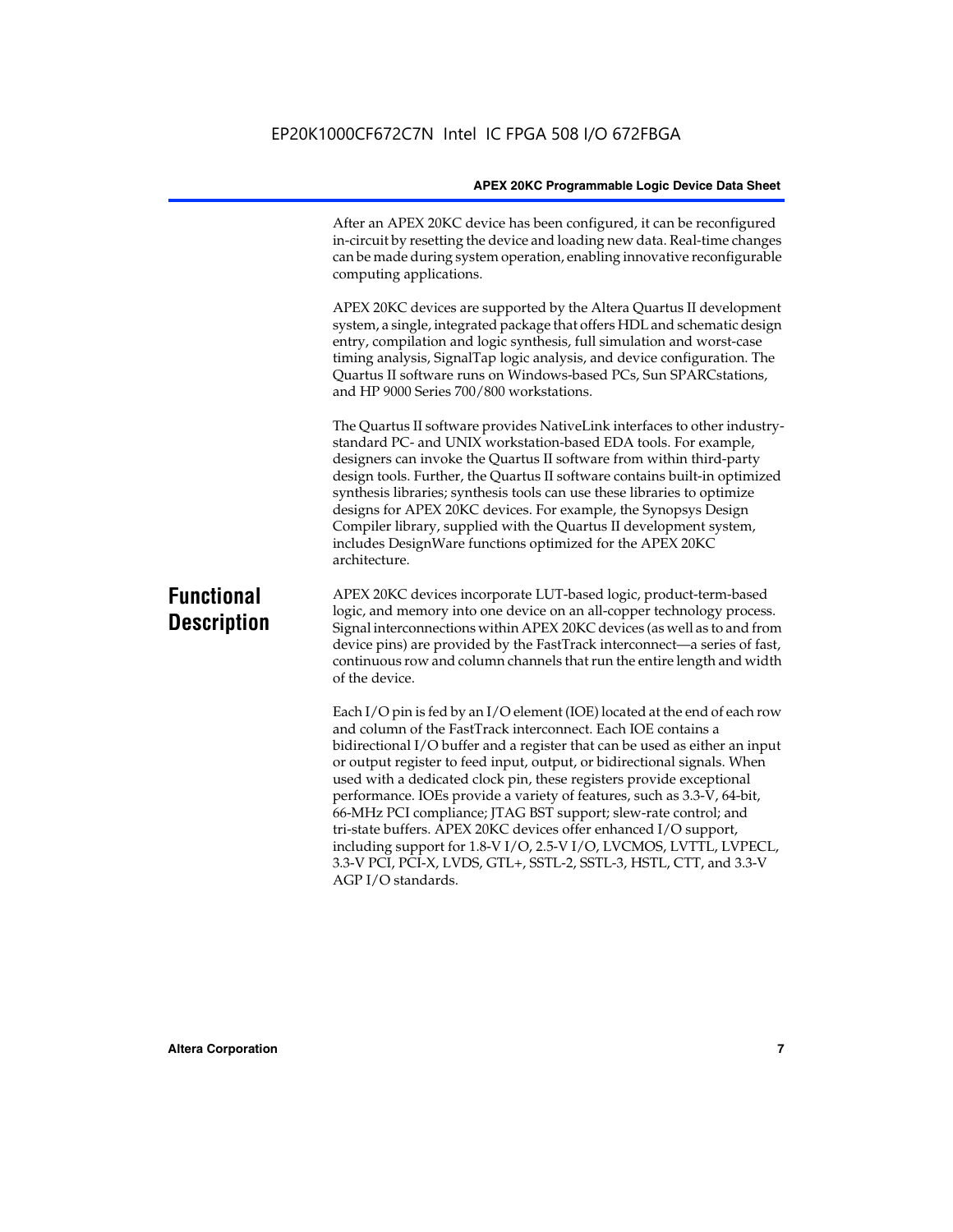The ESB can implement a variety of memory functions, including CAM, RAM, dual-port RAM, ROM, and FIFO functions. Embedding the memory directly into the die improves performance and reduces die area compared to distributed-RAM implementations. Moreover, the abundance of cascadable ESBs allows APEX 20KC devices to implement multiple wide memory blocks for high-density designs. The ESB's high speed ensures it can implement small memory blocks without any speed penalty. Additionally, designers can use the ESBs to create as many different-sized memory blocks as the system requires. Figure 1 shows an overview of the APEX 20KC device.



APEX 20KC devices provide four dedicated clock pins and four dedicated input pins that drive register control inputs. These signals ensure efficient distribution of high-speed, low-skew control signals, which use dedicated routing channels to provide short delays and low skews. Four of the dedicated inputs drive four global signals. These four global signals can also be driven by internal logic, providing an ideal solution for a clock divider or internally generated asynchronous clear signals with high fan-out. The dedicated clock pins featured on the APEX 20KC devices can also feed logic. The devices also feature ClockLock and ClockBoost clock management circuitry.

#### **8 Altera Corporation**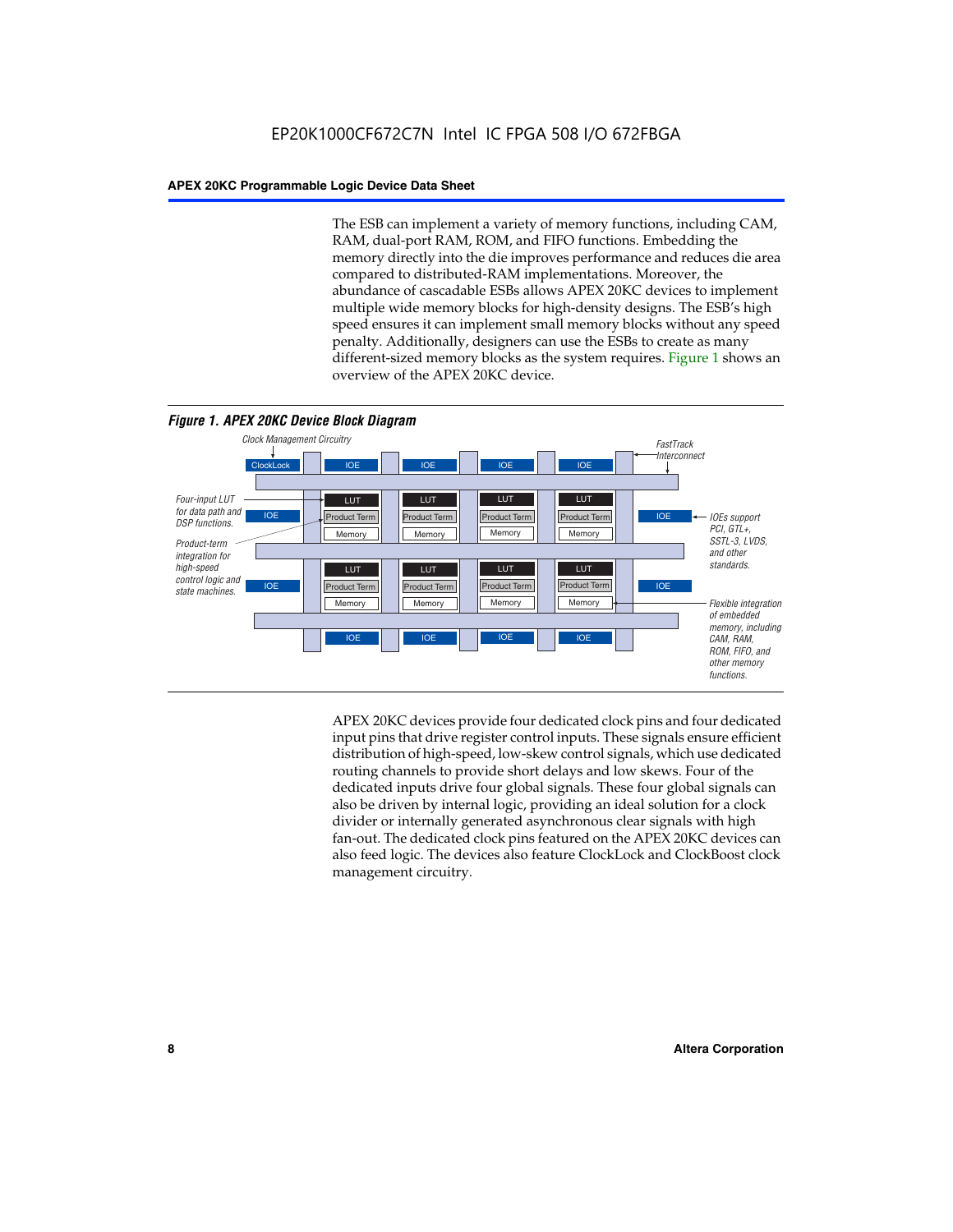#### **MegaLAB Structure**

APEX 20KC devices are constructed from a series of MegaLAB™ structures. Each MegaLAB structure contains 16 logic array blocks (LABs), one ESB, and a MegaLAB interconnect, which routes signals within the MegaLAB structure. In EP20K1000C devices, MegaLAB structures contain 24 LABs. Signals are routed between MegaLAB structures and I/O pins via the FastTrack interconnect. In addition, edge LABs can be driven by I/O pins through the local interconnect. Figure 2 shows the MegaLAB structure.





#### **Logic Array Block**

Each LAB consists of 10 LEs, the LEs' associated carry and cascade chains, LAB control signals, and the local interconnect. The local interconnect transfers signals between LEs in the same or adjacent LABs, IOEs, or ESBs. The Quartus II Compiler places associated logic within an LAB or adjacent LABs, allowing the use of a fast local interconnect for high performance. Figure 3 shows the APEX 20KC LAB.

APEX 20KC devices use an interleaved LAB structure. This structure allows each LE to drive two local interconnect areas, minimizing the use of the MegaLAB and FastTrack interconnect and providing higher performance and flexibility. Each LE can drive 29 other LEs through the fast local interconnect.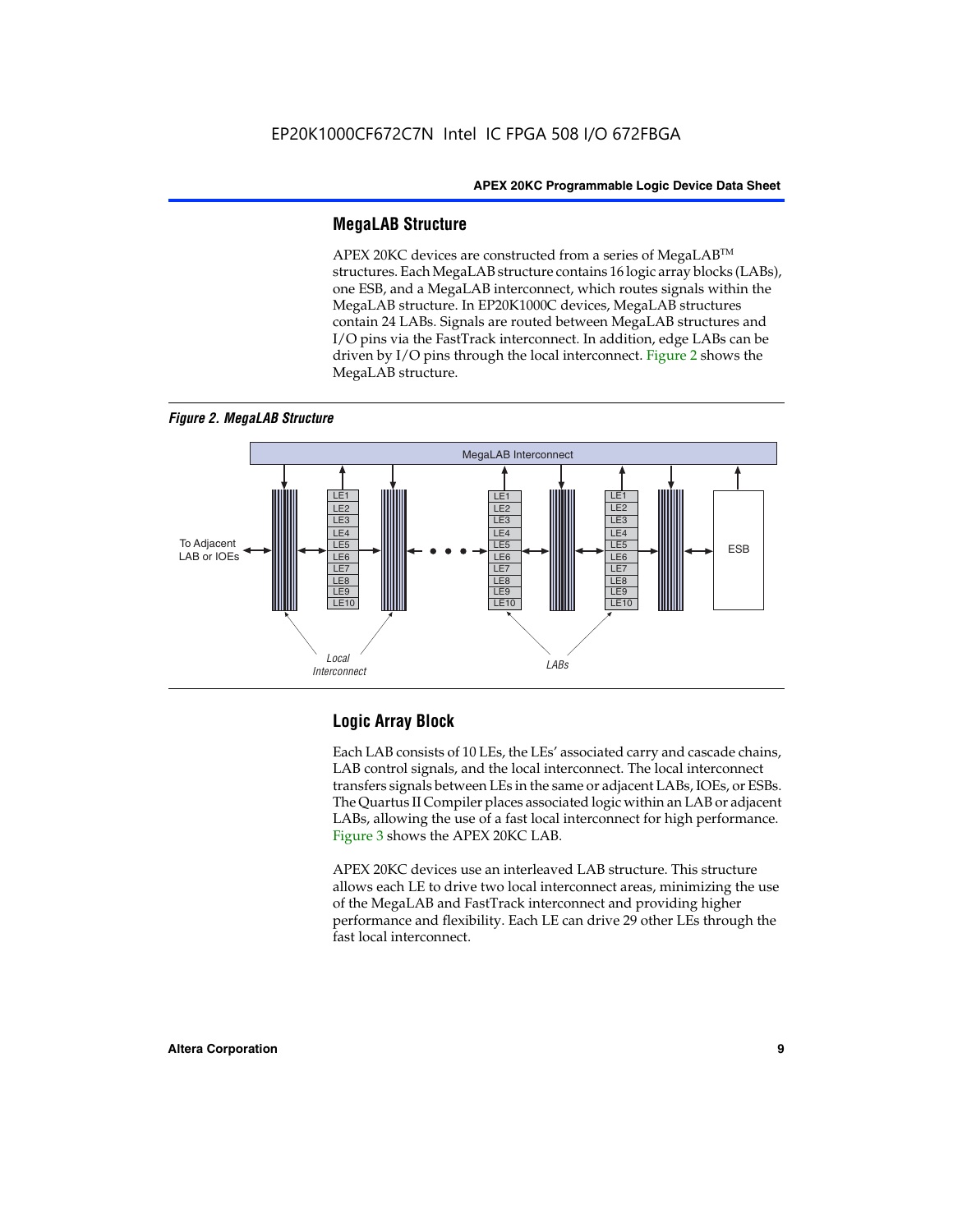#### *Figure 3. LAB Structure*



Each LAB contains dedicated logic for driving control signals to its LEs and ESBs. The control signals include clock, clock enable, asynchronous clear, asynchronous preset, asynchronous load, synchronous clear, and synchronous load signals. A maximum of six control signals can be used at a time. Although synchronous load and clear signals are generally used when implementing counters, they can also be used with other functions.

Each LAB can use two clocks and two clock enable signals. Each LAB's clock and clock enable signals are linked (e.g., any LE in a particular LAB using CLK1 will also use CLKENA1). LEs with the same clock but different clock enable signals either use both clock signals in one LAB or are placed into separate LABs.

If both the rising and falling edges of a clock are used in a LAB, both LABwide clock signals are used.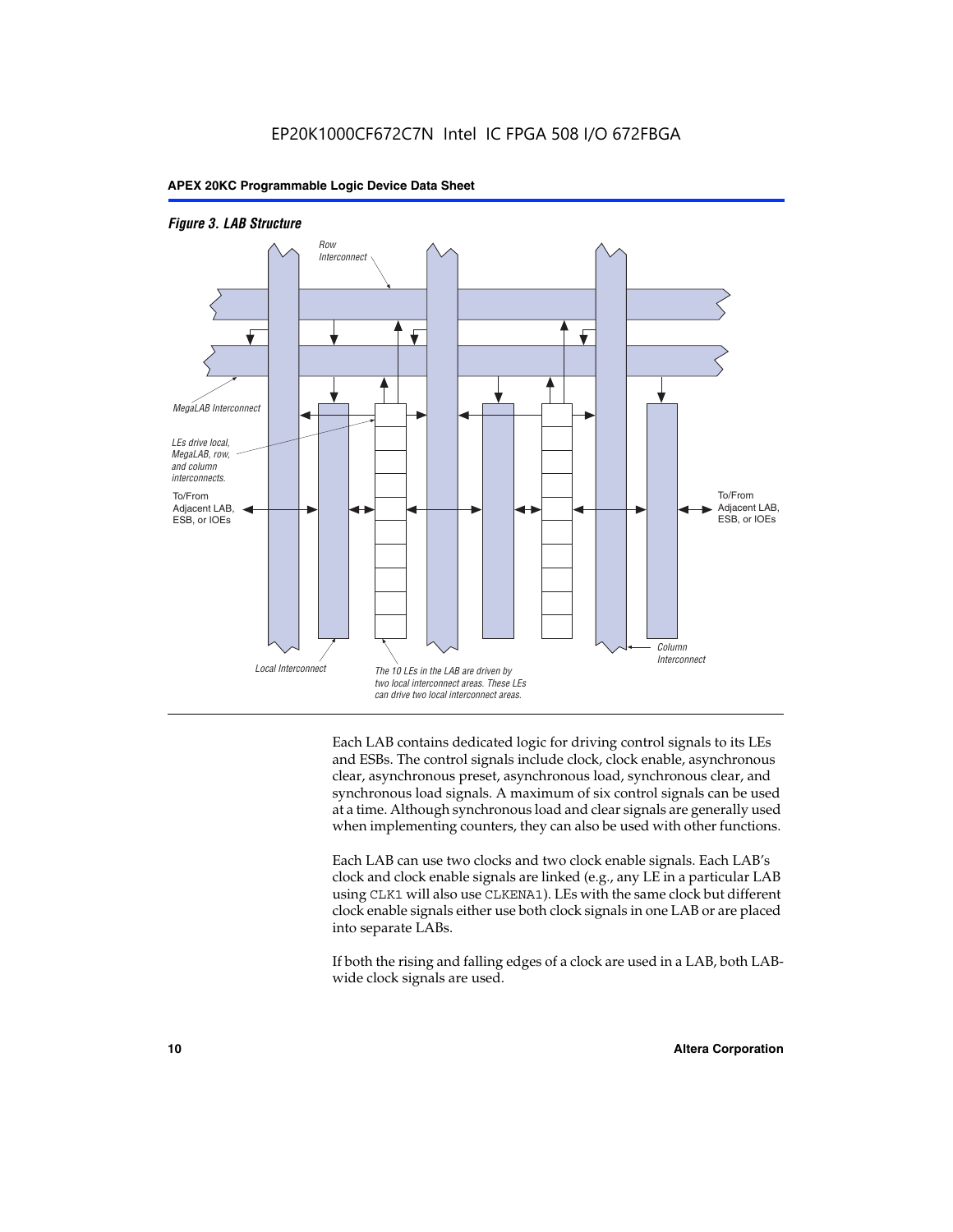The LAB-wide control signals can be generated from the LAB local interconnect, global signals, and dedicated clock pins. The inherent low skew of the FastTrack interconnect enables it to be used for clock distribution. Figure 4 shows the LAB control signal generation circuit.



#### *Figure 4. LAB Control Signal Generation*

#### *Notes to Figure 4:*

- (1) The LABCLR1 and LABCLR2 signals also control asynchronous load and asynchronous preset for LEs within the LAB.
- (2) The SYNCCLR signal can be generated by the local interconnect or global signals.

#### **Logic Element**

The LE, the smallest unit of logic in the APEX 20KC architecture, is compact and provides efficient logic usage. Each LE contains a four-input LUT, which is a function generator that can quickly implement any function of four variables. In addition, each LE contains a programmable register and carry and cascade chains. Each LE drives the local interconnect, MegaLAB interconnect, and FastTrack interconnect routing structures. See Figure 5.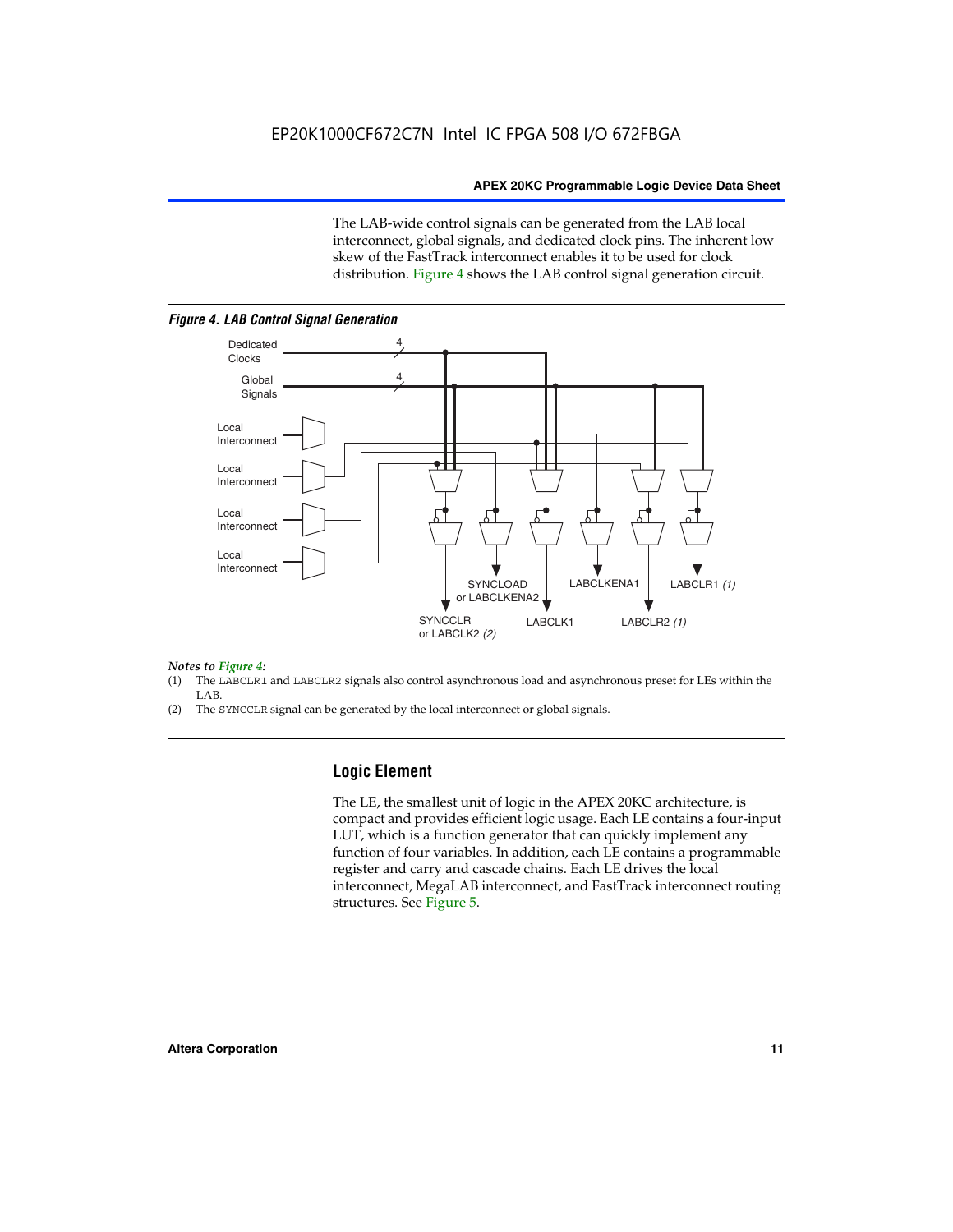



Each LE's programmable register can be configured for D, T, JK, or SR operation. The register's clock and clear control signals can be driven by global signals, general-purpose I/O pins, or any internal logic. For combinatorial functions, the register is bypassed and the output of the LUT drives the outputs of the LE.

Each LE has two outputs that drive the local, MegaLAB, or FastTrack interconnect routing structure. Each output can be driven independently by the LUT's or register's output. For example, the LUT can drive one output while the register drives the other output. This feature, called register packing, improves device utilization because the register and the LUT can be used for unrelated functions. The LE can also drive out registered and unregistered versions of the LUT output.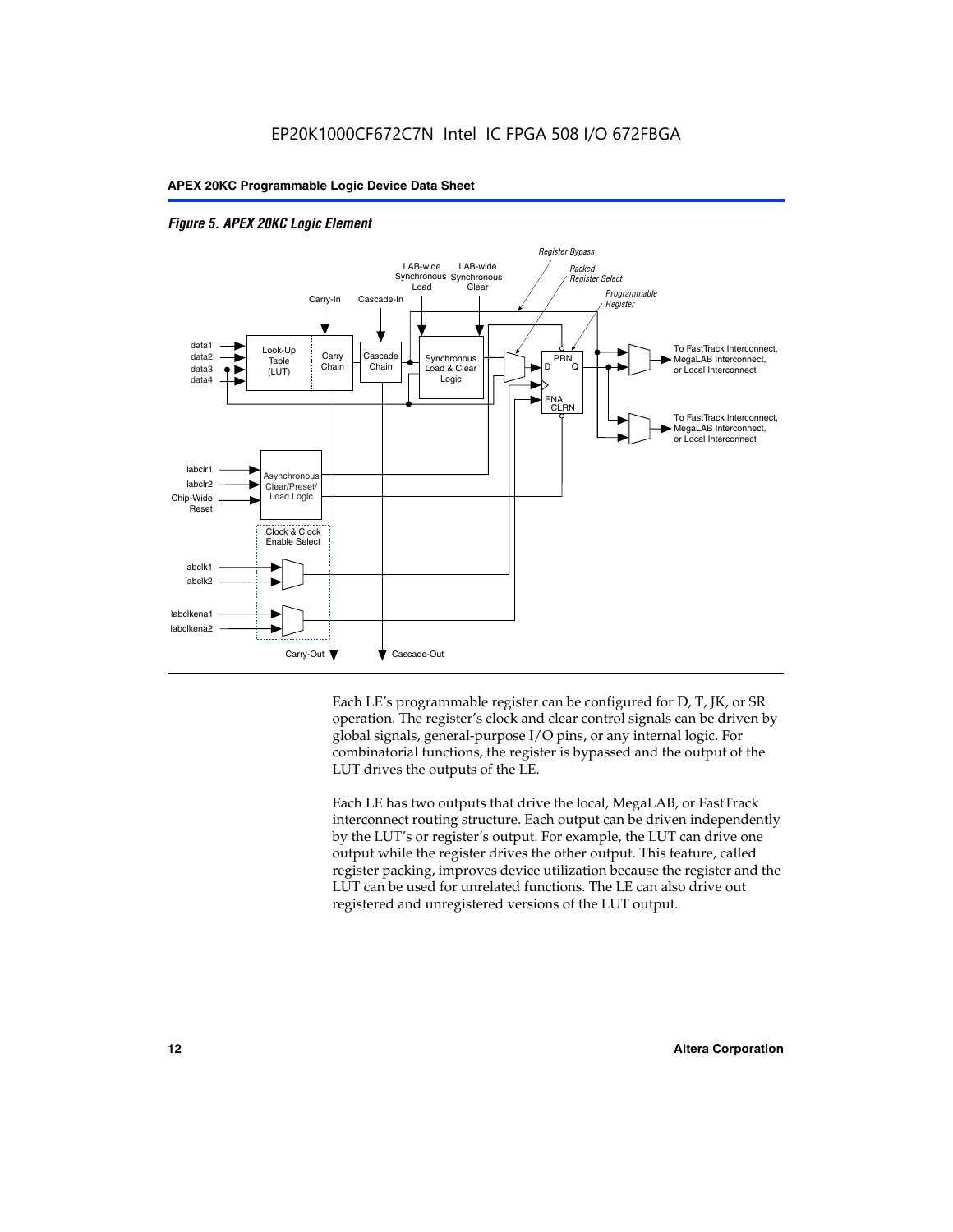The APEX 20KC architecture provides two types of dedicated high-speed data paths that connect adjacent LEs without using local interconnect paths: carry chains and cascade chains. A carry chain supports high-speed arithmetic functions such as counters and adders, while a cascade chain implements wide-input functions such as equality comparators with minimum delay. Carry and cascade chains connect LEs 1 through 10 in an LAB and all LABs in the same MegaLAB structure.

#### *Carry Chain*

The carry chain provides a very fast carry-forward function between LEs. The carry-in signal from a lower-order bit drives forward into the higherorder bit via the carry chain, and feeds into both the LUT and the next portion of the carry chain. This feature allows the APEX 20KC architecture to implement high-speed counters, adders, and comparators of arbitrary width. Carry chain logic can be created automatically by the Quartus II Compiler during design processing, or manually by the designer during design entry. Parameterized functions such as DesignWare functions from Synopsys and library of parameterized modules (LPM) functions automatically take advantage of carry chains for the appropriate functions.

The Quartus II Compiler creates carry chains longer than ten LEs by automatically linking LABs together. For enhanced fitting, a long carry chain skips alternate LABs in a MegaLAB structure. A carry chain longer than one LAB skips either from an even-numbered LAB to the next evennumbered LAB, or from an odd-numbered LAB to the next oddnumbered LAB. For example, the last LE of the first LAB in the upper-left MegaLAB structure carries to the first LE of the third LAB in the MegaLAB structure.

Figure 6 shows how an *n*-bit full adder can be implemented in  $n + 1$  LEs with the carry chain. One portion of the LUT generates the sum of two bits using the input signals and the carry-in signal; the sum is routed to the output of the LE. The register can be bypassed for simple adders or used for accumulator functions. Another portion of the LUT and the carry chain logic generates the carry-out signal, which is routed directly to the carryin signal of the next-higher-order bit. The final carry-out signal is routed to an LE, where it is driven onto the local, MegaLAB, or FastTrack interconnect routing structures.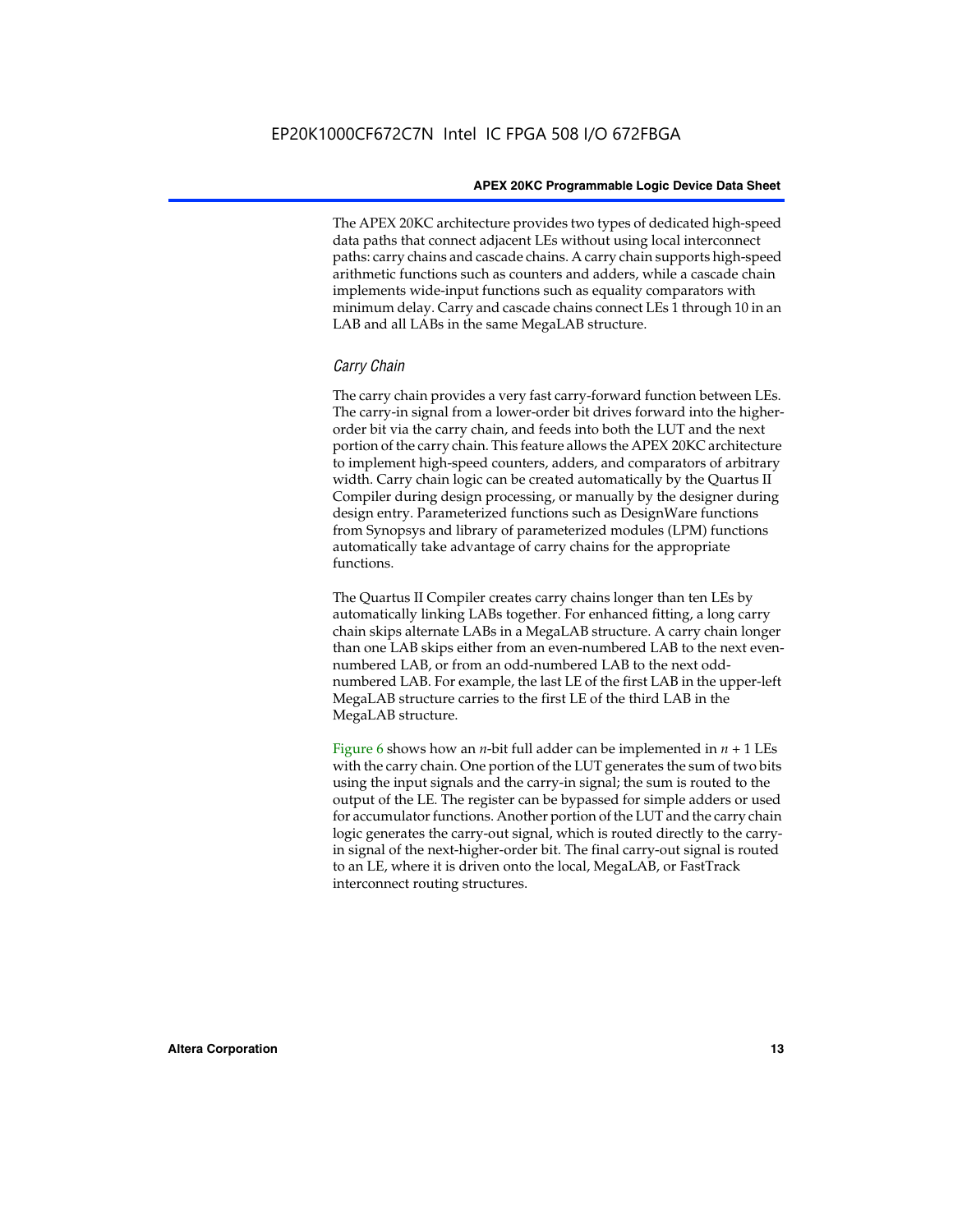

*Figure 6. APEX 20KC Carry Chain*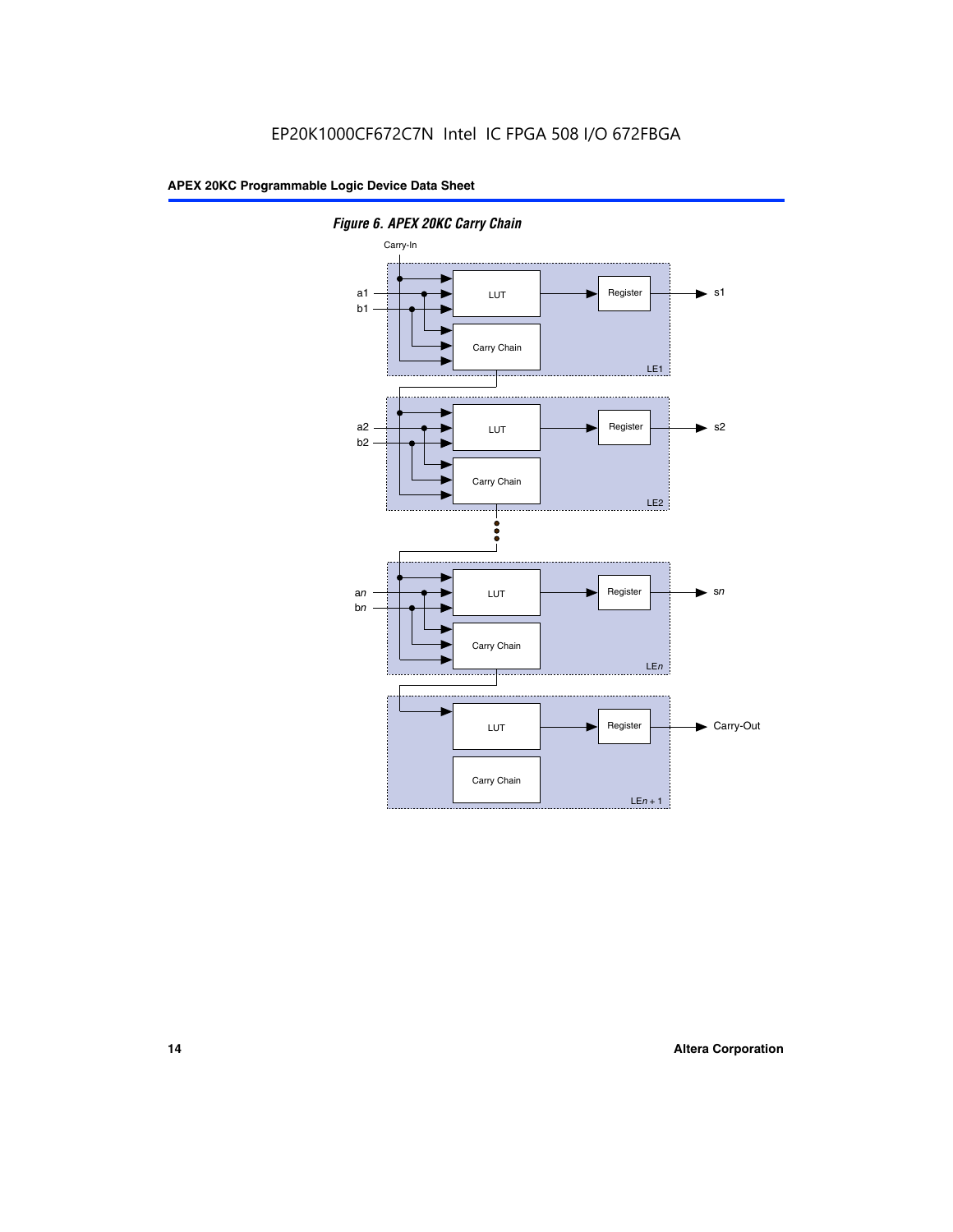#### *Cascade Chain*

With the cascade chain, the APEX 20KC architecture can implement functions with a very wide fan-in. Adjacent LUTs can compute portions of a function in parallel; the cascade chain serially connects the intermediate values. The cascade chain can use a logical AND or logical OR (via De Morgan's inversion) to connect the outputs of adjacent LEs. Each additional LE provides four more inputs to the effective width of a function, with a short cascade delay. Cascade chain logic can be created automatically by the Quartus II Compiler during design processing, or manually by the designer during design entry.

Cascade chains longer than ten LEs are implemented automatically by linking LABs together. For enhanced fitting, a long cascade chain skips alternate LABs in a MegaLAB structure. A cascade chain longer than one LAB skips either from an even-numbered LAB to the next even-numbered LAB, or from an odd-numbered LAB to the next odd-numbered LAB. For example, the last LE of the first LAB in the upper-left MegaLAB structure carries to the first LE of the third LAB in the MegaLAB structure. Figure 7 shows how the cascade function can connect adjacent LEs to form functions with a wide fan-in.



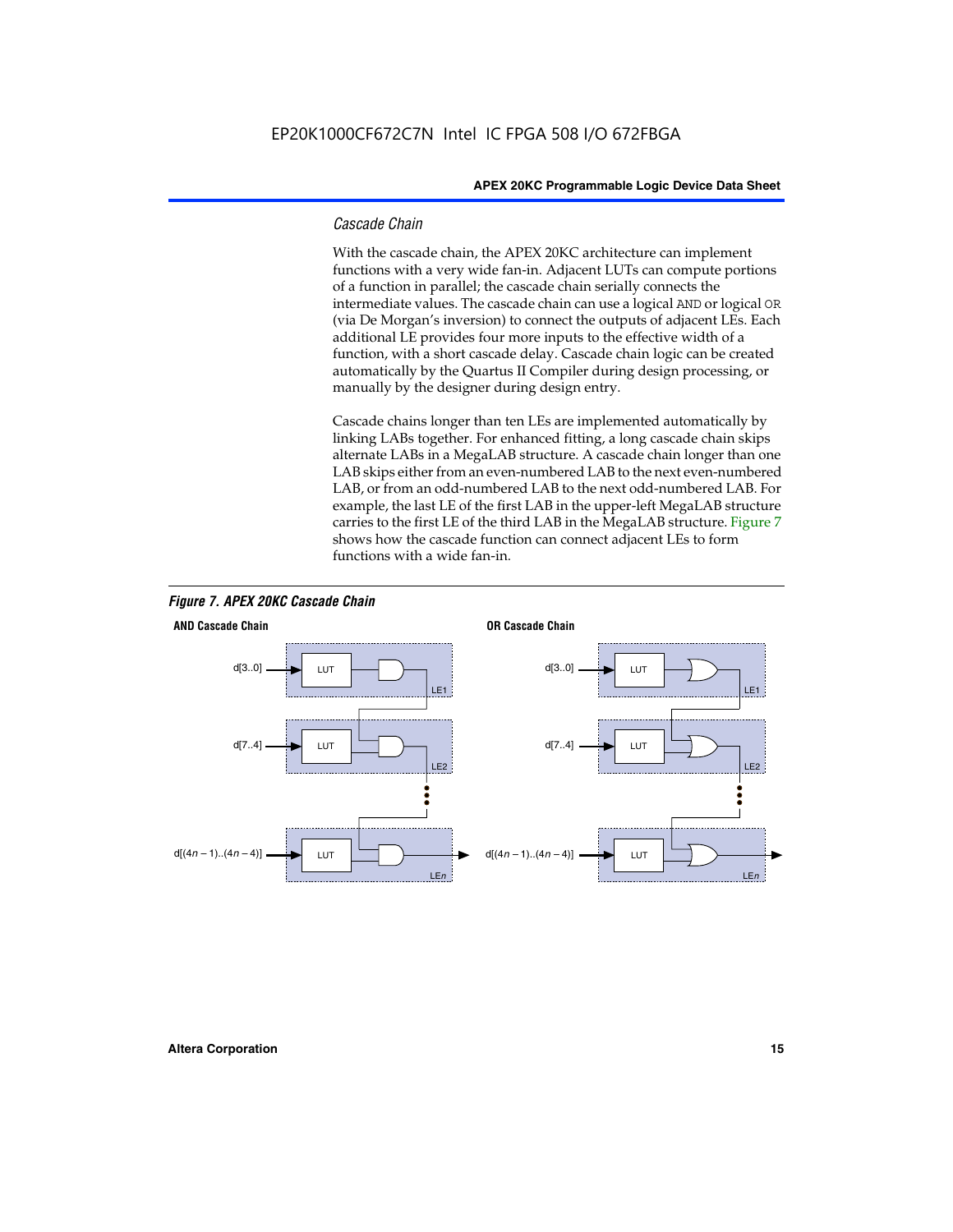#### *LE Operating Modes*

The APEX 20KC LE can operate in one of the following three modes:

- Normal mode
- Arithmetic mode
- Counter mode

Each mode uses LE resources differently. In each mode, seven available inputs to the LE—the four data inputs from the LAB local interconnect, the feedback from the programmable register, and the carry-in and cascade-in from the previous LE—are directed to different destinations to implement the desired logic function. LAB-wide signals provide clock, asynchronous clear, asynchronous preset, asynchronous load, synchronous clear, synchronous load, and clock enable control for the register. These LAB-wide signals are available in all LE modes.

The Quartus II software, in conjunction with parameterized functions such as LPM and DesignWare functions, automatically chooses the appropriate mode for common functions such as counters, adders, and multipliers. If required, the designer can also create special-purpose functions that specify which LE operating mode to use for optimal performance. Figure 8 shows the LE operating modes.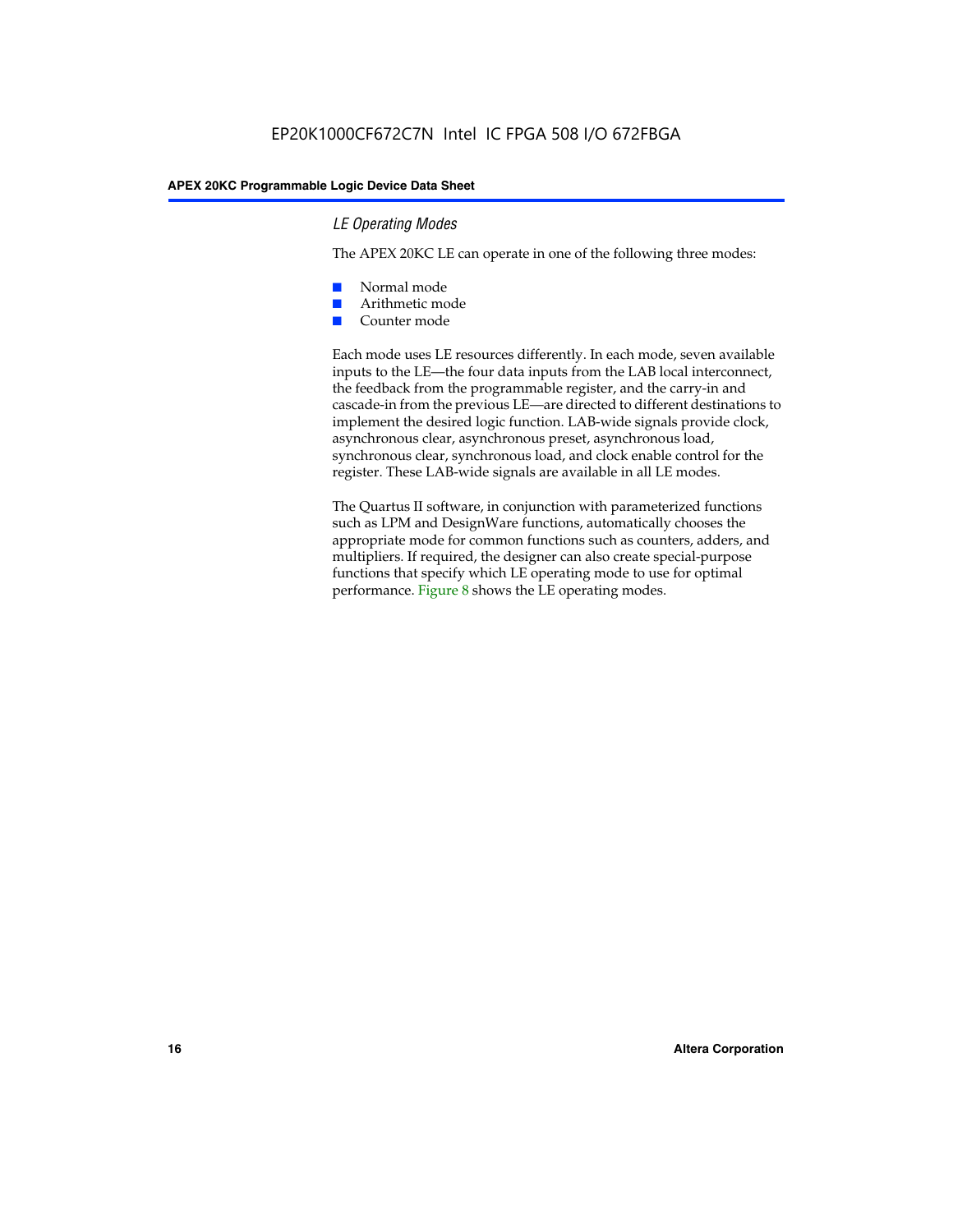

#### *Figure 8. APEX 20KC LE Operating Modes*

## *Notes to Figure 8:*

- (1) LEs in normal mode support register packing.<br>(2) There are two LAB-wide clock enables per LA
- (2) There are two LAB-wide clock enables per LAB.<br>(3) When using the carry-in in normal mode, the pa
- When using the carry-in in normal mode, the packed register feature is unavailable.
- (4) A register feedback multiplexer is available on LE1 of each LAB.
- (5) The DATA1 and DATA2 input signals can supply counter enable, up or down control, or register feedback signals for LEs other than the second LE in an LAB.
- (6) The LAB-wide synchronous clear and LAB wide synchronous load affect all registers in an LAB.

#### **Altera Corporation 17 17**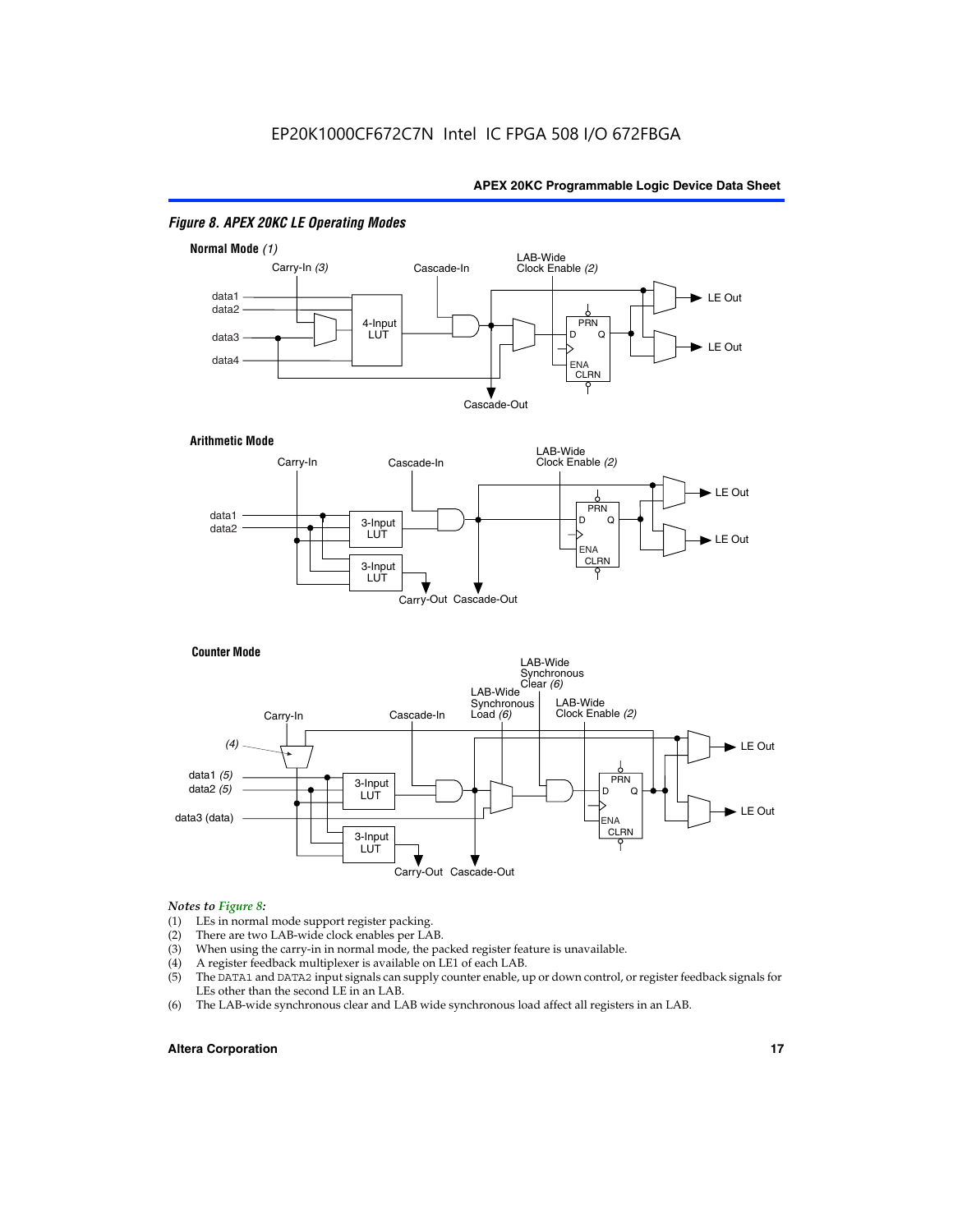#### **Normal Mode**

The normal mode is suitable for general logic applications, combinatorial functions, or wide decoding functions that can take advantage of a cascade chain. In normal mode, four data inputs from the LAB local interconnect and the carry-in are inputs to a four-input LUT. The Quartus II Compiler automatically selects the carry-in or the DATA3 signal as one of the inputs to the LUT. The LUT output can be combined with the cascade-in signal to form a cascade chain through the cascade-out signal. LEs in normal mode support packed registers.

#### **Arithmetic Mode**

The arithmetic mode is ideal for implementing adders, accumulators, and comparators. An LE in arithmetic mode uses two 3-input LUTs. One LUT computes a three-input function; the other generates a carry output. As shown in Figure 8, the first LUT uses the carry-in signal and two data inputs from the LAB local interconnect to generate a combinatorial or registered output. For example, when implementing an adder, this output is the sum of three signals: DATA1, DATA2, and carry-in. The second LUT uses the same three signals to generate a carry-out signal, thereby creating a carry chain. The arithmetic mode also supports simultaneous use of the cascade chain. LEs in arithmetic mode can drive out registered and unregistered versions of the LUT output.

The Quartus II software implements parameterized functions that use the arithmetic mode automatically where appropriate; the designer does not need to specify how the carry chain will be used.

#### **Counter Mode**

The counter mode offers clock enable, counter enable, synchronous up/down control, synchronous clear, and synchronous load options. The counter enable and synchronous up/down control signals are generated from the data inputs of the LAB local interconnect. The synchronous clear and synchronous load options are LAB-wide signals that affect all registers in the LAB. Consequently, if any of the LEs in an LAB use the counter mode, other LEs in that LAB must be used as part of the same counter or be used for a combinatorial function. The Quartus II software automatically places any registers that are not used by the counter into other LABs.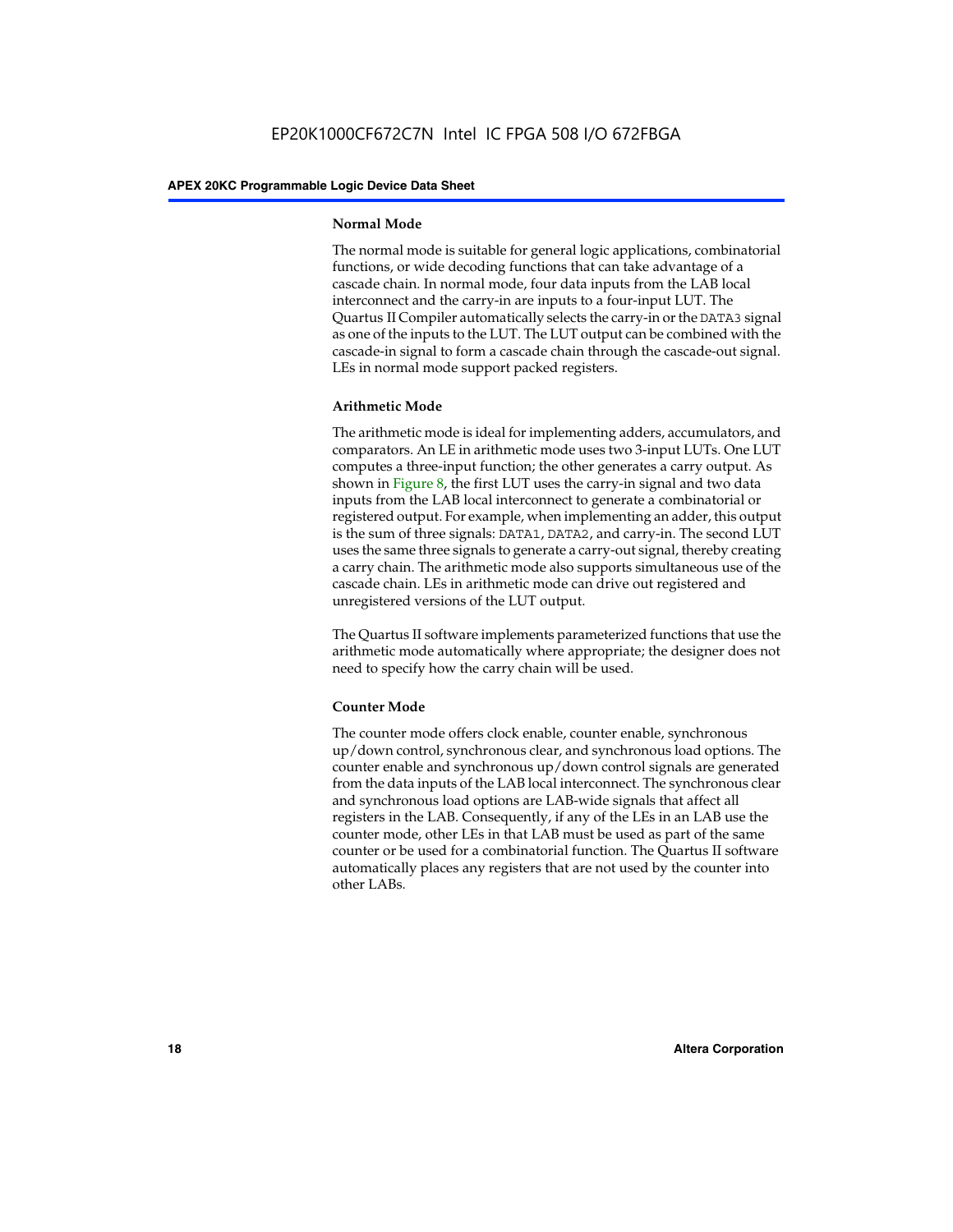The counter mode uses two 3-input LUTs: one generates the counter data, and the other generates the fast carry bit. A 2-to-1 multiplexer provides synchronous loading, and another AND gate provides synchronous clearing. If the cascade function is used by an LE in counter mode, the synchronous clear or load overrides any signal carried on the cascade chain. The synchronous clear overrides the synchronous load. LEs in arithmetic mode can drive out registered and unregistered versions of the LUT output.

#### *Clear & Preset Logic Control*

Logic for the register's clear and preset signals is controlled by LAB-wide signals. The LE directly supports an asynchronous clear function. The Quartus II Compiler can use a NOT-gate push-back technique to emulate an asynchronous preset or to emulate simultaneous preset and clear or asynchronous load. However, this technique uses three additional LEs per register. All emulation is performed automatically when the design is compiled. Registers that emulate simultaneous preset and load will enter an unknown state upon power-up or when the chip-wide reset is asserted.

In addition to the two clear and preset modes, APEX 20KC devices provide a chip-wide reset pin (DEV\_CLRn) that resets all registers in the device. Use of this pin is controlled through an option in the Quartus II software that is set before compilation. The chip-wide reset overrides all other control signals. Registers using an asynchronous preset are preset when the chip-wide reset is asserted; this effect results from the inversion technique used to implement the asynchronous preset.

#### **FastTrack Interconnect**

In the APEX 20KC architecture, connections between LEs, ESBs, and I/O pins are provided by the FastTrack interconnect. The FastTrack interconnect is a series of continuous horizontal and vertical routing channels that traverse the device. This global routing structure provides predictable performance, even in complex designs. In contrast, the segmented routing in FPGAs requires switch matrices to connect a variable number of routing paths, increasing the delays between logic resources and reducing performance.

The FastTrack interconnect consists of row and column interconnect channels that span the entire device. The row interconnect routes signals throughout a row of MegaLAB structures; the column interconnect routes signals throughout a column of MegaLAB structures. When using the row and column interconnect, an LE, IOE, or ESB can drive any other LE, IOE, or ESB in a device. See Figure 9.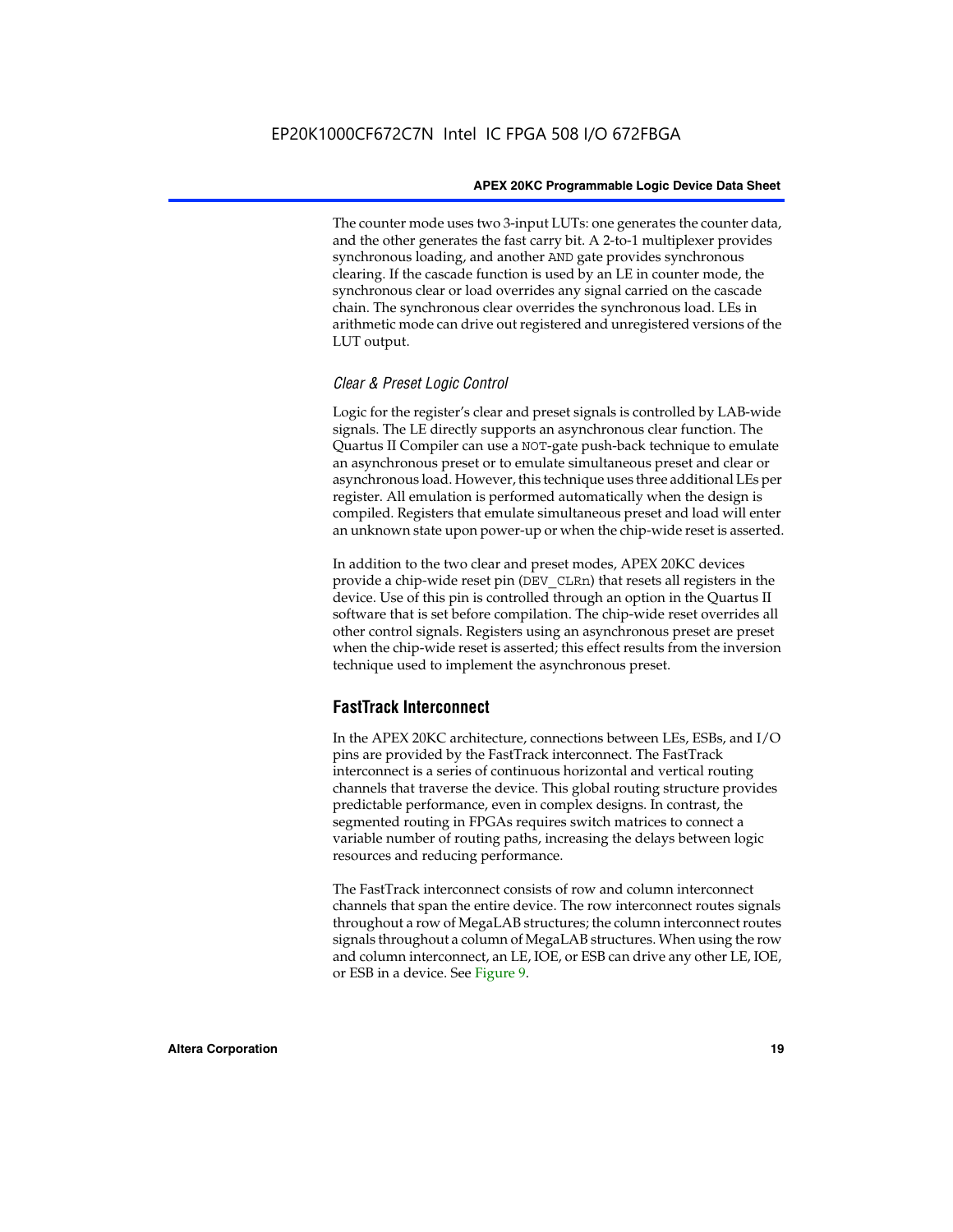

*Figure 9. APEX 20KC Interconnect Structure*

A row line can be driven directly by LEs, IOEs, or ESBs in that row. Further, a column line can drive a row line, allowing an LE, IOE, or ESB to drive elements in a different row via the column and row interconnect. The row interconnect drives the MegaLAB interconnect to drive LEs, IOEs, or ESBs in a particular MegaLAB structure.

A column line can be directly driven by LEs, IOEs, or ESBs in that column. A column line on a device's left or right edge can also be driven by row IOEs. The column line is used to route signals from one row to another. A column line can drive a row line; it can also drive the MegaLAB interconnect directly, allowing faster connections between rows.

Figure 10 shows how the FastTrack interconnect uses the local interconnect to drive LEs within MegaLAB structures.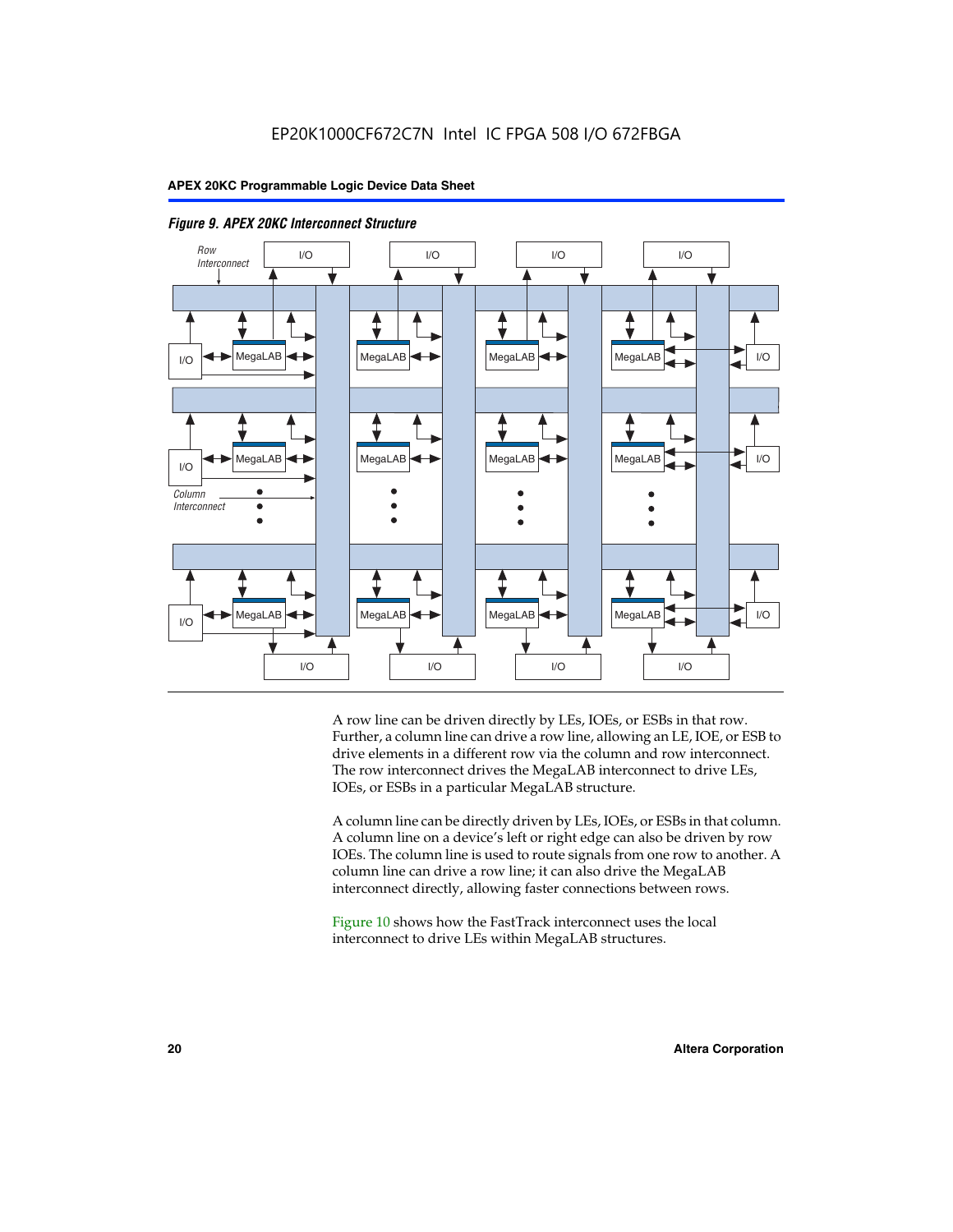

*Figure 10. FastTrack Connection to Local Interconnect*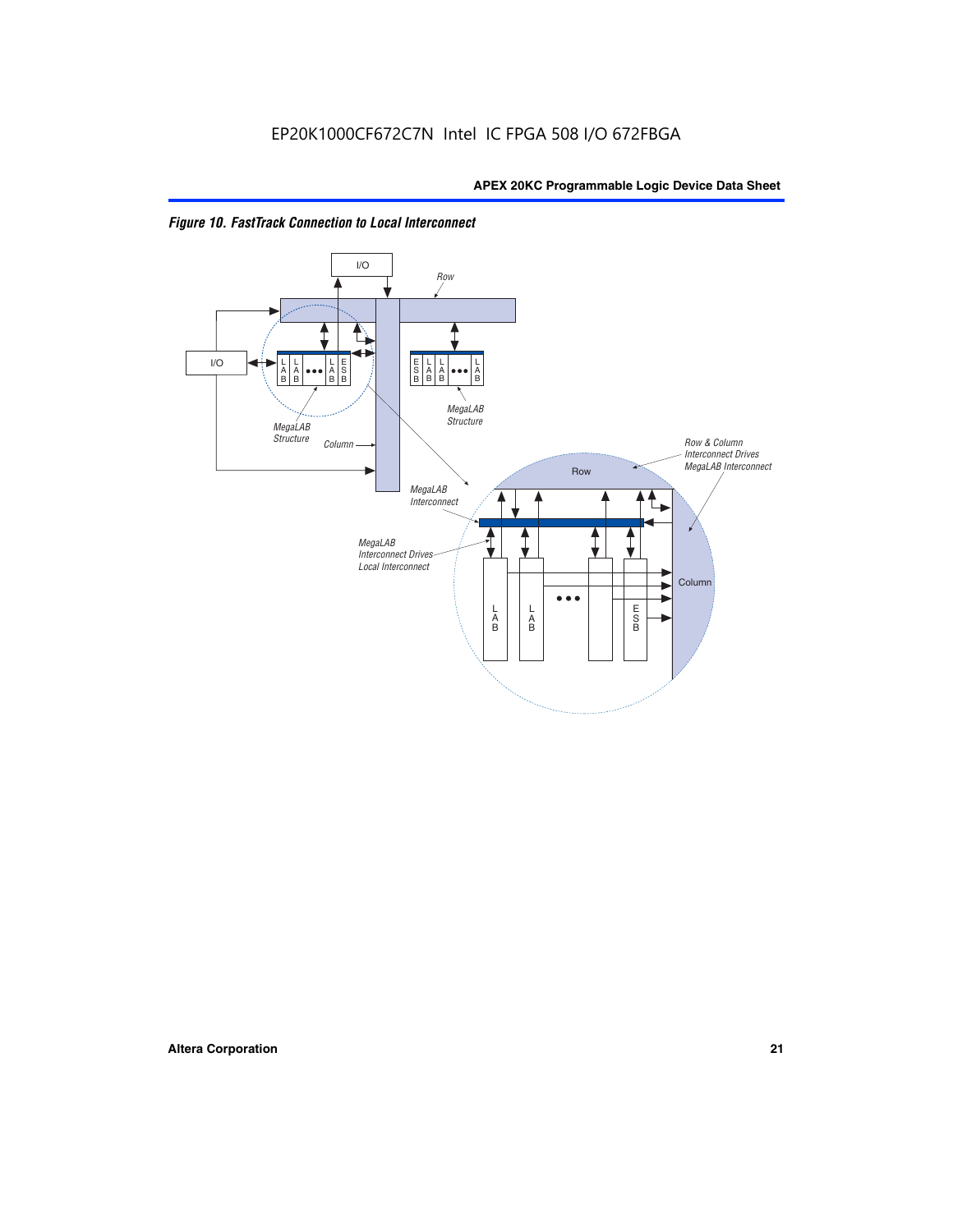Figure 11 shows the intersection of a row and column interconnect, and how these forms of interconnects and LEs drive each other.



*Figure 11. Driving the FastTrack Interconnect*

APEX 20KC devices include an enhanced interconnect structure for faster routing of input signals with high fan-out. Column I/O pins can drive the FastRowTM interconnect, which routes signals directly into the local interconnect without having to drive through the MegaLAB interconnect. The FastRow lines traverse two MegaLAB structures. Also, these pins can drive the local interconnect directly for fast setup times. On EP20K400C and larger devices, the FastRow interconnect drives the two MegaLAB structures in the top left corner, the two MegaLAB structures in the two right corner, the two MegaLAB structures in the bottom left corner, and the two MegaLAB structures in the bottom right corner. On EP20K200C and smaller devices, FastRow interconnect drives the two MegaLAB structures on the top and the two MegaLAB structures on the bottom of the device. On all devices, the FastRow interconnect drives all local interconnect in the appropriate MegaLAB structures except the end local interconnect on the side of the MegaLAB opposite the ESB. Pins using the FastRow interconnect achieve a faster set-up time, as the signal does not need to use a MegaLAB interconnect line to reach the destination LE. Figure 12 shows the FastRow interconnect.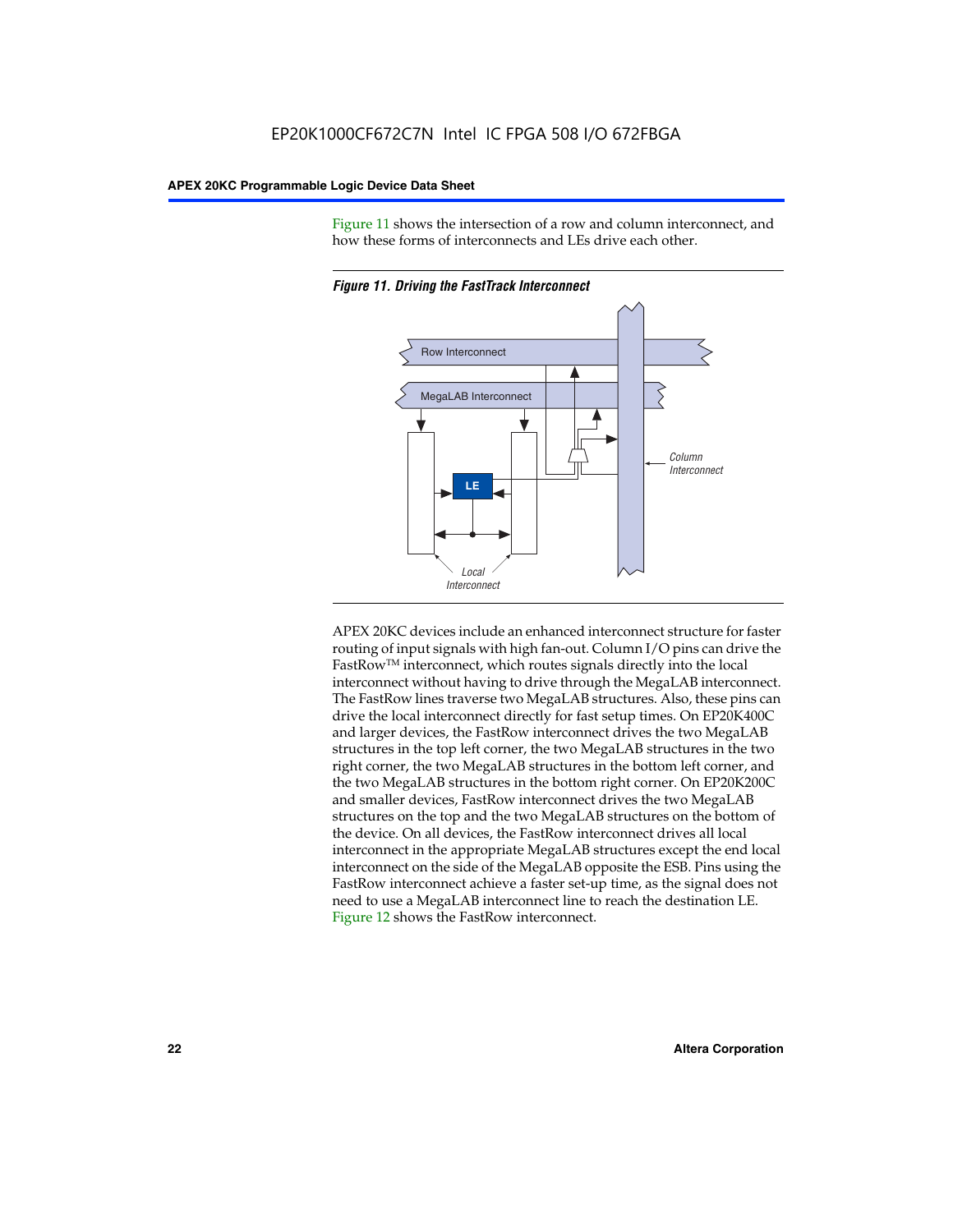



Table 8 summarizes how various elements of the APEX 20KC architecture drive each other.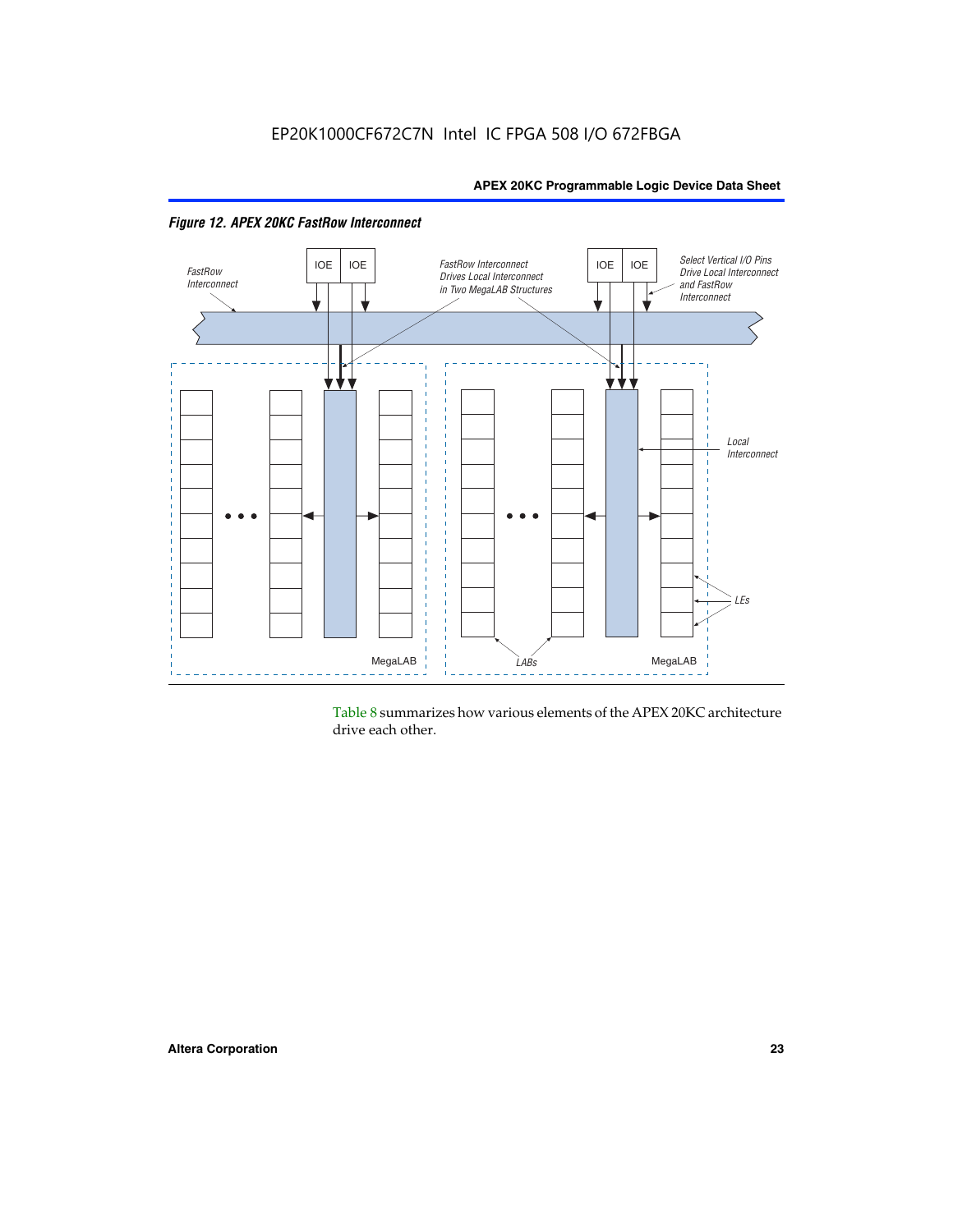| Table 8. APEX 20KC Routing Scheme   |                          |                     |              |              |                       |                         |                                                |                                            |                                       |
|-------------------------------------|--------------------------|---------------------|--------------|--------------|-----------------------|-------------------------|------------------------------------------------|--------------------------------------------|---------------------------------------|
| <b>Source</b>                       | <b>Destination</b>       |                     |              |              |                       |                         |                                                |                                            |                                       |
|                                     | <b>Row</b><br>$I/O P$ in | Column<br>$I/O$ Pin | LE           | <b>ESB</b>   | Local<br>Interconnect | MegaLAB<br>Interconnect | <b>Row</b><br><b>FastTrack</b><br>Interconnect | Column<br><b>FastTrack</b><br>Interconnect | <b>FastRow</b><br><b>Interconnect</b> |
| Row I/O pin                         |                          |                     |              |              | $\checkmark$          | $\checkmark$            | $\checkmark$                                   | $\checkmark$                               |                                       |
| Column I/O<br>pin                   |                          |                     |              |              |                       |                         |                                                | $\checkmark$                               | $\checkmark$                          |
| $\mathsf{LE}\,$                     |                          |                     |              |              | $\checkmark$          | $\checkmark$            | $\checkmark$                                   | $\checkmark$                               |                                       |
| <b>ESB</b>                          |                          |                     |              |              | $\checkmark$          | $\checkmark$            | $\checkmark$                                   | $\checkmark$                               |                                       |
| Local<br>interconnect               | $\checkmark$             | $\checkmark$        | $\checkmark$ | $\checkmark$ |                       |                         |                                                |                                            |                                       |
| MegaLAB<br>interconnect             |                          |                     |              |              | $\checkmark$          |                         |                                                |                                            |                                       |
| Row<br>FastTrack<br>interconnect    |                          |                     |              |              |                       | $\checkmark$            |                                                | $\checkmark$                               |                                       |
| Column<br>FastTrack<br>interconnect |                          |                     |              |              |                       | $\checkmark$            | $\checkmark$                                   |                                            |                                       |
| FastRow<br>interconnect             |                          |                     |              |              | $\checkmark$          |                         |                                                |                                            |                                       |

### **Product-Term Logic**

The product-term portion of the MultiCore architecture is implemented with the ESB. The ESB can be configured to act as a block of macrocells on an ESB-by-ESB basis. Each ESB is fed by 32 inputs from the adjacent local interconnect; therefore, it can be driven by the MegaLAB interconnect or the adjacent LAB. Also, nine ESB macrocells feed back into the ESB through the local interconnect for higher performance. Dedicated clock pins, global signals, and additional inputs from the local interconnect drive the ESB control signals.

In product-term mode, each ESB contains 16 macrocells. Each macrocell consists of two product terms and a programmable register. Figure 13 shows the ESB in product-term mode.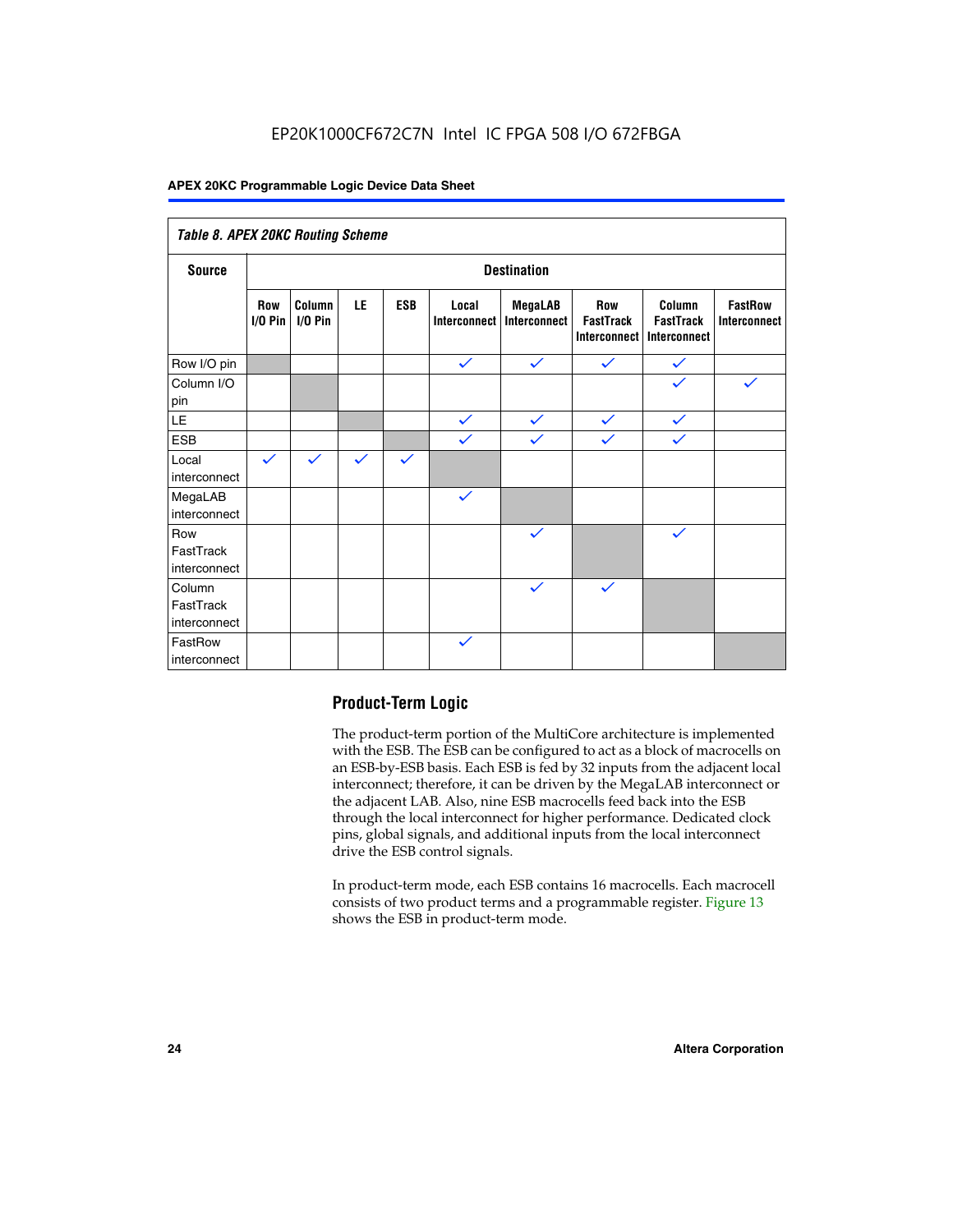

#### *Figure 13. Product-Term Logic in ESB*

#### *Macrocells*

APEX 20KC macrocells can be configured individually for either sequential or combinatorial logic operation. The macrocell consists of three functional blocks: the logic array, the product-term select matrix, and the programmable register.

Combinatorial logic is implemented in the product terms. The productterm select matrix allocates these product terms for use as either primary logic inputs (to the OR and XOR gates) to implement combinatorial functions, or as parallel expanders to be used to increase the logic available to another macrocell. One product term can be inverted; the Quartus II software uses this feature to perform De Morgan's inversion for more efficient implementation of wide OR functions. The Quartus II Compiler can use a NOT-gate push-back technique to emulate an asynchronous preset. Figure 14 shows the APEX 20KC macrocell.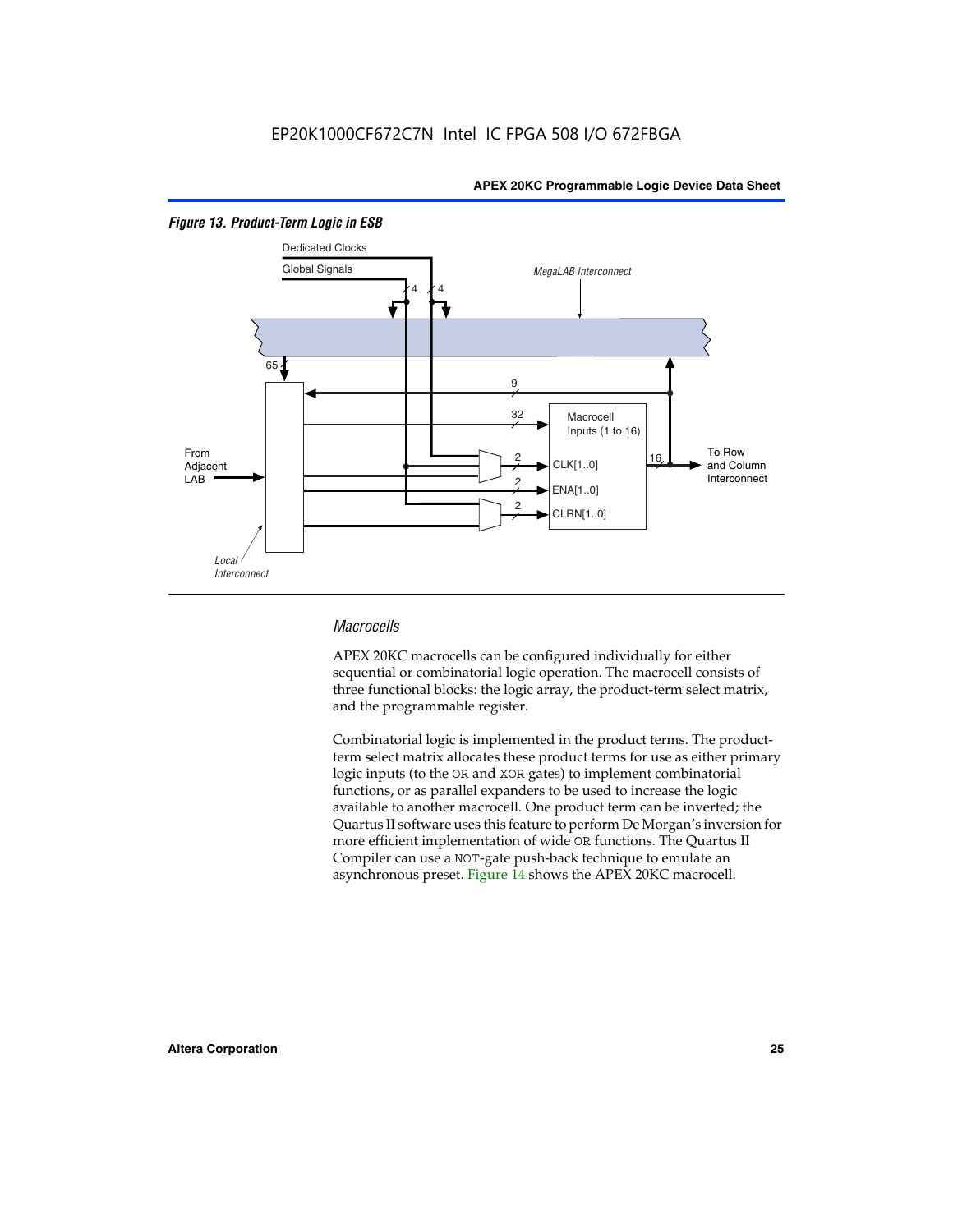

#### *Figure 14. APEX 20KC Macrocell*

For registered functions, each macrocell register can be programmed individually to implement D, T, JK, or SR operation with programmable clock control. The register can be bypassed for combinatorial operation. During design entry, the designer specifies the desired register type; the Quartus II software then selects the most efficient register operation for each registered function to optimize resource utilization. The Quartus II software or other synthesis tools can also select the most efficient register operation automatically when synthesizing HDL designs.

Each programmable register can be clocked by one of two ESB-wide clocks. The ESB-wide clocks can be generated from device dedicated clock pins, global signals, or local interconnect. Each clock also has an associated clock enable, generated from the local interconnect. The clock and clock enable signals are related for a particular ESB; any macrocell using a clock also uses the associated clock enable.

If both the rising and falling edges of a clock are used in an ESB, both ESB-wide clock signals are used.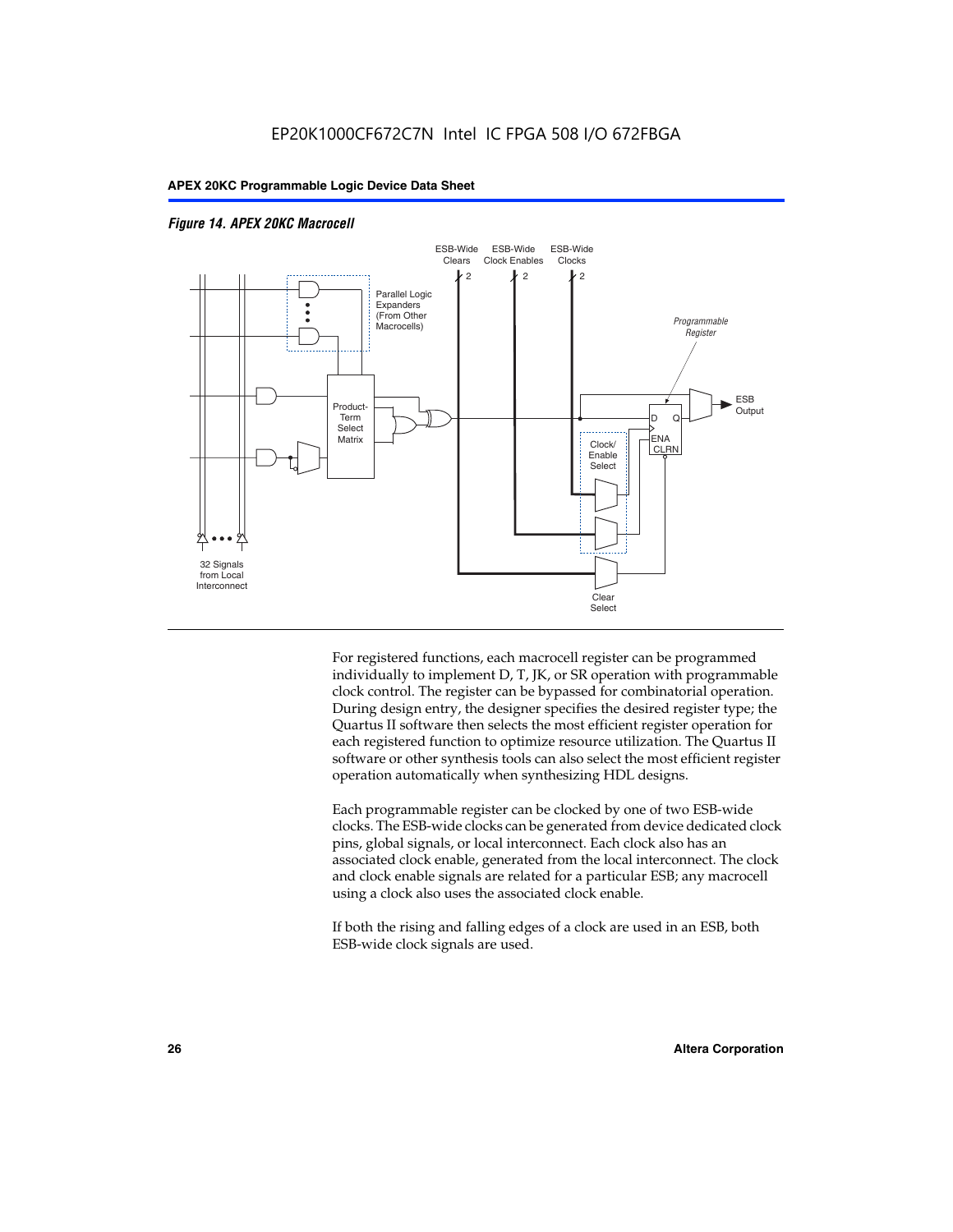The programmable register also supports an asynchronous clear function. Within the ESB, two asynchronous clears are generated from global signals and the local interconnect. Each macrocell can either choose between the two asynchronous clear signals or choose to not be cleared. Either of the two clear signals can be inverted within the ESB. Figure 15 shows the ESB control logic when implementing product-terms.





#### *Parallel Expanders*

Parallel expanders are unused product terms that can be allocated to a neighboring macrocell to implement fast, complex logic functions. Parallel expanders allow up to 32 product terms to feed the macrocell OR logic directly, with two product terms provided by the macrocell and 30 parallel expanders provided by the neighboring macrocells in the ESB.

The Quartus II Compiler can allocate up to 15 sets of up to two parallel expanders per set to the macrocells automatically. Each set of two parallel expanders incurs a small, incremental timing delay. Figure 16 shows the APEX 20KC parallel expanders.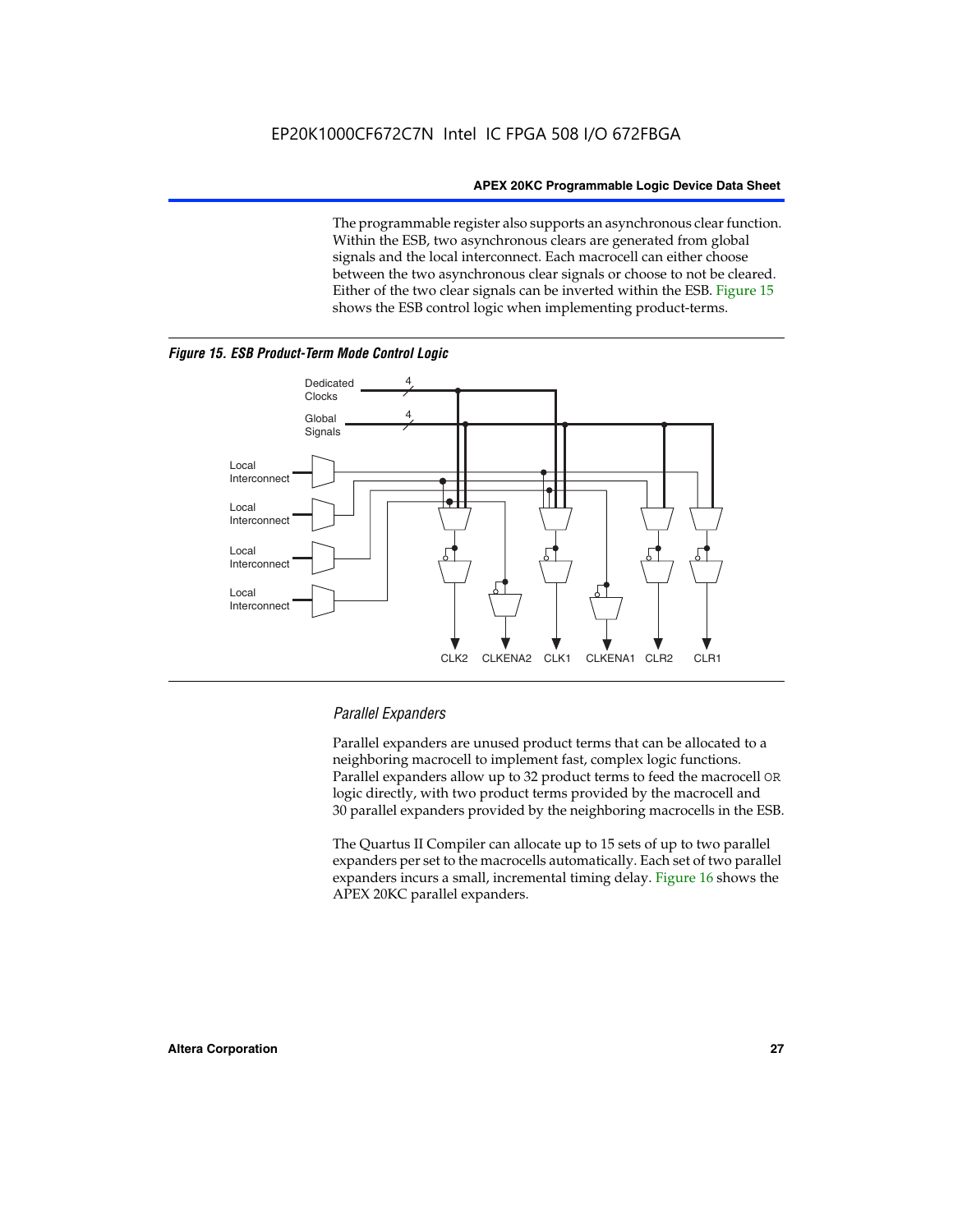



### **Embedded System Block**

The ESB can implement various types of memory blocks, including dual-port RAM, ROM, FIFO, and CAM blocks. The ESB includes input and output registers; the input registers synchronize writes, and the output registers can pipeline designs to improve system performance. The ESB offers a dual-port mode, which supports simultaneous reads and writes at two different clock frequencies. Figure 17 shows the ESB block diagram.



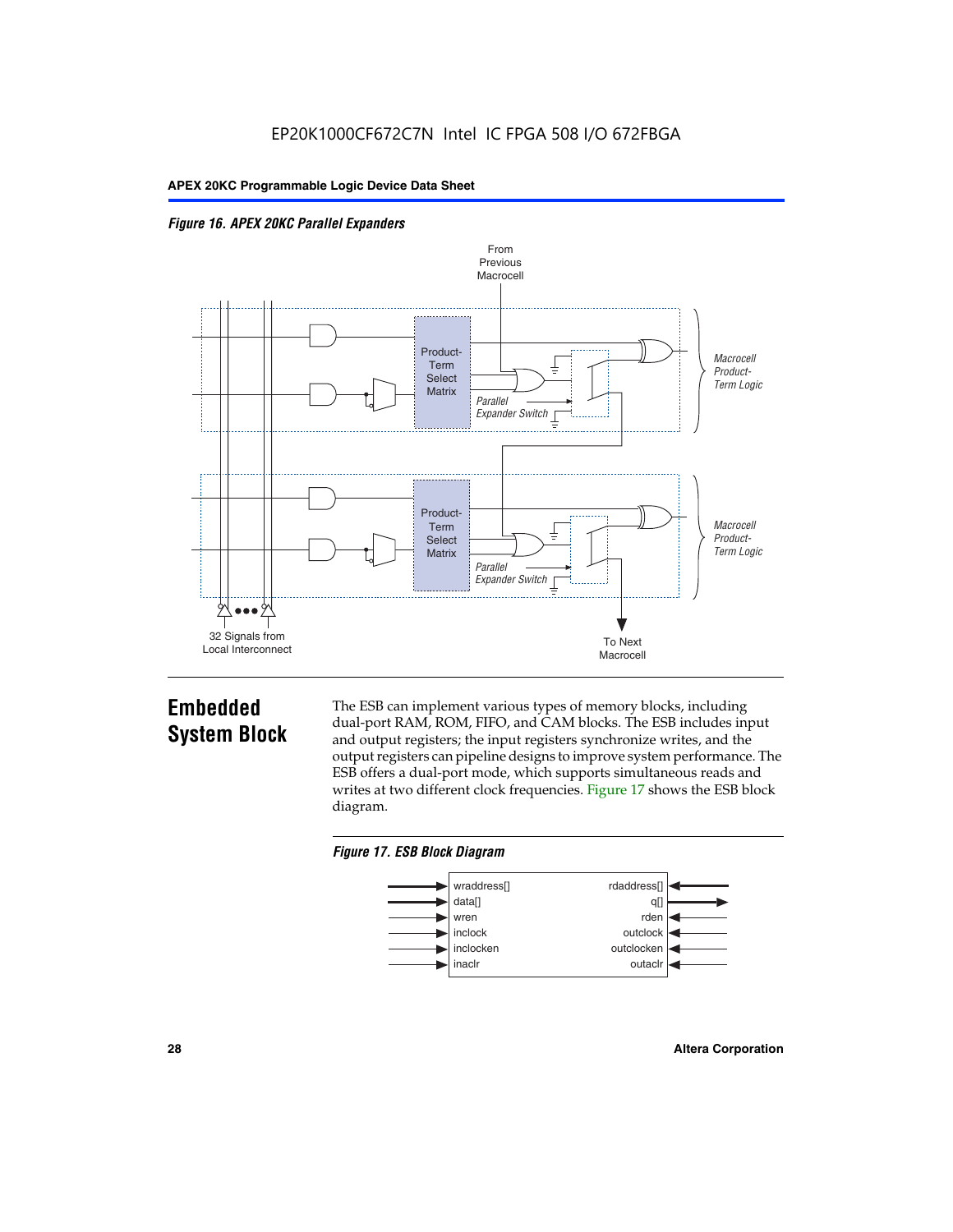ESBs can implement synchronous RAM, which is easier to use than asynchronous RAM. A circuit using asynchronous RAM must generate the RAM write enable (WE) signal, while ensuring that its data and address signals meet setup and hold time specifications relative to the WE signal. In contrast, the ESB's synchronous RAM generates its own WE signal and is self-timed with respect to the global clock. Circuits using the ESB's selftimed RAM must only meet the setup and hold time specifications of the global clock.

ESB inputs are driven by the adjacent local interconnect, which in turn can be driven by the FastTrack or MegaLAB interconnect. Because the ESB can be driven by the local interconnect, an adjacent LE can drive it directly for fast memory access. ESB outputs drive the FastTrack and MegaLAB interconnects. In addition, ten ESB outputs, nine of which are unique output lines, drive the local interconnect for fast connection to adjacent LEs or for fast feedback product-term logic.

When implementing memory, each ESB can be configured in any of the following sizes:  $128 \times 16$ ,  $256 \times 8$ ,  $512 \times 4$ ,  $1,024 \times 2$ , or  $2,048 \times 1$ . By combining multiple ESBs, the Quartus II software implements larger memory blocks automatically. For example, two  $128 \times 16$  RAM blocks can be combined to form a  $128 \times 32$  RAM block, and two  $512 \times 4$  RAM blocks can be combined to form a  $512 \times 8$  RAM block. Memory performance does not degrade for memory blocks up to 2,048 words deep. Each ESB can implement a 2,048-word-deep memory; the ESBs are used in parallel, eliminating the need for any external control logic and its associated delays.

To create a high-speed memory block that is more than 2,048 words deep, ESBs drive tri-state lines. Each tri-state line connects all ESBs in a column of MegaLAB structures, and drives the MegaLAB interconnect and row and column FastTrack interconnect throughout the column. Each ESB incorporates a programmable decoder to activate the tri-state driver appropriately. For instance, to implement 8,192-word-deep memory, four ESBs are used. Eleven address lines drive the ESB memory, and two more drive the tri-state decoder. Depending on which 2,048-word memory page is selected, the appropriate ESB driver is turned on, driving the output to the tri-state line. The Quartus II software automatically combines ESBs with tri-state lines to form deeper memory blocks. The internal tri-state control logic is designed to avoid internal contention and floating lines. See Figure 18.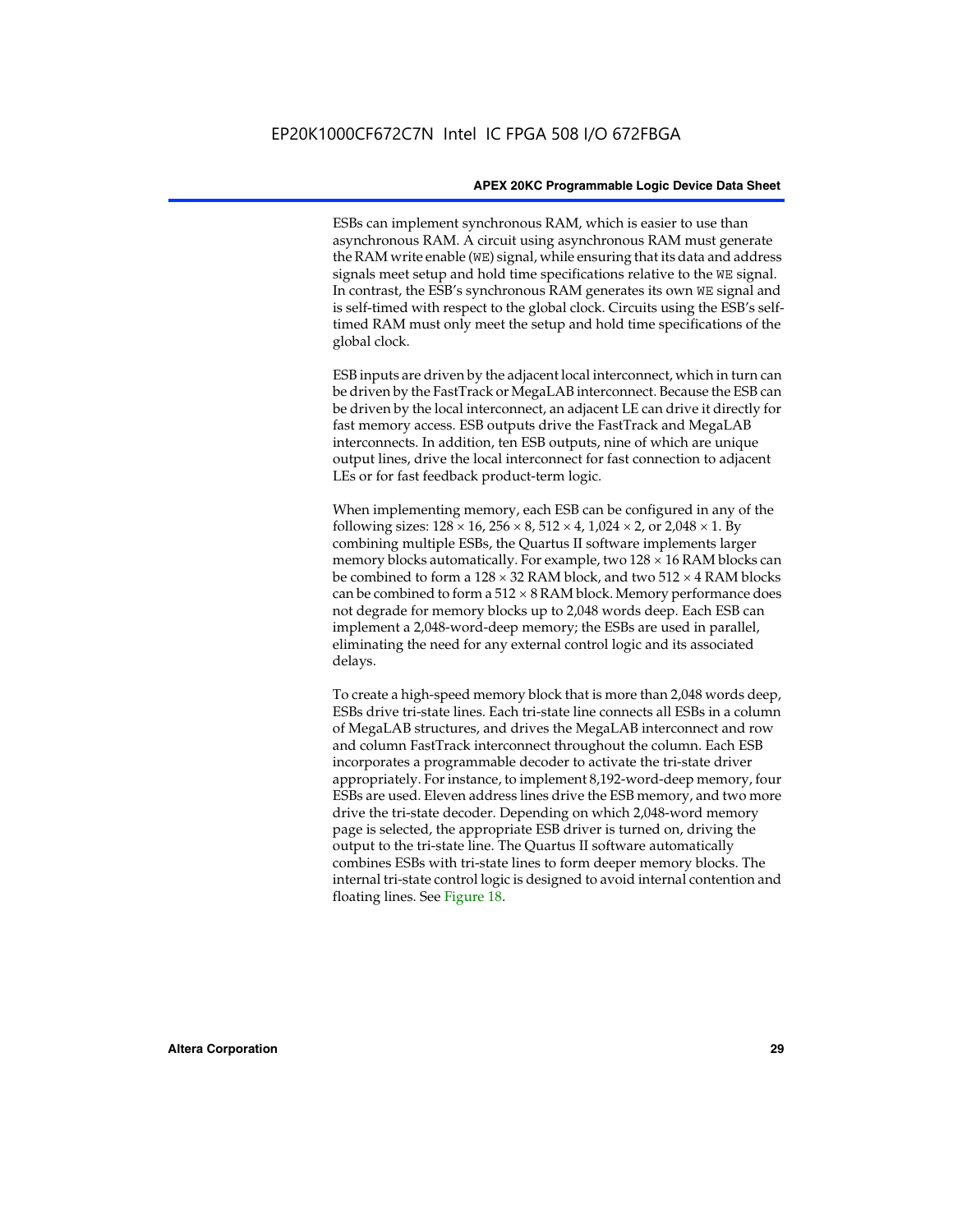



The ESB implements two forms of dual-port memory: read/write clock mode and input/output clock mode. The ESB can also be used for bidirectional, dual-port memory applications in which two ports read or write simultaneously. To implement this type of dual-port memory, two ESBs are used to support two simultaneous reads or writes.

The ESB can also use Altera megafunctions to implement dual-port RAM applications where both ports can read or write, as shown in Figure 19.



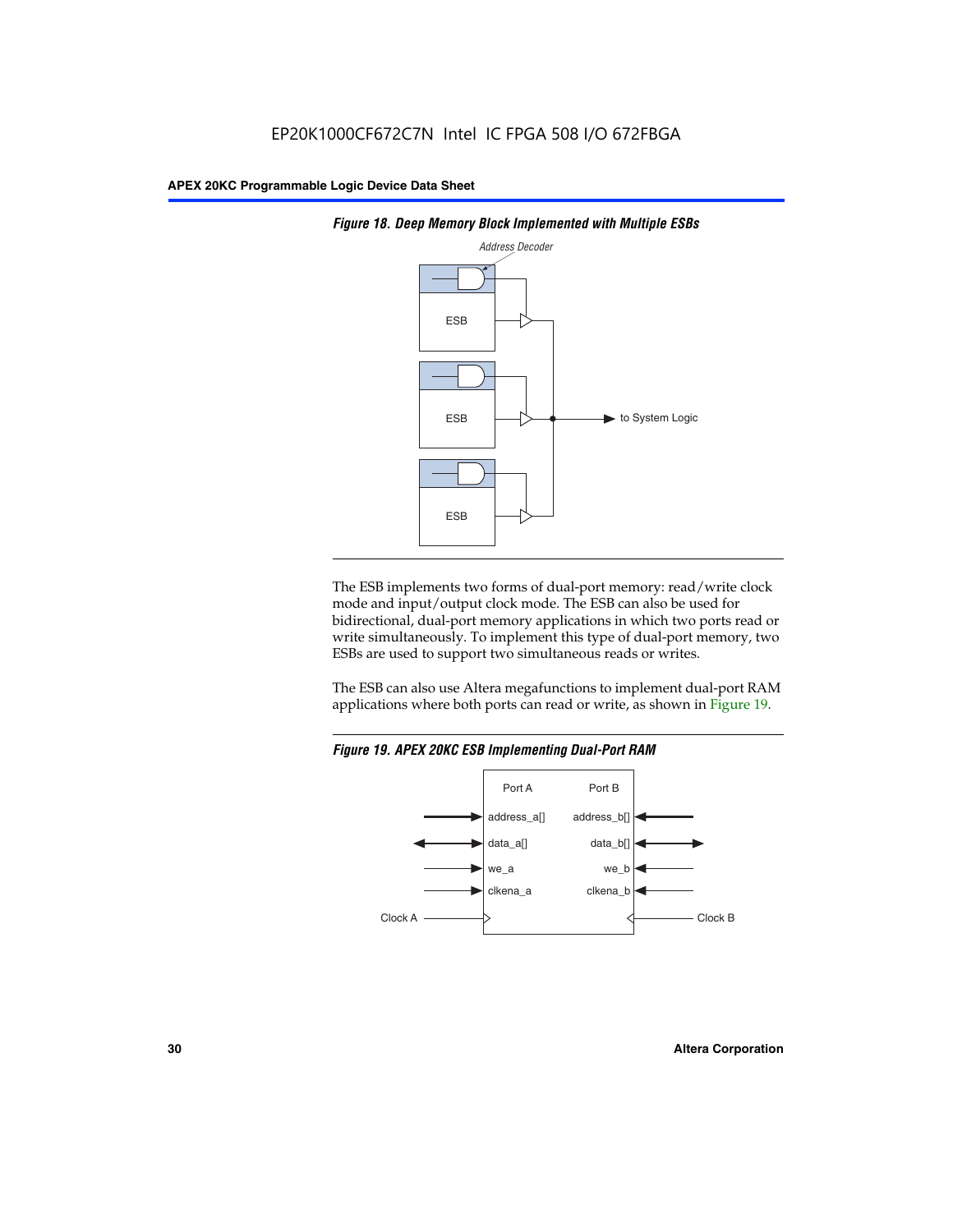#### **Read/Write Clock Mode**

The read/write clock mode contains two clocks. One clock controls all registers associated with writing: data input, WE, and write address. The other clock controls all registers associated with reading: read enable (RE), read address, and data output. The ESB also supports clock enable and asynchronous clear signals; these signals also control the read and write registers independently. Read/write clock mode is commonly used for applications where reads and writes occur at different system frequencies. Figure 20 shows the ESB in read/write clock mode.



*Figure 20. ESB in Read/Write Clock Mode Note (1)*

*Note to Figure 20:*

(1) All registers can be cleared asynchronously by ESB local interconnect signals, global signals, or the chip-wide reset.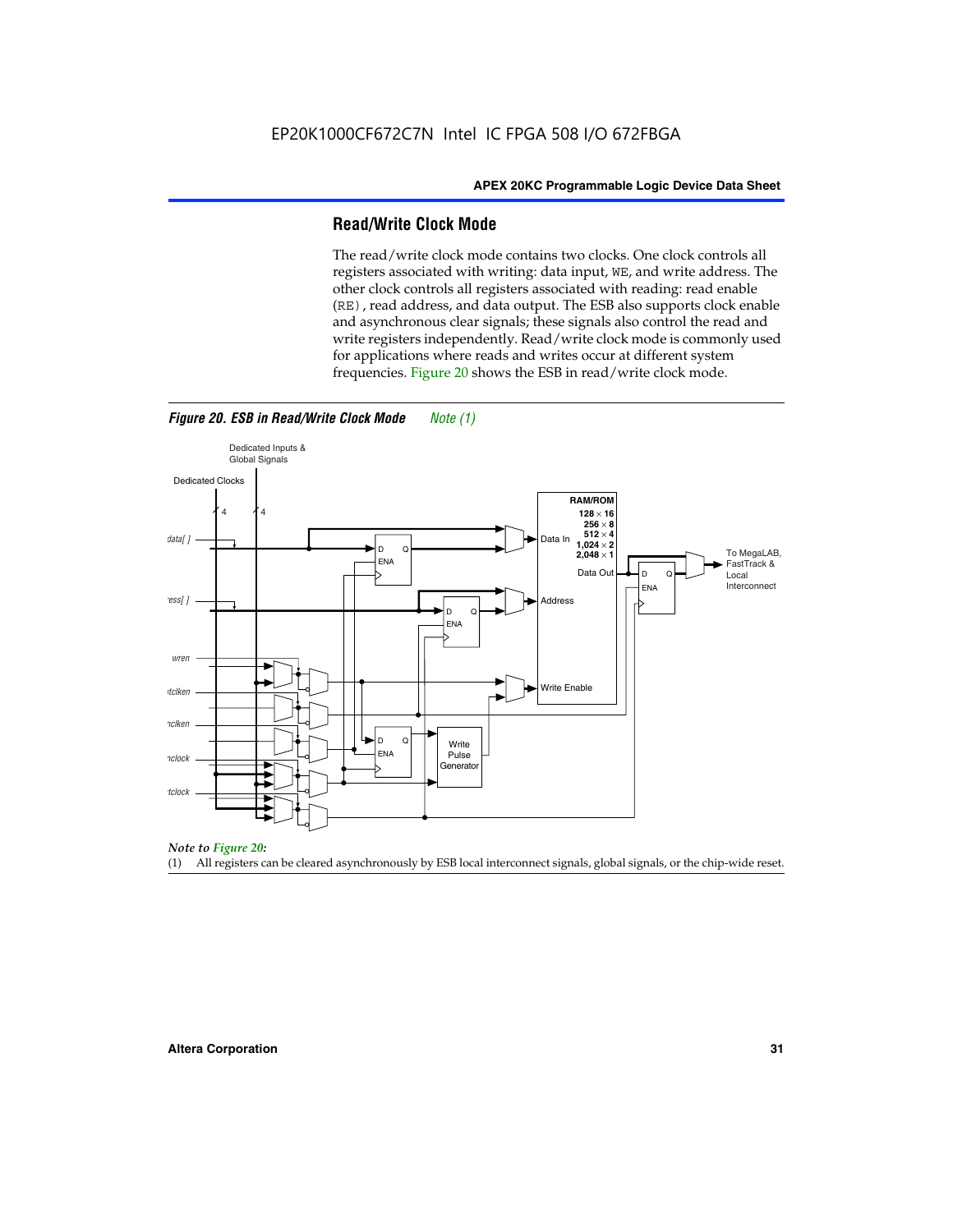#### **Input/Output Clock Mode**

The input/output clock mode contains two clocks. One clock controls all registers for inputs into the ESB: data input, WE, RE, read address, and write address. The other clock controls the ESB data output registers. The ESB also supports clock enable and asynchronous clear signals; these signals also control the reading and writing of registers independently. Input/output clock mode is commonly used for applications where the reads and writes occur at the same system frequency, but require different clock enable signals for the input and output registers. Figure 21 shows the ESB in input/output clock mode.





#### *Note to Figure 21:*

(1) All registers can be cleared asynchronously by ESB local interconnect signals, global signals, or the chip-wide reset.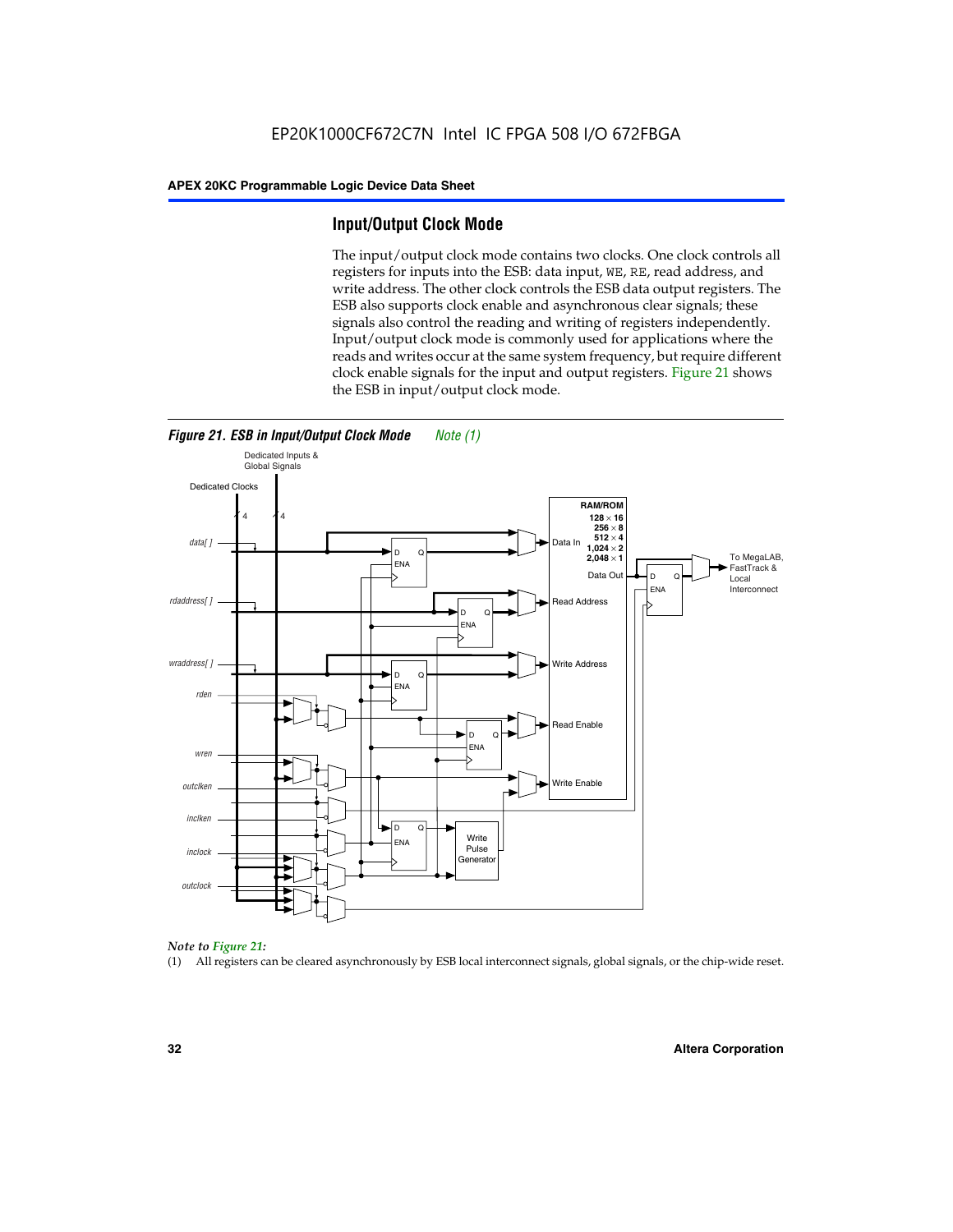#### **Single-Port Mode**

The APEX 20KC ESB also supports a single-port mode, which is used when simultaneous reads and writes are not required. See Figure 22.



#### *Note toFigure 22:*

(1) All registers can be asynchronously cleared by ESB local interconnect signals, global signals, or the chip-wide reset.

#### **Content-Addressable Memory**

In APEX 20KC devices, the ESB can implement CAM. CAM can be thought of as the inverse of RAM. When read, RAM outputs the data for a given address. Conversely, CAM outputs an address for a given data word. For example, if the data FA12 is stored in address 14, the CAM outputs 14 when FA12 is driven into it.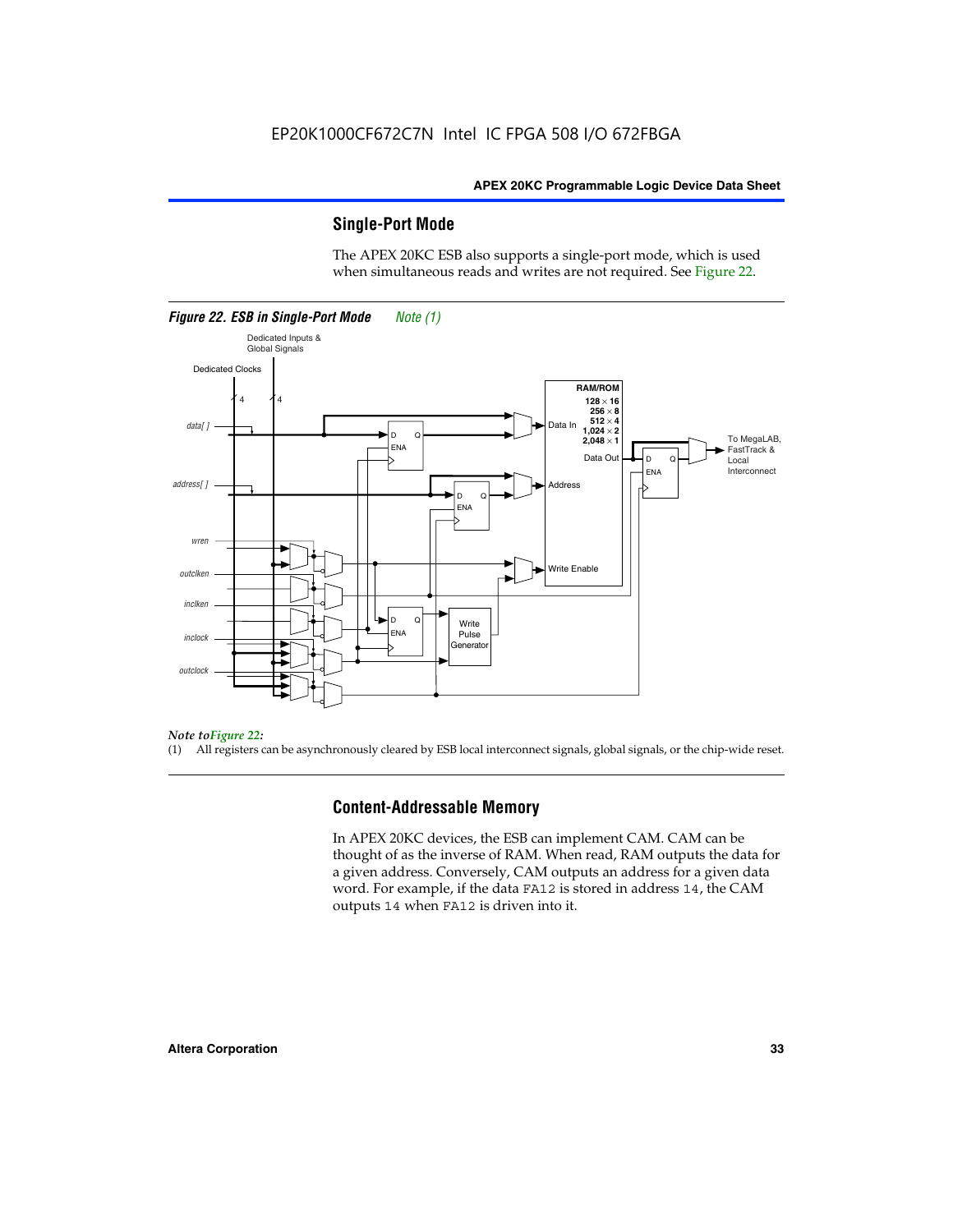CAM is used for high-speed search operations. When searching for data within a RAM block, the search is performed serially. Thus, finding a particular data word can take many cycles. CAM searches all addresses in parallel and outputs the address storing a particular word. When a match is found, a match flag is set high. Figure 23 shows the CAM block diagram.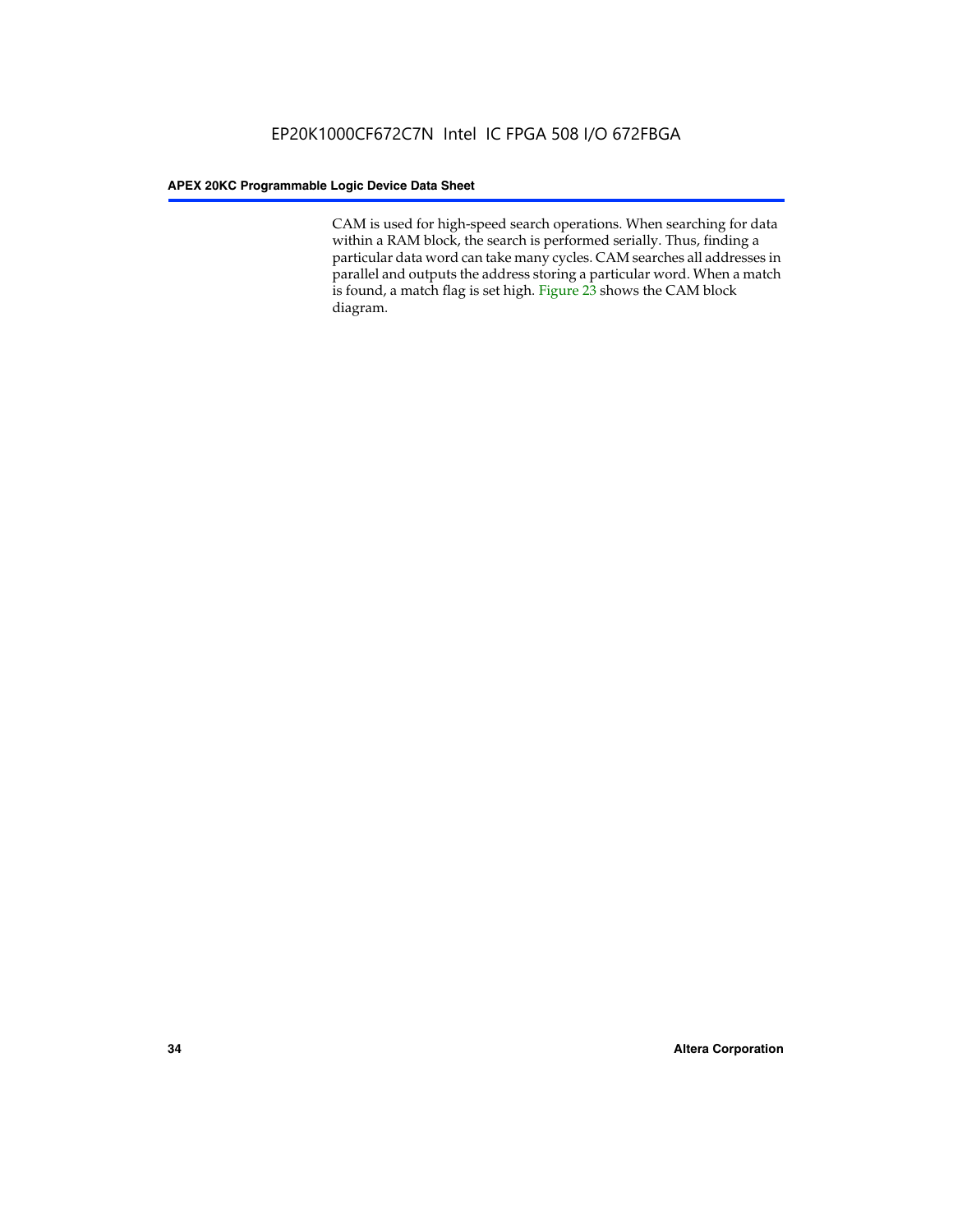

#### *Figure 23. APEX 20KC CAM Block Diagram*

CAM can be used in any application requiring high-speed searches, such as networking, communications, data compression, and cache management.

The APEX 20KC on-chip CAM provides faster system performance than traditional discrete CAM. Integrating CAM and logic into the APEX 20KC device eliminates off-chip and on-chip delays, improving system performance.

When in CAM mode, the ESB implements 32-word, 32-bit CAM. Wider or deeper CAM can be implemented by combining multiple CAMs with some ancillary logic implemented in LEs. The Quartus II software combines ESBs and LEs automatically to create larger CAMs.

CAM supports writing "don't care" bits into words of the memory. The "don't care" bit can be used as a mask for CAM comparisons; any bit set to "don't care" has no effect on matches.

The output of the CAM can be encoded or unencoded. When encoded, the ESB outputs an encoded address of the data's location. For instance, if the data is located in address 12, the ESB output is 12. When unencoded, the ESB uses its 16 outputs to show the location of the data over two clock cycles. In this case, if the data is located in address 12, the 12th output line goes high. When using unencoded outputs, two clock cycles are required to read the output because a 16-bit output bus is used to show the status of 32 words.

The encoded output is better suited for designs that ensure duplicate data is not written into the CAM. If duplicate data is written into two locations, the CAM's output will be incorrect. If the CAM may contain duplicate data, the unencoded output is a better solution; CAM with unencoded outputs can distinguish multiple data locations.

CAM can be pre-loaded with data during configuration, or it can be written during system operation. In most cases, two clock cycles are required to write each word into CAM. When "don't care" bits are used, a third clock cycle is required.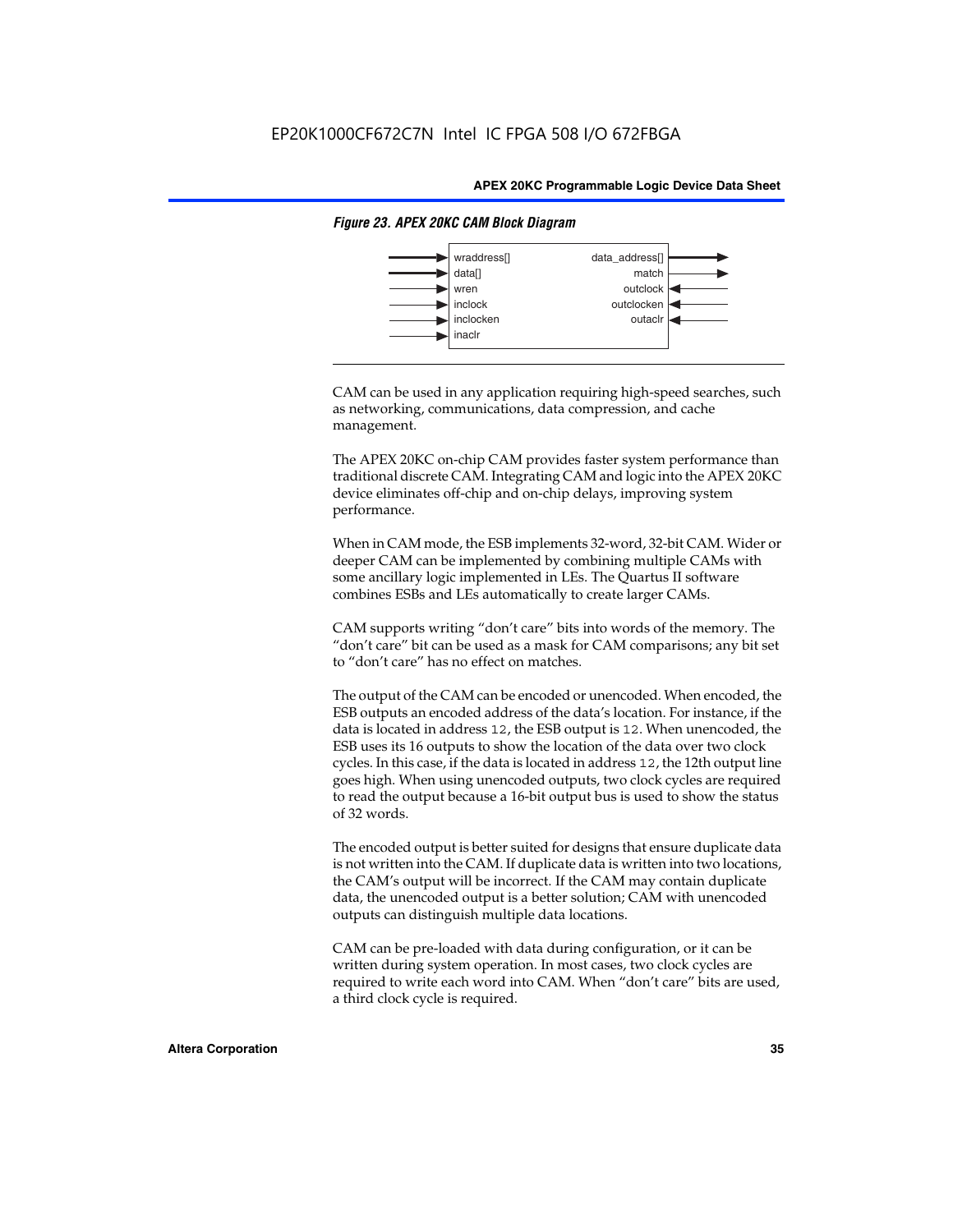

For more information on APEX 20KC devices and CAM, see *Application Note 119 (Implementing High-Speed Search Applications with APEX CAM).*

# **Driving Signals to the ESB**

ESBs provide flexible options for driving control signals. Different clocks can be used for the ESB inputs and outputs. Registers can be inserted independently on the data input, data output, read address, write address, WE, and RE signals. The global signals and the local interconnect can drive the WE and RE signals. The global signals, dedicated clock pins, and local interconnect can drive the ESB clock signals. Because the LEs drive the local interconnect, the LEs can control the WE and RE signals and the ESB clock, clock enable, and asynchronous clear signals. Figure 24 shows the ESB control signal generation logic.





An ESB is fed by the local interconnect, which is driven by adjacent LEs (for high-speed connection to the ESB) or the MegaLAB interconnect. The ESB can drive the local, MegaLAB, or FastTrack interconnect routing structure to drive LEs and IOEs in the same MegaLAB structure or anywhere in the device.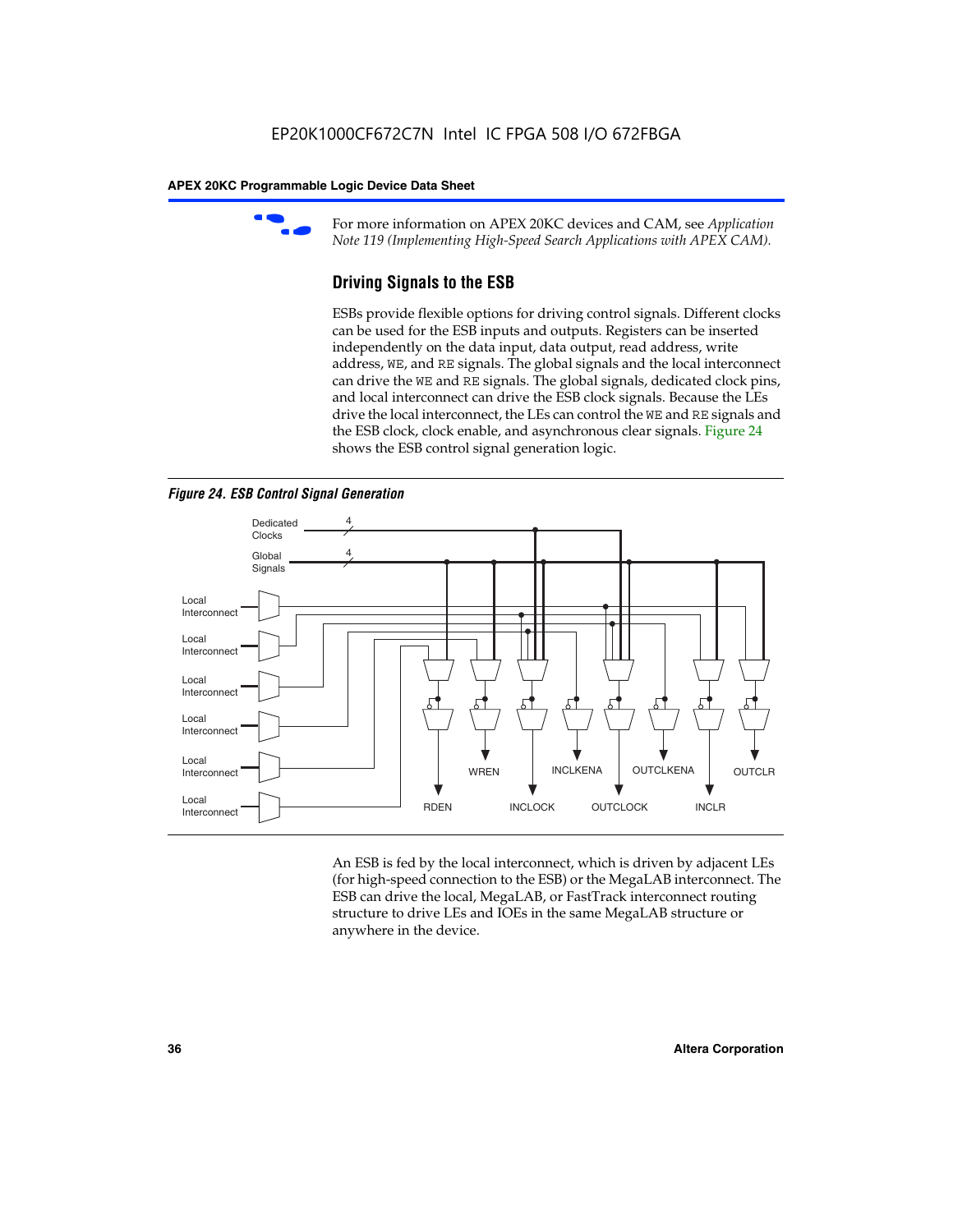# **Implementing Logic in ROM**

In addition to implementing logic with product terms, the ESB can implement logic functions when it is programmed with a read-only pattern during configuration, creating a large LUT. With LUTs, combinatorial functions are implemented by looking up the results, rather than by computing them. This implementation of combinatorial functions can be faster than using algorithms implemented in general logic, a performance advantage that is further enhanced by the fast access times of ESBs. The large capacity of ESBs enables designers to implement complex functions in one logic level without the routing delays associated with linked LEs or distributed RAM blocks. Parameterized functions such as LPM functions can take advantage of the ESB automatically. Further, the Quartus II software can implement portions of a design with ESBs where appropriate.

# **Programmable Speed/Power Control**

APEX 20KC ESBs offer a high-speed mode that supports very fast operation on an ESB-by-ESB basis. When high speed is not required, this feature can be turned off to reduce the ESB's power dissipation by up to 50%. ESBs that run at low power incur a nominal timing delay adder. This Turbo  $Bit^{TM}$  option is available for ESBs that implement product-term logic or memory functions. An ESB that is not used will be powered down so that it does not consume DC current.

Designers can program each ESB in the APEX 20KC device for either high-speed or low-power operation. As a result, speed-critical paths in the design can run at high speed, while the remaining paths operate at reduced power.

**I/O Structure** The APEX 20KC IOE contains a bidirectional I/O buffer and a register that can be used either as an input register for external data requiring fast setup times or as an output register for data requiring fast clock-to-output performance. IOEs can be used as input, output, or bidirectional pins.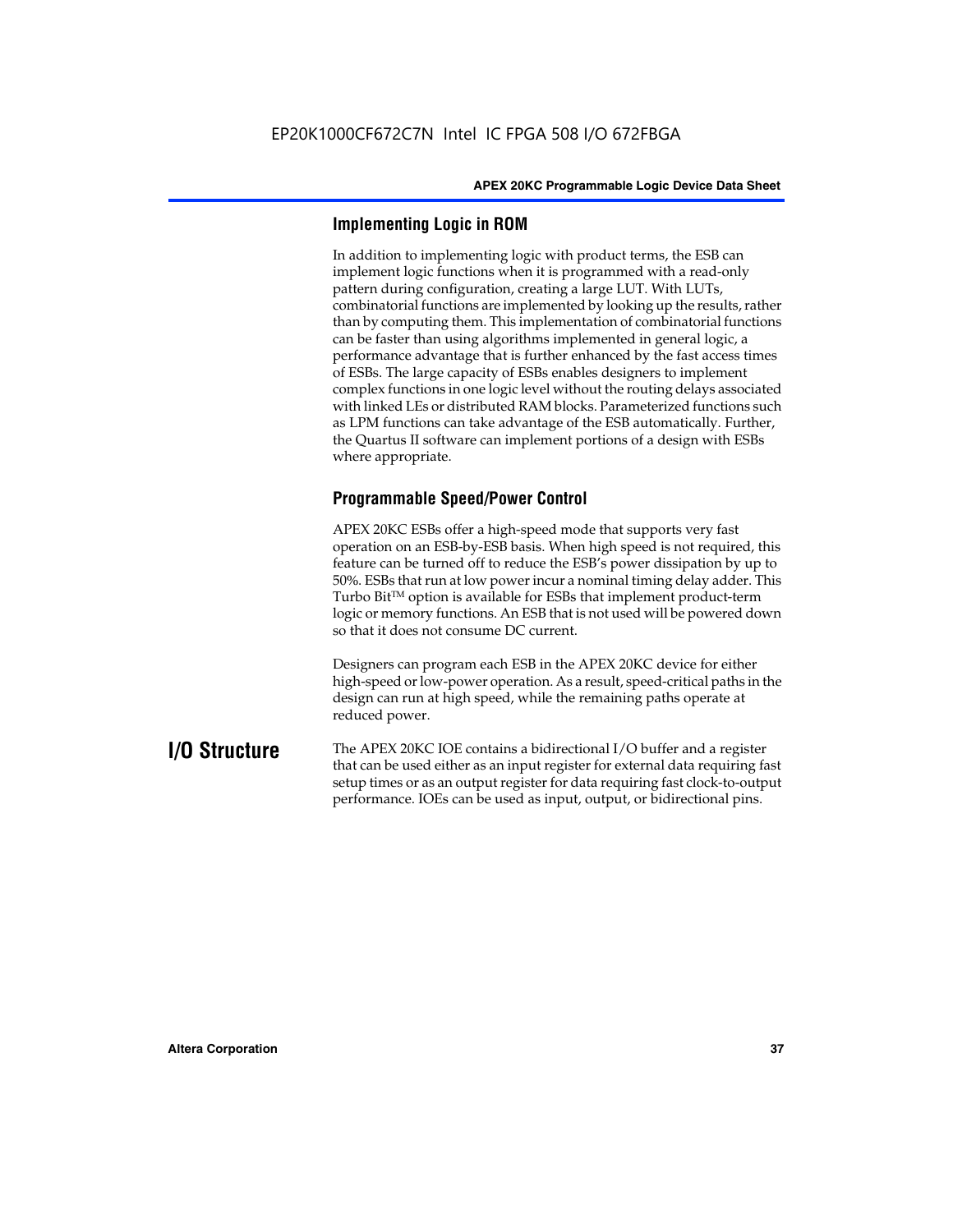APEX 20KC devices include an enhanced IOE, which drives the FastRow interconnect. The FastRow interconnect connects a column I/O pin directly to the LAB local interconnect within two MegaLAB structures. This feature provides fast setup times for pins that drive high fan-outs with complex logic, such as PCI designs. For fast bidirectional I/O timing, LE registers using local routing can improve setup times and OE timing. The APEX 20KC IOE also includes direct support for open-drain operation, giving faster clock-to-output for open-drain signals. Some programmable delays in the APEX 20KC IOE offer multiple levels of delay to fine-tune setup and hold time requirements. The Quartus II Compiler sets these delays by default to minimize setup time while providing a zero hold time.

The Quartus II Compiler uses the programmable inversion option to invert signals from the row and column interconnect automatically where appropriate. Because the APEX 20KC IOE offers one output enable per pin, the Quartus II Compiler can emulate open-drain operation efficiently.

The APEX 20KC IOE includes programmable delays that can be activated to ensure zero hold times, minimum clock-to-output times, input IOE register-to-core register transfers, or core-to-output IOE register transfers. A path in which a pin directly drives a register may require the delay to ensure zero hold time, whereas a path in which a pin drives a register through combinatorial logic may not require the delay.

Table 9 describes the APEX 20KC programmable delays and their logic options in the Quartus II software.

| Table 9. APEX 20KC Programmable Delay Chains |                                         |  |  |  |
|----------------------------------------------|-----------------------------------------|--|--|--|
| <b>Programmable Delay</b>                    | <b>Quartus II Logic Option</b>          |  |  |  |
| Input pin to core delay                      | Decrease input delay to internal cells  |  |  |  |
| Input pin to input register delay            | Decrease input delay to input registers |  |  |  |
| Core to output register delay                | Decrease input delay to output register |  |  |  |
| Output register t <sub>co</sub> delay        | Increase delay to output pin            |  |  |  |
| Clock enable delay                           | Increase clock enable delay             |  |  |  |

The Quartus II Compiler can program these delays automatically to minimize setup time while providing a zero hold time.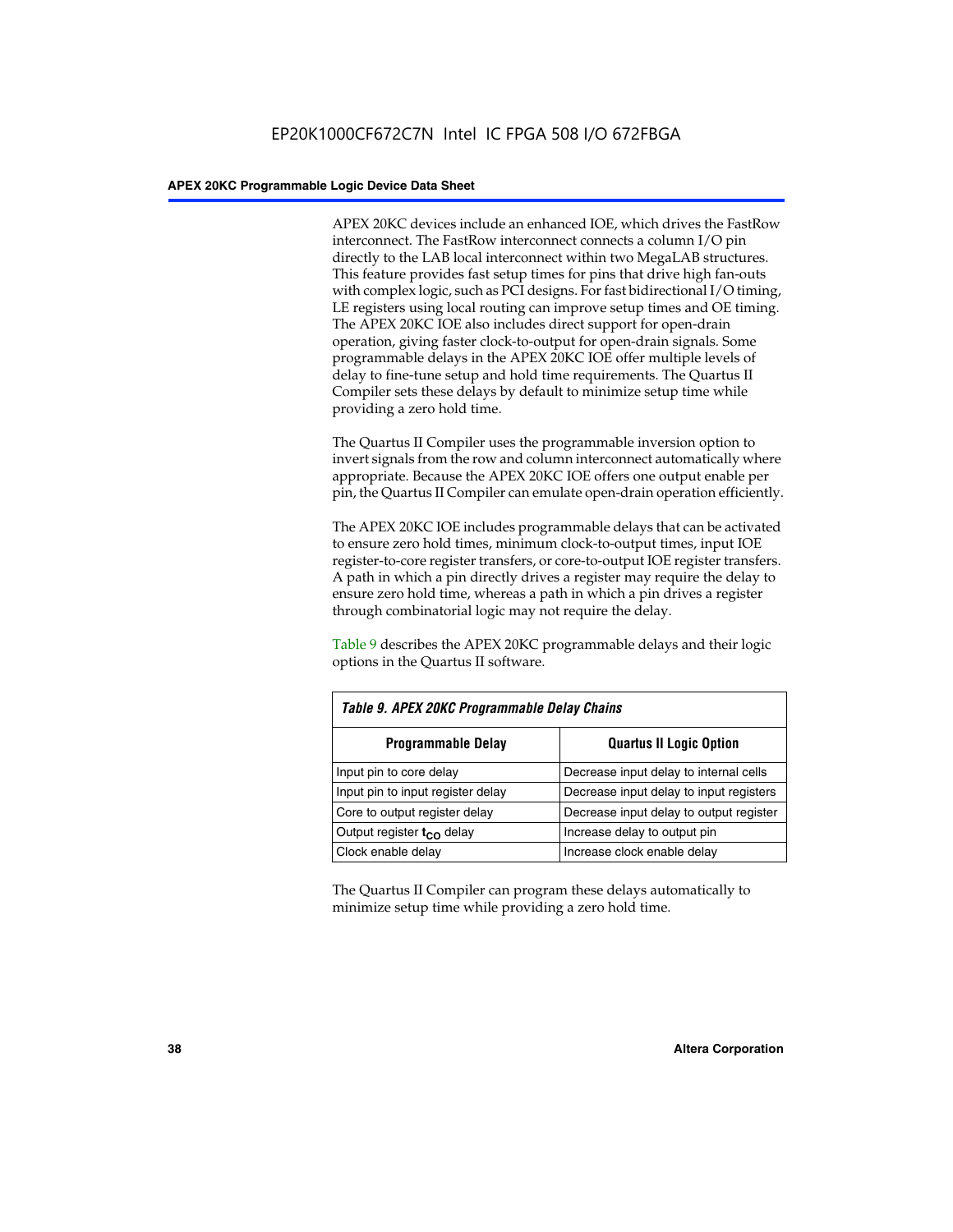The register in the APEX 20KC IOE can be programmed to power-up high or low after configuration is complete. If it is programmed to power-up low, an asynchronous clear can control the register. If it is programmed to power-up high, an asynchronous preset can control the register. This feature is useful for cases where the APEX 20KC device controls an activelow input or another device; it prevents inadvertent activation of the input upon power-up.

Figure 25 shows how fast bidirectional I/O pins are implemented in APEX 20KC devices. This feature is useful for cases where the APEX 20KC device controls an active-low input or another device; it prevents inadvertent activation of the input upon power-up.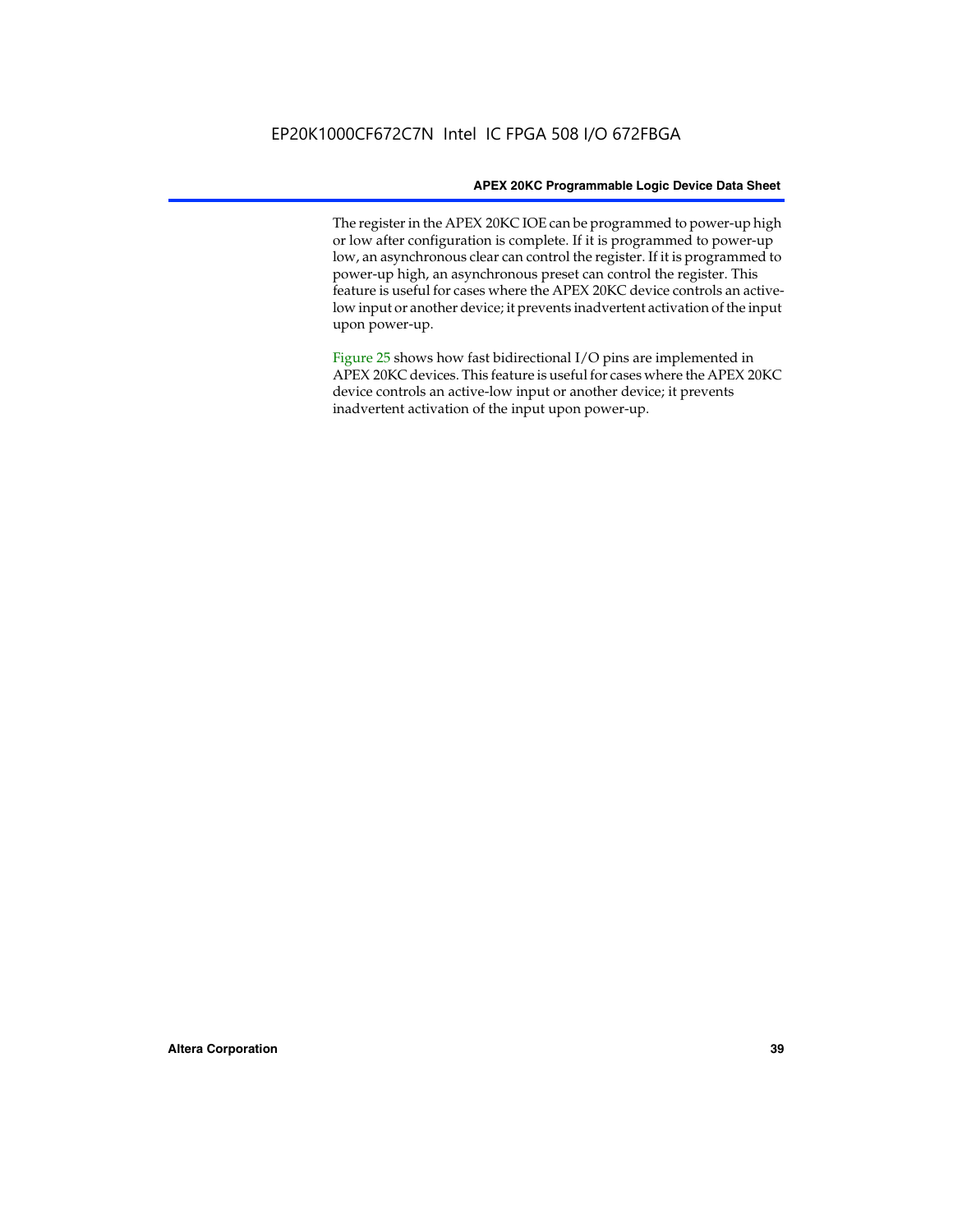# *Figure 25. APEX 20KC Bidirectional I/O Registers Notes (1), (2)*

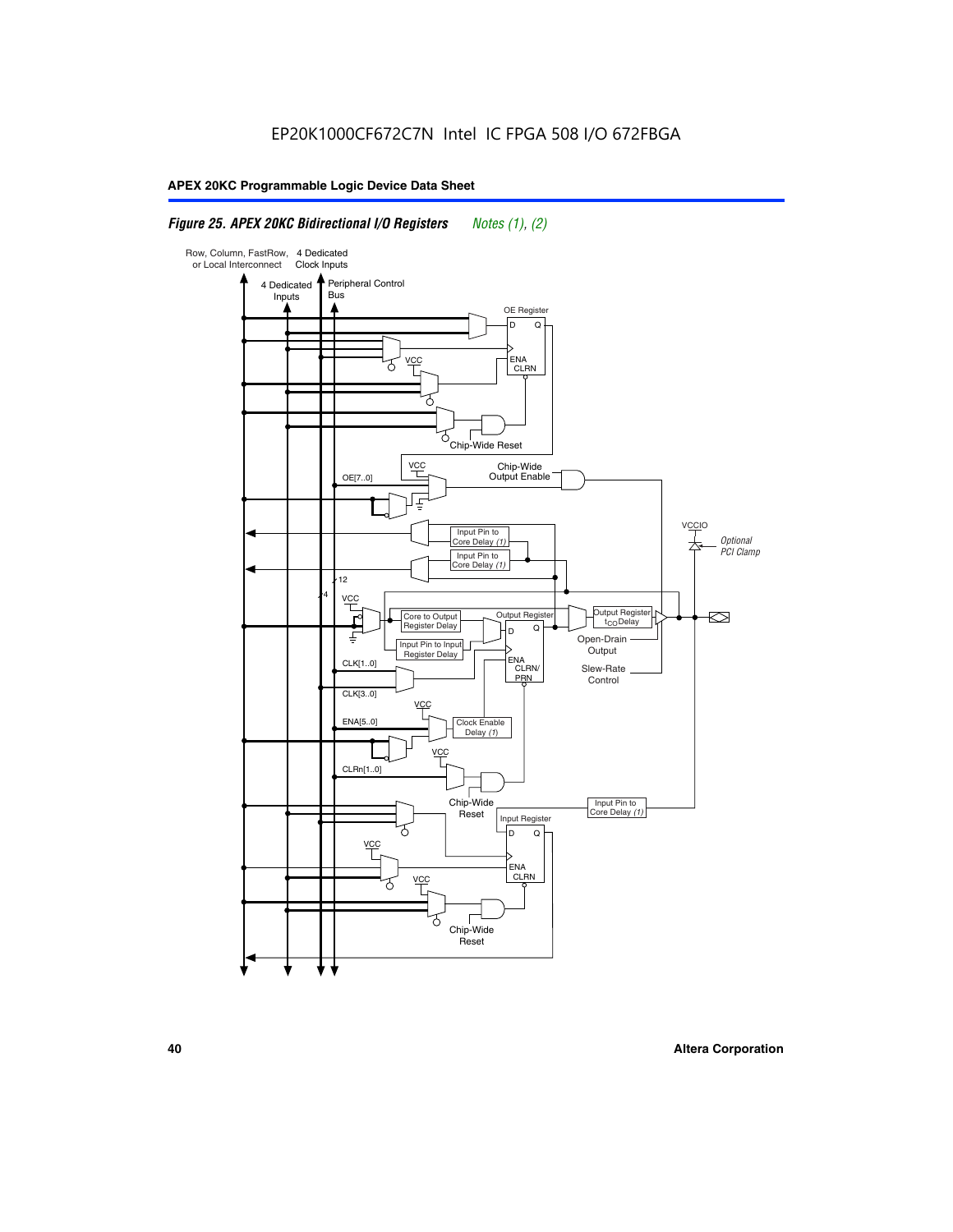### *Notes to Figure 25:*

- (1) This programmable delay has four settings: off and three levels of delay.<br>(2) The output enable and input registers are LE registers in the LAB adjacer
- The output enable and input registers are LE registers in the LAB adjacent to the bidirectional pin.

Each IOE drives a row, column, MegaLAB, or local interconnect when used as an input or bidirectional pin. A row IOE can drive a local, MegaLAB, row, and column interconnect; a column IOE can drive the column interconnect. Figure 26 shows how a row IOE connects to the interconnect.



*Figure 26. Row IOE Connection to the Interconnect*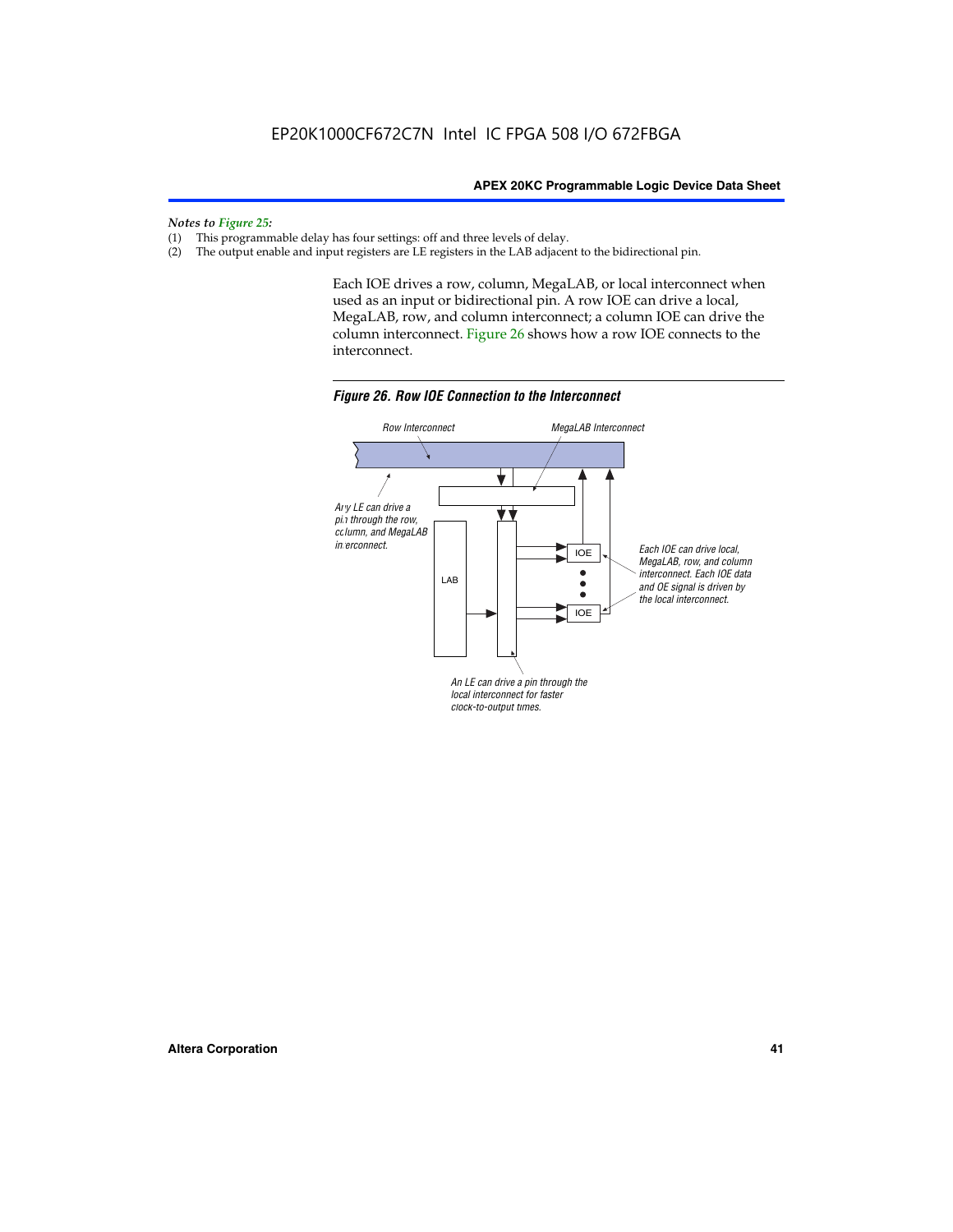Figure 27 shows how a column IOE connects to the interconnect.

### *Figure 27. Column IOE Connection to the Interconnect*



# **Dedicated Fast I/O Pins**

APEX 20KC devices incorporate an enhancement to support bidirectional pins with high internal fan-out such as PCI control signals. These pins are called dedicated fast I/O pins (FAST1, FAST2, FAST3, and FAST4) and replace dedicated inputs. These pins can be used for fast clock, clear, or high fan-out logic signal distribution. They also can drive out. The dedicated fast I/O pin data output and tri-state control are driven by local interconnect from the adjacent MegaLAB for high speed.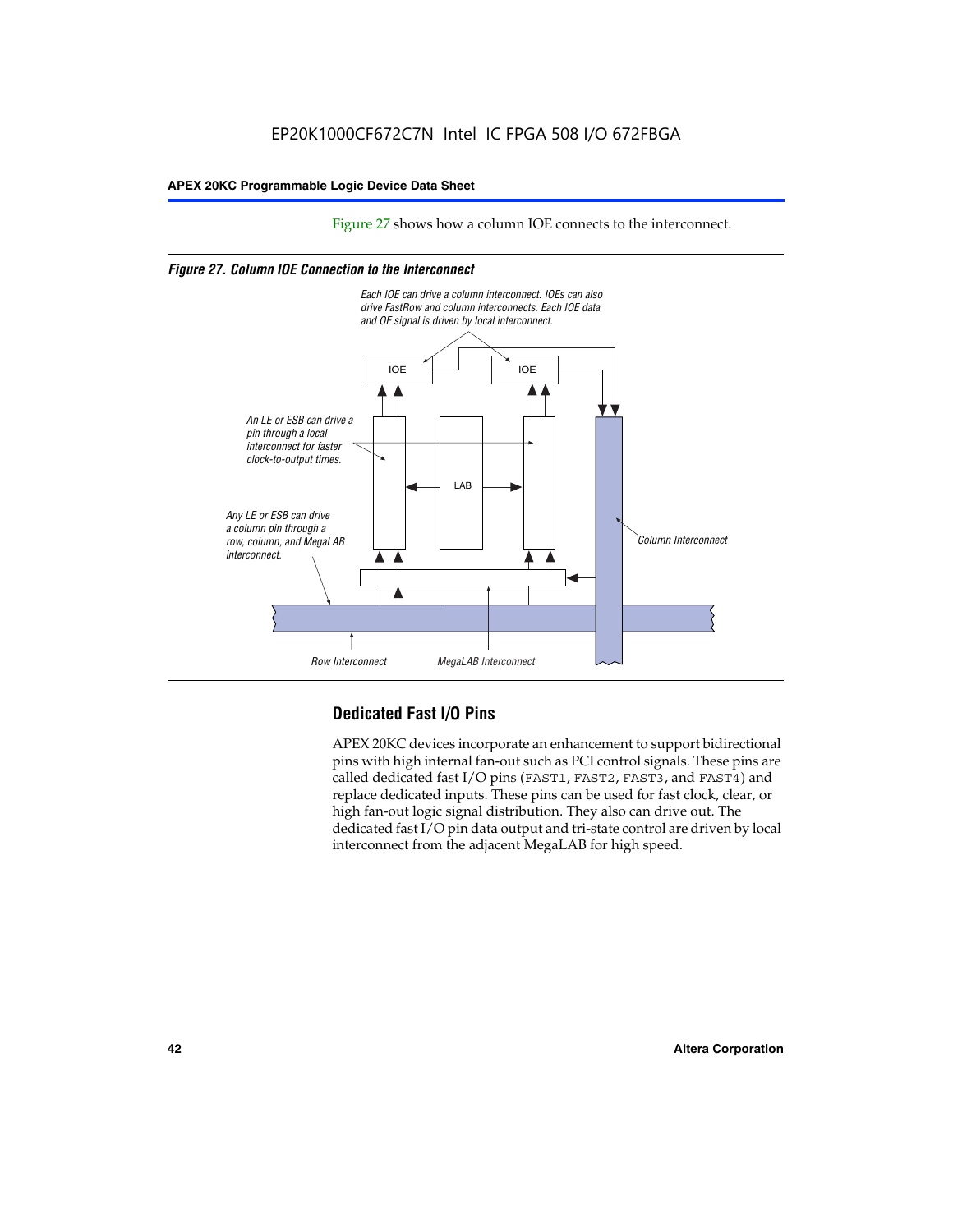# **Advanced I/O Standard Support**

APEX 20KC IOEs support the following I/O standards: LVTTL, LVCMOS, 1.8-V I/O, 2.5-V I/O, 3.3-V PCI, PCI-X, 3.3-V AGP, LVDS, LVPECL, GTL+, CTT, HSTL Class I, SSTL-3 Class I and II, and SSTL-2 Class I and II.



For more information on I/O standards supported by APEX 20KC devices, see *Application Note 117 (Using Selectable I/O Standards in Altera Devices)*.

The APEX 20KC device contains eight I/O banks. In QFP packages, the banks are linked to form four I/O banks. The I/O banks directly support all standards except LVDS and LVPECL. All I/O banks can support LVDS and LVPECL at up to 156 Mbps per channel with the addition of external resistors. In addition, one block within a bank contains circuitry to support high-speed True-LVDS and LVPECL inputs, and another block within a bank supports high-speed True-LVDS and LVPECL outputs. The LVDS blocks support all of the I/O standards. Each I/O bank has its own VCCIO pins. A single device can support 1.8-V, 2.5-V, and 3.3-V interfaces; each bank can support a different standard independently. Each bank can also use a separate  $V_{REF}$  level so that each bank can support any of the terminated standards (such as SSTL-3) independently. Within a bank, any one of the terminated standards can be supported. EP20K400C and larger APEX 20KC devices support the LVDS interface for data pins (EP20K200C devices support LVDS clock pins, but not data pins). EP20K400C and EP20K600C devices support LVDS for data pins at up to 840 Mbps per channel. EP20K1000C devices support LVDS on 16 channels at up to 750 Mbps.

Each bank can support multiple standards with the same VCCIO for output pins. Each bank can support one voltage-referenced I/O standard, but it can support multiple I/O standards with the same VCCIO voltage level. For example, when VCCIO is 3.3 V, a bank can support LVTTL, LVCMOS, 3.3-V PCI, and SSTL-3 for inputs and outputs.

When the LVDS banks are not used for the LVDS I/O standard, they support all of the other I/O standards. Figure 28 shows the arrangement of the APEX 20KC I/O banks.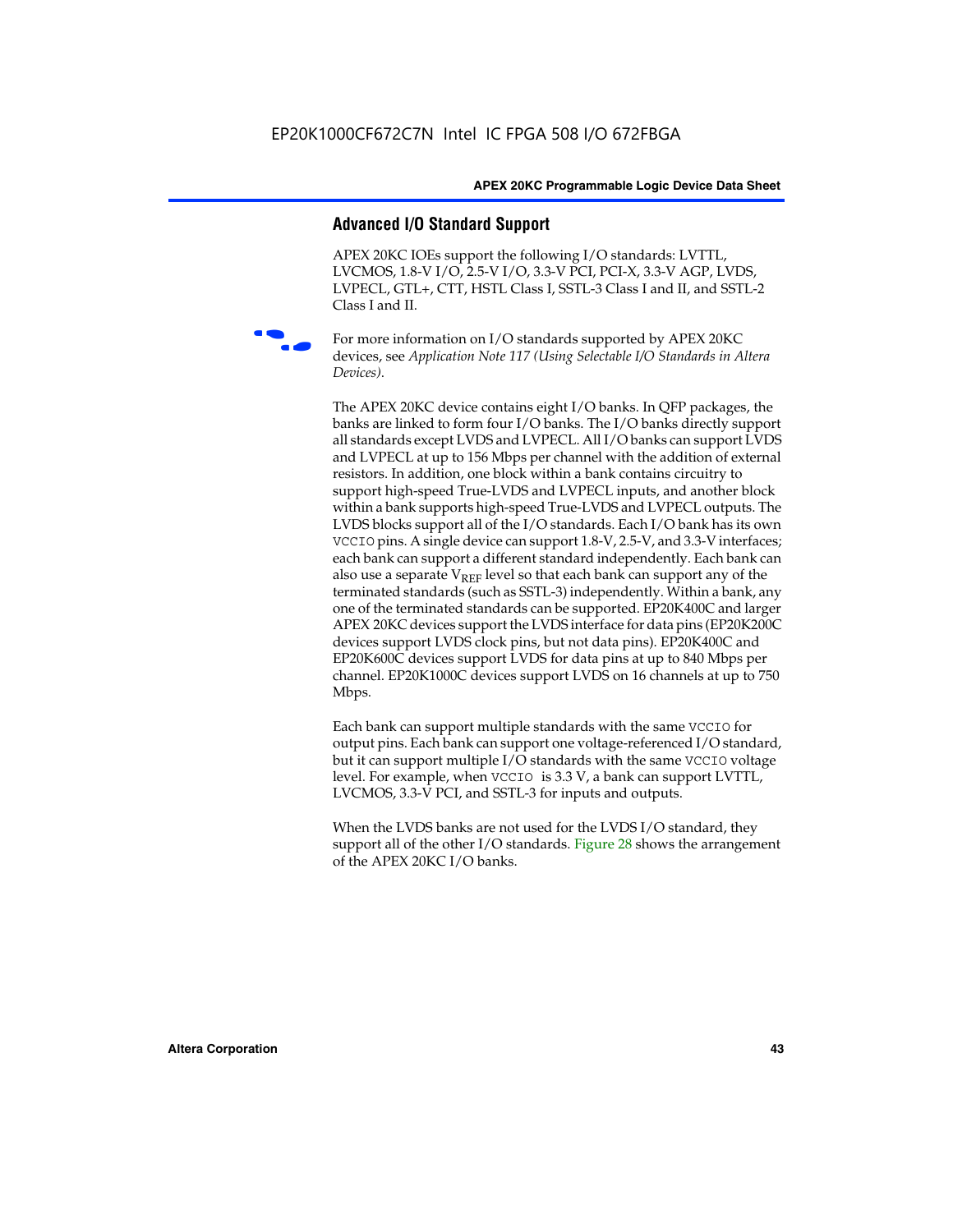## *Figure 28. APEX 20KC I/O Banks LVDS Input Block (2) (1) LVDS Output Block (2) (1) Individual Power Bus I/O Bank 8 I/O Bank 1 I/O Bank 2 I/O Bank 3 I/O Bank 4 I/O Bank 6 I/O Bank 5 I/O Bank 7 Regular I/O Banks Support* ■ *LVPECL* ■ *LVTTL* ■ *LVCMOS* ■ *2.5 V* ■ *1.8 V* ■ *3.3-V PCI* ■ *GTL+* ■ *HSTL* ■ *SSTL-2 Class I and II* ■ *SSTL-3 Class I and II* ■ *CTT* ■ *AGP*

### *Notes to Figure 28:*

- (1) For more information on placing I/O pins in LVDS blocks, refer to the "Guidelines for Using LVDS Blocks" section in *Application Note 120 (Using LVDS in APEX 20KE Devices)*.
- (2) If the LVDS input and output blocks are not used for LVDS, they can support all of the I/O standards and can be used as input, output, or bidirectional pins with  $V_{\text{CCIO}}$  set to 3.3 V, 2.5 V, or 1.8 V.

# **Power Sequencing & Hot Socketing**

Because APEX 20KC devices can be used in a mixed-voltage environment, they have been designed specifically to tolerate any possible power-up sequence. Therefore, the  $V_{\text{CCIO}}$  and  $V_{\text{CCINT}}$  power supplies may be powered in any order.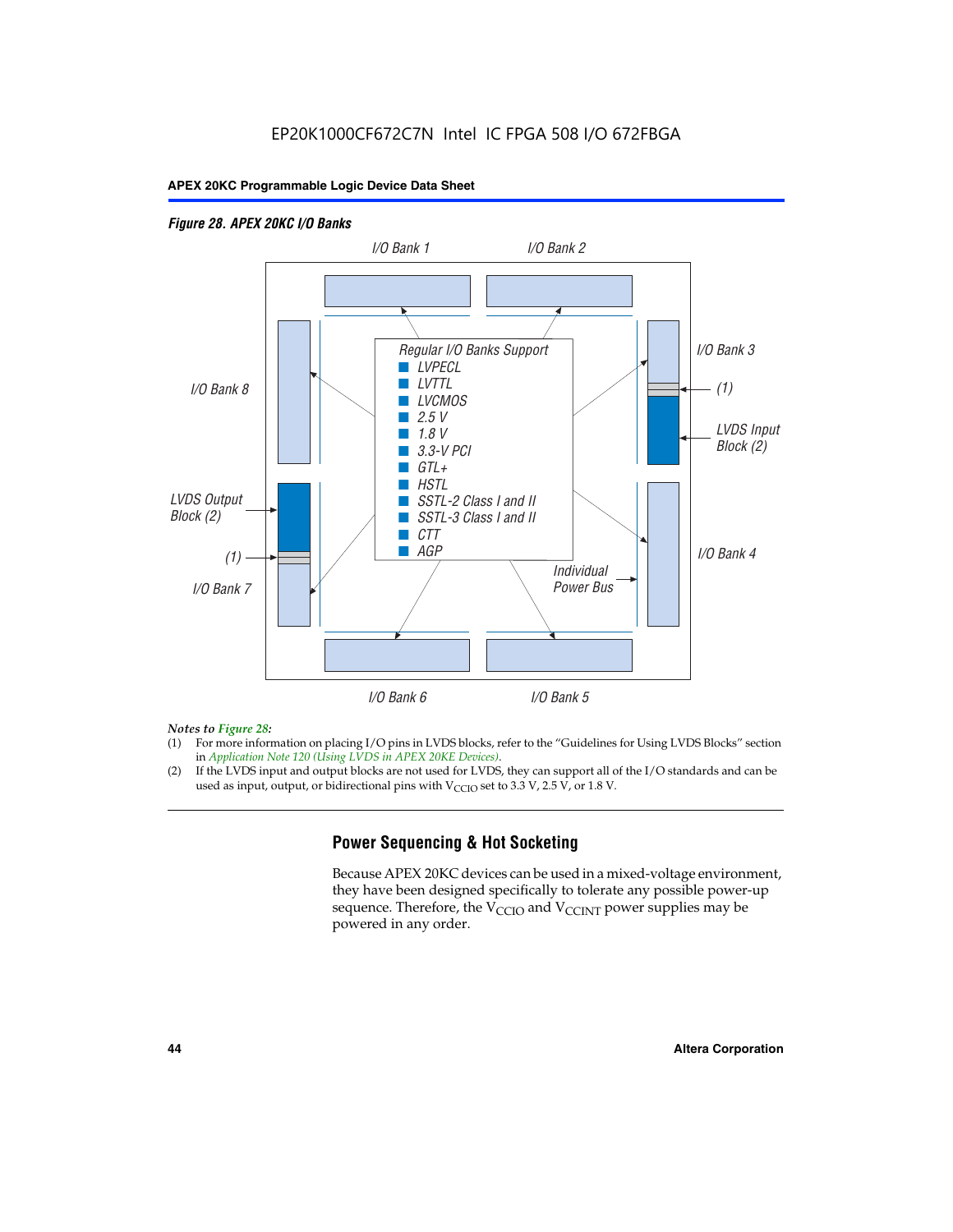Signals can be driven into APEX 20KC devices before and during powerup without damaging the device. In addition, APEX 20KC devices do not drive out during power-up. Once operating conditions are reached and the device is configured, APEX 20KC devices operate as specified by the user.

### **MultiVolt I/O Interface** The APEX architecture supports the MultiVolt I/O interface feature, which allows APEX devices in all packages to interface with systems of different supply voltages. The devices have one set of VCC pins for internal operation and input buffers (VCCINT), and another set for I/O output drivers (VCCIO).

APEX 20KC devices support the MultiVolt I/O interface feature. The APEX 20KC VCCINT pins must always be connected to a 1.8-V power supply. With a 1.8-V  $V_{\text{CCINT}}$  level, input pins are 1.8-V, 2.5-V, and 3.3-V tolerant. The VCCIO pins can be connected to either a 1.8-V, 2.5-V, or 3.3-V power supply, depending on the I/O standard requirements. When the VCCIO pins are connected to a 1.8-V power supply, the output levels are compatible with 1.8-V systems. When VCCIO pins are connected to a 2.5-V power supply, the output levels are compatible with 2.5-V systems. When VCCIO pins are connected to a 3.3-V power supply, the output high is 3.3 V and compatible with 3.3-V or 5.0-V systems. An APEX 20KC device is 5.0-V tolerant with the addition of a resistor and the PCI clamp diode enabled.

For more information on 5.0-V tolerance, refer to the "5.0-V Tolerance in APEX 20KE Devices White Paper," as the information found therein also applies to APEX 20KC devices.

| Table 10. APEX 20KC MultiVolt I/O Support |                   |     |                  |     |                           |     |     |     |
|-------------------------------------------|-------------------|-----|------------------|-----|---------------------------|-----|-----|-----|
| $V_{\text{CCIO}}(V)$                      | Input Signals (V) |     |                  |     | <b>Output Signals (V)</b> |     |     |     |
|                                           | 1.8               | 2.5 | 3.3              | 5.0 | 1.8                       | 2.5 | 3.3 | 5.0 |
| 1.8                                       |                   | (1) | $\checkmark$ (1) |     |                           |     |     |     |
| 2.5                                       |                   |     | (1)              |     |                           |     |     |     |
| 3.3                                       |                   |     |                  | (2) |                           | (3) |     |     |

Table 10 summarizes APEX 20KC MultiVolt I/O support.

### *Notes to Table 10:*

(1) The PCI clamping diode must be disabled to drive an input with voltages higher than  $V_{C CIO}$ , except for the 5.0-V input case.

(2) An APEX 20KC device can be made 5.0-V tolerant with the addition of an external resistor and the PCI clamp diode enabled.

(3) When  $V_{\text{CCIO}} = 3.3 \text{ V}$ , an APEX 20KC device can drive a 2.5-V device with 3.3-V tolerant inputs.

### **Altera Corporation 45**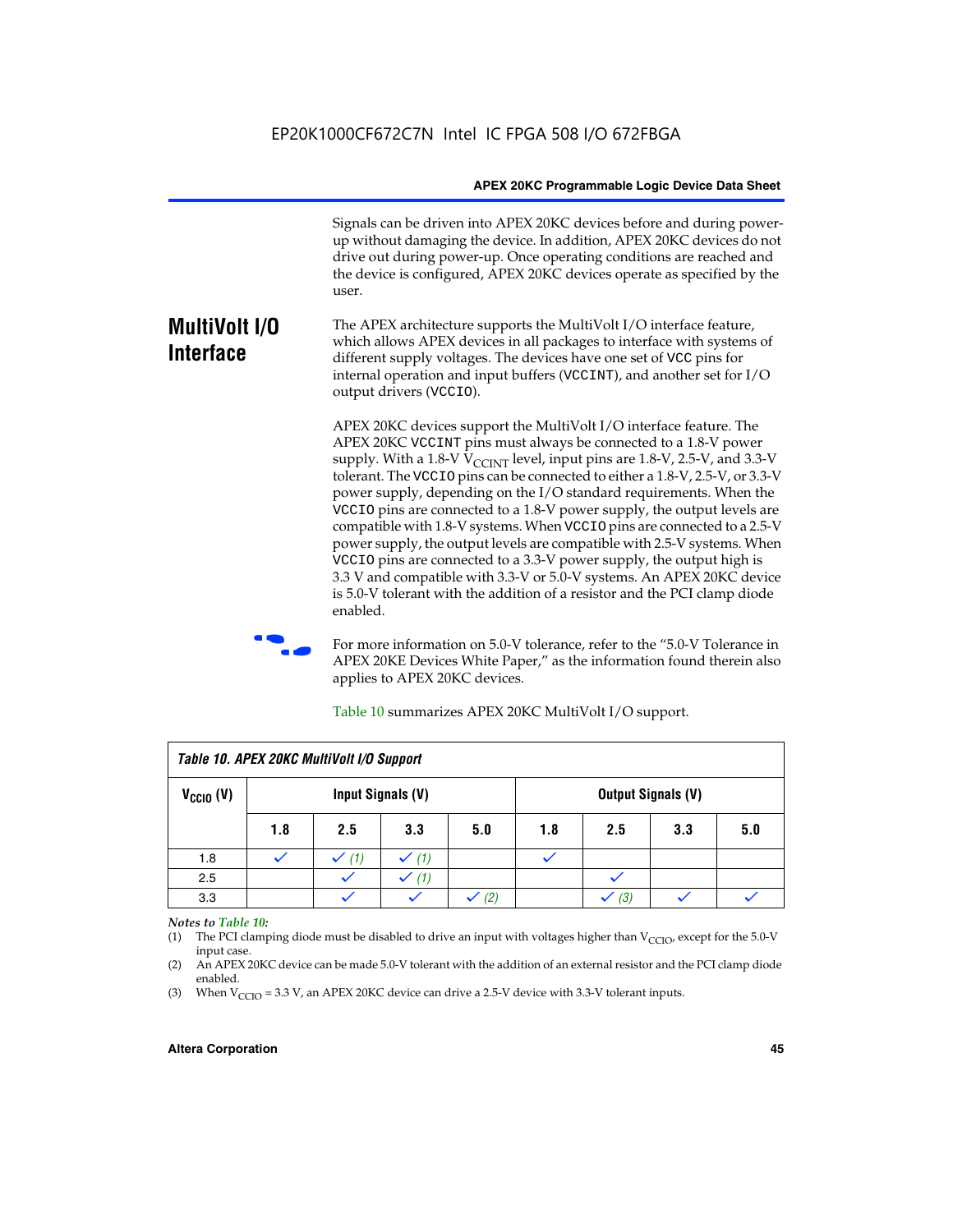Open-drain output pins on APEX 20KC devices (with a series resistor and a pull-up resistor to the 5.0-V supply) can drive 5.0-V CMOS input pins that require a  $V<sub>IH</sub>$  of 3.5 V. When the pin is inactive, the trace will be pulled up to 5.0 V by the resistor. The open-drain pin will only drive low or tristate; it will never drive high. The rise time is dependent on the value of the pull-up resistor and load impedance. The  $I_{OL}$  current specification should be considered when selecting a pull-up resistor.

# **ClockLock & ClockBoost Features**

APEX 20KC devices support the ClockLock and ClockBoost clock management features, which are implemented with PLLs. The ClockLock circuitry uses a synchronizing PLL that reduces the clock delay and skew within a device. This reduction minimizes clock-to-output and setup times while maintaining zero hold times. The ClockBoost circuitry, which provides a clock multiplier, allows the designer to enhance device area efficiency by sharing resources within the device. The ClockBoost circuitry allows the designer to distribute a low-speed clock and multiply that clock on-device. APEX 20KC devices include a high-speed clock tree; unlike ASICs, the user does not have to design and optimize the clock tree. The ClockLock and ClockBoost features work in conjunction with the APEX 20KC device's high-speed clock to provide significant improvements in system performance and bandwidth. APEX 20KC devices in -7 and -8 speed grades have PLLs and support the ClockLock and ClockBoost features.

The ClockLock and ClockBoost features in APEX 20KC devices are enabled through the Quartus II software. External devices are not required to use these features.

# **APEX 20KC ClockLock Feature**

APEX 20KC devices include up to four PLLs, which can be used independently. Two PLLs are designed for either general-purpose use or LVDS use (on devices that support LVDS I/O pins). The remaining two PLLs are designed for general-purpose use. The EP20K200C devices have two PLLs; the EP20K400C and larger devices have four PLLs.

The following sections describe some of the features offered by the APEX 20KC PLLs.

### *External PLL Feedback*

The ClockLock circuit's output can be driven off-chip to clock other devices in the system; further, the feedback loop of the PLL can be routed off-chip. This feature allows the designer to exercise fine control over the I/O interface between the APEX 20KC device and another high-speed device, such as SDRAM.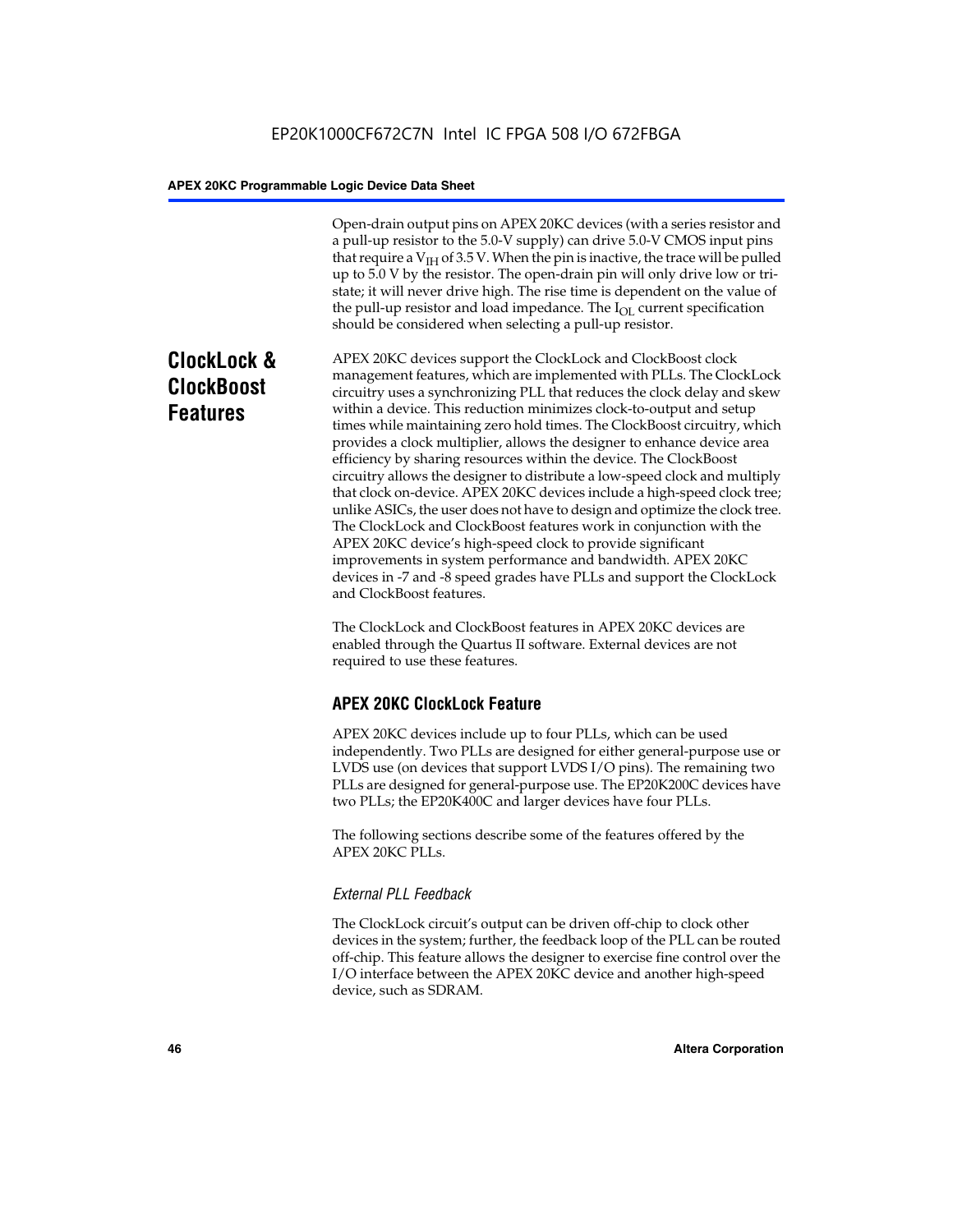### *Clock Multiplication*

The APEX 20KC ClockBoost circuit can multiply or divide clocks by a programmable number. The clock can be multiplied by  $m/(n \times k)$ , where *m* and *k* range from 2 to 160 and *n* ranges from 1 to 16. Clock multiplication and division can be used for time-domain multiplexing and other functions, which can reduce design LE requirements.

## *Clock Phase & Delay Adjustment*

The APEX 20KC ClockShift feature allows the clock phase and delay to be adjusted. The clock phase can be adjusted by 90° steps. The clock delay can be adjusted to increase or decrease the clock delay by an arbitrary amount, up to one clock period.

### *LVDS Support*

All APEX 20KC devices support differential LVDS buffers on the input and output clock signals that interface with external devices. This is controlled in the Quartus II software by assigning the clock pins with an LVDS I/O standard assignment.

Two high-speed PLLs are designed to support the LVDS interface. When using LVDS, the I/O clock runs at a slower rate than the data transfer rate. Thus, PLLs are used to multiply the I/O clock internally to capture the LVDS data. For example, an I/O clock may run at 105 MHz to support 840 Mbps LVDS data transfer. In this example, the PLL multiplies the incoming clock by eight to support the high-speed data transfer. You can use PLLs in EP20K400C and larger devices for high-speed LVDS interfacing.

### *Lock Signals*

The APEX 20KC ClockLock circuitry supports individual LOCK signals. The LOCK signal drives high when the ClockLock circuit has locked onto the input clock. The LOCK signals are optional for each ClockLock circuit; when not used, they are I/O pins.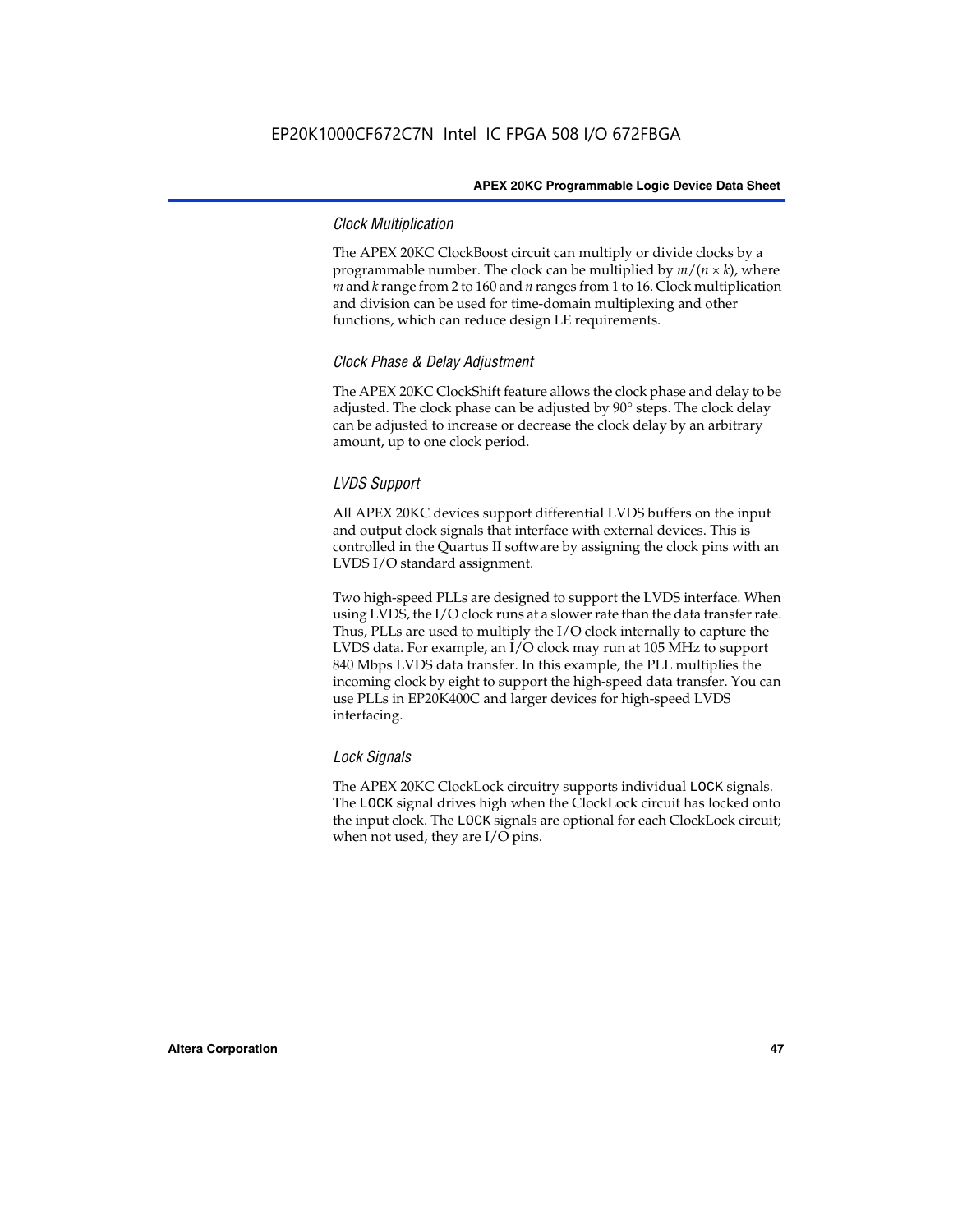# **ClockLock & ClockBoost Timing Parameters**

For the ClockLock and ClockBoost circuitry to function properly, the incoming clock must meet certain requirements. If these specifications are not met, the circuitry may not lock onto the incoming clock, which generates an erroneous clock within the device. The clock generated by the ClockLock and ClockBoost circuitry must also meet certain specifications. If the incoming clock meets these requirements during configuration, the APEX 20KC ClockLock and ClockBoost circuitry will lock onto the clock during configuration. The circuit will be ready for use immediately after configuration. In APEX 20KC devices, the clock input standard is programmable, so the PLL cannot respond to the clock until the device is configured. The PLL locks onto the input clock as soon as configuration is complete. Figure 29 shows the incoming and generated clock specifications.



**1** For more information on ClockLock and ClockBoost circuitry, see *Application Note 115: Using the ClockLock and ClockBoost PLL Features in APEX Devices*.

### *Figure 29. Specifications for the Incoming & Generated Clocks*

The  $t_{\mathfrak l}$  parameter refers to the nominal input clock period; the  $t_{\mathfrak l}$  parameter refers to the *nominal output clock period.*



### *Note to Figure 29:*

(1) Rise and fall times are measured from 10% to 90%.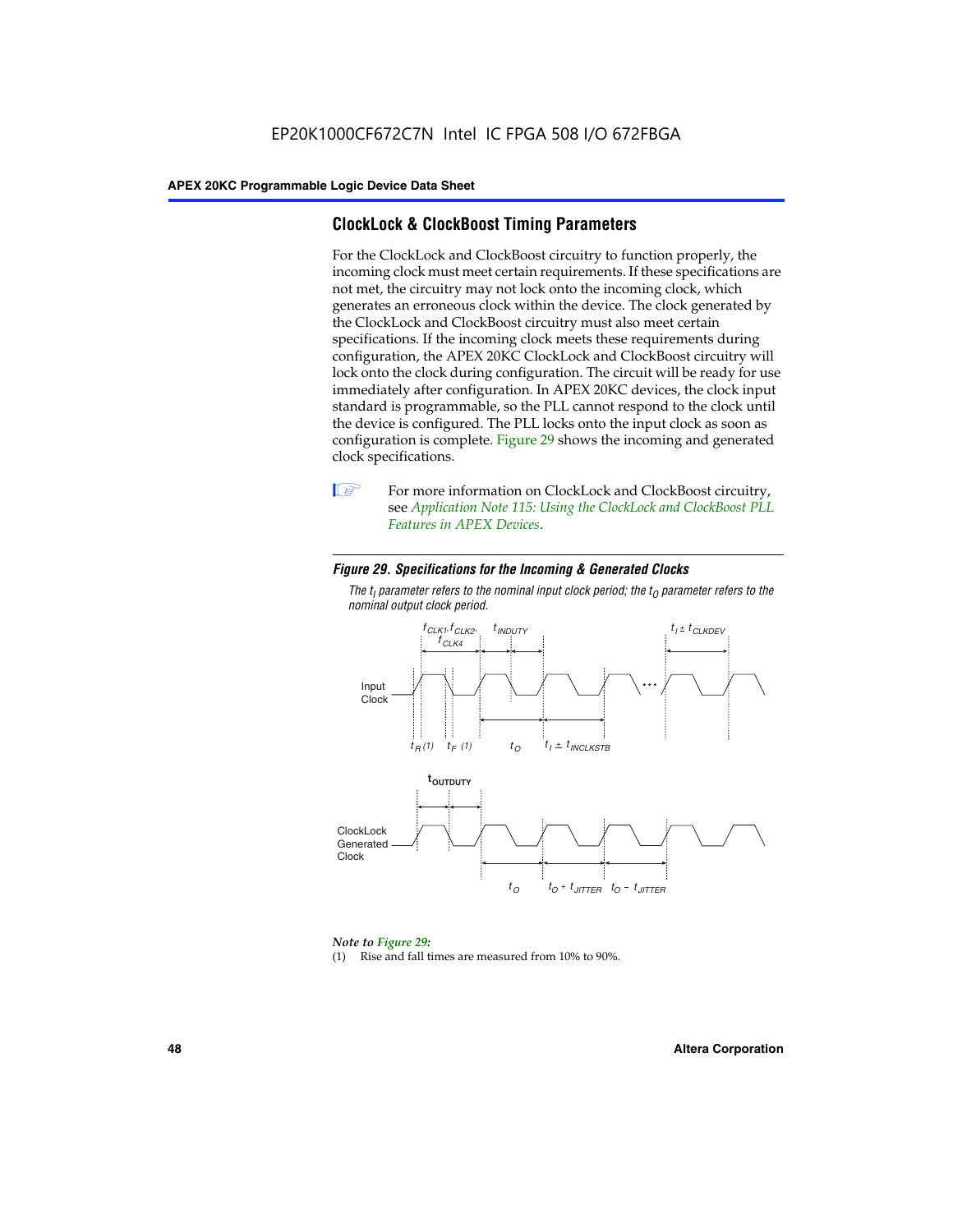Tables 11 and 12 summarize the ClockLock and ClockBoost parameters for APEX 20KC devices.

|                            | Table 11. APEX 20KC ClockLock & ClockBoost Parameters<br>Note (1) |                  |     |     |                                |               |  |  |  |
|----------------------------|-------------------------------------------------------------------|------------------|-----|-----|--------------------------------|---------------|--|--|--|
| Symbol                     | <b>Parameter</b>                                                  | <b>Condition</b> | Min | Typ | Max                            | Unit          |  |  |  |
| $t_R$                      | Input rise time                                                   |                  |     |     | 5                              | ns            |  |  |  |
| $t_F$                      | Input fall time                                                   |                  |     |     | 5                              | ns            |  |  |  |
| $t_{IDUTY}$                | Input duty cycle                                                  |                  | 40  |     | 60                             | $\frac{0}{0}$ |  |  |  |
| $t_{INJITTER}$             | Input jitter peak-to-peak                                         |                  |     |     | 2% of input<br>period          | $\frac{0}{0}$ |  |  |  |
| <b><i>LOUTJITTER</i></b>   | RMS jitter on ClockLock or<br>ClockBoost-generated clock          |                  |     |     | $0.35%$ of<br>output<br>period | $\frac{0}{0}$ |  |  |  |
| <i>t<sub>OUTDUTY</sub></i> | Duty cycle for ClockLock or<br>ClockBoost-generated clock         |                  | 45  |     | 55                             | $\frac{0}{0}$ |  |  |  |
| $t_{LOCK}(2)$ (3)          | Time required for ClockLock or<br>ClockBoost to acquire lock      |                  |     |     | 40                             | μS            |  |  |  |

| Table 12. APEX 20KC Clock Input & Output Parameters (Part 1 of 2)<br>Note (1) |                                                  |                 |                |     |                |     |            |
|-------------------------------------------------------------------------------|--------------------------------------------------|-----------------|----------------|-----|----------------|-----|------------|
| <b>Symbol</b><br>I/O Standard<br><b>Parameter</b>                             |                                                  |                 | -7 Speed Grade |     | -8 Speed Grade |     |            |
|                                                                               |                                                  |                 | Min            | Max | Min            | Max |            |
| $f_{VCO}(4)$                                                                  | Voltage controlled oscillator<br>operating range |                 | 200            | 500 | 200            | 500 | <b>MHz</b> |
| f <sub>CLOCK0</sub>                                                           | Clock0 PLL output frequency<br>for internal use  |                 | 1.5            | 335 | 1.5            | 200 | <b>MHz</b> |
| $f_{CLOCK1}$                                                                  | Clock1 PLL output frequency<br>for internal use  |                 | 20             | 335 | 20             | 200 | <b>MHz</b> |
| <sup>†</sup> CLOCK0 EXT                                                       | Output clock frequency for                       | 3.3-V LVTTL     | (5)            | (5) | (5)            | (5) | <b>MHz</b> |
|                                                                               | external clock0 output                           | 2.5-V LVTTL     | (5)            | (5) | (5)            | (5) | <b>MHz</b> |
|                                                                               |                                                  | 1.8-V LVTTL     | (5)            | (5) | (5)            | (5) | <b>MHz</b> |
|                                                                               |                                                  | $GTL+$          | (5)            | (5) | (5)            | (5) | <b>MHz</b> |
|                                                                               |                                                  | SSTL-2 Class I  | (5)            | (5) | (5)            | (5) | <b>MHz</b> |
|                                                                               |                                                  | SSTL-2 Class II | (5)            | (5) | (5)            | (5) | <b>MHz</b> |
|                                                                               |                                                  | SSTL-3 Class I  | (5)            | (5) | (5)            | (5) | <b>MHz</b> |
|                                                                               |                                                  | SSTL-3 Class II | (5)            | (5) | (5)            | (5) | <b>MHz</b> |
|                                                                               |                                                  | <b>LVDS</b>     | (5)            | (5) | (5)            | (5) | <b>MHz</b> |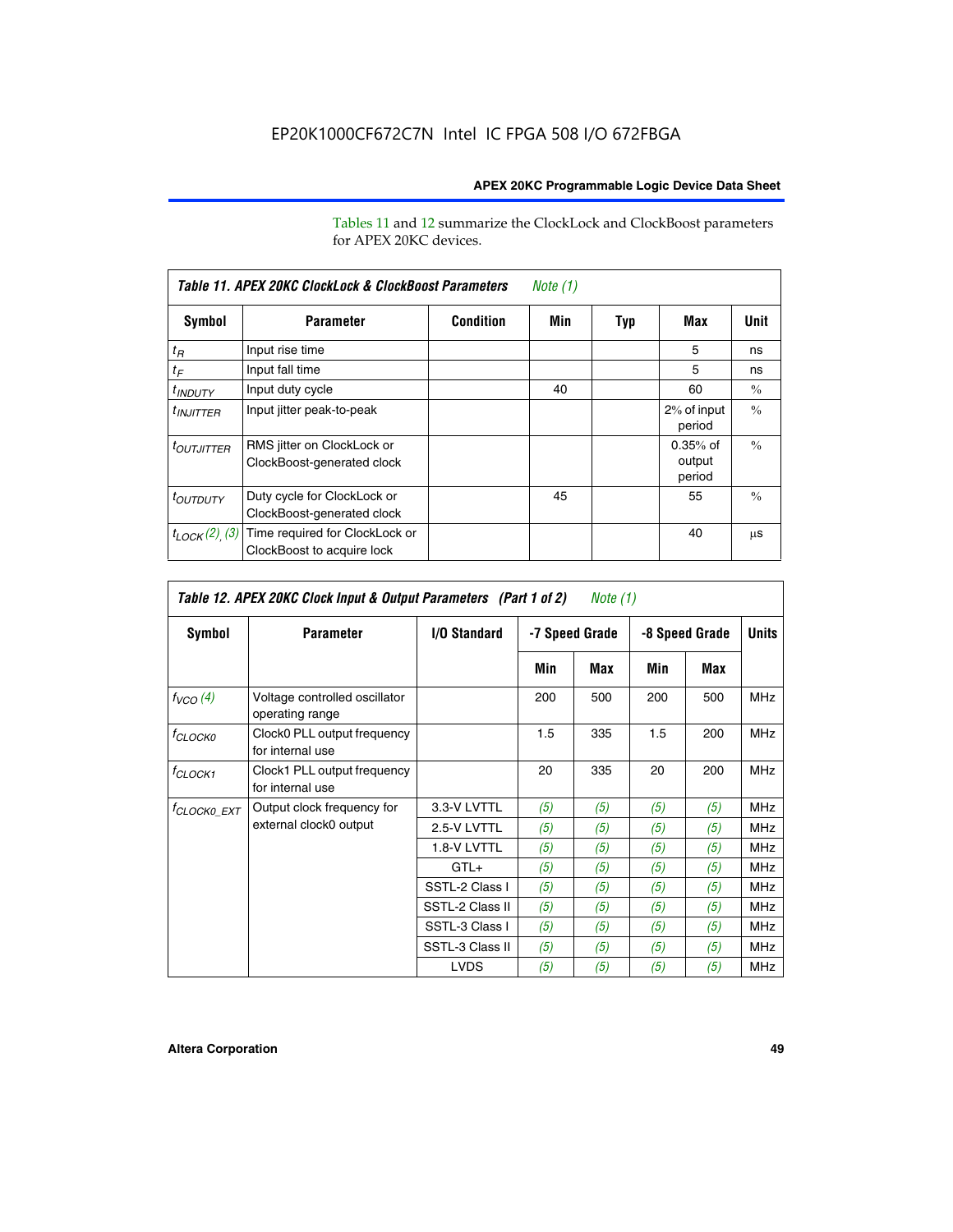| Table 12. APEX 20KC Clock Input & Output Parameters (Part 2 of 2)<br>Note (1) |                            |                 |                |     |     |                |              |
|-------------------------------------------------------------------------------|----------------------------|-----------------|----------------|-----|-----|----------------|--------------|
| Symbol                                                                        | <b>Parameter</b>           | I/O Standard    | -7 Speed Grade |     |     | -8 Speed Grade | <b>Units</b> |
|                                                                               |                            |                 | Min            | Max | Min | Max            |              |
| <sup>t</sup> CLOCK1 EXT                                                       | Output clock frequency for | 3.3-V LVTTL     | (5)            | (5) | (5) | (5)            | <b>MHz</b>   |
|                                                                               | external clock1 output     | 2.5-V LVTTL     | (5)            | (5) | (5) | (5)            | <b>MHz</b>   |
|                                                                               |                            | 1.8-V LVTTL     | (5)            | (5) | (5) | (5)            | <b>MHz</b>   |
|                                                                               |                            | $GTL+$          | (5)            | (5) | (5) | (5)            | <b>MHz</b>   |
|                                                                               |                            | SSTL-2 Class I  | (5)            | (5) | (5) | (5)            | <b>MHz</b>   |
|                                                                               |                            | SSTL-2 Class II | (5)            | (5) | (5) | (5)            | <b>MHz</b>   |
|                                                                               |                            | SSTL-3 Class I  | (5)            | (5) | (5) | (5)            | <b>MHz</b>   |
|                                                                               |                            | SSTL-3 Class II | (5)            | (5) | (5) | (5)            | <b>MHz</b>   |
|                                                                               |                            | <b>LVDS</b>     | (5)            | (5) | (5) | (5)            | <b>MHz</b>   |
| $f_{IN}$                                                                      | Input clock frequency      | 3.3-V LVTTL     | (5)            | (5) | (5) | (5)            | <b>MHz</b>   |
|                                                                               |                            | 2.5-V LVTTL     | (5)            | (5) | (5) | (5)            | <b>MHz</b>   |
|                                                                               |                            | 1.8-V LVTTL     | (5)            | (5) | (5) | (5)            | <b>MHz</b>   |
|                                                                               |                            | $GTL+$          | (5)            | (5) | (5) | (5)            | <b>MHz</b>   |
|                                                                               |                            | SSTL-2 Class I  | (5)            | (5) | (5) | (5)            | <b>MHz</b>   |
|                                                                               |                            | SSTL-2 Class II | (5)            | (5) | (5) | (5)            | <b>MHz</b>   |
|                                                                               |                            | SSTL-3 Class I  | (5)            | (5) | (5) | (5)            | <b>MHz</b>   |
|                                                                               |                            | SSTL-3 Class II | (5)            | (5) | (5) | (5)            | <b>MHz</b>   |
|                                                                               |                            | <b>LVDS</b>     | (5)            | (5) | (5) | (5)            | <b>MHz</b>   |

### *Notes to Tables 11 and 12:*

- (1) All input clock specifications must be met. The PLL may not lock onto an incoming clock if the clock specifications are not met, creating an erroneous clock within the device.
- 
- (2) The maximum lock time is  $40 \mu s$  or  $2,000$  input clock cycles, whichever occurs first.<br>
(3) Before configuration, the PLL circuits are disable and powered down. During confi Before configuration, the PLL circuits are disable and powered down. During configuration, the PLLs remain disabled. The PLLs begin to lock once the device is in the user mode. If the clock enable feature is used, lock begins once the CLKLK\_ENA pin goes high in user mode.
- (4) The PLL VCO operating range is 200 MHz  $\leq f_{VCO} \leq 840$  MHz for LVDS mode.

(5) Contact Altera Applications for information on these parameters.

# **SignalTap Embedded Logic Analyzer**

APEX 20KC devices include device enhancements to support the SignalTap embedded logic analyzer. By including this circuitry, the APEX 20KC device provides the ability to monitor design operation over a period of time through the IEEE Std. 1149.1 (JTAG) circuitry; a designer can analyze internal logic at speed without bringing internal signals to the I/O pins. This feature is particularly important for advanced packages such as FineLine BGA packages because adding a connection to a pin during the debugging process can be difficult after a board is designed and manufactured.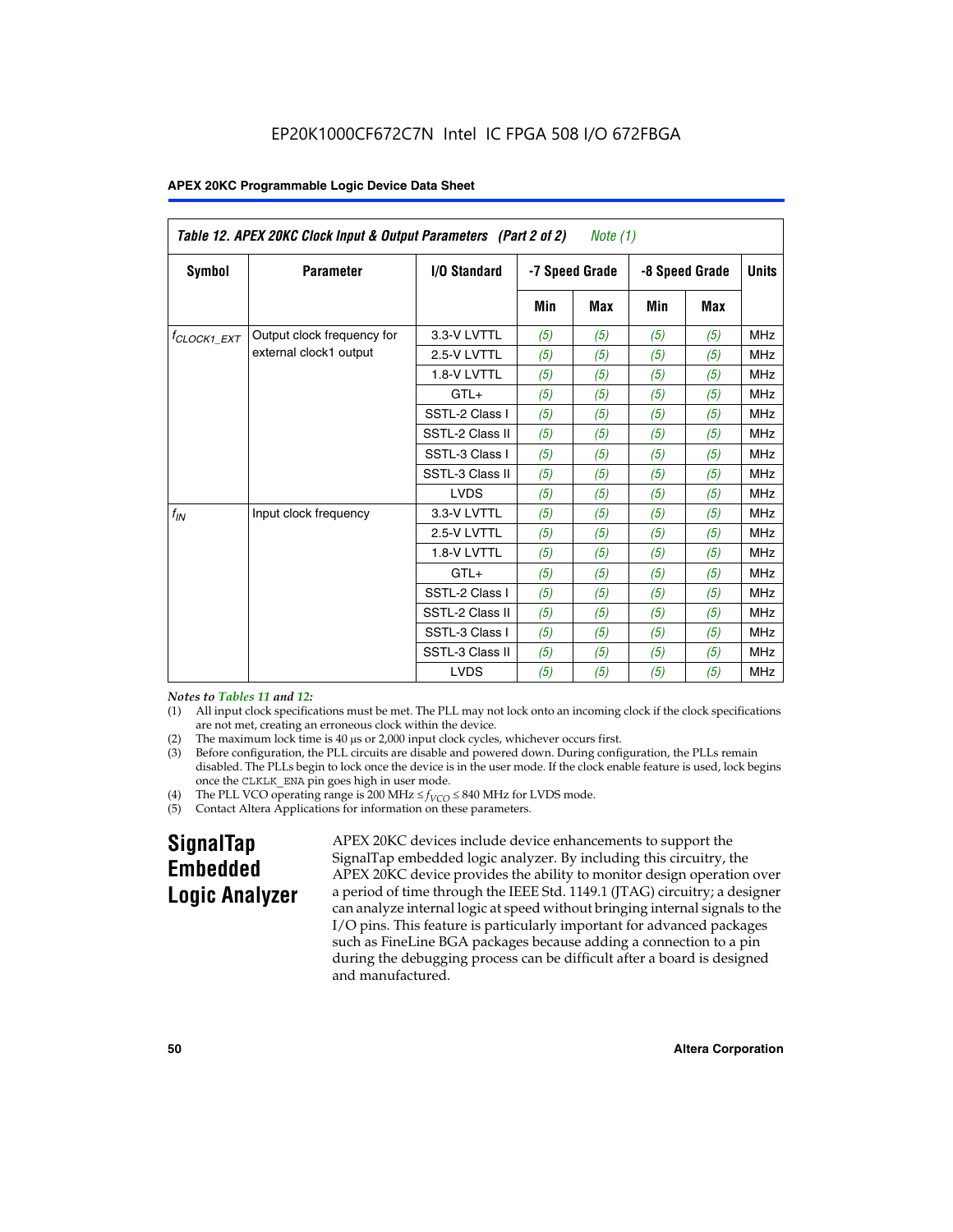# **IEEE Std. 1149.1 (JTAG) Boundary-Scan Support**

Г

All APEX 20KC devices provide JTAG BST circuitry that complies with the IEEE Std. 1149.1-1990 specification. JTAG boundary-scan testing can be performed before or after configuration, but not during configuration. APEX 20KC devices can also use the JTAG port for configuration with the Quartus II software or with hardware using either Jam Files (**.jam**) or Jam Byte-Code Files (**.jbc**). Finally, APEX 20KC devices use the JTAG port to monitor the logic operation of the device with the SignalTap embedded logic analyzer. APEX 20KC devices support the JTAG instructions shown in Table 13.

| <i>Table 13. APEX 20KC JTAG Instructions</i> |                                                                                                                                                                                                                                            |  |  |  |
|----------------------------------------------|--------------------------------------------------------------------------------------------------------------------------------------------------------------------------------------------------------------------------------------------|--|--|--|
| <b>JTAG Instruction</b>                      | <b>Description</b>                                                                                                                                                                                                                         |  |  |  |
| SAMPLE/PRELOAD                               | Allows a snapshot of signals at the device pins to be captured and examined during<br>normal device operation, and permits an initial data pattern to be output at the device pins.<br>Also used by the SignalTap embedded logic analyzer. |  |  |  |
| <b>EXTEST</b>                                | Allows the external circuitry and board-level interconnections to be tested by forcing a test<br>pattern at the output pins and capturing test results at the input pins.                                                                  |  |  |  |
| <b>BYPASS</b>                                | Places the 1-bit bypass register between the TDI and TDO pins, which allows the BST data<br>to pass synchronously through selected devices to adjacent devices during normal device<br>operation.                                          |  |  |  |
| <b>USERCODE</b>                              | Selects the 32-bit USERCODE register and places it between the TDI and TDO pins,<br>allowing the USERCODE to be serially shifted out of TDO.                                                                                               |  |  |  |
| <b>IDCODE</b>                                | Selects the IDCODE register and places it between TDI and TDO, allowing the IDCODE<br>to be serially shifted out of TDO.                                                                                                                   |  |  |  |
| <b>ICR Instructions</b>                      | Used when configuring an APEX 20KC device via the JTAG port with a MasterBlaster™<br>or ByteBlasterMV™ download cable, or when using a Jam File or Jam Byte-Code File via<br>an embedded processor.                                        |  |  |  |
| SignalTap<br>Instructions                    | Monitors internal device operation with the SignalTap embedded logic analyzer.                                                                                                                                                             |  |  |  |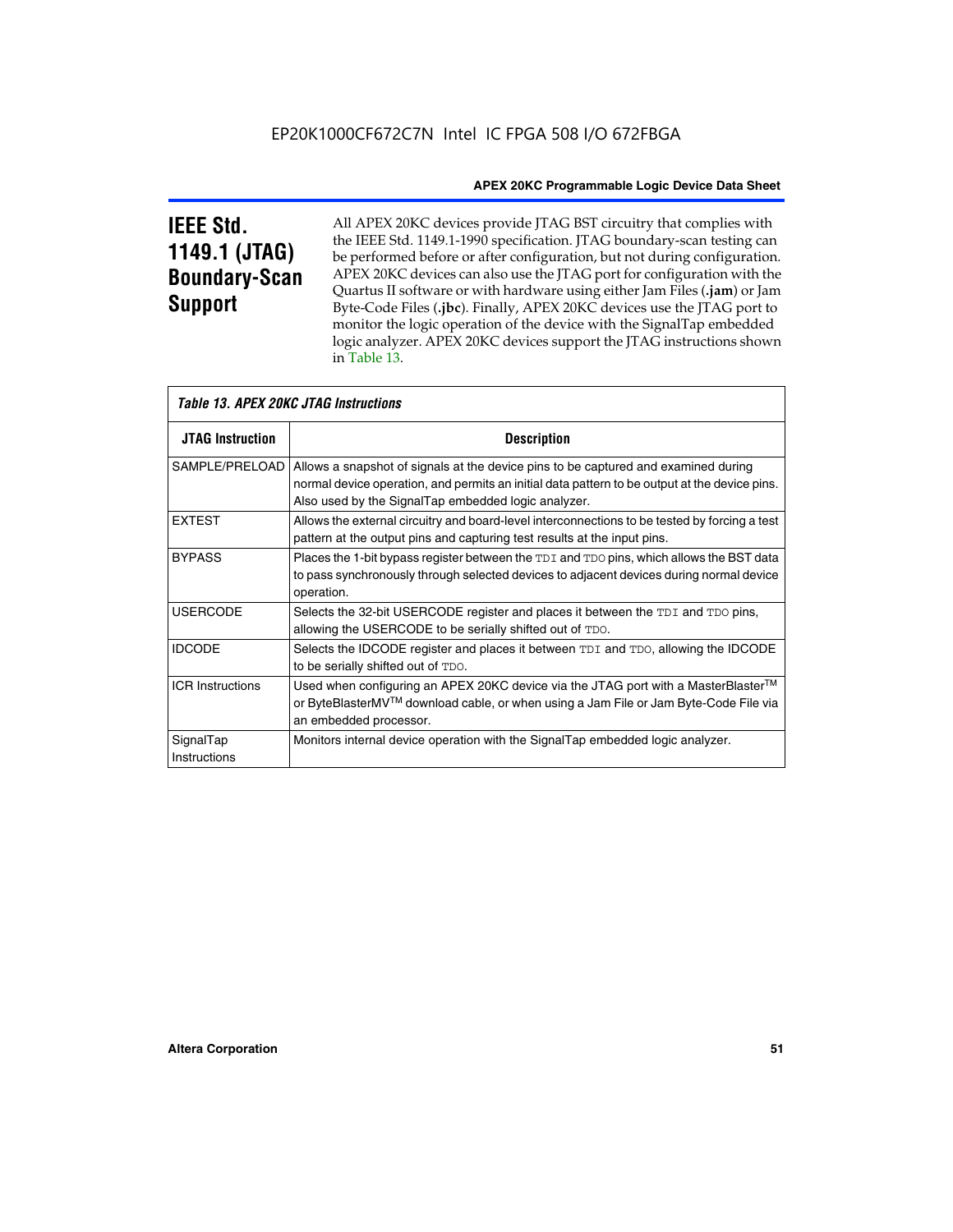The APEX 20KC device instruction register length is 10 bits. The APEX 20KC device USERCODE register length is 32 bits. Tables 14 and 15 show the boundary-scan register length and device IDCODE information for APEX 20KC devices.

| Table 14. APEX 20KC Boundary-Scan Register Length |                                      |  |  |  |
|---------------------------------------------------|--------------------------------------|--|--|--|
| <b>Device</b>                                     | <b>Boundary-Scan Register Length</b> |  |  |  |
| EP20K200C                                         | 1,164                                |  |  |  |
| EP20K400C                                         | 1,506                                |  |  |  |
| EP20K600C                                         | 1,806                                |  |  |  |
| EP20K1000C                                        | 2,190                                |  |  |  |

| Table 15. 32-Bit APEX 20KC Device IDCODE |  |
|------------------------------------------|--|
|                                          |  |

| <b>Device</b> |                            | <b>IDCODE (32 Bits)</b> $(1)$ |                                                  |                  |  |  |
|---------------|----------------------------|-------------------------------|--------------------------------------------------|------------------|--|--|
|               | <b>Version</b><br>(4 Bits) | Part Number (16 Bits)         | <b>Manufacturer</b><br><b>Identity (11 Bits)</b> | 1 (1 Bit)<br>(2, |  |  |
| EP20K200C     | 0000                       | 1000 0010 0000 0000           | 000 0110 1110                                    |                  |  |  |
| EP20K400C     | 0000                       | 1000 0100 0000 0000           | 0110 1110<br>000                                 |                  |  |  |
| EP20K600C     | 0000                       | 1000 0110 0000 0000           | 000 0110 1110                                    | 1                |  |  |
| EP20K1000C    | 0000                       | 1001 0000 0000 0000           | 000 0110 1110                                    |                  |  |  |

*Notes to Table 15:*

I

(1) The most significant bit (MSB) is on the left.

(2) The IDCODE's least significant bit (LSB) is always 1.

Figure 30 shows the timing requirements for the JTAG signals.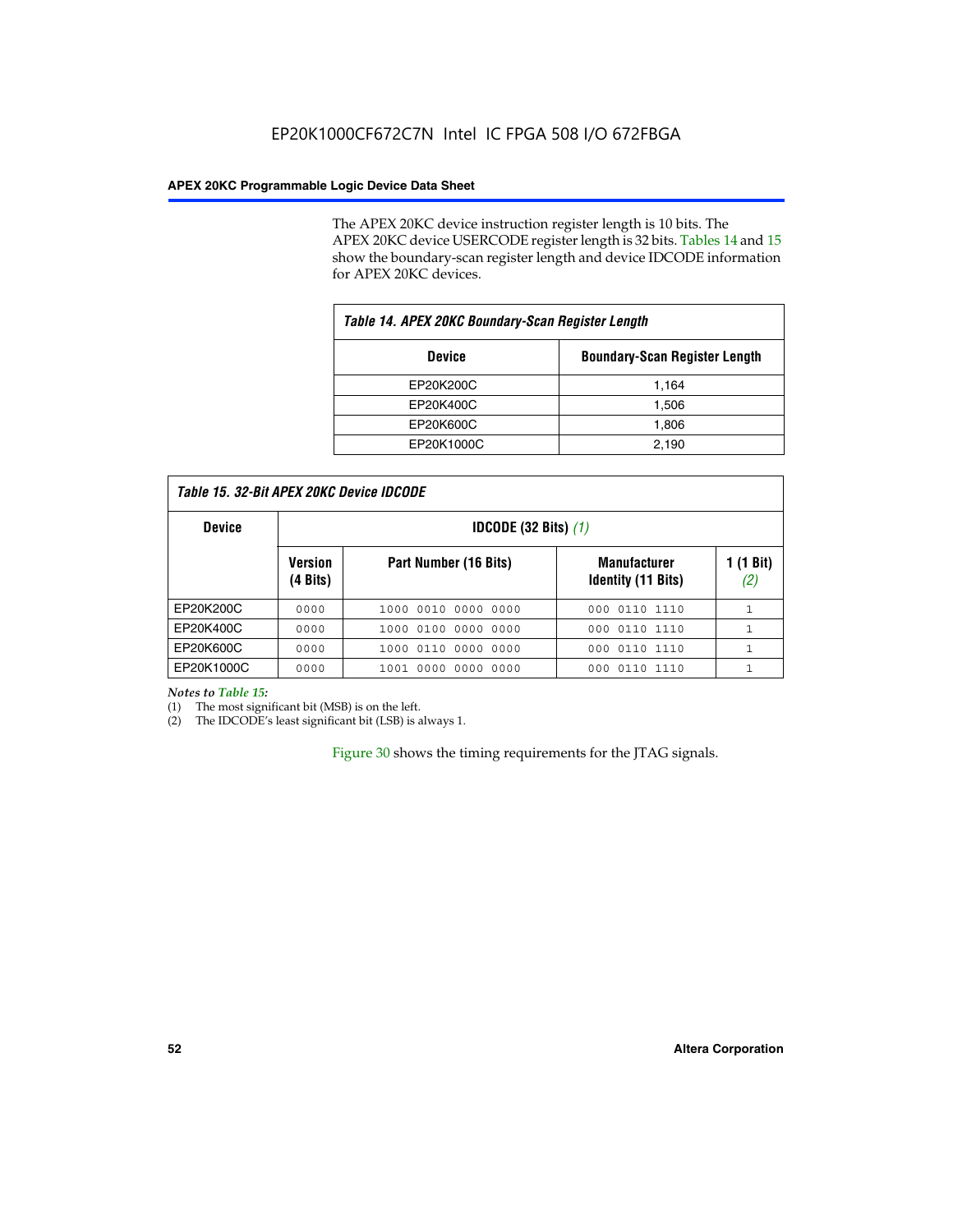

*Figure 30. APEX 20KC JTAG Waveforms*

Table 16 shows the JTAG timing parameters and values for APEX 20KC devices.

| Table 16. APEX 20KC JTAG Timing Parameters & Values |                                                |     |     |      |  |
|-----------------------------------------------------|------------------------------------------------|-----|-----|------|--|
| Symbol                                              | Parameter                                      | Min | Max | Unit |  |
| t <sub>JCP</sub>                                    | <b>TCK clock period</b>                        | 100 |     | ns   |  |
| t <sub>JCH</sub>                                    | <b>TCK clock high time</b>                     | 50  |     | ns   |  |
| t <sub>JCL</sub>                                    | <b>TCK clock low time</b>                      | 50  |     | ns   |  |
| tjpsu                                               | JTAG port setup time                           | 20  |     | ns   |  |
| t <sub>JPH</sub>                                    | JTAG port hold time                            | 45  |     | ns   |  |
| <sup>t</sup> JPCO                                   | JTAG port clock to output                      |     | 25  | ns   |  |
| t <sub>JPZX</sub>                                   | JTAG port high impedance to valid output       |     | 25  | ns   |  |
| t <sub>JPXZ</sub>                                   | JTAG port valid output to high impedance       |     | 25  | ns   |  |
| t <sub>JSSU</sub>                                   | Capture register setup time                    | 20  |     | ns   |  |
| t <sub>JSH</sub>                                    | Capture register hold time                     | 45  |     | ns   |  |
| t <sub>JSCO</sub>                                   | Update register clock to output                |     | 35  | ns   |  |
| t <sub>JSZX</sub>                                   | Update register high impedance to valid output |     | 35  | ns   |  |
| t <sub>JSXZ</sub>                                   | Update register valid output to high impedance |     | 35  | ns   |  |

For more information, see the following documents:

■ *Application Note 39 (IEEE Std. 1149.1 (JTAG) Boundary-Scan Testing in Altera Devices)*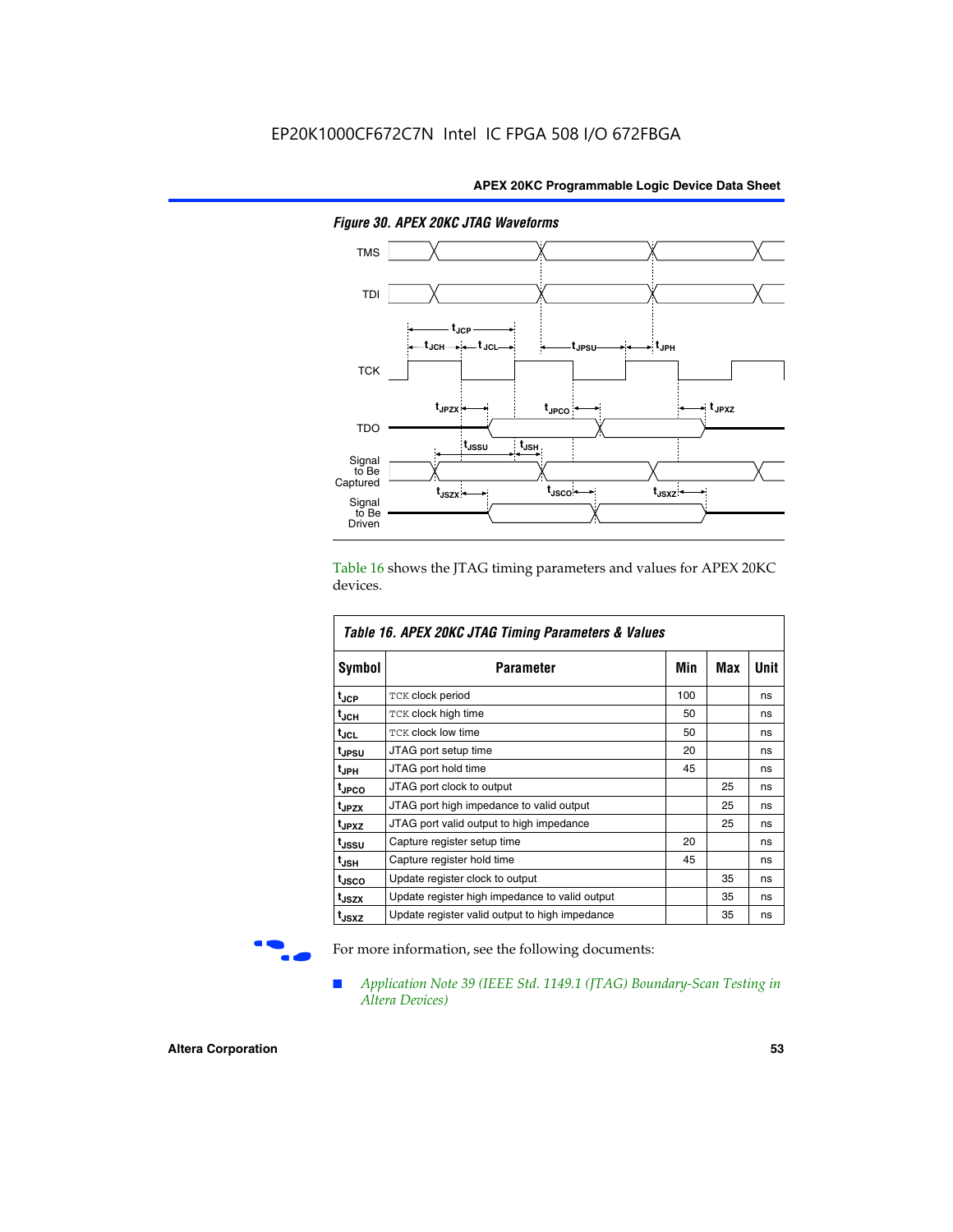### *Jam Programming & Test Language Specification*

**Generic Testing** Each APEX 20KC device is functionally tested. Complete testing of each configurable SRAM bit and all logic functionality ensures 100% yield. AC test measurements for APEX 20KC devices are made under conditions equivalent to those defined in the "Timing Model" section on page 65. Multiple test patterns can be used to configure devices during all stages of the production flow. AC test criteria include:

- Power supply transients can affect AC measurements.
- Simultaneous transitions of multiple outputs should be avoided for accurate measurement.
- Threshold tests must not be performed under AC conditions.
- Large-amplitude, fast-ground-current transients normally occur as the device outputs discharge the load capacitances. When these transients flow through the parasitic inductance between the device ground pin and the test system ground, significant reductions in observable noise immunity can result.

# **Operating Conditions**

Tables 17 through 20 provide information on absolute maximum ratings, recommended operating conditions, DC operating conditions, and capacitance for 1.8-V APEX 20KC devices.

| Table 17. APEX 20KC Device Absolute Maximum Ratings<br>Note (1) |                            |                                                   |        |     |              |  |
|-----------------------------------------------------------------|----------------------------|---------------------------------------------------|--------|-----|--------------|--|
| Symbol                                                          | <b>Parameter</b>           | <b>Conditions</b>                                 | Min    | Max | Unit         |  |
| $V_{\text{CCINT}}$                                              | Supply voltage             | With respect to ground $(2)$                      | $-0.5$ | 2.5 | v            |  |
| V <sub>CCIO</sub>                                               |                            |                                                   | $-0.5$ | 4.6 | V            |  |
| V <sub>I</sub>                                                  | DC input voltage           |                                                   | $-0.5$ | 4.6 | v            |  |
| $I_{OUT}$                                                       | DC output current, per pin |                                                   | $-25$  | 25  | mA           |  |
| $\mathsf{T}_{\texttt{STG}}$                                     | Storage temperature        | No bias                                           | $-65$  | 150 | $^{\circ}$ C |  |
| $\mathsf{T}_{\mathsf{AMB}}$                                     | Ambient temperature        | Under bias                                        | $-65$  | 135 | $^{\circ}$ C |  |
| $T_{\rm J}$                                                     | Junction temperature       | PQFP, RQFP, TQFP, and BGA<br>packages, under bias |        | 135 | $^{\circ}$ C |  |
|                                                                 |                            | Ceramic PGA packages, under bias                  |        | 150 | $^{\circ}$ C |  |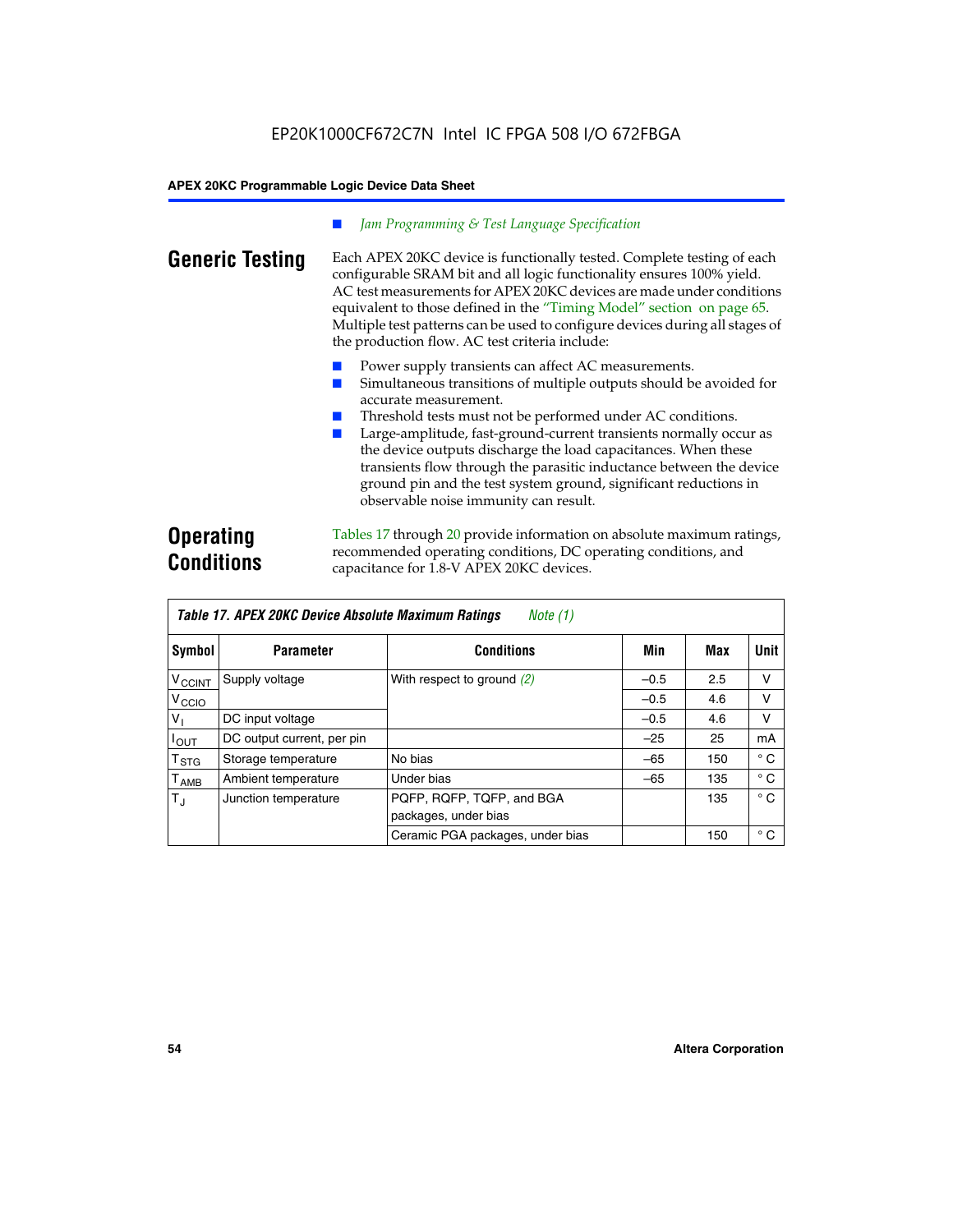| <b>Table 18. APEX 20KC Device Recommended Operating Conditions</b> |                                                        |                    |                  |                   |              |  |  |  |  |
|--------------------------------------------------------------------|--------------------------------------------------------|--------------------|------------------|-------------------|--------------|--|--|--|--|
| Symbol                                                             | <b>Parameter</b>                                       | <b>Conditions</b>  | Min              | Max               | Unit         |  |  |  |  |
| V <sub>CCINT</sub>                                                 | Supply voltage for internal logic<br>and input buffers | (3), (4)           | 1.71<br>(1.71)   | 1.89<br>(1.89)    | $\vee$       |  |  |  |  |
| V <sub>CCIO</sub>                                                  | Supply voltage for output buffers,<br>3.3-V operation  | (3), (4)           | 3.00<br>(3.00)   | 3.60<br>(3.60)    | $\vee$       |  |  |  |  |
|                                                                    | Supply voltage for output buffers,<br>2.5-V operation  | (3), (4)           | 2.375<br>(2.375) | 2.625<br>(2.625)  | V            |  |  |  |  |
|                                                                    | Supply voltage for output buffers,<br>1.8-V operation  | (3), (4)           | 1.71<br>(1.71)   | 1.89<br>(1.89)    | v            |  |  |  |  |
| V <sub>I</sub>                                                     | Input voltage                                          | (2), (5)           | $-0.5$           | 4.1               | v            |  |  |  |  |
| $V_{\rm O}$                                                        | Output voltage                                         |                    | 0                | $V_{\text{CCI}O}$ | v            |  |  |  |  |
| $T_{\rm J}$                                                        | Operating junction temperature                         | For commercial use | $\Omega$         | 85                | $^{\circ}$ C |  |  |  |  |

For industrial use  $\begin{vmatrix} -40 & 100 \end{vmatrix}$  ° C

|                   | <b>Table 19. APEX 20KC Device DC Operating Conditions</b><br><i>Notes <math>(6)</math>, <math>(7)</math></i> |                                                                        |       |     |     |           |  |
|-------------------|--------------------------------------------------------------------------------------------------------------|------------------------------------------------------------------------|-------|-----|-----|-----------|--|
| Symbol            | <b>Parameter</b>                                                                                             | <b>Conditions</b>                                                      | Min   | Typ | Max | Unit      |  |
|                   | Input pin leakage current $(8)$                                                                              | $V_1 = 3.6$ to 0.0 V                                                   | $-10$ |     | 10  | μA        |  |
| l <sub>OZ</sub>   | Tri-stated I/O pin leakage<br>current $(8)$                                                                  | $V_{\Omega} = 4.1$ to -0.5 V                                           | $-10$ |     | 10  | μA        |  |
| ICCO              | $V_{CC}$ supply current (standby)<br>(All ESBs in power-down<br>mode)                                        | $V_1$ = ground, no load,<br>no toggling inputs,<br>-7 speed grade      |       | 10  |     | mA        |  |
|                   |                                                                                                              | $V_1$ = ground, no load,<br>no toggling inputs,<br>-8, -9 speed grades |       | 5   |     | mA        |  |
| R <sub>CONF</sub> | Value of I/O pin pull-up                                                                                     | $V_{\text{CCIO}} = 3.0 V (9)$                                          | 20    |     | 50  | $k\Omega$ |  |
|                   | resistor before and during                                                                                   | $V_{\text{CCIO}} = 2.375 V (9)$                                        | 30    |     | 80  | $k\Omega$ |  |
|                   | configuration                                                                                                | $V_{\text{CCIO}} = 1.71 V (9)$                                         | 60    |     | 150 | $k\Omega$ |  |

 $\frac{t_R}{t_F}$  Input rise time (10% to 90%) 40 ns<br>
Input fall time (90% to 10%) 40 ns  $\frac{1}{2}$  Input fall time (90% to 10%)  $\frac{1}{2}$  and  $\frac{1}{2}$  and  $\frac{1}{2}$  and  $\frac{1}{2}$  and  $\frac{1}{2}$  and  $\frac{1}{2}$  and  $\frac{1}{2}$  and  $\frac{1}{2}$  and  $\frac{1}{2}$  and  $\frac{1}{2}$  and  $\frac{1}{2}$  and  $\frac{1}{2}$  and  $\frac{1}{2}$  and

**1 DC** operating specifications on APEX 20KC I/O standards are listed in Tables 21 to 35*.*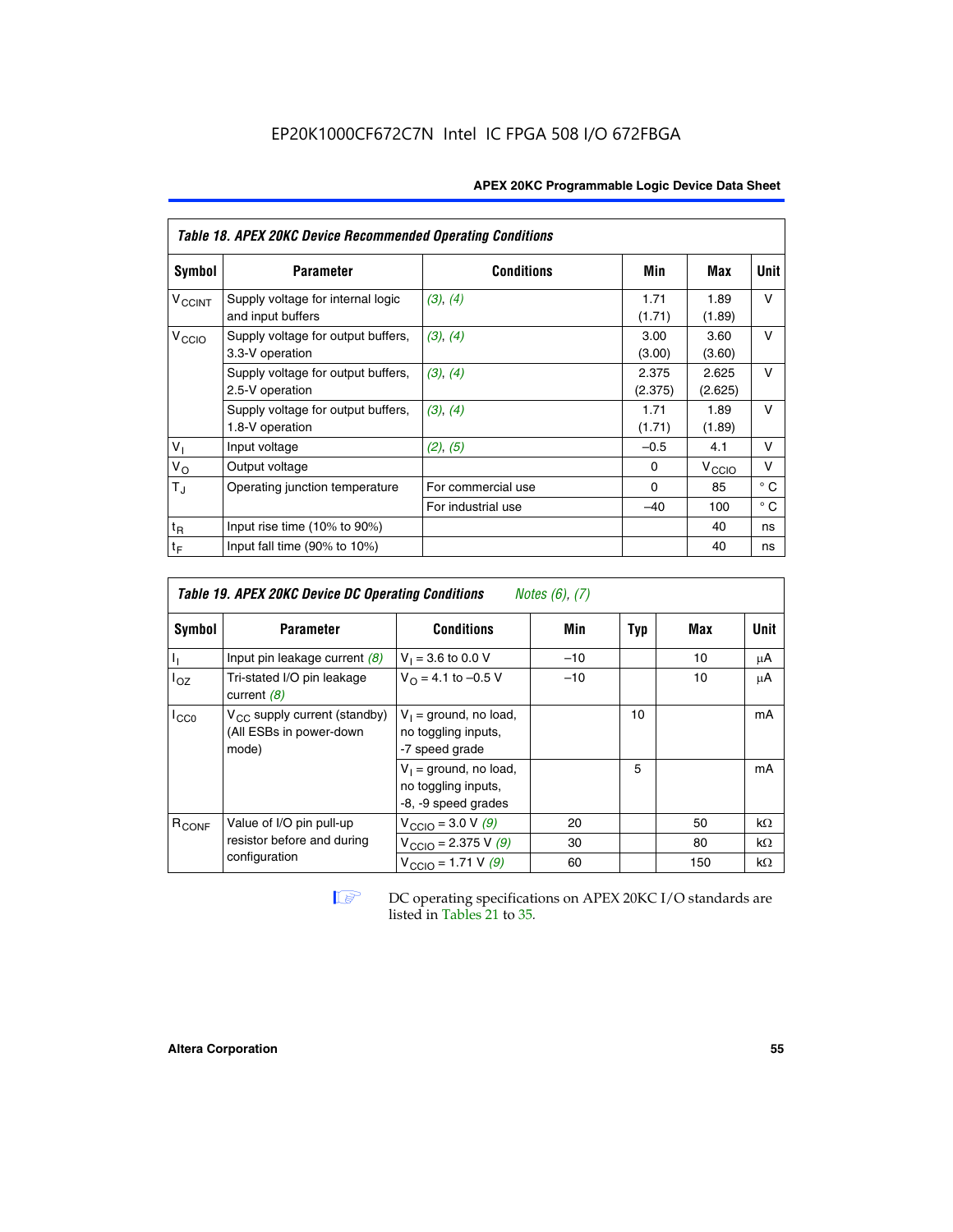|                    | Table 20. APEX 20KC Device Capacitance<br><i>Note (10)</i> |                               |     |     |      |  |  |
|--------------------|------------------------------------------------------------|-------------------------------|-----|-----|------|--|--|
| Symbol             | <b>Parameter</b>                                           | <b>Conditions</b>             | Min | Max | Unit |  |  |
| $C_{IN}$           | Input capacitance                                          | $V_{IN} = 0 V$ , f = 1.0 MHz  |     | 8   | pF   |  |  |
| $C_{\text{INCLK}}$ | Input capacitance on<br>dedicated clock pin                | $V_{IN} = 0 V$ , f = 1.0 MHz  |     | 12  | pF   |  |  |
| $C_{OUT}$          | Output capacitance                                         | $V_{OUT} = 0 V$ , f = 1.0 MHz |     | 8   | pF   |  |  |

### *Notes to Tables 17 through 20:*

(1) See the *Operating Requirements for Altera Devices Data Sheet*.

- (2) Minimum DC input is –0.5 V. During transitions, the inputs may undershoot to –2.0 V or overshoot to 4.6 V for input currents less than 100 mA and time periods shorter than 20 ns.
- (3) Numbers in parentheses are for industrial-temperature-range devices.<br>(4) Maximum  $V_{CC}$  rise time is 100 ms, and  $V_{CC}$  must rise monotonically.
- (4) Maximum  $V_{CC}$  rise time is 100 ms, and  $V_{CC}$  must rise monotonically.<br>(5) All pins, including dedicated inputs, clock, I/O, and JTAG pins, may
- All pins, including dedicated inputs, clock, I/O, and JTAG pins, may be driven before  $V_{CCTN}$  and  $V_{CCTO}$  are powered.
- (6) Typical values are for T<sub>A</sub> = 25° C, V<sub>CCINT</sub> = 1.8 V, and V<sub>CCIO</sub> = 1.8 V, 2.5 V or 3.3 V.
- (7) These values are specified under the APEX 20KC device recommended operating conditions, shown in Table 18 on page 55.
- (8) This value is specified for normal device operation. The value may vary during power-up.
- (9) Pin pull-up resistance values will be lower if an external source drives the pin higher than  $V_{\text{CCIO}}$ .
- (10) Capacitance is sample-tested only.

Tables 21 through 35 list the DC operating specifications for the supported I/O standards. These tables list minimal specifications only; APEX 20KC devices may exceed these specifications.

|                   | Table 21. LVTTL I/O Specifications |                                                     |                |                         |              |  |  |  |
|-------------------|------------------------------------|-----------------------------------------------------|----------------|-------------------------|--------------|--|--|--|
| Symbol            | <b>Parameter</b>                   | <b>Conditions</b>                                   | <b>Minimum</b> | <b>Maximum</b>          | <b>Units</b> |  |  |  |
| V <sub>CCIO</sub> | Output supply<br>voltage           |                                                     | 3.0            | 3.6                     | v            |  |  |  |
| V <sub>IH</sub>   | High-level input<br>voltage        |                                                     | 2.0            | $V_{\text{CClO}} + 0.3$ | $\vee$       |  |  |  |
| $V_{IL}$          | Low-level input<br>voltage         |                                                     | $-0.3$         | 0.8                     | v            |  |  |  |
| $\mathbf{I}_{1}$  | Input pin leakage<br>current       | $V_{IN} = 0$ V or 3.3 V                             | $-10$          | 10                      | μA           |  |  |  |
| V <sub>OH</sub>   | High-level output<br>voltage       | $I_{OH} = -12$ mA,<br>$V_{\text{CCIO}} = 3.0 V (1)$ | 2.4            |                         | v            |  |  |  |
| $V_{OL}$          | Low-level output<br>voltage        | $I_{OL}$ = 12 mA,<br>$V_{\text{CCIO}} = 3.0 V (2)$  |                | 0.4                     | $\vee$       |  |  |  |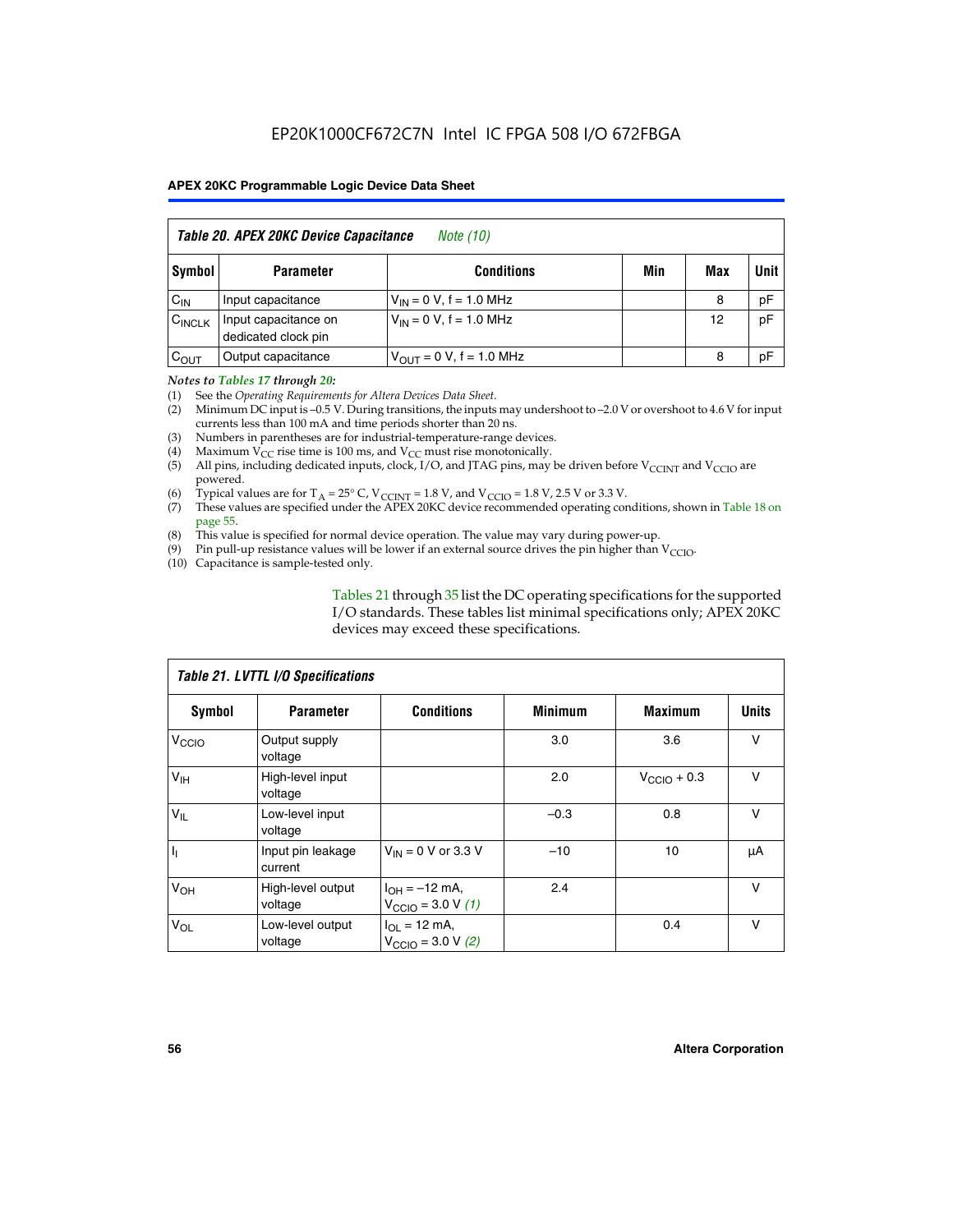| Table 22. LVCMOS I/O Specifications |                               |                                                          |                         |                         |              |  |  |
|-------------------------------------|-------------------------------|----------------------------------------------------------|-------------------------|-------------------------|--------------|--|--|
| <b>Symbol</b>                       | <b>Parameter</b>              | <b>Conditions</b>                                        | <b>Minimum</b>          | <b>Maximum</b>          | <b>Units</b> |  |  |
| V <sub>CCIO</sub>                   | Power supply<br>voltage range |                                                          | 3.0                     | 3.6                     | $\vee$       |  |  |
| $V_{\text{IH}}$                     | High-level input<br>voltage   |                                                          | 2.0                     | $V_{\text{CCIO}} + 0.3$ | $\vee$       |  |  |
| $V_{IL}$                            | Low-level input<br>voltage    |                                                          | $-0.3$                  | 0.8                     | $\vee$       |  |  |
| I <sub>1</sub>                      | Input pin leakage<br>current  | $V_{IN}$ = 0 V or 3.3 V                                  | $-10$                   | 10                      | μA           |  |  |
| V <sub>OH</sub>                     | High-level output<br>voltage  | $V_{\text{CCIO}} = 3.0 V$<br>$I_{OH} = -0.1$ mA $(1)$    | $V_{\text{CClO}}$ – 0.2 |                         | $\vee$       |  |  |
| $V_{OL}$                            | Low-level output<br>voltage   | $V_{\text{CCIO}} = 3.0 V$<br>$I_{\Omega I} = 0.1$ mA (2) |                         | 0.2                     | $\vee$       |  |  |

|                           | Table 23. 2.5-V I/O Specifications |                                      |                |                         |              |
|---------------------------|------------------------------------|--------------------------------------|----------------|-------------------------|--------------|
| <b>Symbol</b>             | <b>Parameter</b>                   | <b>Conditions</b>                    | <b>Minimum</b> | <b>Maximum</b>          | <b>Units</b> |
| V <sub>CCIO</sub>         | Output supply<br>voltage           |                                      | 2.375          | 2.625                   | v            |
| $V_{\text{IH}}$           | High-level input<br>voltage        |                                      | 1.7            | $V_{\text{CCIO}} + 0.3$ | $\vee$       |
| $V_{IL}$                  | Low-level input<br>voltage         |                                      | $-0.3$         | 0.8                     | v            |
| $\mathbf{I}_{\mathbf{I}}$ | Input pin leakage<br>current       | $V_{IN} = 0$ V or 3.3 V              | $-10$          | 10                      | μA           |
| V <sub>OH</sub>           | High-level output                  | $I_{OH} = -0.1$ mA $(1)$             | 2.1            |                         | $\vee$       |
|                           | voltage                            | $I_{OH} = -1$ mA (1)                 | 2.0            |                         | v            |
|                           |                                    | $I_{OH} = -2$ mA (1)                 | 1.7            |                         | v            |
| $V_{OL}$                  | Low-level output                   | $I_{\text{OI}} = 0.1 \text{ mA}$ (2) |                | 0.2                     | v            |
|                           | voltage                            | $I_{OL} = 1$ mA (2)                  |                | 0.4                     | v            |
|                           |                                    | $I_{OL} = 2$ mA (2)                  |                | 0.7                     | v            |

r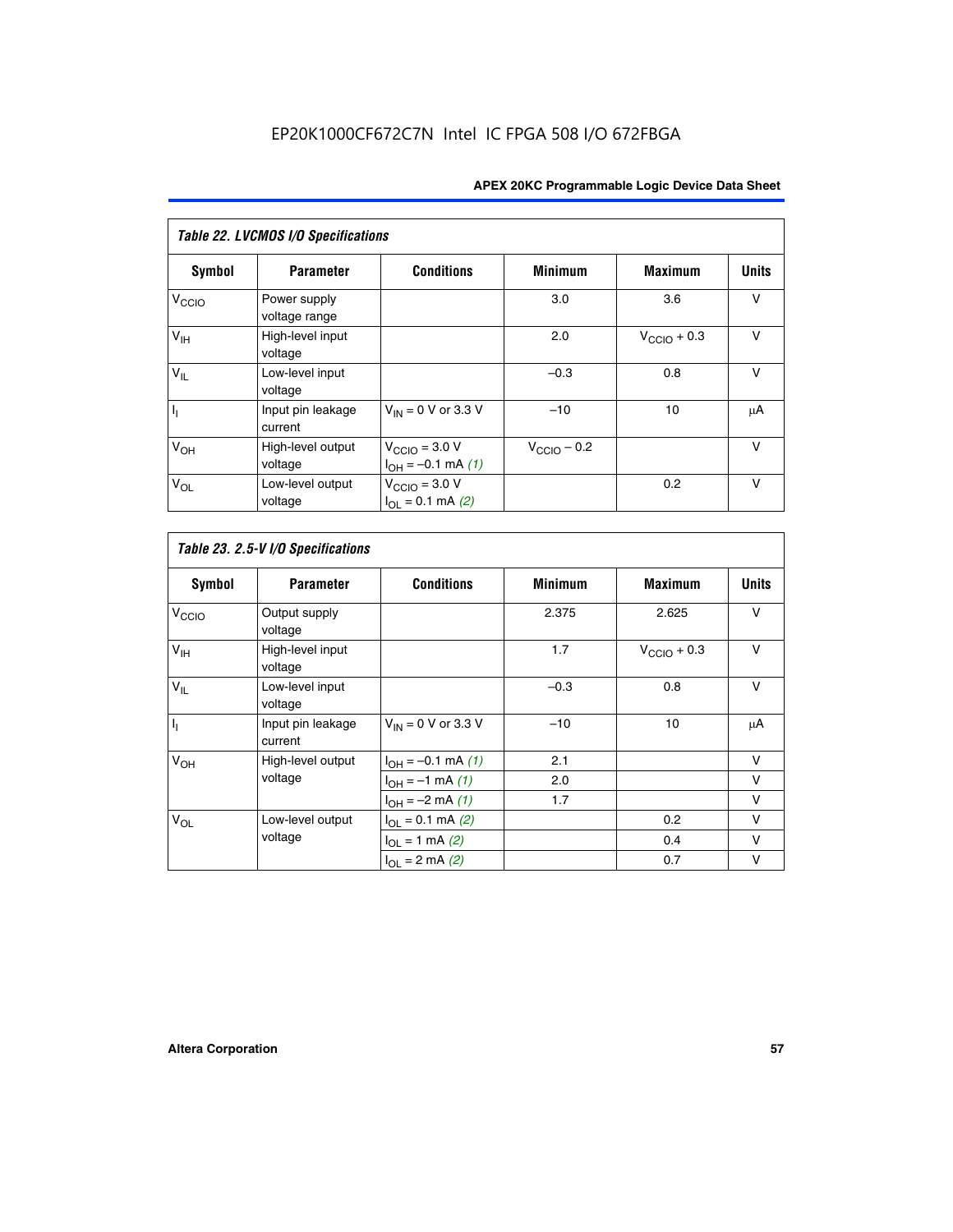|                            | Table 24. 1.8-V I/O Specifications |                           |                               |                               |              |  |  |  |
|----------------------------|------------------------------------|---------------------------|-------------------------------|-------------------------------|--------------|--|--|--|
| Symbol                     | <b>Parameter</b>                   | <b>Conditions</b>         | <b>Minimum</b>                | <b>Maximum</b>                | <b>Units</b> |  |  |  |
| V <sub>CCIO</sub>          | Output supply<br>voltage           |                           | 1.7                           | 1.9                           | $\vee$       |  |  |  |
| V <sub>IH</sub>            | High-level input<br>voltage        |                           | $0.65 \times V_{\text{CCIO}}$ | $V_{\text{CCIO}} + 0.3$       | $\vee$       |  |  |  |
| $\mathsf{V}_{\mathsf{IL}}$ | Low-level input<br>voltage         |                           |                               | $0.35 \times V_{\text{CCIO}}$ | $\vee$       |  |  |  |
| $I_1$                      | Input pin leakage<br>current       | $V_{IN}$ = 0 V or 3.3 V   | $-10$                         | 10                            | μA           |  |  |  |
| V <sub>OH</sub>            | High-level output<br>voltage       | $I_{OH} = -2$ mA (1)      | $V_{\text{CCIO}} - 0.45$      |                               | v            |  |  |  |
| $V_{OL}$                   | Low-level output<br>voltage        | $I_{\Omega I}$ = 2 mA (2) |                               | 0.45                          | $\vee$       |  |  |  |

| Table 25. 3.3-V PCI Specifications |                              |                         |                              |                |                              |              |
|------------------------------------|------------------------------|-------------------------|------------------------------|----------------|------------------------------|--------------|
| Symbol                             | <b>Parameter</b>             | <b>Conditions</b>       | <b>Minimum</b>               | <b>Typical</b> | <b>Maximum</b>               | <b>Units</b> |
| V <sub>CCIO</sub>                  | I/O supply voltage           |                         | 3.0                          | 3.3            | 3.6                          | v            |
| V <sub>IH</sub>                    | High-level input<br>voltage  |                         | $0.5 \times V_{\text{CCIO}}$ |                | $V_{\text{CCIO}} + 0.5$      | $\vee$       |
| $V_{IL}$                           | Low-level input<br>voltage   |                         | $-0.5$                       |                | $0.3 \times V_{\text{CCIO}}$ | v            |
| $\mathbf{I}_{1}$                   | Input pin leakage<br>current | $0 < V_{IN} < V_{CCIO}$ | $-10$                        |                | 10                           | μA           |
| $V_{OH}$                           | High-level output<br>voltage | $I_{OUT} = -500 \mu A$  | $0.9 \times V_{\text{CCIO}}$ |                |                              | $\vee$       |
| $V_{OL}$                           | Low-level output<br>voltage  | $I_{OUT} = 1,500 \mu A$ |                              |                | $0.1 \times V_{\text{CCIO}}$ | $\vee$       |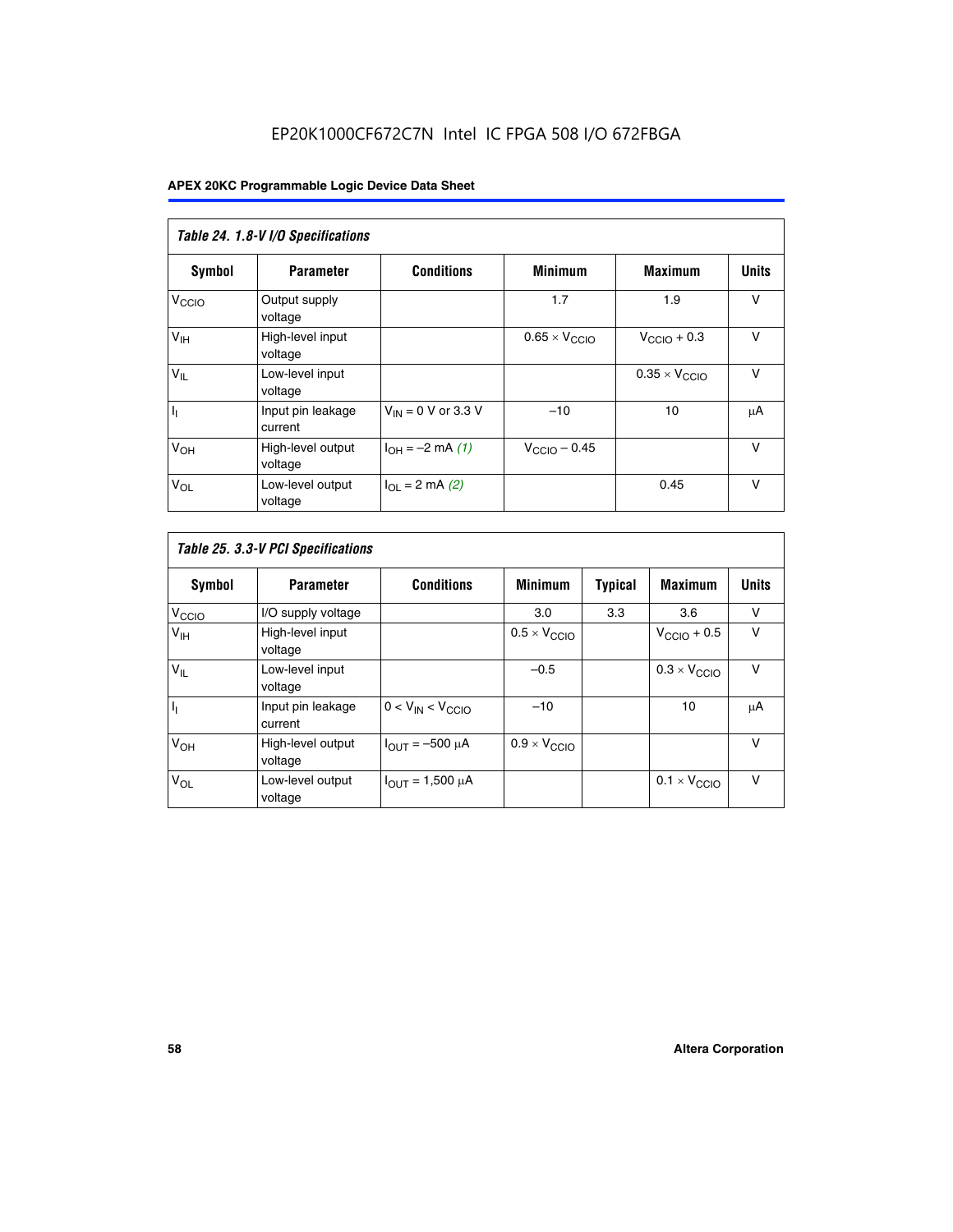| Table 26. 3.3-V PCI-X Specifications |                              |                                |                              |                |                              |              |
|--------------------------------------|------------------------------|--------------------------------|------------------------------|----------------|------------------------------|--------------|
| <b>Symbol</b>                        | <b>Parameter</b>             | <b>Conditions</b>              | <b>Minimum</b>               | <b>Typical</b> | <b>Maximum</b>               | <b>Units</b> |
| V <sub>CCIO</sub>                    | Output supply<br>voltage     |                                | 3.0                          | 3.3            | 3.6                          | $\vee$       |
| $V_{\text{IH}}$                      | High-level input<br>voltage  |                                | $0.5 \times V_{\text{CCIO}}$ |                | $V_{\text{CCIO}} + 0.5$      | $\vee$       |
| $V_{IL}$                             | Low-level input<br>voltage   |                                | $-0.5$                       |                | $0.35 \times V_{CCIO}$       | $\vee$       |
| V <sub>IPU</sub>                     | Input pull-up voltage        |                                | $0.7 \times V_{\text{CCIO}}$ |                |                              | v            |
| $I_{\rm IL}$                         | Input pin leakage<br>current | $0 < V_{IN} < V_{CCIO}$        | $-10.0$                      |                | 10.0                         | μA           |
| $V_{OH}$                             | High-level output<br>voltage | $I_{\text{OUT}} = -500 \mu A$  | $0.9 \times V_{\text{CCIO}}$ |                |                              | $\vee$       |
| $V_{OL}$                             | Low-level output<br>voltage  | $I_{\text{OUT}} = 1,500 \mu A$ |                              |                | $0.1 \times V_{\text{CCIO}}$ | $\vee$       |
| $L_{pin}$                            | Pin Inductance               |                                |                              |                | 15.0                         | nH           |

|                          | Table 27. 3.3-V LVDS I/O Specifications                                  |                    |                |                |                |              |  |  |
|--------------------------|--------------------------------------------------------------------------|--------------------|----------------|----------------|----------------|--------------|--|--|
| Symbol                   | <b>Parameter</b>                                                         | <b>Conditions</b>  | <b>Minimum</b> | <b>Typical</b> | <b>Maximum</b> | <b>Units</b> |  |  |
| V <sub>C</sub> CO        | I/O supply voltage                                                       |                    | 3.135          | 3.3            | 3.465          | $\vee$       |  |  |
| $V_{OD}$                 | Differential output<br>voltage                                           | $R_1 = 100 \Omega$ | 250            |                | 650            | mV           |  |  |
| $\Delta$ V <sub>OD</sub> | Change in V <sub>OD</sub><br>between high and<br>low                     | $R_1 = 100 \Omega$ |                |                | 50             | mV           |  |  |
| $V_{OS}$                 | Output offset voltage $R_1 = 100 \Omega$                                 |                    | 1.125          | 1.25           | 1.375          | V            |  |  |
| $\Delta$ V <sub>OS</sub> | Change in $V_{OS}$<br>between high and<br>low                            | $R_1 = 100 \Omega$ |                |                | 50             | mV           |  |  |
| V <sub>TH</sub>          | Differential input<br>threshold                                          | $V_{CM} = 1.2 V$   | $-100$         |                | 100            | mV           |  |  |
| $V_{IN}$                 | Receiver input<br>voltage range                                          |                    | 0.0            |                | 2.4            | $\vee$       |  |  |
| $R_L$                    | Receiver differential<br>input resistor<br>(external to APEX<br>devices) |                    | 90             | 100            | 110            | $\Omega$     |  |  |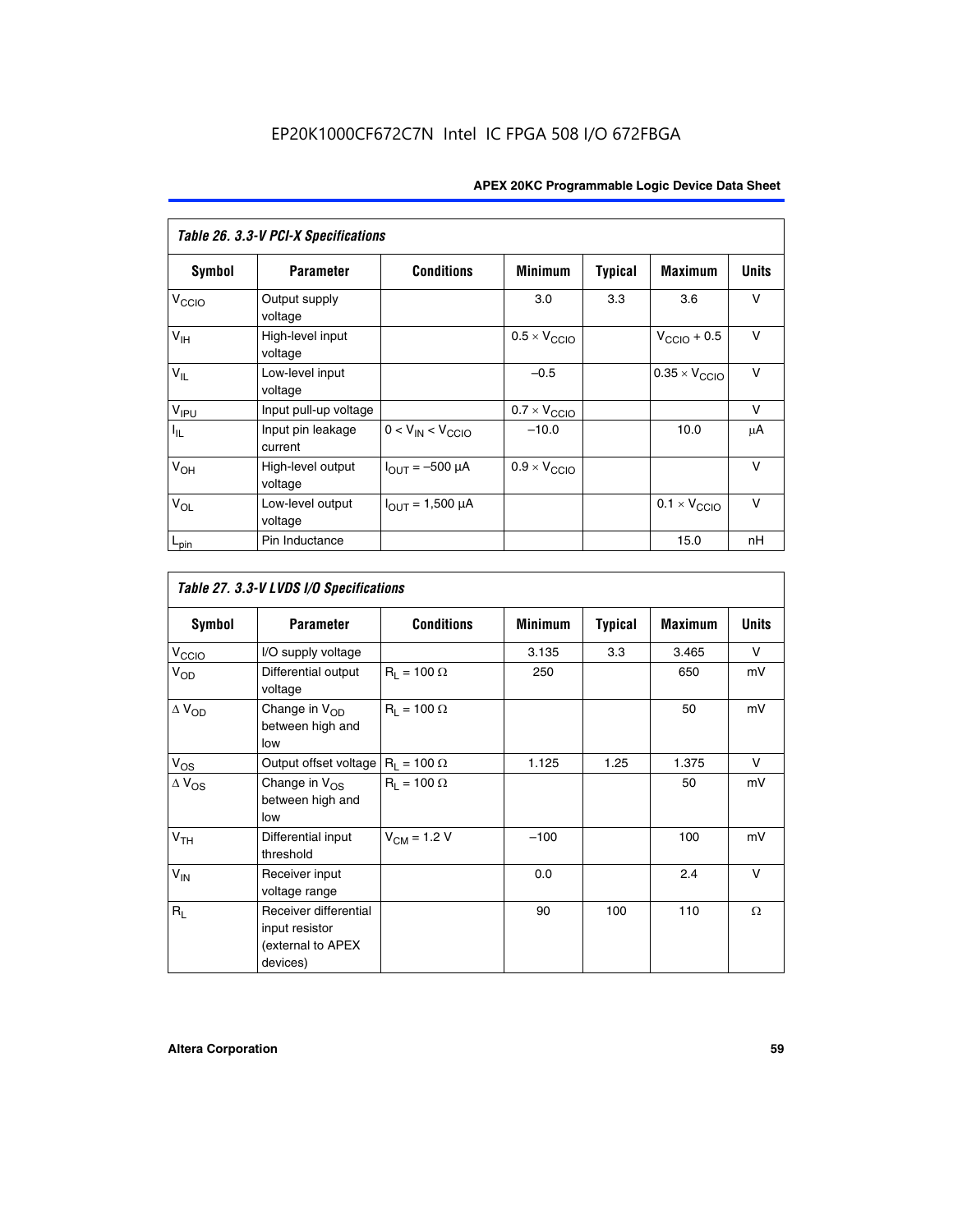# EP20K1000CF672C7N Intel IC FPGA 508 I/O 672FBGA

| Table 28. GTL+ I/O Specifications |                             |                      |                 |                |                        |              |
|-----------------------------------|-----------------------------|----------------------|-----------------|----------------|------------------------|--------------|
| <b>Symbol</b>                     | <b>Parameter</b>            | <b>Conditions</b>    | <b>Minimum</b>  | <b>Typical</b> | <b>Maximum</b>         | <b>Units</b> |
| $V_{TT}$                          | <b>Termination voltage</b>  |                      | 1.35            | 1.5            | 1.65                   | v            |
| V <sub>REF</sub>                  | Reference voltage           |                      | 0.88            | 1.0            | 1.12                   | v            |
| V <sub>IH</sub>                   | High-level input<br>voltage |                      | $V_{REF}$ + 0.1 |                |                        | v            |
| $V_{IL}$                          | Low-level input<br>voltage  |                      |                 |                | $V_{\text{RFF}}$ – 0.1 | v            |
| $V_{OL}$                          | Low-level output<br>voltage | $I_{OL}$ = 36 mA (2) |                 |                | 0.65                   | v            |

|                   | Table 29. SSTL-2 Class I Specifications |                             |                         |                |                         |              |  |
|-------------------|-----------------------------------------|-----------------------------|-------------------------|----------------|-------------------------|--------------|--|
| Symbol            | <b>Parameter</b>                        | <b>Conditions</b>           | <b>Minimum</b>          | <b>Typical</b> | <b>Maximum</b>          | <b>Units</b> |  |
| V <sub>CCIO</sub> | I/O supply voltage                      |                             | 2.375                   | 2.5            | 2.625                   | v            |  |
| $V_{TT}$          | <b>Termination voltage</b>              |                             | $V_{\text{BFF}} - 0.04$ | $V_{REF}$      | $V_{REF}$ + 0.04        | $\vee$       |  |
| V <sub>REF</sub>  | Reference voltage                       |                             | 1.15                    | 1.25           | 1.35                    | v            |  |
| V <sub>IH</sub>   | High-level input<br>voltage             |                             | $V_{\text{BFF}} + 0.18$ |                | $V_{\text{CCIO}} + 0.3$ | v            |  |
| $V_{IL}$          | Low-level input<br>voltage              |                             | $-0.3$                  |                | $V_{BEF}$ – 0.18        | $\vee$       |  |
| V <sub>OH</sub>   | High-level output<br>voltage            | $I_{OH} = -7.6$ mA (1)      | $V_{TT} + 0.57$         |                |                         | $\vee$       |  |
| $V_{OL}$          | Low-level output<br>voltage             | $I_{\Omega I}$ = 7.6 mA (2) |                         |                | $V_{TT} - 0.57$         | $\vee$       |  |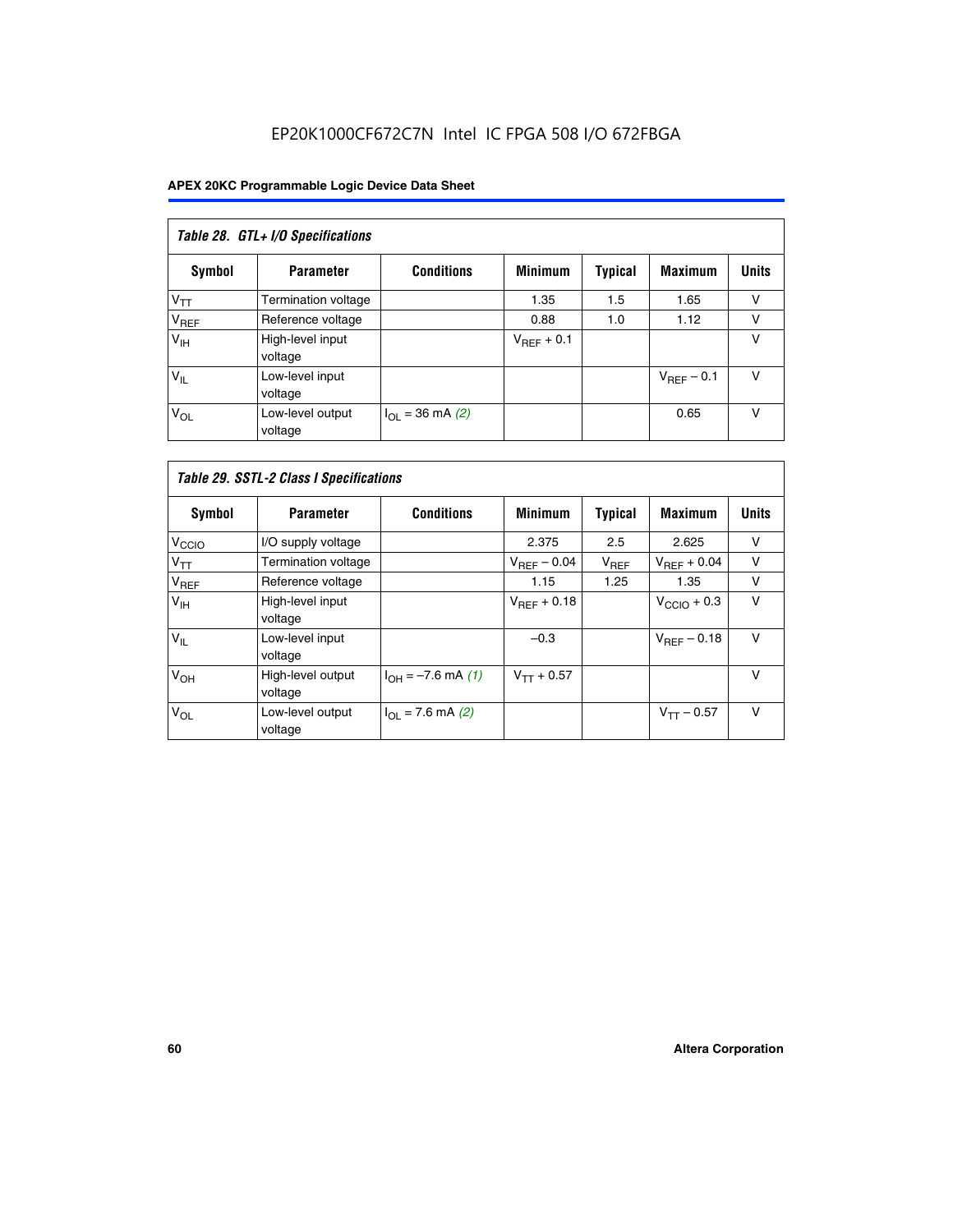| <b>Table 30. SSTL-2 Class II Specifications</b> |                              |                              |                         |                |                         |              |
|-------------------------------------------------|------------------------------|------------------------------|-------------------------|----------------|-------------------------|--------------|
| Symbol                                          | <b>Parameter</b>             | <b>Conditions</b>            | <b>Minimum</b>          | <b>Typical</b> | <b>Maximum</b>          | <b>Units</b> |
| V <sub>CCIO</sub>                               | I/O supply voltage           |                              | 2.375                   | 2.5            | 2.625                   | v            |
| $V_{TT}$                                        | Termination voltage          |                              | $V_{REF} - 0.04$        | $V_{REF}$      | $V_{BFF} + 0.04$        | $\vee$       |
| $V_{REF}$                                       | Reference voltage            |                              | 1.15                    | 1.25           | 1.35                    | v            |
| V <sub>IH</sub>                                 | High-level input<br>voltage  |                              | $V_{\text{RFF}} + 0.18$ |                | $V_{\text{CCIO}} + 0.3$ | $\vee$       |
| $V_{IL}$                                        | Low-level input<br>voltage   |                              | $-0.3$                  |                | $V_{BFE} - 0.18$        | $\vee$       |
| V <sub>OH</sub>                                 | High-level output<br>voltage | $I_{OH} = -15.2$ mA (1)      | $V_{TT} + 0.76$         |                |                         | $\vee$       |
| $V_{OL}$                                        | Low-level output<br>voltage  | $I_{\Omega I}$ = 15.2 mA (2) |                         |                | $V_{TT} - 0.76$         | $\vee$       |

|  |  |  | Table 31. SSTL-3 Class I Specifications |
|--|--|--|-----------------------------------------|
|--|--|--|-----------------------------------------|

| Symbol            | <b>Parameter</b>             | <b>Conditions</b>         | <b>Minimum</b>          | Typical   | <b>Maximum</b>          | <b>Units</b> |
|-------------------|------------------------------|---------------------------|-------------------------|-----------|-------------------------|--------------|
| V <sub>CCIO</sub> | I/O supply voltage           |                           | 3.0                     | 3.3       | 3.6                     | ν            |
| $V_{TT}$          | Termination voltage          |                           | $V_{\text{BFF}} - 0.05$ | $V_{REF}$ | $V_{\text{RFF}} + 0.05$ | v            |
| $V_{REF}$         | Reference voltage            |                           | 1.3                     | 1.5       | 1.7                     | v            |
| V <sub>IH</sub>   | High-level input<br>voltage  |                           | $V_{BFF}$ + 0.2         |           | $V_{\text{CCIO}} + 0.3$ | v            |
| $V_{IL}$          | Low-level input<br>voltage   |                           | $-0.3$                  |           | $V_{BFE}$ – 0.2         | $\vee$       |
| V <sub>OH</sub>   | High-level output<br>voltage | $I_{OH} = -8$ mA (1)      | $V_{TT} + 0.6$          |           |                         | v            |
| $V_{OL}$          | Low-level output<br>voltage  | $I_{\Omega I}$ = 8 mA (2) |                         |           | $V_{TT} - 0.6$          | $\vee$       |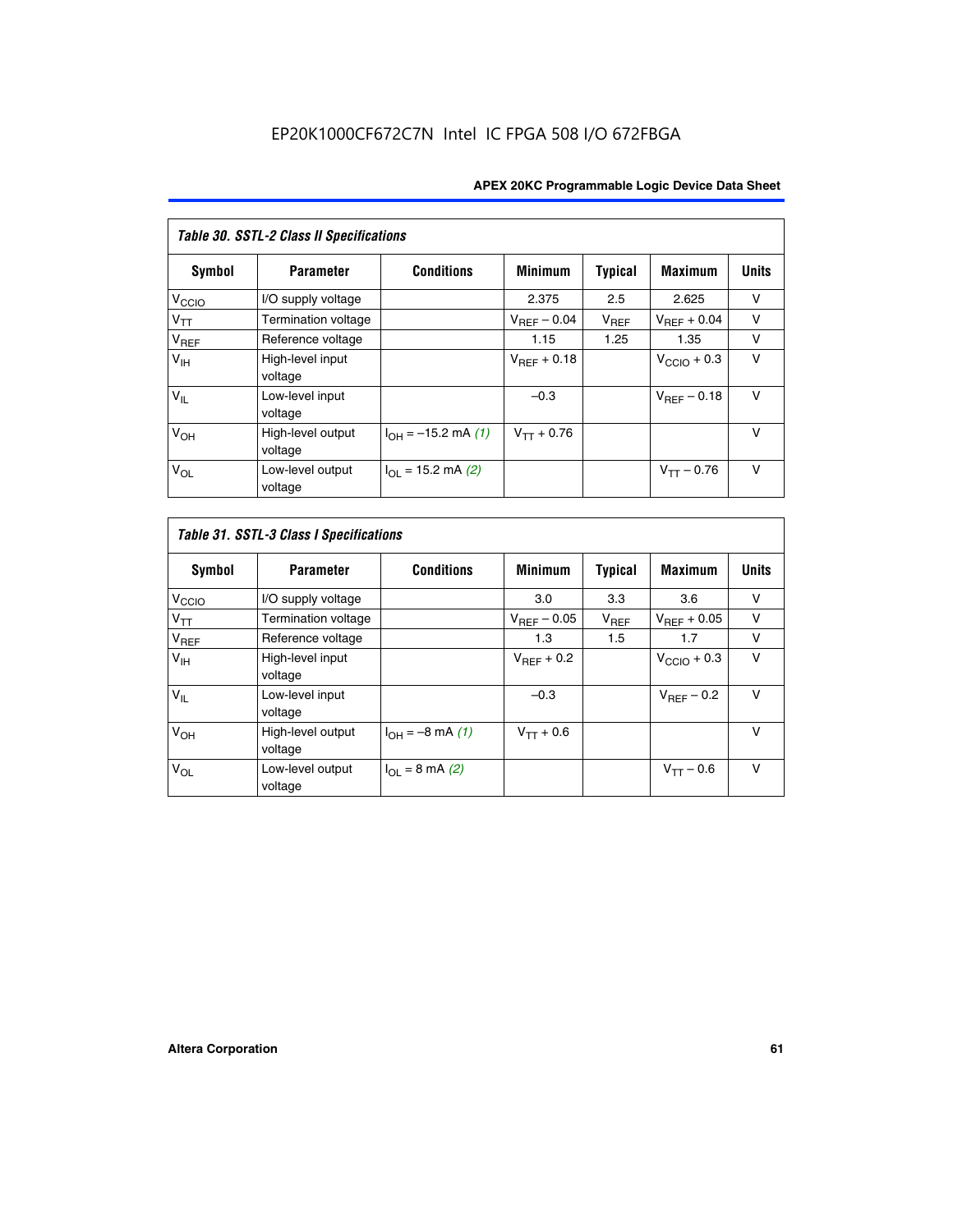| Table 32. SSTL-3 Class II Specifications |                              |                          |                        |           |                         |              |
|------------------------------------------|------------------------------|--------------------------|------------------------|-----------|-------------------------|--------------|
| <b>Symbol</b>                            | <b>Parameter</b>             | <b>Conditions</b>        | <b>Minimum</b>         | Typical   | <b>Maximum</b>          | <b>Units</b> |
| V <sub>CCIO</sub>                        | I/O supply voltage           |                          | 3.0                    | 3.3       | 3.6                     | v            |
| $V_{TT}$                                 | <b>Termination voltage</b>   |                          | $V_{REF}$ – 0.05       | $V_{REF}$ | $V_{REF}$ + 0.05        | v            |
| $V_{REF}$                                | Reference voltage            |                          | 1.3                    | 1.5       | 1.7                     | v            |
| $V_{\text{IH}}$                          | High-level input<br>voltage  |                          | $V_{\text{RFF}} + 0.2$ |           | $V_{\text{CCIO}} + 0.3$ | v            |
| $V_{IL}$                                 | Low-level input<br>voltage   |                          | $-0.3$                 |           | $V_{\text{RFF}}$ – 0.2  | $\vee$       |
| V <sub>OH</sub>                          | High-level output<br>voltage | $I_{OH} = -16$ mA (1)    | $V_{TT} + 0.8$         |           |                         | $\vee$       |
| $V_{OL}$                                 | Low-level output<br>voltage  | $I_{\Omega}$ = 16 mA (2) |                        |           | $V_{TT} - 0.8$          | $\vee$       |

| Table 33. HSTL Class I I/O Specifications |                              |                              |                         |                |                         |              |  |
|-------------------------------------------|------------------------------|------------------------------|-------------------------|----------------|-------------------------|--------------|--|
| Symbol                                    | <b>Parameter</b>             | <b>Conditions</b>            | <b>Minimum</b>          | <b>Typical</b> | <b>Maximum</b>          | <b>Units</b> |  |
| V <sub>CCIO</sub>                         | I/O supply voltage           |                              | 1.71                    | 1.8            | 1.89                    | v            |  |
| $V_{TT}$                                  | Termination voltage          |                              | $V_{REF} - 0.05$        | $V_{REF}$      | $V_{\text{RFF}} + 0.05$ | v            |  |
| $V_{REF}$                                 | Reference voltage            |                              | 0.68                    | 0.75           | 0.90                    | v            |  |
| $V_{\text{IH}}$                           | High-level input<br>voltage  |                              | $V_{REF}$ + 0.1         |                | $V_{\text{CCIO}} + 0.3$ | $\vee$       |  |
| $V_{IL}$                                  | Low-level input<br>voltage   |                              | $-0.3$                  |                | $V_{\text{BFF}}$ – 0.1  | $\vee$       |  |
| V <sub>OH</sub>                           | High-level output<br>voltage | $I_{OH} = -8 \text{ mA} (1)$ | $V_{\text{CCIO}} - 0.4$ |                |                         | $\vee$       |  |
| $V_{OL}$                                  | Low-level output<br>voltage  | $I_{OL} = 8 \text{ mA} (2)$  |                         |                | 0.4                     | $\vee$       |  |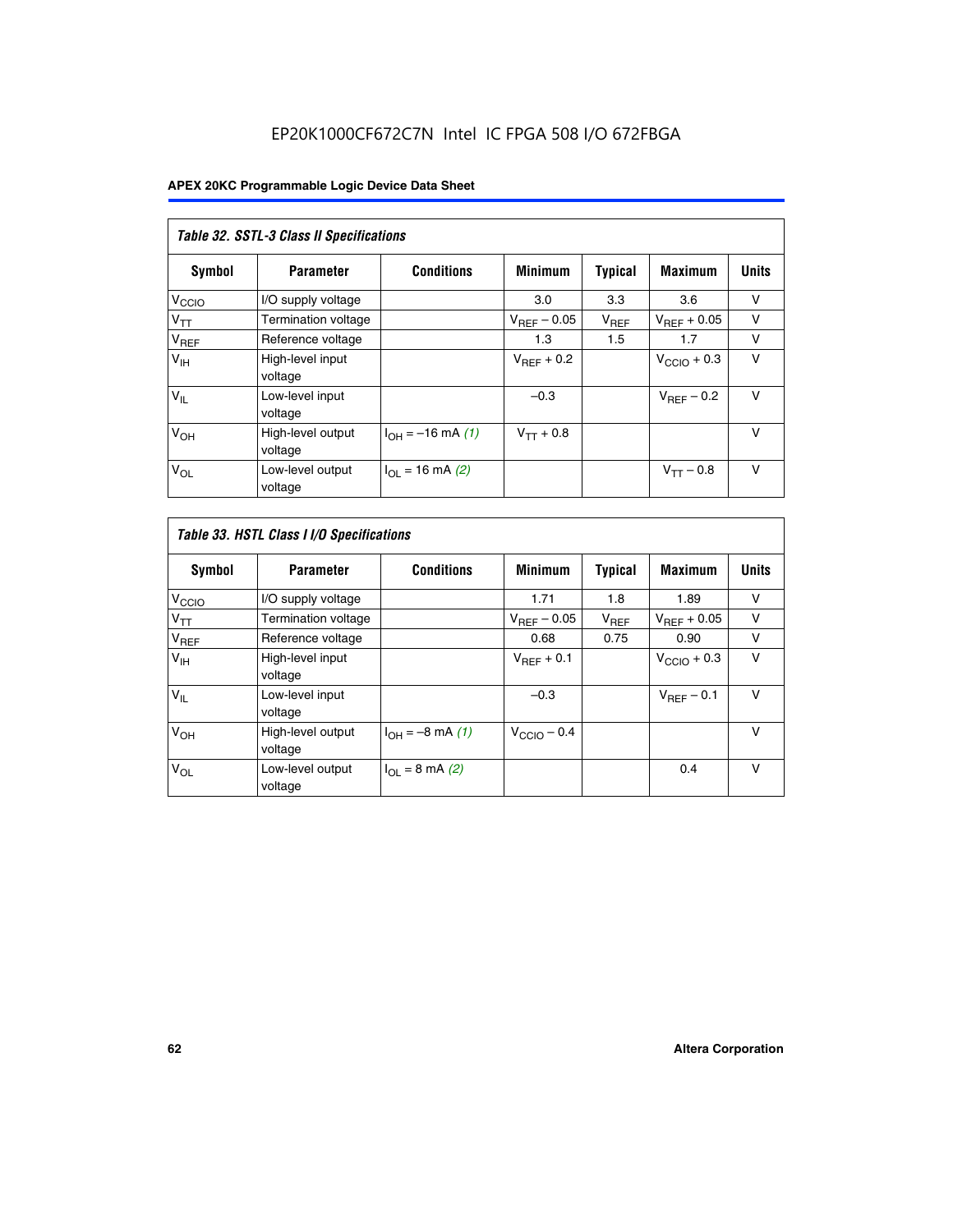| Table 34. 3.3-V AGP I/O Specifications |                              |                         |                               |                |                               |              |  |
|----------------------------------------|------------------------------|-------------------------|-------------------------------|----------------|-------------------------------|--------------|--|
| Symbol                                 | <b>Parameter</b>             | <b>Conditions</b>       | <b>Minimum</b>                | <b>Typical</b> | <b>Maximum</b>                | <b>Units</b> |  |
| $V_{\text{CCLO}}$                      | I/O supply voltage           |                         | 3.15                          | 3.3            | 3.45                          | v            |  |
| $V_{REF}$                              | Reference voltage            |                         | $0.39 \times V_{\text{CCIO}}$ |                | $0.41 \times V_{\text{CCIO}}$ | v            |  |
| V <sub>IH</sub>                        | High-level input<br>voltage  |                         | $0.5 \times V_{\text{CCIO}}$  |                | $V_{\text{CCIO}} + 0.5$       | v            |  |
| $V_{IL}$                               | Low-level input<br>voltage   |                         |                               |                | $0.3 \times V_{\text{CCIO}}$  | $\vee$       |  |
| $V_{OH}$                               | High-level output<br>voltage | $I_{OUT} = -500 \mu A$  | $0.9 \times V_{\text{CCIO}}$  |                | 3.6                           | $\vee$       |  |
| $V_{OL}$                               | Low-level output<br>voltage  | $I_{OUT} = 1,500 \mu A$ |                               |                | $0.1 \times V_{\text{CCIO}}$  | $\vee$       |  |
| Γ,                                     | Input pin leakage<br>current | $0 < V_{IN} < V_{CCIO}$ | $-10$                         |                | 10                            | μA           |  |

| Table 35. CTT I/O Specifications |                                                         |                                  |                        |         |                 |              |  |
|----------------------------------|---------------------------------------------------------|----------------------------------|------------------------|---------|-----------------|--------------|--|
| Symbol                           | <b>Parameter</b>                                        | <b>Conditions</b>                | <b>Minimum</b>         | Typical | <b>Maximum</b>  | <b>Units</b> |  |
| V <sub>CCIO</sub>                | I/O supply voltage                                      |                                  | 3.0                    | 3.3     | 3.6             | V            |  |
| $V_{TT}/V_{REF}$ (3)             | Termination and<br>reference voltage                    |                                  | 1.35                   | 1.5     | 1.65            | v            |  |
| V <sub>IH</sub>                  | High-level input<br>voltage                             |                                  | $V_{BFF}$ + 0.2        |         |                 | $\vee$       |  |
| $V_{IL}$                         | Low-level input<br>voltage                              |                                  |                        |         | $V_{REF}$ – 0.2 | $\vee$       |  |
| h,                               | Input pin leakage<br>current                            | $0 < V_{IN} < V_{CCIO}$          | $-10$                  |         | 10              | μA           |  |
| V <sub>OH</sub>                  | High-level output<br>voltage                            | $I_{OH} = -8$ mA (1)             | $V_{\text{RFF}} + 0.4$ |         |                 | $\vee$       |  |
| $V_{OL}$                         | Low-level output<br>voltage                             | $I_{\Omega I}$ = 8 mA (2)        |                        |         | $V_{REF}$ – 0.4 | $\vee$       |  |
| $I_{\rm O}$                      | Output leakage<br>current (when output<br>is high $Z$ ) | $GND \leq V_{OUT} \leq V_{CCIO}$ | $-10$                  |         | 10              | μA           |  |

*Notes to Tables 21 through 35:*

(1) The  $I_{OH}$  parameter refers to high-level output current.<br>
(2) The  $I_{OL}$  parameter refers to low-level output current. T

The I<sub>OL</sub> parameter refers to low-level output current. This parameter applies to open-drain pins as well as output pins.

(3)  $\hat{V}_{REF}$  specifies center point of switching range.

Figure 31 shows the output drive characteristics of APEX 20KC devices.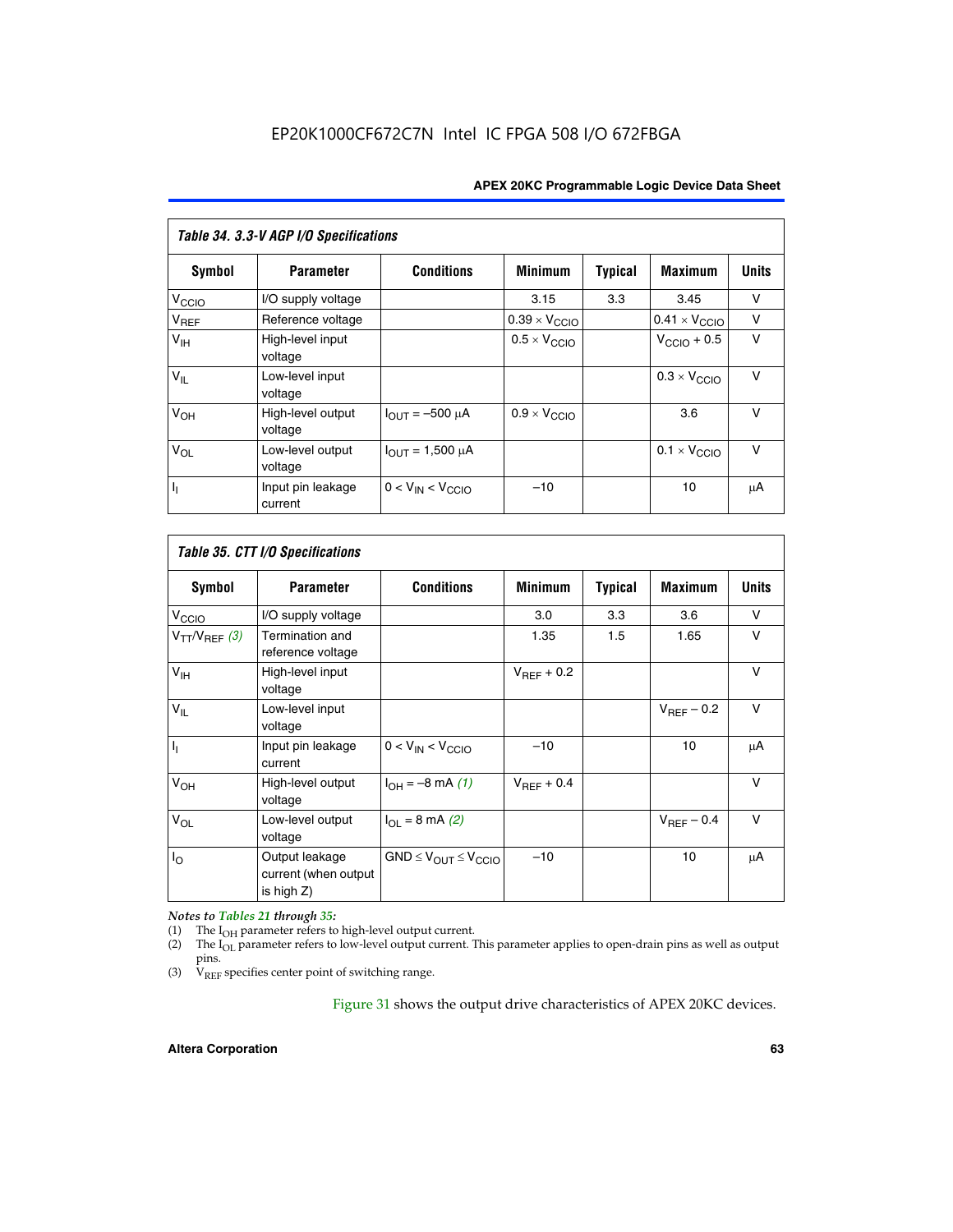



(1) These are transient (AC) currents.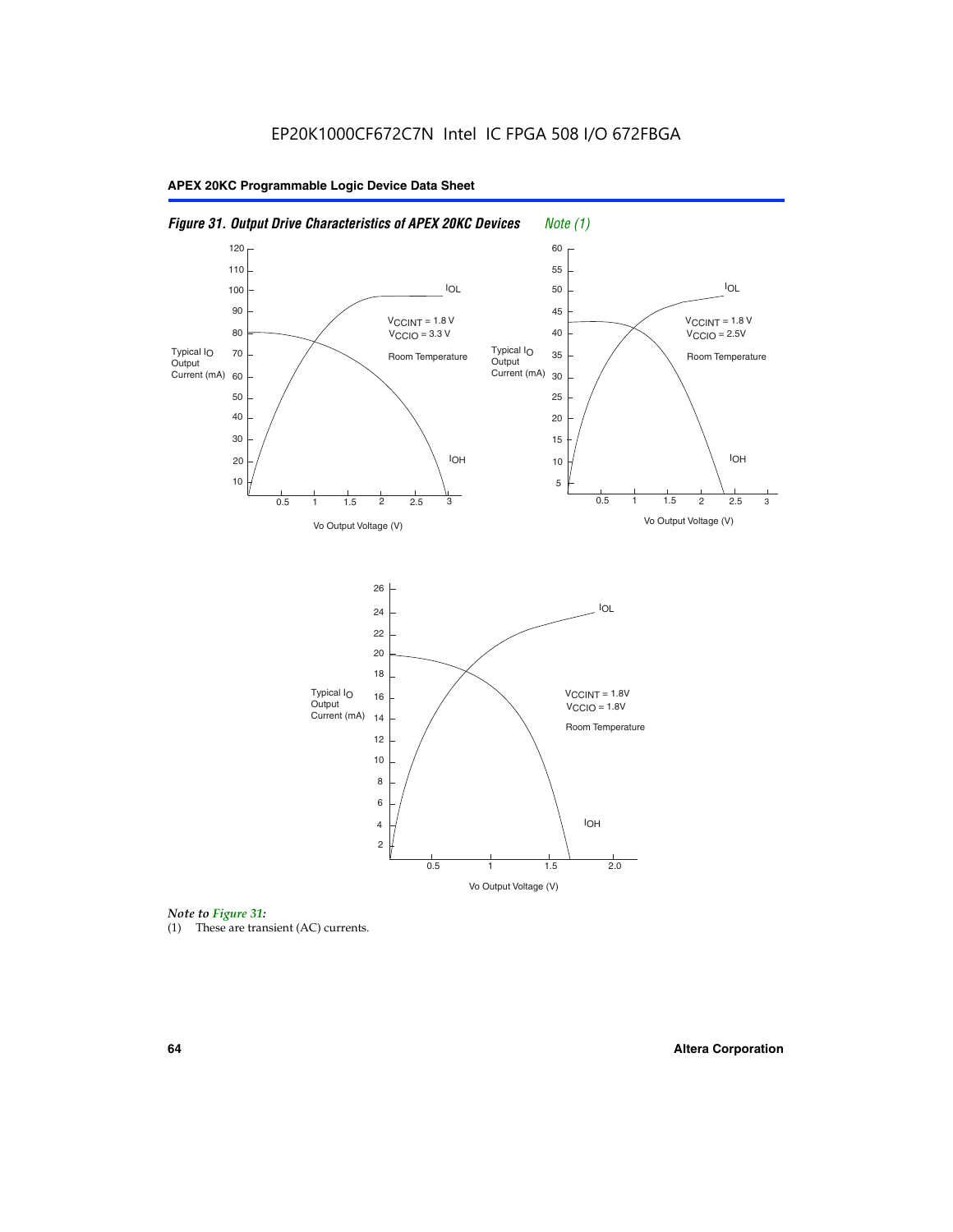### **Timing Model** The high-performance FastTrack and MegaLAB interconnect routing resources ensure predictable performance, accurate simulation, and accurate timing analysis. This predictable performance contrasts with that of FPGAs, which use a segmented connection scheme and therefore have unpredictable performance.

Figure 32 shows the  $f_{MAX}$  timing model for APEX 20KC devices.





Figures 33 and 34 show the asynchronous and synchronous timingwaveforms, respectively, for the ESB macroparameters in Table 37.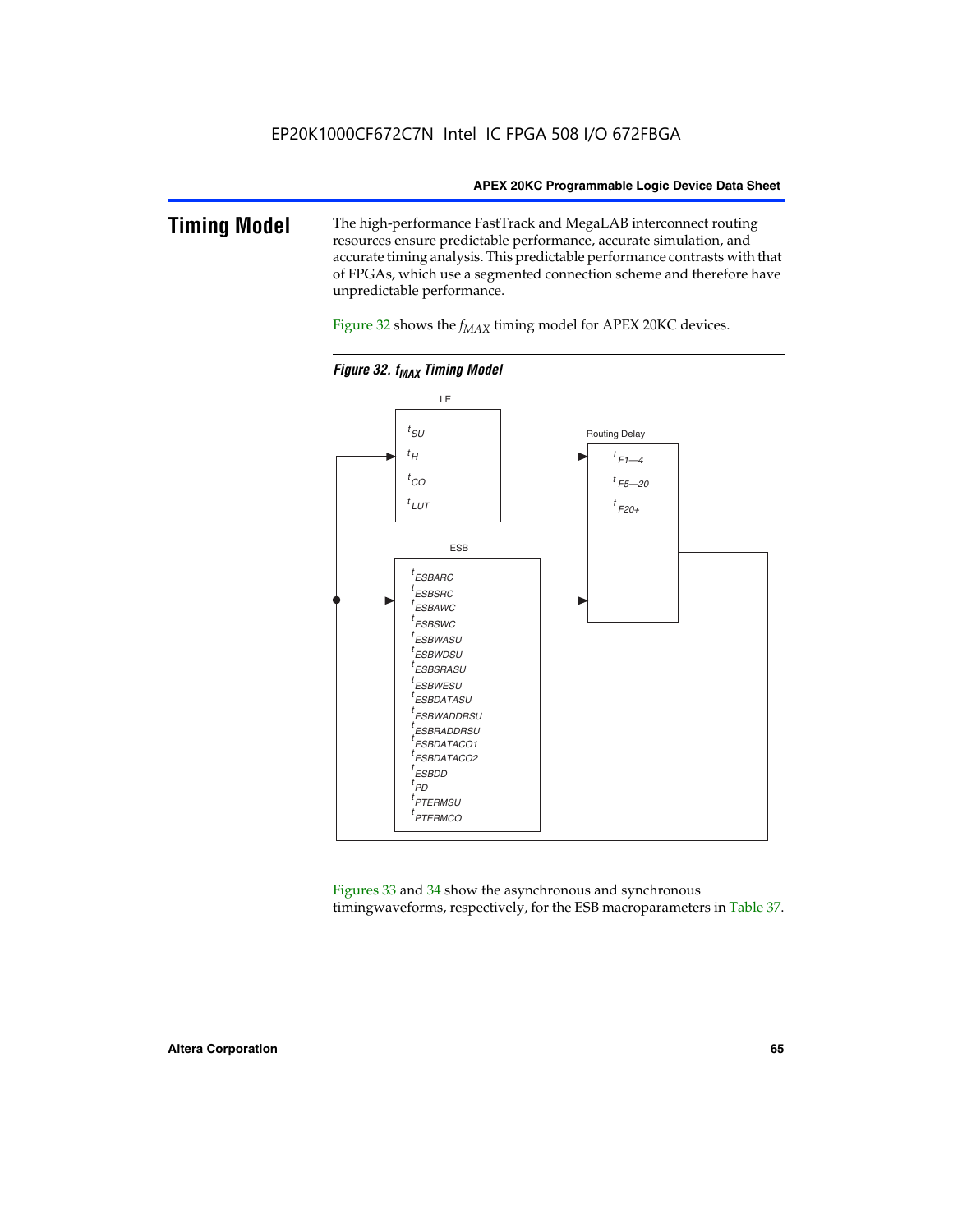### *Figure 33. ESB Asynchronous Timing Waveforms* **ESB Asynchronous Write ESB Asynchronous Read** RE a0 d0 d3  $t_{ESBARC}$ a1 *入* a2 *入* a3 d1 d2 Rdaddress Data-Out WE a0  $dim1$   $X$  dout2  $t_{ESBDD}$ a1 a2 din1 din0  $t_{ESBWCCOMB}$  $t_{ESBWASU} \longrightarrow t_{ESBWAH}$  $t_{ESBWDSU}$   $\leftarrow$   $\rightarrow$   $t_{ESBWDH}$  $t_{ESBWP}$ Data-In din0 Wraddress Data-Out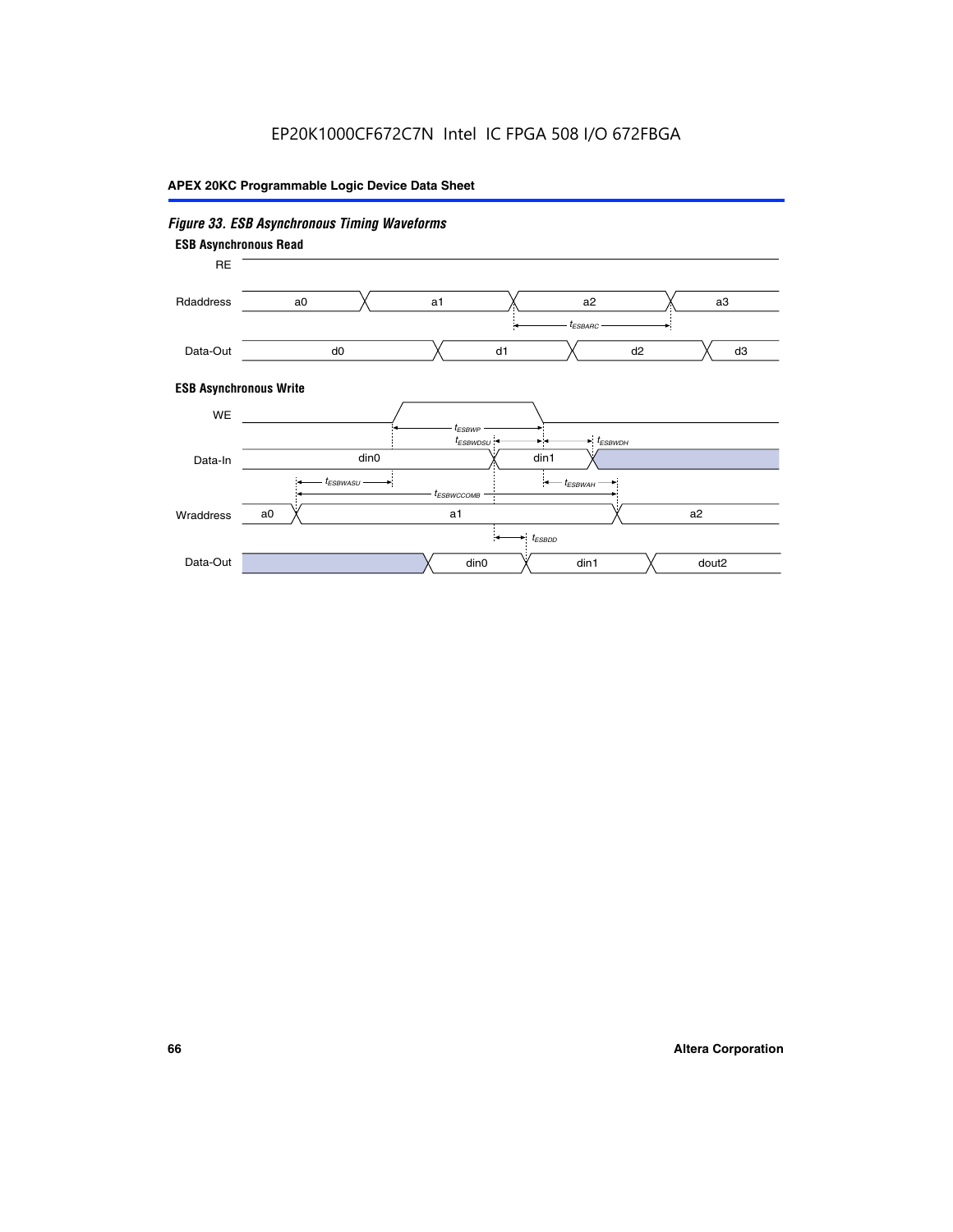

*Figure 34. ESB Synchronous Timing Waveforms*

Figure 35 shows the timing model for bidirectional I/O pin timing.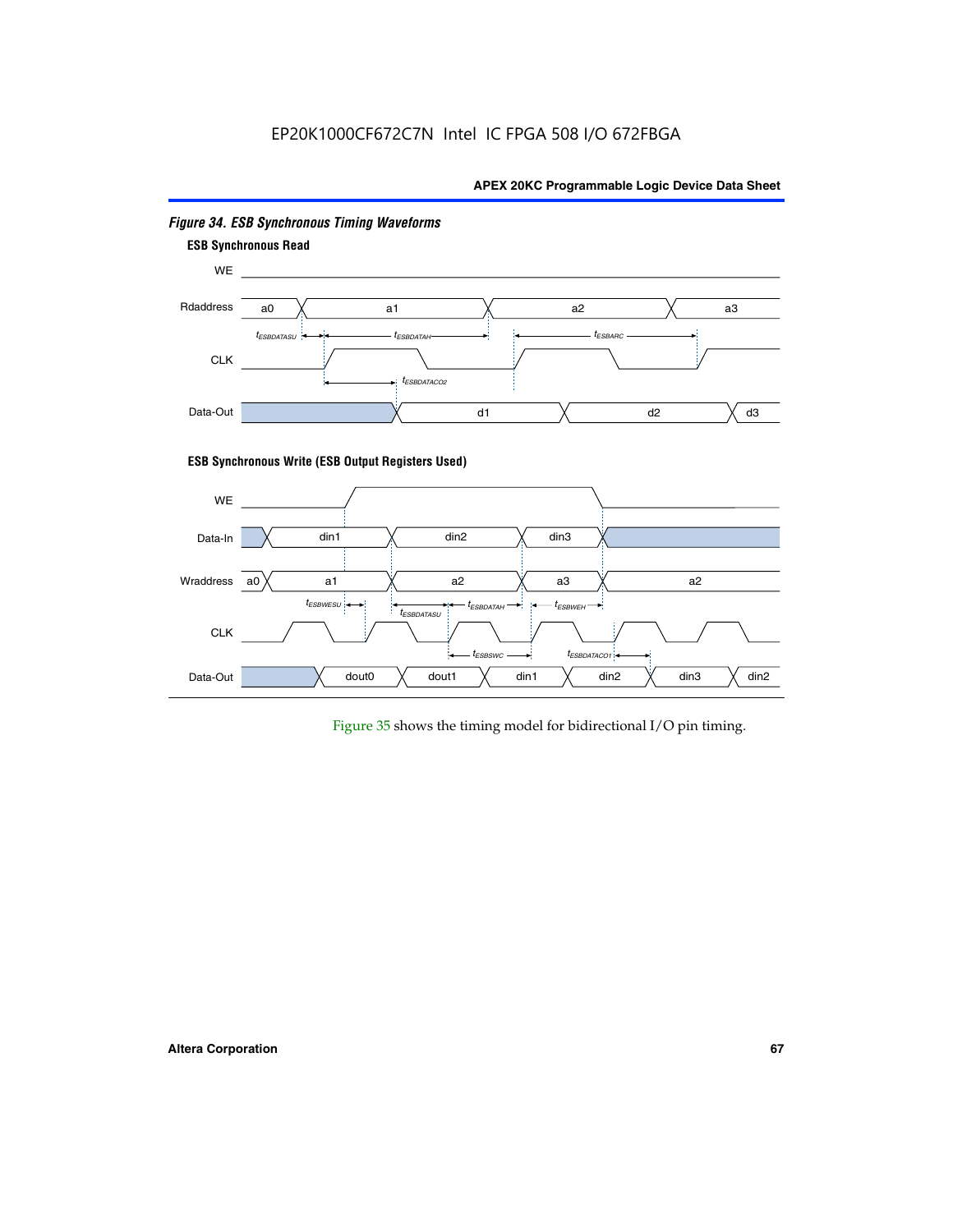

### *Figure 35. Synchronous Bidirectional Pin External Timing*

### *Notes to Figure 35:*

- (1) The output enable and input registers are LE registers in the LAB adjacent to the bidirectional pin. Use the "Output Enable Routing = Single-Pin" option in the Quartus II software to set the output enable register.
- (2) Use the "Decrease Input Delay to Internal Cells = OFF" option in the Quartus II software to set the LAB-adjacent input register. This maintains a zero hold time for LAB-adjacent registers while giving a fast, position-independent setup time. Set "Decrease Input Delay to Internal Cells  $= ON''$  and move the input register farther away from the bidirectional pin for a faster setup time with zero hold time. The exact position where zero hold occurs with the minimum setup time varies with device density and speed grade.

Tables 36 to 38 describes the  $f_{MAX}$  timing parameters shown in Figure 32. Table 39 describes the functional timing parameters.

| Table 36. APEX 20KC f <sub>MAX</sub> LE Timing Parameters |                                     |  |  |  |
|-----------------------------------------------------------|-------------------------------------|--|--|--|
| Symbol                                                    | Parameter                           |  |  |  |
| $t_{SU}$                                                  | LE register setup time before clock |  |  |  |
| $t_H$                                                     | LE register hold time before clock  |  |  |  |
| $t_{CO}$                                                  | LE register clock-to-output delay   |  |  |  |
| $t_{LUT}$                                                 | LUT delay for data-in to data-out   |  |  |  |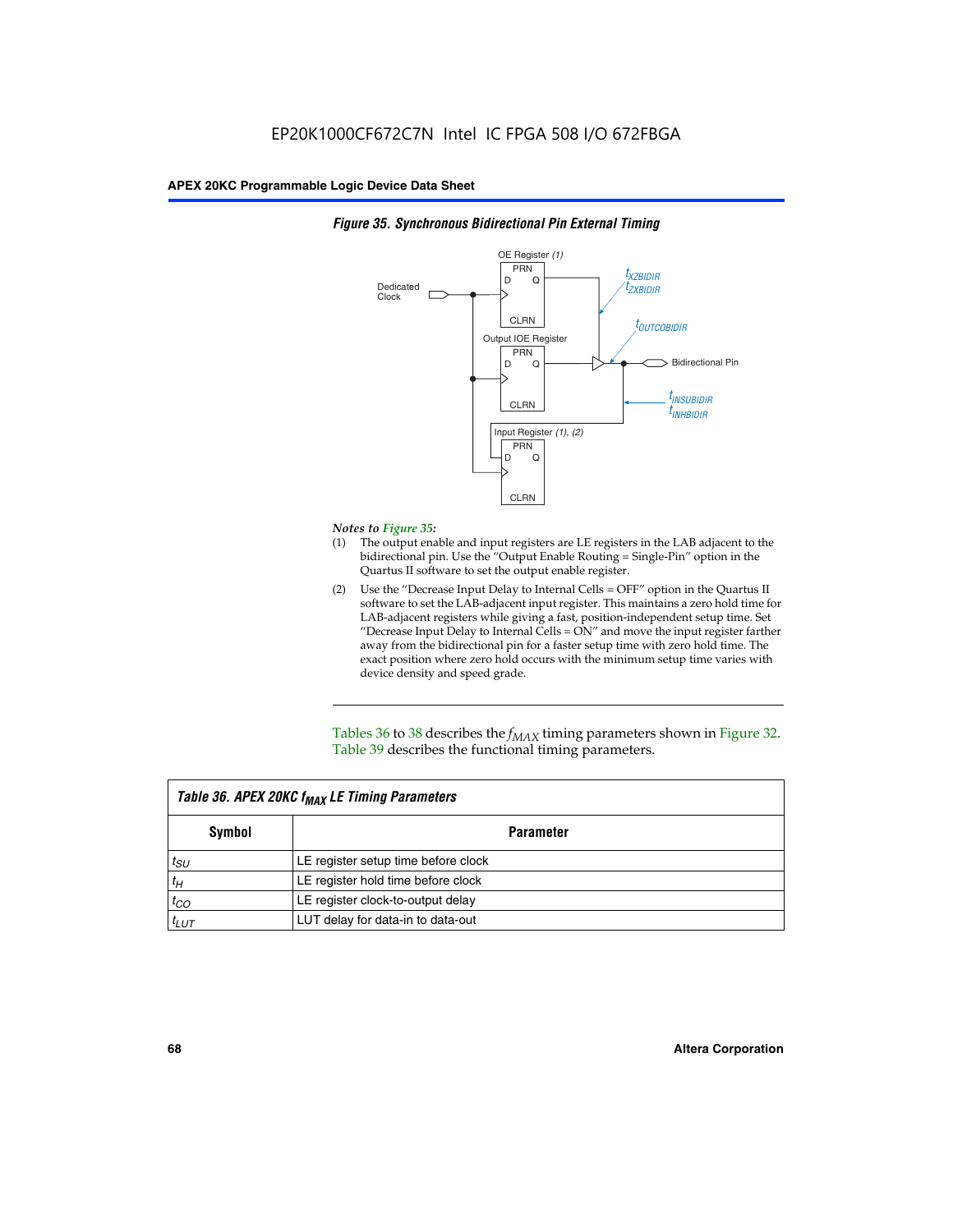| Table 37. APEX 20KC f <sub>MAX</sub> ESB Timing Parameters |                                                                      |  |  |  |
|------------------------------------------------------------|----------------------------------------------------------------------|--|--|--|
| <b>Symbol</b>                                              | <b>Parameter</b>                                                     |  |  |  |
| <sup>t</sup> ESBARC                                        | ESB asynchronous read cycle time                                     |  |  |  |
| <i>t<sub>ESBSRC</sub></i>                                  | ESB synchronous read cycle time                                      |  |  |  |
| <sup>t</sup> ESBAWC                                        | ESB asynchronous write cycle time                                    |  |  |  |
| <sup>t</sup> ESBSWC                                        | ESB synchronous write cycle time                                     |  |  |  |
| <sup>t</sup> ESBWASU                                       | ESB write address setup time with respect to WE                      |  |  |  |
| t <sub>ESBWAH</sub>                                        | ESB write address hold time with respect to WE                       |  |  |  |
| <sup>t</sup> ESBWDSU                                       | ESB data setup time with respect to WE                               |  |  |  |
| <sup>t</sup> ESBWDH                                        | ESB data hold time with respect to WE                                |  |  |  |
| <sup>t</sup> ESBRASU                                       | ESB read address setup time with respect to RE                       |  |  |  |
| <sup>t</sup> ESBRAH                                        | ESB read address hold time with respect to RE                        |  |  |  |
| <sup>I</sup> ESBWESU                                       | ESB WE setup time before clock when using input register             |  |  |  |
| <sup>t</sup> ESBDATASU                                     | ESB data setup time before clock when using input register           |  |  |  |
| <sup>t</sup> ESBWADDRSU                                    | ESB write address setup time before clock when using input registers |  |  |  |
| <sup>I</sup> ESBRADDRSU                                    | ESB read address setup time before clock when using input registers  |  |  |  |
| <sup>I</sup> ESBDATACO1                                    | ESB clock-to-output delay when using output registers                |  |  |  |
| <sup>I</sup> ESBDATACO2                                    | ESB clock-to-output delay without output registers                   |  |  |  |
| <sup>t</sup> ESBDD                                         | ESB data-in to data-out delay for RAM mode                           |  |  |  |
| $t_{PD}$                                                   | ESB macrocell input to non-registered output                         |  |  |  |
| <sup>t</sup> PTERMSU                                       | ESB macrocell register setup time before clock                       |  |  |  |
| <sup>t</sup> PTERMCO                                       | ESB macrocell register clock-to-output delay                         |  |  |  |

# *Table 38. APEX 20KC fMAX Routing Delays*

| Symbol      | <b>Parameter</b>                                    |
|-------------|-----------------------------------------------------|
| $t_{F1-4}$  | Fan-out delay estimate using local interconnect     |
| $t_{F5-20}$ | Fan-out delay estimate using MegaLab interconnect   |
| $t_{F20+}$  | Fan-out delay estimate using FastTrack interconnect |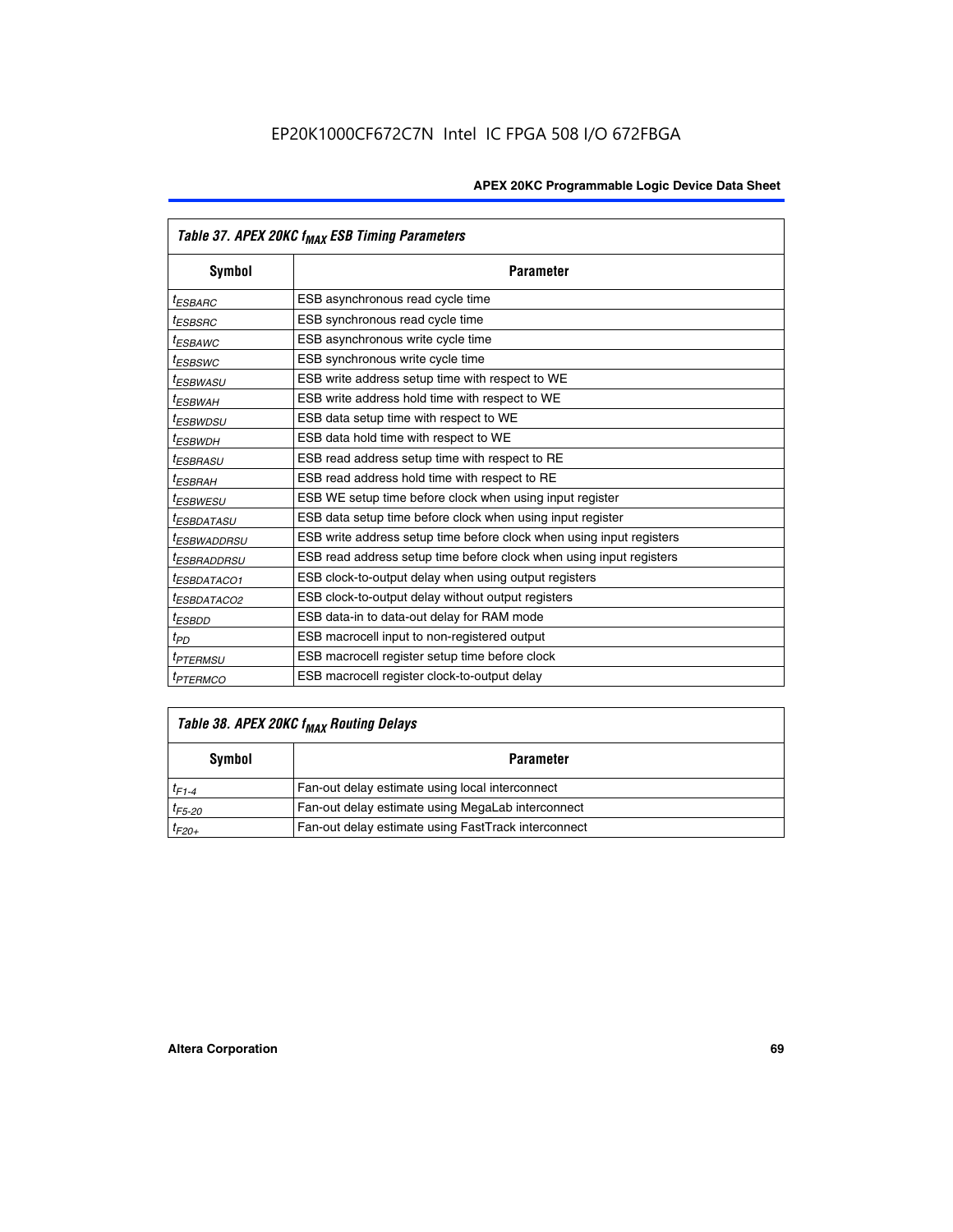| Table 39. APEX 20KC Minimum Pulse Width Timing Parameters |                                        |  |  |  |
|-----------------------------------------------------------|----------------------------------------|--|--|--|
| Symbol                                                    | <b>Parameter</b>                       |  |  |  |
| $t_{CH}$                                                  | Minimum clock high time from clock pin |  |  |  |
| $t_{CL}$                                                  | Minimum clock low time from clock pin  |  |  |  |
| $t_{CLRP}$                                                | LE clear pulse width                   |  |  |  |
| $t_{PREF}$                                                | LE preset pulse width                  |  |  |  |
| $t_{ESBCH}$                                               | Clock high time                        |  |  |  |
| $t_{ESBCL}$                                               | Clock low time                         |  |  |  |
| <sup>t</sup> ESBWP                                        | Write pulse width                      |  |  |  |
| <sup>t</sup> ESBRP                                        | Read pulse width                       |  |  |  |

Tables 40 and 41 describe APEX 20KC external timing parameters. The timing values for these pin-to-pin delays are reported for all pins using the 3.3-V LVTTL I/O standard.

| Table 40. APEX 20KC External Timing Parameters<br>Note (1) |                                                                |                   |  |  |  |
|------------------------------------------------------------|----------------------------------------------------------------|-------------------|--|--|--|
| Symbol                                                     | <b>Clock Parameter</b>                                         | <b>Conditions</b> |  |  |  |
| t <sub>insu</sub>                                          | Setup time with global clock at IOE register                   |                   |  |  |  |
| t <sub>inh</sub>                                           | Hold time with global clock at IOE register                    |                   |  |  |  |
| toutco                                                     | Clock-to-output delay with global clock at IOE output register | (2)               |  |  |  |
| <sup>t</sup> INSUPLL                                       | Setup time with PLL clock at IOE input register                |                   |  |  |  |
| <sup>t</sup> INHPLL                                        | Hold time with PLL clock at IOE input register                 |                   |  |  |  |
| <b>TOUTCOPLL</b>                                           | Clock-to-output delay with PLL clock at IOE output register    | (2)               |  |  |  |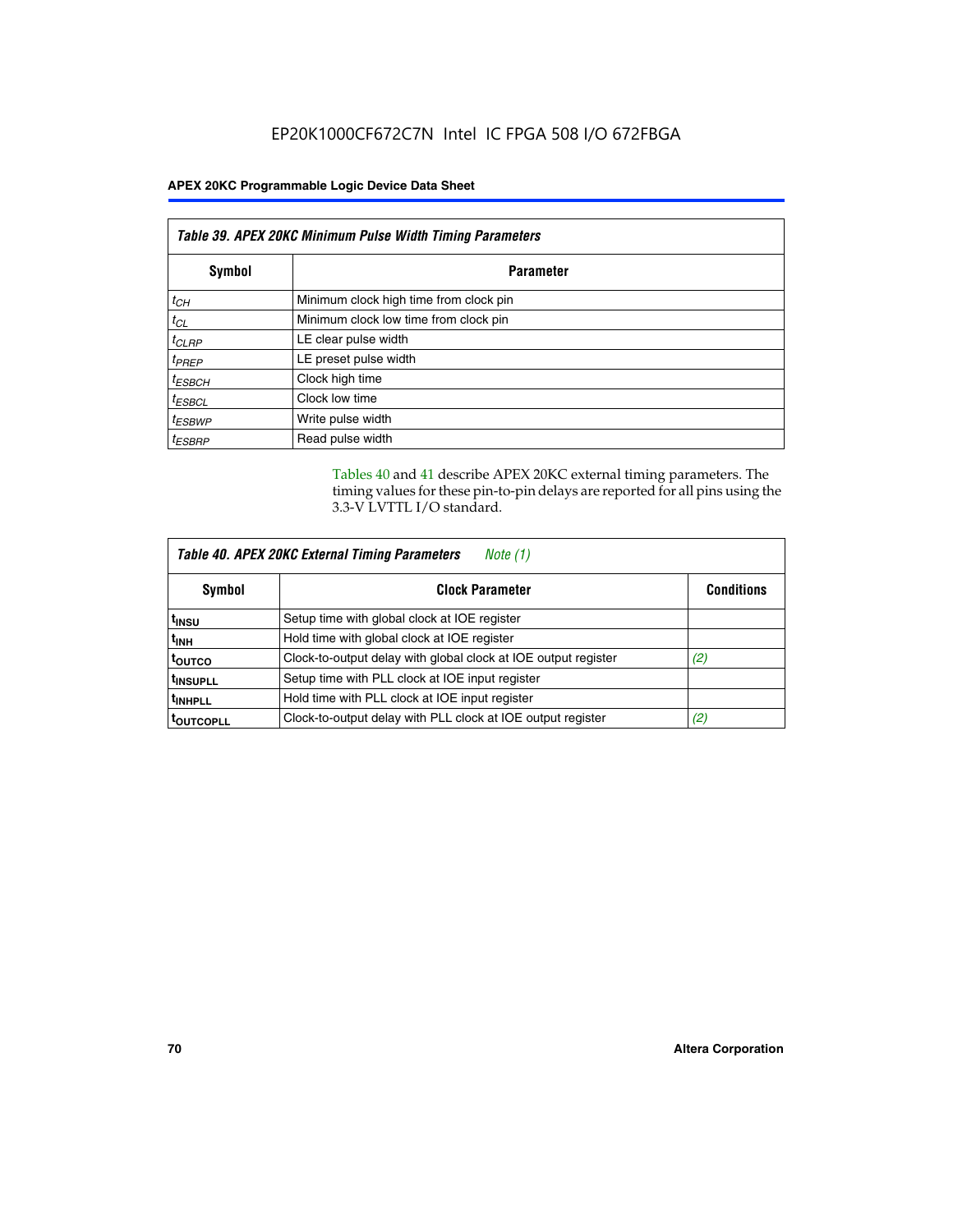| Table 41. APEX 20KC External Bidirectional Timing Parameters<br>Note (1) |                                                                                       |                  |  |  |  |
|--------------------------------------------------------------------------|---------------------------------------------------------------------------------------|------------------|--|--|--|
| Symbol                                                                   | <b>Parameter</b>                                                                      | <b>Condition</b> |  |  |  |
| <sup>t</sup> INSUBIDIR                                                   | Setup time for bidirectional pins with global clock at LAB-adjacent input<br>register |                  |  |  |  |
| <sup>t</sup> INHBIDIR                                                    | Hold time for bidirectional pins with global clock at LAB-adjacent input<br>register  |                  |  |  |  |
| <sup>t</sup> OUTCOBIDIR                                                  | Clock-to-output delay for bidirectional pins with global clock at IOE<br>register     | (2)              |  |  |  |
| <sup>t</sup> xzbidir                                                     | Synchronous output enable register to output buffer disable delay                     | (2)              |  |  |  |
| <sup>t</sup> zxbidir                                                     | Synchronous output enable register to output buffer enable delay                      | (2)              |  |  |  |
| <sup>t</sup> insubidirpll                                                | Setup time for bidirectional pins with PLL clock at LAB-adjacent input<br>register    |                  |  |  |  |
| <sup>t</sup> INHBIDIRPLL                                                 | Hold time for bidirectional pins with PLL clock at LAB-adjacent input<br>register     |                  |  |  |  |
| <b><sup>t</sup>OUTCOBIDIRPLL</b>                                         | Clock-to-output delay for bidirectional pins with PLL clock at IOE register           | (2)              |  |  |  |
| <sup>T</sup> XZBIDIRPLL                                                  | Synchronous output enable register to output buffer disable delay with<br>PL L        | (2)              |  |  |  |
| <sup>I</sup> ZXBIDIRPLL                                                  | Synchronous output enable register to output buffer enable delay with<br><b>PLL</b>   | (2)              |  |  |  |

*Notes to Tables 40 and 41:*

Г

(1) These timing parameters are sample-tested only.

(2) For more information, refer to Table 43.

Tables 42 and 43 define the timing delays for each I/O standard. Some output standards require test load circuits for AC timing measurements as shown in Figures 36 through 38.

| Table 42. APEX 20KC Selectable I/O Standard Input Adder Delays (Part 1 of 2)<br>Note $(1)$ |                                                         |                  |
|--------------------------------------------------------------------------------------------|---------------------------------------------------------|------------------|
| Symbol                                                                                     | <b>Parameter</b>                                        | <b>Condition</b> |
| <b>LVCMOS</b>                                                                              | Input adder delay for the LVCMOS I/O standard           |                  |
| LVTTL                                                                                      | Input adder delay for the LVTTL I/O standard            |                  |
| 2.5V                                                                                       | Input adder delay for the 2.5-V I/O standard            |                  |
| 1.8V                                                                                       | Input adder delay for the 1.8-V I/O standard            |                  |
| <b>PCI</b>                                                                                 | Input adder delay for the PCI I/O standard              |                  |
| $GTI +$                                                                                    | Input adder delay for the GTL+ I/O standard             |                  |
| SSTL-3 Class I                                                                             | Input adder delay for the SSTL-3 Class I I/O standard   |                  |
| SSTL-3 Class II                                                                            | Input adder delay for the SSTL-3 Class II I/O standard  |                  |
| SSTL-2 Class I                                                                             | Input adder delay for the SSTL -2 Class I I/O standard  |                  |
| SSTL-2 Class II                                                                            | Input adder delay for the SSTL -2 Class II I/O standard |                  |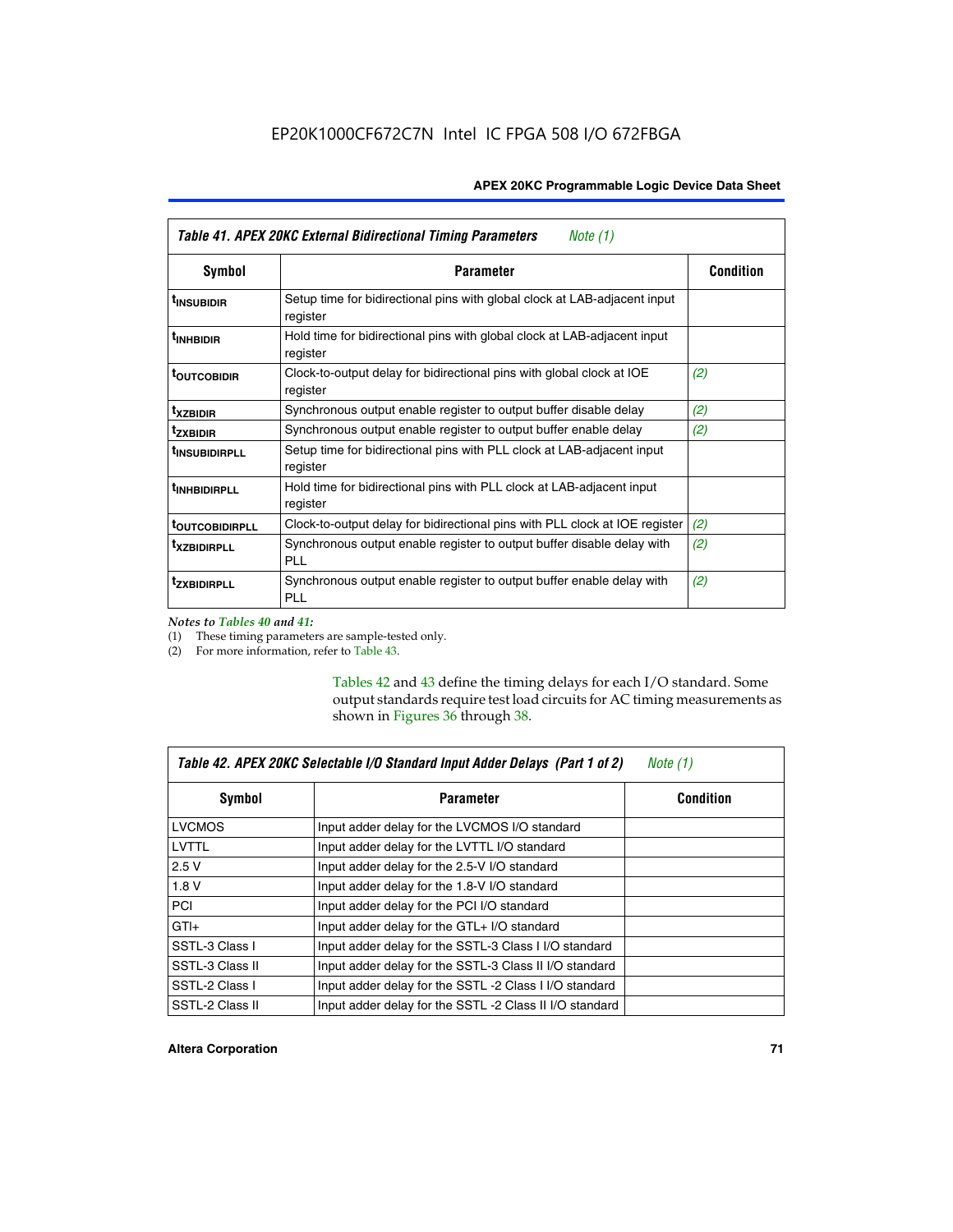# EP20K1000CF672C7N Intel IC FPGA 508 I/O 672FBGA

#### **APEX 20KC Programmable Logic Device Data Sheet**

|             | Table 42. APEX 20KC Selectable I/O Standard Input Adder Delays (Part 2 of 2) | Note (1)         |
|-------------|------------------------------------------------------------------------------|------------------|
| Symbol      | <b>Parameter</b>                                                             | <b>Condition</b> |
| <b>LVDS</b> | Input adder delay for the LVDS I/O standard                                  |                  |
| <b>CTT</b>  | Input adder delay for the CTT I/O standard                                   |                  |
| AGP         | Input adder delay for the AGP I/O standard                                   |                  |

| Symbol          | <b>Parameter</b>                                        | <b>Condition</b>       |
|-----------------|---------------------------------------------------------|------------------------|
| <b>LVCMOS</b>   | Output adder delay for the LVCMOS I/O standard          |                        |
| <b>LVTTL</b>    | Output adder delay for the LVTTL I/O standard           | $Cloud = 35 pF$        |
|                 |                                                         | $Run = 564.5 \Omega$   |
|                 |                                                         | Rdn = 430 $\Omega$ (2) |
| 2.5V            | Output adder delay for the 2.5-V I/O standard           | $Cloud = 35 pF$        |
|                 |                                                         | $Rup = 450 \Omega$     |
|                 |                                                         | Rdn = 450 $\Omega$ (2) |
| 1.8V            | Output adder delay for the 1.8-V I/O standard           | $Cloud = 35 pF$        |
|                 |                                                         | $Run = 520 \Omega$     |
|                 |                                                         | Rdn = 480 $\Omega$ (2) |
| PCI             | Output adder delay for the PCI I/O standard             | $Cloud = 10 pF$        |
|                 |                                                         | $Run = 1M \Omega$      |
|                 |                                                         | Rdn = 25 $\Omega$ (2)  |
| $GTI +$         | Output adder delay for the GTL+ I/O standard            | $Cloud = 30 pF$        |
|                 |                                                         | $Run = 25 \Omega (2)$  |
| SSTL-3 Class I  | Output adder delay for the SSTL-3 Class I I/O standard  | $Cloud1 = 0 pF$        |
|                 |                                                         | $Cloud2 = 30 pF$       |
|                 |                                                         | $R = 25 \Omega (2)$    |
| SSTL-3 Class II | Output adder delay for the SSTL-3 Class II I/O standard | $Cloud1 = 0 pF$        |
|                 |                                                         | $Cloud2 = 30 pF$       |
|                 |                                                         | $R = 25 \Omega (2)$    |
| SSTL-2 Class I  | Output adder delay for the SSTL-2 Class I I/O standard  |                        |
| SSTL-2 Class II | Output adder delay for the SSTL-2 Class II I/O standard |                        |
| <b>LVDS</b>     | Output adder delay for the LVDS I/O standard            | $Cloud = 4 pF$         |
|                 |                                                         | R=100 Ω (2)            |
| <b>CTT</b>      | Output adder delay for the CTT I/O standard             |                        |
| <b>AGP</b>      | Output adder delay for the AGP I/O standard             |                        |

#### *Note to Tables 42 and 43:*

- (1) These delays report the differences in delays for different I/O standards. Add the delay for the I/O standard that is used to the external timing parameters.
- (2) See Figure 36 for more information.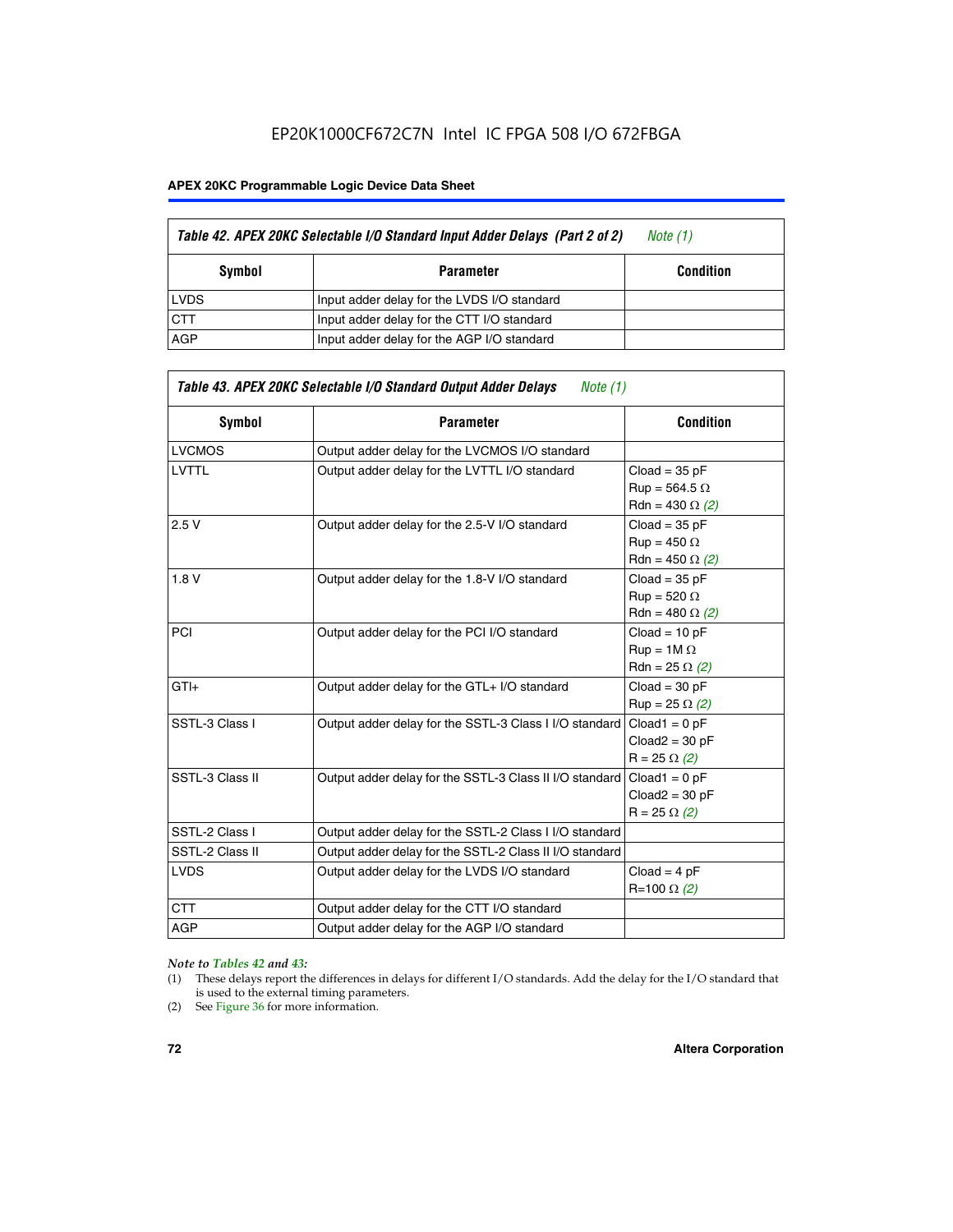*Figure 36. AC Test Conditions for LVTTL, 2.5 V, 1.8 V, PCI & GTL+ I/O Standards*







*Figure 38. AC Test Conditions for the LVDS I/O Standard*

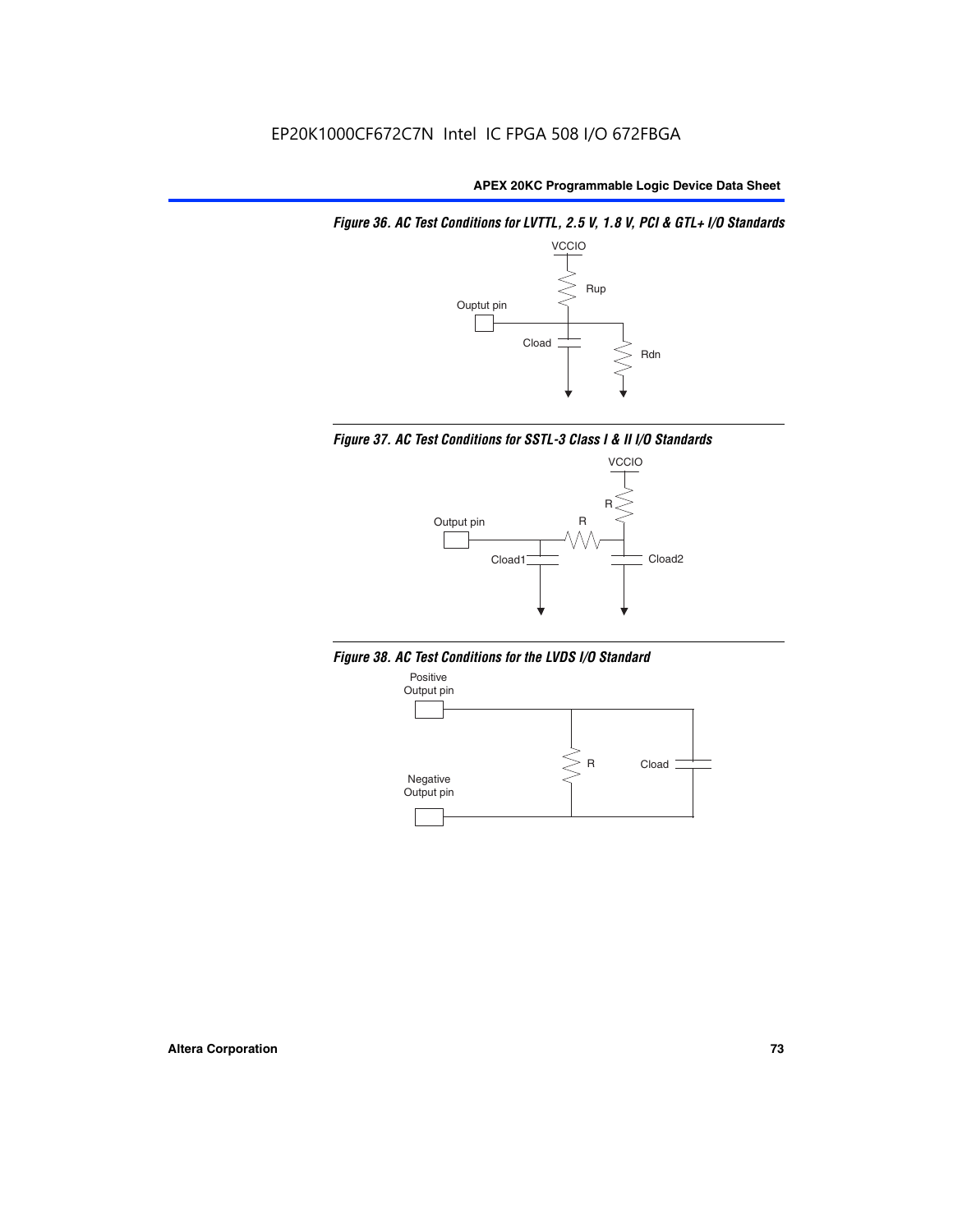Tables 44 through 67 show the  $f_{MAX}$  and external timing parameters for EPC20K200C, EP20K400C, EP20K600C, and EP20K1000C devices.

| Table 44. EP20K200C f <sub>MAX</sub> LE Timing Microparameters |                |      |                |      |                |      |             |  |  |  |
|----------------------------------------------------------------|----------------|------|----------------|------|----------------|------|-------------|--|--|--|
| Symbol                                                         | -7 Speed Grade |      | -8 Speed Grade |      | -9 Speed Grade |      | <b>Unit</b> |  |  |  |
|                                                                | Min            | Max  | Min            | Max  | Min            | Max  |             |  |  |  |
| $t_{SU}$                                                       | 0.01           |      | 0.01           |      | 0.01           |      | ns          |  |  |  |
| $t_H$                                                          | 0.10           |      | 0.10           |      | 0.10           |      | ns          |  |  |  |
| $t_{CO}$                                                       |                | 0.27 |                | 0.30 |                | 0.32 | ns          |  |  |  |
| $t_{LUT}$                                                      |                | 0.65 |                | 0.78 |                | 0.92 | ns          |  |  |  |

| Table 45. EP20K200C f <sub>MAX</sub> ESB Timing Microparameters |         |                |         |                |         |                |    |  |  |  |
|-----------------------------------------------------------------|---------|----------------|---------|----------------|---------|----------------|----|--|--|--|
| <b>Symbol</b>                                                   |         | -7 Speed Grade |         | -8 Speed Grade |         | -9 Speed Grade |    |  |  |  |
|                                                                 | Min     | Max            | Min     | Max            | Min     | Max            |    |  |  |  |
| <sup>t</sup> ESBARC                                             |         | 1.30           |         | 1.51           |         | 1.69           | ns |  |  |  |
| $t_{ESBSRC}$                                                    |         | 2.35           |         | 2.49           |         | 2.72           | ns |  |  |  |
| <sup>t</sup> ESBAWC                                             |         | 2.92           |         | 3.46           |         | 3.86           | ns |  |  |  |
| <sup>t</sup> ESBSWC                                             |         | 3.05           |         | 3.44           |         | 3.85           | ns |  |  |  |
| <sup>t</sup> ESBWASU                                            | 0.45    |                | 0.50    |                | 0.54    |                | ns |  |  |  |
| <sup>t</sup> ESBWАН                                             | 0.44    |                | 0.50    |                | 0.55    |                | ns |  |  |  |
| <sup>t</sup> ESBWDSU                                            | 0.57    |                | 0.63    |                | 0.68    |                | ns |  |  |  |
| <sup>t</sup> ESBWDH                                             | 0.44    |                | 0.50    |                | 0.55    |                | ns |  |  |  |
| <sup>t</sup> ESBRASU                                            | 1.25    |                | 1.43    |                | 1.56    |                | ns |  |  |  |
| <sup>t</sup> ESBRAH                                             | 0.00    |                | 0.03    |                | 0.11    |                | ns |  |  |  |
| <sup>t</sup> ESBWESU                                            | 0.00    |                | 0.00    |                | 0.00    |                | ns |  |  |  |
| <sup>t</sup> ESBDATASU                                          | 2.01    |                | 2.27    |                | 2.45    |                | ns |  |  |  |
| <sup>t</sup> ESBWADDRSU                                         | $-0.20$ |                | $-0.24$ |                | $-0.28$ |                | ns |  |  |  |
| <sup>t</sup> ESBRADDRSU                                         | 0.02    |                | 0.00    |                | $-0.02$ |                | ns |  |  |  |
| <sup>t</sup> ESBDATACO1                                         |         | 1.09           |         | 1.28           |         | 1.43           | ns |  |  |  |
| <sup>t</sup> ESBDATACO2                                         |         | 2.10           |         | 2.52           |         | 2.82           | ns |  |  |  |
| <sup>t</sup> ESBDD                                              |         | 2.50           |         | 2.97           |         | 3.32           | ns |  |  |  |
| t <sub>PD</sub>                                                 |         | 1.48           |         | 1.78           |         | 2.00           | ns |  |  |  |
| <sup>t</sup> PTERMSU                                            | 0.58    |                | 0.72    |                | 0.81    |                | ns |  |  |  |
| t <sub>PTERMCO</sub>                                            |         | 1.10           |         | 1.29           |         | 1.45           | ns |  |  |  |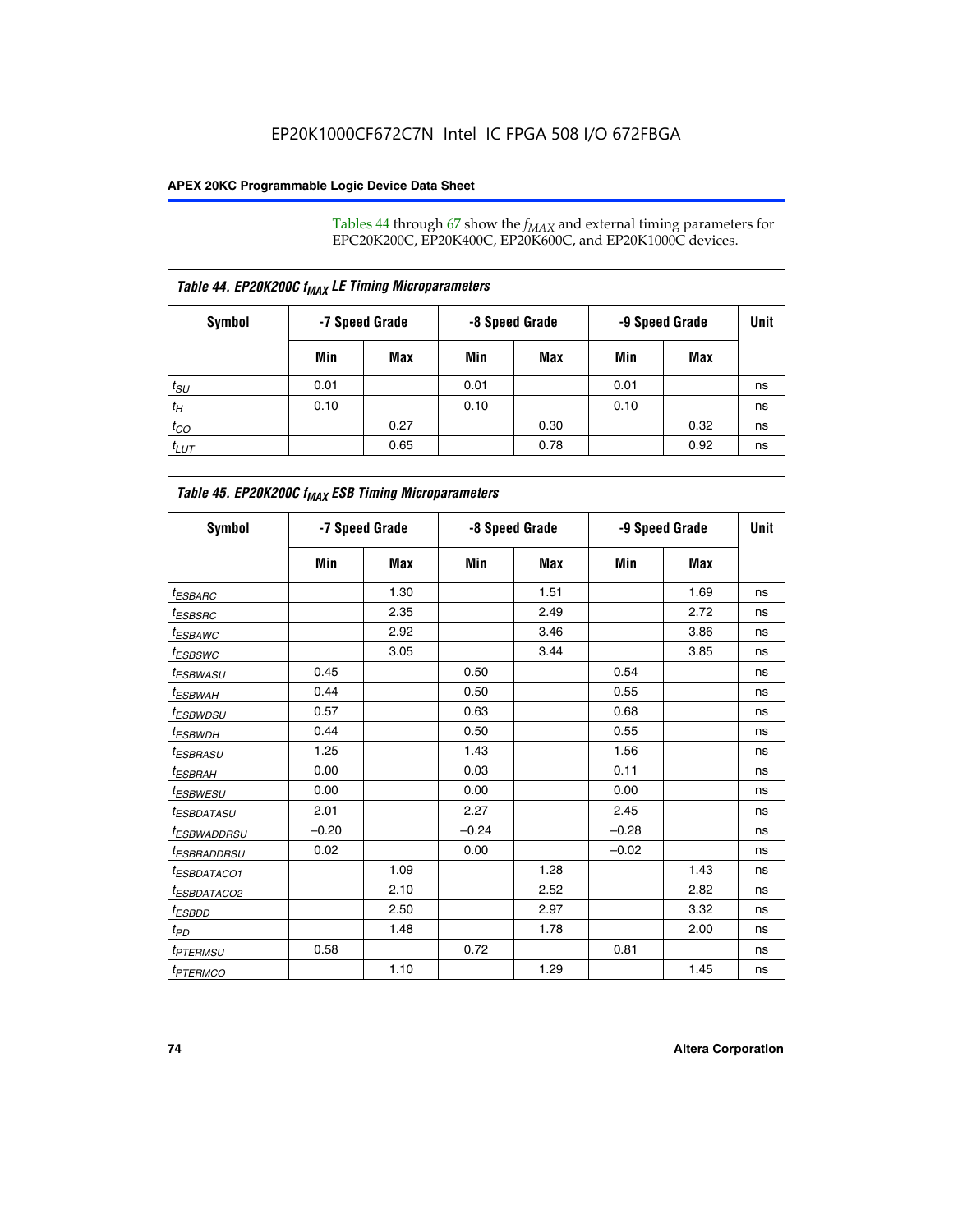| Table 46. EP20K200C f <sub>MAX</sub> Routing Delays |     |                |     |                |                |      |      |  |  |
|-----------------------------------------------------|-----|----------------|-----|----------------|----------------|------|------|--|--|
| <b>Symbol</b>                                       |     | -7 Speed Grade |     | -8 Speed Grade | -9 Speed Grade |      | Unit |  |  |
|                                                     | Min | Max            | Min | Max            | Min            | Max  |      |  |  |
| $t_{F1-4}$                                          |     | 0.15           |     | 0.17           |                | 0.20 | ns   |  |  |
| $t_{F5-20}$                                         |     | 0.81           |     | 0.94           |                | 1.12 | ns   |  |  |
| $t_{F20+}$                                          |     | 0.98           |     | 1.13           |                | 1.35 | ns   |  |  |

| Table 47. EP20K200C Minimum Pulse Width Timing Parameters |                |            |      |                |      |                |      |  |  |  |
|-----------------------------------------------------------|----------------|------------|------|----------------|------|----------------|------|--|--|--|
| Symbol                                                    | -7 Speed Grade |            |      | -8 Speed Grade |      | -9 Speed Grade | Unit |  |  |  |
|                                                           | Min            | <b>Max</b> | Min  | Max            | Min  | Max            |      |  |  |  |
| $t_{CH}$                                                  | 1.33           |            | 1.66 |                | 2.00 |                | ns   |  |  |  |
| $t_{CL}$                                                  | 1.33           |            | 1.66 |                | 2.00 |                | ns   |  |  |  |
| $t_{CLRP}$                                                | 0.20           |            | 0.20 |                | 0.20 |                | ns   |  |  |  |
| $t_{PREF}$                                                | 0.20           |            | 0.20 |                | 0.20 |                | ns   |  |  |  |
| $t_{ESBCH}$                                               | 1.33           |            | 1.66 |                | 2.00 |                | ns   |  |  |  |
| $t_{ESBCL}$                                               | 1.33           |            | 1.66 |                | 2.00 |                | ns   |  |  |  |
| $t_{ESBWP}$                                               | 1.05           |            | 1.28 |                | 1.44 |                | ns   |  |  |  |
| $t_{ESBRP}$                                               | 0.87           |            | 1.06 |                | 1.19 |                | ns   |  |  |  |

# *Table 48. EP20K200C External Timing Parameters*

| Symbol                | -7 Speed Grade |      |      | -8 Speed Grade | -9 Speed Grade | Unit |    |
|-----------------------|----------------|------|------|----------------|----------------|------|----|
|                       | Min            | Max  | Min  | Max            | Min            | Max  |    |
| t <sub>INSU</sub>     | 1.23           |      | 1.26 |                | 1.33           |      | ns |
| t <sub>INH</sub>      | 0.00           |      | 0.00 |                | 0.00           |      | ns |
| toutco                | 2.00           | 3.79 | 2.00 | 4.31           | 2.00           | 4.70 | ns |
| t <sub>INSUPLL</sub>  | 0.81           |      | 0.92 |                | $\,$           |      | ns |
| t <sub>INHPLL</sub>   | 0.00           |      | 0.00 |                |                |      | ns |
| t <sub>outcopll</sub> | 0.50           | 2.36 | 0.50 | 2.62           |                |      | ns |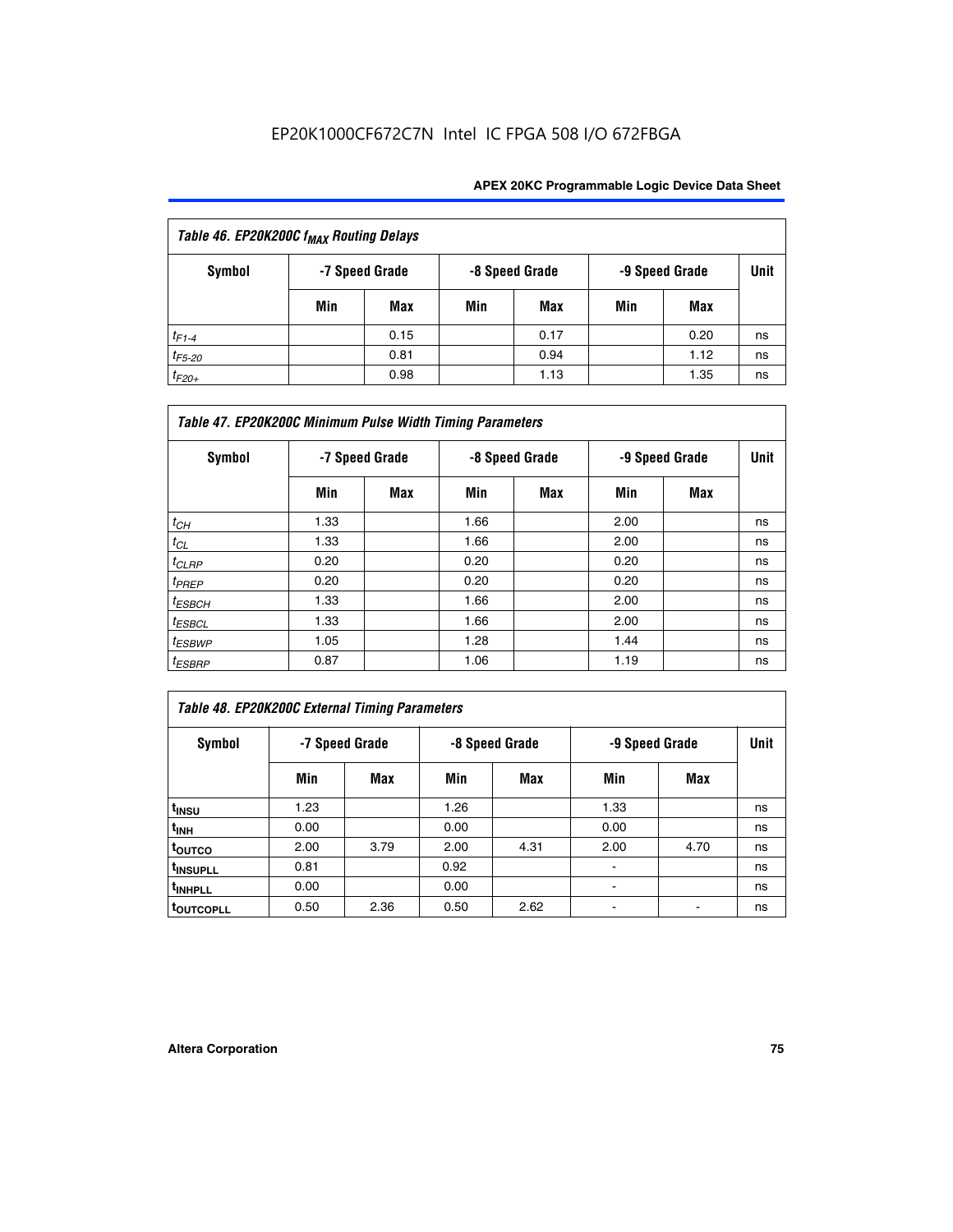| Table 49. EP20K200C External Bidirectional Timing Parameters |                |      |      |                |                          |             |    |  |  |  |
|--------------------------------------------------------------|----------------|------|------|----------------|--------------------------|-------------|----|--|--|--|
| Symbol                                                       | -7 Speed Grade |      |      | -8 Speed Grade | -9 Speed Grade           | <b>Unit</b> |    |  |  |  |
|                                                              | Min            | Max  | Min  | Max            | Min                      | Max         |    |  |  |  |
| <sup>t</sup> INSUBIDIR                                       | 1.38           |      | 1.78 |                | 1.99                     |             | ns |  |  |  |
| <sup>t</sup> INHBIDIR                                        | 0.00           |      | 0.00 |                | 0.00                     |             | ns |  |  |  |
| <b><sup>t</sup>OUTCOBIDIR</b>                                | 2.00           | 3.79 | 2.00 | 4.31           | 2.00                     | 4.70        | ns |  |  |  |
| <sup>t</sup> xzbidir                                         |                | 6.12 |      | 6.51           |                          | 7.89        | ns |  |  |  |
| <sup>t</sup> zxbidir                                         |                | 6.12 |      | 6.51           |                          | 7.89        | ns |  |  |  |
| <sup>t</sup> insubidirpll                                    | 2.82           |      | 3.47 |                | $\overline{\phantom{a}}$ |             | ns |  |  |  |
| <sup>t</sup> INHBIDIRPLL                                     | 0.00           |      | 0.00 |                |                          |             | ns |  |  |  |
| <b>TOUTCOBIDIRPLL</b>                                        | 0.50           | 2.36 | 0.50 | 2.62           | ٠                        |             | ns |  |  |  |
| <sup>T</sup> XZBIDIRPLL                                      |                | 4.69 |      | 4.82           |                          |             | ns |  |  |  |
| <sup>I</sup> ZXBIDIRPLL                                      |                | 4.69 |      | 4.82           |                          |             | ns |  |  |  |

| Table 50. EP20K400C f <sub>MAX</sub> LE Timing Parameters |      |      |                                  |      |                |      |      |  |  |
|-----------------------------------------------------------|------|------|----------------------------------|------|----------------|------|------|--|--|
| Symbol                                                    |      |      | -7 Speed Grade<br>-8 Speed Grade |      | -9 Speed Grade |      | Unit |  |  |
|                                                           | Min  | Max  | Min                              | Max  | Min            | Max  |      |  |  |
| $t_{SU}$                                                  | 0.01 |      | 0.01                             |      | 0.01           |      | ns   |  |  |
| $t_H$                                                     | 0.10 |      | 0.10                             |      | 0.10           |      | ns   |  |  |
| $t_{CO}$                                                  |      | 0.27 |                                  | 0.30 |                | 0.32 | ns   |  |  |
| $t_{LUT}$                                                 |      | 0.65 |                                  | 0.78 |                | 0.92 | ns   |  |  |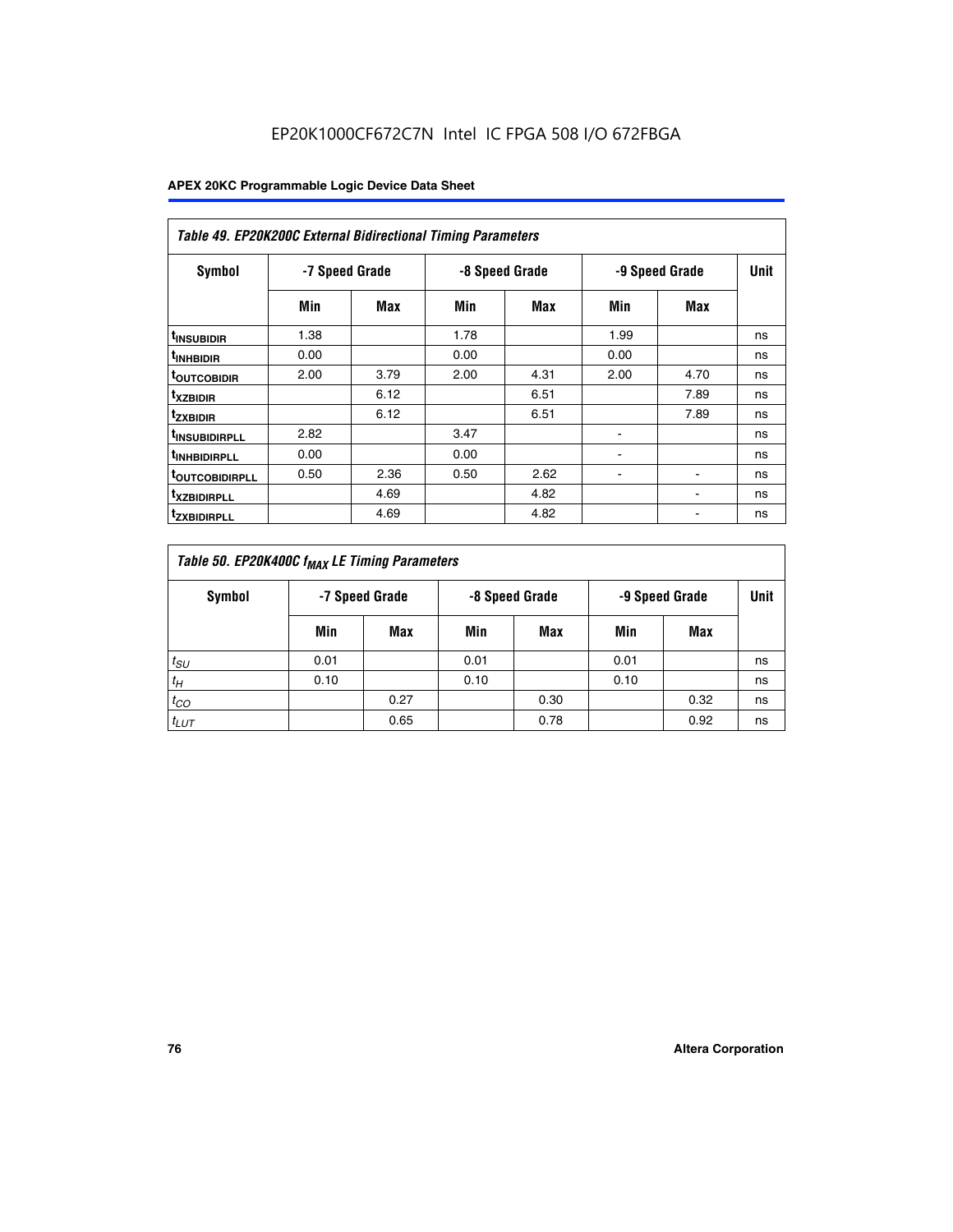| Table 51. EP20K400C f <sub>MAX</sub> ESB Timing Parameters |                |            |         |                |         |                |    |  |  |  |
|------------------------------------------------------------|----------------|------------|---------|----------------|---------|----------------|----|--|--|--|
| <b>Symbol</b>                                              | -7 Speed Grade |            |         | -8 Speed Grade |         | -9 Speed Grade |    |  |  |  |
|                                                            | Min            | <b>Max</b> | Min     | <b>Max</b>     | Min     | Max            |    |  |  |  |
| $t_{ESBARC}$                                               |                | 1.30       |         | 1.51           |         | 1.69           | ns |  |  |  |
| $t_{ESBSRC}$                                               |                | 2.35       |         | 2.49           |         | 2.72           | ns |  |  |  |
| <sup>t</sup> ESBAWC                                        |                | 2.92       |         | 3.46           |         | 3.86           | ns |  |  |  |
| <sup>t</sup> ESBSWC                                        |                | 3.05       |         | 3.44           |         | 3.85           | ns |  |  |  |
| <i>t<sub>ESBWASU</sub></i>                                 | 0.45           |            | 0.50    |                | 0.54    |                | ns |  |  |  |
| <sup>t</sup> ESBWAH                                        | 0.44           |            | 0.50    |                | 0.55    |                | ns |  |  |  |
| <i>t<sub>ESBWDSU</sub></i>                                 | 0.57           |            | 0.63    |                | 0.68    |                | ns |  |  |  |
| <sup>t</sup> ESBWDH                                        | 0.44           |            | 0.50    |                | 0.55    |                | ns |  |  |  |
| <i><b>ESBRASU</b></i>                                      | 1.25           |            | 1.43    |                | 1.56    |                | ns |  |  |  |
| <sup>t</sup> ESBRAH                                        | 0.00           |            | 0.03    |                | 0.11    |                | ns |  |  |  |
| <i>t<sub>ESBWESU</sub></i>                                 | 0.00           |            | 0.00    |                | 0.00    |                | ns |  |  |  |
| <i><b>ESBDATASU</b></i>                                    | 2.01           |            | 2.27    |                | 2.45    |                | ns |  |  |  |
| <sup>t</sup> ESBWADDRSU                                    | $-0.20$        |            | $-0.24$ |                | $-0.28$ |                | ns |  |  |  |
| <sup>t</sup> ESBRADDRSU                                    | 0.02           |            | 0.00    |                | $-0.02$ |                | ns |  |  |  |
| <sup>I</sup> ESBDATACO1                                    |                | 1.09       |         | 1.28           |         | 1.43           | ns |  |  |  |
| <sup>I</sup> ESBDATACO2                                    |                | 2.10       |         | 2.52           |         | 2.82           | ns |  |  |  |
| <sup>t</sup> ESBDD                                         |                | 2.50       |         | 2.97           |         | 3.32           | ns |  |  |  |
| t <sub>PD</sub>                                            |                | 1.48       |         | 1.78           |         | 2.00           | ns |  |  |  |
| <i>t<sub>PTERMSU</sub></i>                                 | 0.58           |            | 0.72    |                | 0.81    |                | ns |  |  |  |
| <b>t</b> <sub>PTERMCO</sub>                                |                | 1.10       |         | 1.29           |         | 1.45           | ns |  |  |  |

| Table 52. EP20K400C f <sub>MAX</sub> Routing Delays |     |                |     |                |                |      |      |  |  |  |
|-----------------------------------------------------|-----|----------------|-----|----------------|----------------|------|------|--|--|--|
| <b>Symbol</b>                                       |     | -7 Speed Grade |     | -8 Speed Grade | -9 Speed Grade |      | Unit |  |  |  |
|                                                     | Min | Max            | Min | Max            | Min            | Max  |      |  |  |  |
| $t_{F1-4}$                                          |     | 0.15           |     | 0.17           |                | 0.19 | ns   |  |  |  |
| $t_{F5-20}$                                         |     | 0.94           |     | 1.06           |                | 1.25 | ns   |  |  |  |
| $t_{F20+}$                                          |     | 1.73           |     | 1.96           |                | 2.30 | ns   |  |  |  |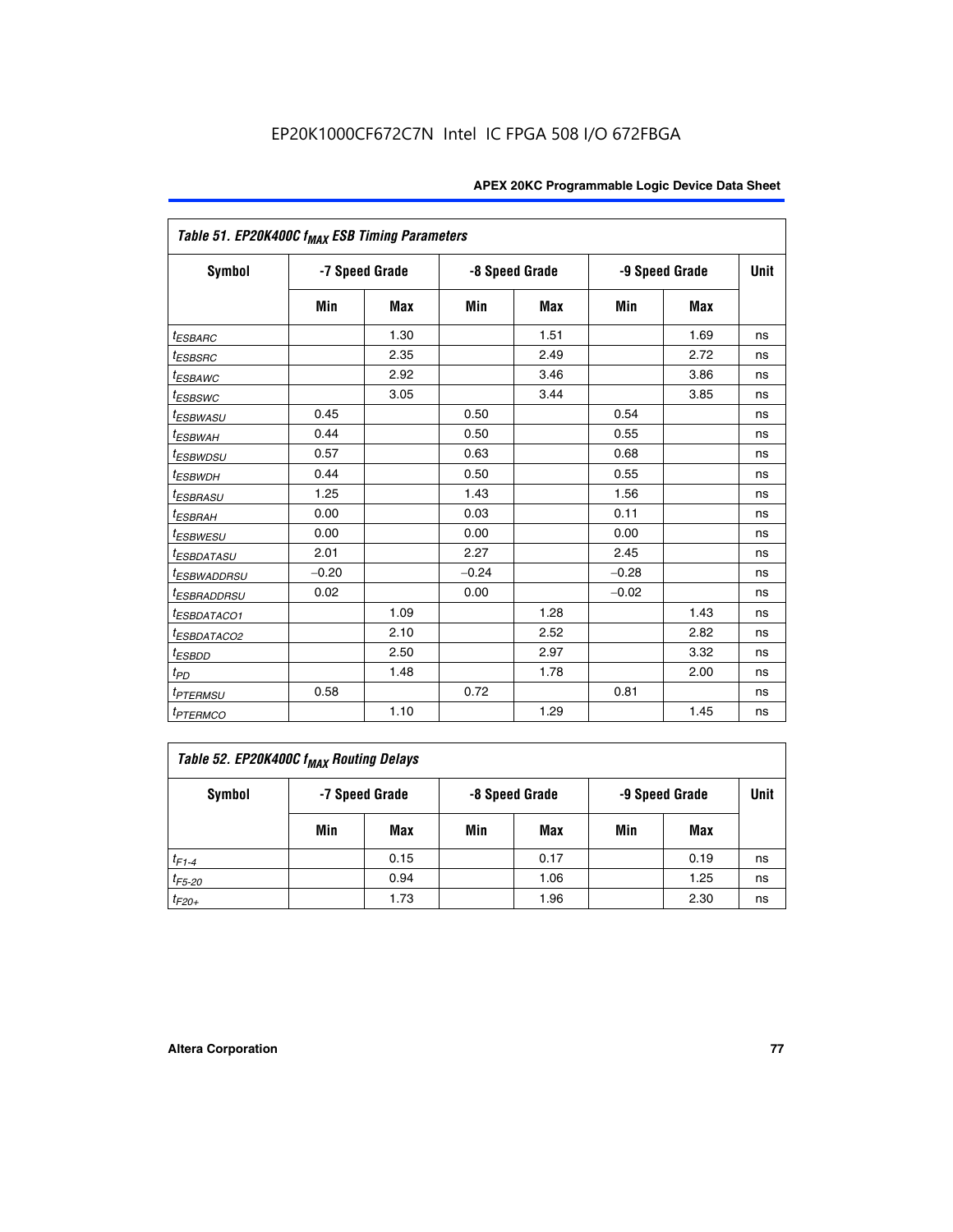| Table 53. EP20K400C Minimum Pulse Width Timing Parameters |      |                |      |                |      |                |      |  |  |  |
|-----------------------------------------------------------|------|----------------|------|----------------|------|----------------|------|--|--|--|
| Symbol                                                    |      | -7 Speed Grade |      | -8 Speed Grade |      | -9 Speed Grade | Unit |  |  |  |
|                                                           | Min  | Max            | Min  | Max            | Min  | Max            |      |  |  |  |
| $t_{CH}$                                                  | 1.33 |                | 1.66 |                | 2.00 |                | ns   |  |  |  |
| $t_{CL}$                                                  | 1.33 |                | 1.66 |                | 2.00 |                | ns   |  |  |  |
| $t_{CLRP}$                                                | 0.20 |                | 0.20 |                | 0.20 |                | ns   |  |  |  |
| $t_{PREF}$                                                | 0.20 |                | 0.20 |                | 0.20 |                | ns   |  |  |  |
| <sup>t</sup> ESBCH                                        | 1.33 |                | 1.66 |                | 2.00 |                | ns   |  |  |  |
| $t_{ESBCL}$                                               | 1.33 |                | 1.66 |                | 2.00 |                | ns   |  |  |  |
| $t_{ESBWP}$                                               | 1.05 |                | 1.28 |                | 1.44 |                | ns   |  |  |  |
| <sup>t</sup> ESBRP                                        | 0.87 |                | 1.06 |                | 1.19 |                | ns   |  |  |  |

| Table 54. EP20K400C External Timing Parameters |      |                |      |                |      |                |    |  |  |  |  |  |
|------------------------------------------------|------|----------------|------|----------------|------|----------------|----|--|--|--|--|--|
| Symbol                                         |      | -7 Speed Grade |      | -8 Speed Grade |      | -9 Speed Grade |    |  |  |  |  |  |
|                                                | Min  | Max            | Min  | Max            | Min  | Max            |    |  |  |  |  |  |
| t <sub>INSU</sub>                              | 1.37 |                | 1.52 |                | 1.64 |                | ns |  |  |  |  |  |
| $t_{\mathsf{INH}}$                             | 0.00 |                | 0.00 |                | 0.00 |                | ns |  |  |  |  |  |
| <sup>t</sup> outco                             | 2.00 | 4.25           | 2.00 | 4.61           | 2.00 | 5.03           | ns |  |  |  |  |  |
| <sup>t</sup> INSUPLL                           | 0.80 |                | 0.91 |                |      |                | ns |  |  |  |  |  |
| <sup>I</sup> INHPLL                            | 0.00 |                | 0.00 |                |      |                | ns |  |  |  |  |  |
| <b>LOUTCOPLL</b>                               | 0.50 | 2.27           | 0.50 | 2.55           |      |                | ns |  |  |  |  |  |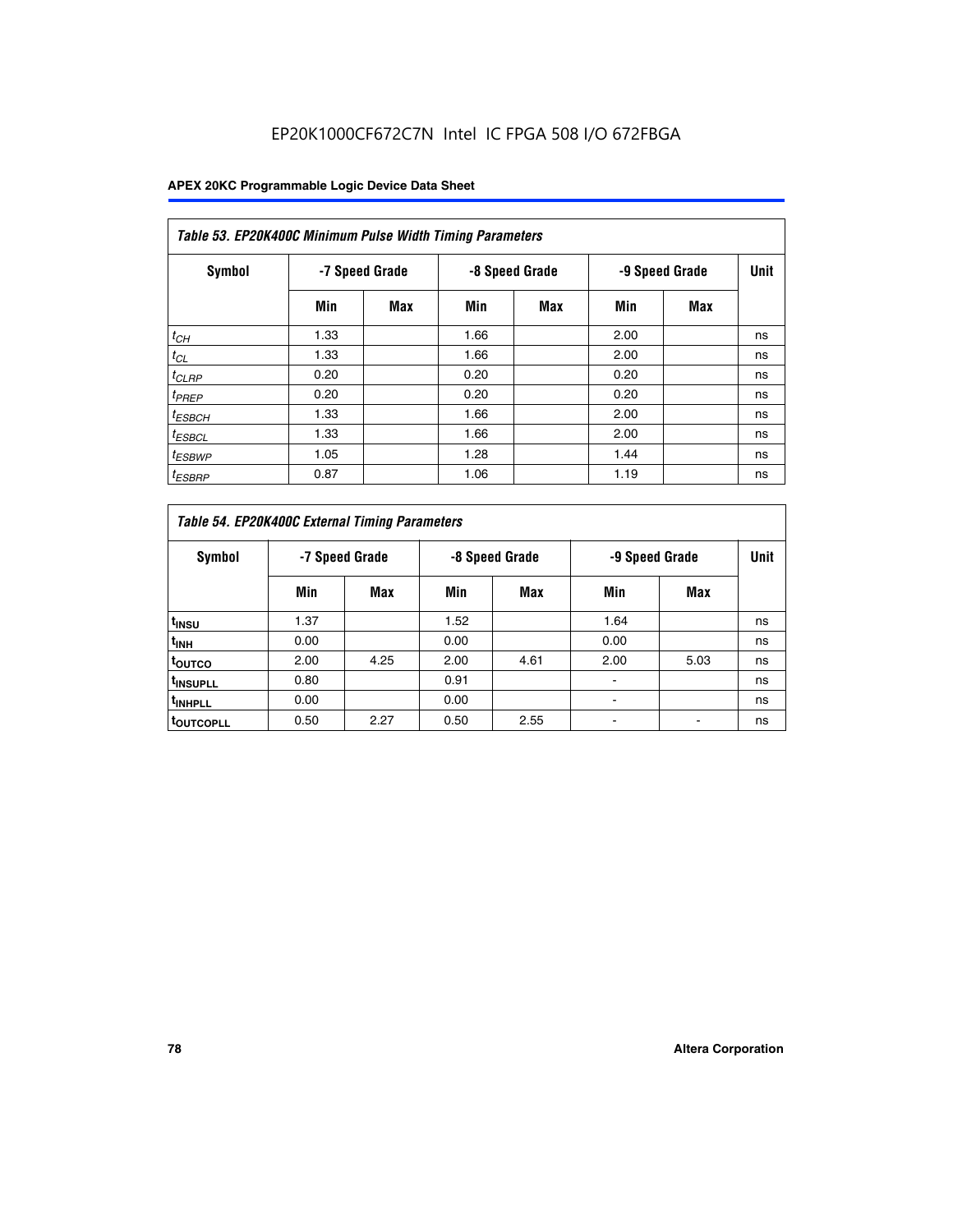| Table 55. EP20K400C External Bidirectional Timing Parameters |                |      |      |                |      |                |    |  |  |  |  |  |
|--------------------------------------------------------------|----------------|------|------|----------------|------|----------------|----|--|--|--|--|--|
| <b>Symbol</b>                                                | -7 Speed Grade |      |      | -8 Speed Grade |      | -9 Speed Grade |    |  |  |  |  |  |
|                                                              | Min            | Max  | Min  | Max            | Min  | Max            |    |  |  |  |  |  |
| t <sub>INSUBIDIR</sub>                                       | 1.29           |      | 1.67 |                | 1.92 |                | ns |  |  |  |  |  |
| <sup>t</sup> INHBIDIR                                        | 0.00           |      | 0.00 |                | 0.00 |                | ns |  |  |  |  |  |
| <b>TOUTCOBIDIR</b>                                           | 2.00           | 4.25 | 2.00 | 4.61           | 2.00 | 5.03           | ns |  |  |  |  |  |
| <sup>t</sup> xzbidir                                         |                | 6.55 |      | 6.97           |      | 7.35           | ns |  |  |  |  |  |
| <sup>t</sup> zxbidir                                         |                | 6.55 |      | 6.97           |      | 7.36           | ns |  |  |  |  |  |
| <sup>t</sup> INSUBIDIRPLL                                    | 3.22           |      | 3.80 |                |      |                | ns |  |  |  |  |  |
| <sup>t</sup> INHBIDIRPLL                                     | 0.00           |      | 0.00 |                |      |                | ns |  |  |  |  |  |
| <b>TOUTCOBIDIRPLL</b>                                        | 0.50           | 2.27 | 0.50 | 2.55           |      | $\blacksquare$ | ns |  |  |  |  |  |
| <sup>t</sup> xzbidirpll                                      |                | 4.62 |      | 4.84           |      |                | ns |  |  |  |  |  |
| <sup>t</sup> zxbidirpll                                      |                | 4.62 |      | 4.84           |      |                | ns |  |  |  |  |  |

| Table 56. EP20K600C f <sub>MAX</sub> LE Timing Parameters |                                  |      |      |      |                |      |    |  |  |  |  |
|-----------------------------------------------------------|----------------------------------|------|------|------|----------------|------|----|--|--|--|--|
| <b>Symbol</b>                                             | -8 Speed Grade<br>-7 Speed Grade |      |      |      | -9 Speed Grade |      |    |  |  |  |  |
|                                                           | Min                              | Max  | Min  | Max  | Min            | Max  |    |  |  |  |  |
| $t_{SU}$                                                  | 0.01                             |      | 0.01 |      | 0.01           |      | ns |  |  |  |  |
| $t_H$                                                     | 0.10                             |      | 0.10 |      | 0.10           |      | ns |  |  |  |  |
| $t_{CO}$                                                  |                                  | 0.27 |      | 0.30 |                | 0.32 | ns |  |  |  |  |
| $t_{LUT}$                                                 |                                  | 0.65 |      | 0.78 |                | 0.92 | ns |  |  |  |  |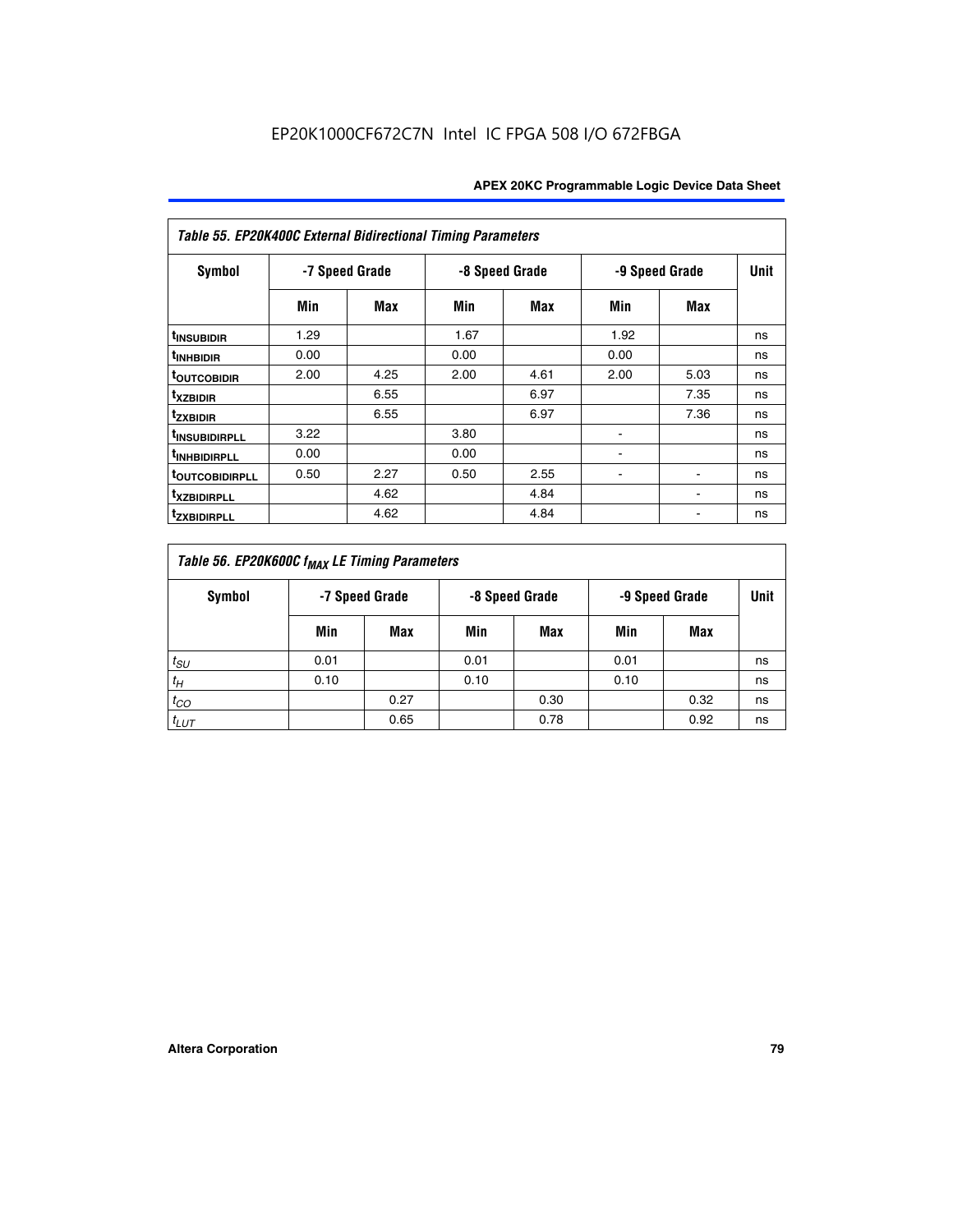|                             | Table 57. EP20K600C f <sub>MAX</sub> ESB Timing Parameters |            |         |                |         |                |    |  |  |  |  |
|-----------------------------|------------------------------------------------------------|------------|---------|----------------|---------|----------------|----|--|--|--|--|
| Symbol                      | -7 Speed Grade                                             |            |         | -8 Speed Grade |         | -9 Speed Grade |    |  |  |  |  |
|                             | Min                                                        | <b>Max</b> | Min     | Max            | Min     | Max            |    |  |  |  |  |
| <sup>t</sup> ESBARC         |                                                            | 1.30       |         | 1.51           |         | 1.69           | ns |  |  |  |  |
| <sup>t</sup> ESBSRC         |                                                            | 2.35       |         | 2.49           |         | 2.72           | ns |  |  |  |  |
| <sup>t</sup> ESBAWC         |                                                            | 2.92       |         | 3.46           |         | 3.86           | ns |  |  |  |  |
| <sup>t</sup> ESBSWC         |                                                            | 3.05       |         | 3.44           |         | 3.85           | ns |  |  |  |  |
| <sup>t</sup> ESBWASU        | 0.45                                                       |            | 0.50    |                | 0.54    |                | ns |  |  |  |  |
| <sup>t</sup> ESBWАН         | 0.44                                                       |            | 0.50    |                | 0.55    |                | ns |  |  |  |  |
| <sup>t</sup> ESBWDSU        | 0.57                                                       |            | 0.63    |                | 0.68    |                | ns |  |  |  |  |
| <sup>t</sup> ESBW <u>DH</u> | 0.44                                                       |            | 0.50    |                | 0.55    |                | ns |  |  |  |  |
| <i>ESBRASU</i>              | 1.25                                                       |            | 1.43    |                | 1.56    |                | ns |  |  |  |  |
| <sup>t</sup> ESBRAH         | 0.00                                                       |            | 0.03    |                | 0.11    |                | ns |  |  |  |  |
| <sup>t</sup> ESBWESU        | 0.00                                                       |            | 0.00    |                | 0.00    |                | ns |  |  |  |  |
| <sup>I</sup> ESBDATASU      | 2.01                                                       |            | 2.27    |                | 2.45    |                | ns |  |  |  |  |
| <sup>I</sup> ESBWADDRSU     | $-0.20$                                                    |            | $-0.24$ |                | $-0.28$ |                | ns |  |  |  |  |
| <sup>I</sup> ESBRADDRSU     | 0.02                                                       |            | 0.00    |                | $-0.02$ |                | ns |  |  |  |  |
| <sup>t</sup> ESBDATACO1     |                                                            | 1.09       |         | 1.28           |         | 1.43           | ns |  |  |  |  |
| <sup>t</sup> ESBDATACO2     |                                                            | 2.10       |         | 2.52           |         | 2.82           | ns |  |  |  |  |
| <sup>t</sup> ESBDD          |                                                            | 2.50       |         | 2.97           |         | 3.32           | ns |  |  |  |  |
| $t_{PD}$                    |                                                            | 1.48       |         | 1.78           |         | 2.00           | ns |  |  |  |  |
| <sup>t</sup> PTERMSU        | 0.58                                                       |            | 0.72    |                | 0.81    |                | ns |  |  |  |  |
| <sup>t</sup> PTERMCO        |                                                            | 1.10       |         | 1.29           |         | 1.45           | ns |  |  |  |  |

| Table 58. EP20K600C f <sub>MAX</sub> Routing Delays |                |      |                |      |                |      |      |  |  |  |  |
|-----------------------------------------------------|----------------|------|----------------|------|----------------|------|------|--|--|--|--|
| Symbol                                              | -7 Speed Grade |      | -8 Speed Grade |      | -9 Speed Grade |      | Unit |  |  |  |  |
|                                                     | Min            | Max  | Min            | Max  | Min            | Max  |      |  |  |  |  |
| $t_{F1-4}$                                          |                | 0.15 |                | 0.16 |                | 0.18 | ns   |  |  |  |  |
| $t_{F5-20}$                                         |                | 0.94 |                | 1.05 |                | 1.20 | ns   |  |  |  |  |
| $t_{F20+}$                                          |                | 1.76 |                | 1.98 |                | 2.23 | ns   |  |  |  |  |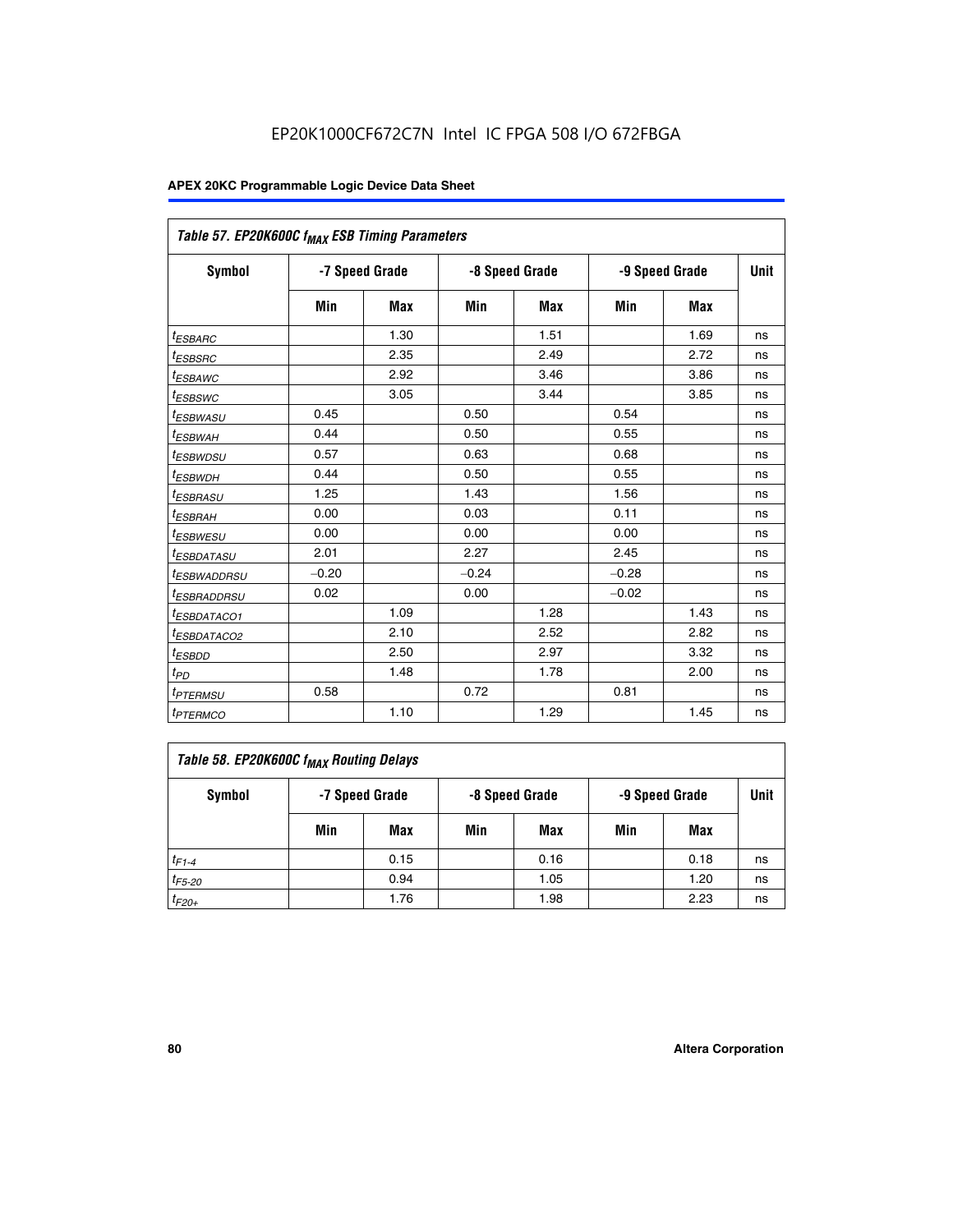| Table 59. EP20K600C Minimum Pulse Width Timing Parameters |                |     |                |            |                |     |             |  |  |  |  |
|-----------------------------------------------------------|----------------|-----|----------------|------------|----------------|-----|-------------|--|--|--|--|
| Symbol                                                    | -7 Speed Grade |     | -8 Speed Grade |            | -9 Speed Grade |     | <b>Unit</b> |  |  |  |  |
|                                                           | Min            | Max | Min            | <b>Max</b> | Min            | Max |             |  |  |  |  |
| $t_{CH}$                                                  | 1.33           |     | 1.66           |            | 2.00           |     | ns          |  |  |  |  |
| $t_{CL}$                                                  | 1.33           |     | 1.66           |            | 2.00           |     | ns          |  |  |  |  |
| $t_{CLRP}$                                                | 0.20           |     | 0.20           |            | 0.20           |     | ns          |  |  |  |  |
| $t_{PREF}$                                                | 0.20           |     | 0.20           |            | 0.20           |     | ns          |  |  |  |  |
| $t_{ESBCH}$                                               | 1.33           |     | 1.66           |            | 2.00           |     | ns          |  |  |  |  |
| $t_{ESBCL}$                                               | 1.33           |     | 1.66           |            | 2.00           |     | ns          |  |  |  |  |
| <sup>t</sup> ESBWP                                        | 1.05           |     | 1.28           |            | 1.44           |     | ns          |  |  |  |  |
| <sup>t</sup> ESBRP                                        | 0.87           |     | 1.06           |            | 1.19           |     | ns          |  |  |  |  |

| Table 60. EP20K600C External Timing Parameters |      |                |      |                |                |      |    |  |  |  |  |  |
|------------------------------------------------|------|----------------|------|----------------|----------------|------|----|--|--|--|--|--|
| Symbol                                         |      | -7 Speed Grade |      | -8 Speed Grade | -9 Speed Grade | Unit |    |  |  |  |  |  |
|                                                | Min  | Max            | Min  | Max            | Min            | Max  |    |  |  |  |  |  |
| t <sub>INSU</sub>                              | 1.28 |                | 1.40 |                | 1.45           |      | ns |  |  |  |  |  |
| <sup>t</sup> INH                               | 0.00 |                | 0.00 |                | 0.00           |      | ns |  |  |  |  |  |
| toutco                                         | 2.00 | 4.29           | 2.00 | 4.77           | 2.00           | 5.11 | ns |  |  |  |  |  |
| <sup>t</sup> INSUPLL                           | 0.80 |                | 0.91 |                |                |      | ns |  |  |  |  |  |
| <sup>t</sup> INHPLL                            | 0.00 |                | 0.00 |                |                |      | ns |  |  |  |  |  |
| <b>TOUTCOPLL</b>                               | 0.50 | 2.37           | 0.50 | 2.63           |                |      | ns |  |  |  |  |  |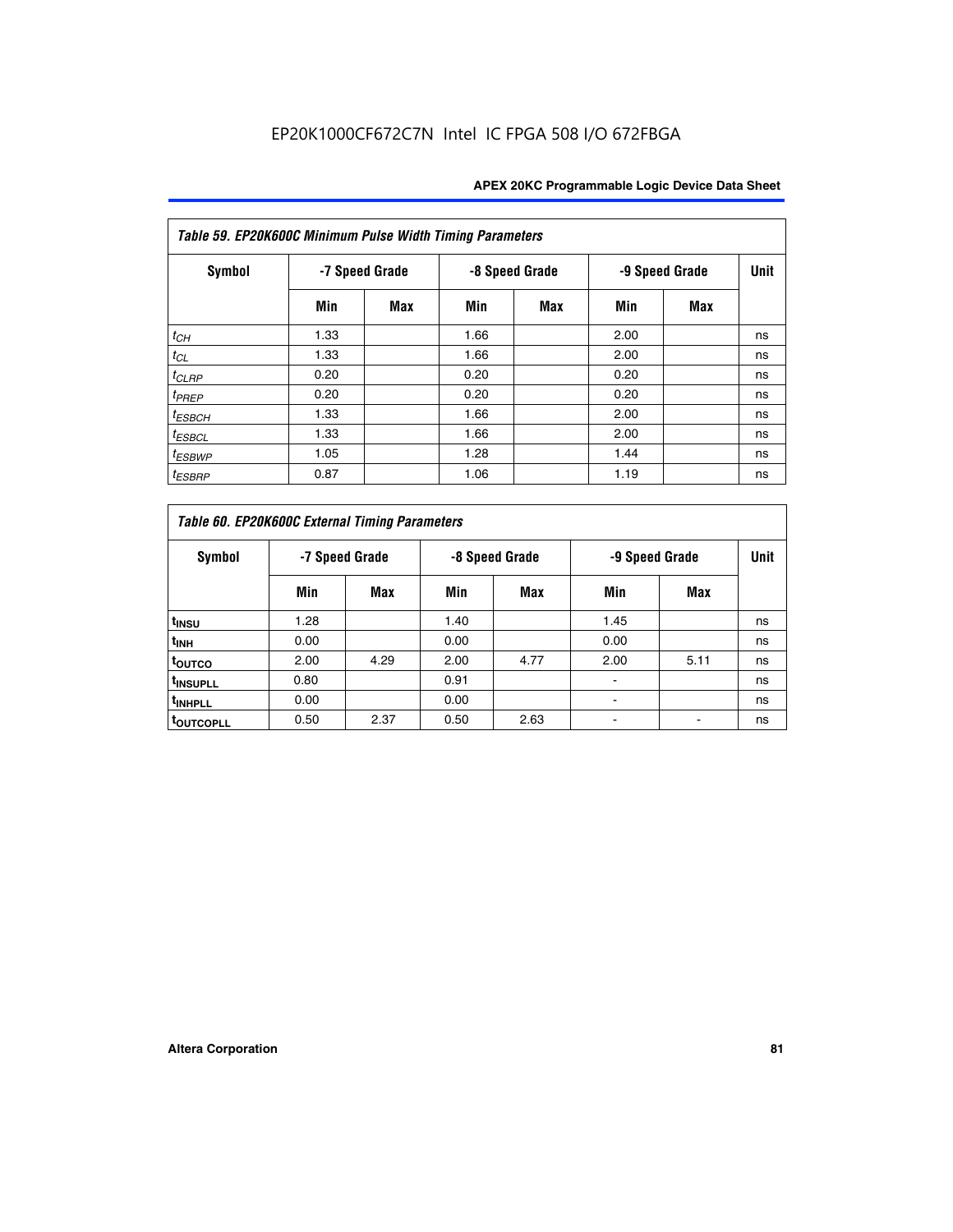| Table 61. EP20K600C External Bidirectional Timing Parameters |                |      |      |                |      |                |             |  |  |  |  |
|--------------------------------------------------------------|----------------|------|------|----------------|------|----------------|-------------|--|--|--|--|
| <b>Symbol</b>                                                | -7 Speed Grade |      |      | -8 Speed Grade |      | -9 Speed Grade | <b>Unit</b> |  |  |  |  |
|                                                              | Min            | Max  | Min  | Max            | Min  | Max            |             |  |  |  |  |
| <sup>t</sup> INSUBIDIR                                       | 2.03           |      | 2.57 |                | 2.97 |                | ns          |  |  |  |  |
| <sup>t</sup> inhbidir                                        | 0.00           |      | 0.00 |                | 0.00 |                | ns          |  |  |  |  |
| <b><sup>t</sup>OUTCOBIDIR</b>                                | 2.00           | 4.29 | 2.00 | 4.77           | 2.00 | 5.11           | ns          |  |  |  |  |
| <sup>T</sup> XZBIDIR                                         |                | 8.31 |      | 9.14           |      | 9.76           | ns          |  |  |  |  |
| <sup>t</sup> zxbidir                                         |                | 8.31 |      | 9.14           |      | 9.76           | ns          |  |  |  |  |
| <sup>T</sup> INSUBIDIRPLL                                    | 3.99           |      | 4.77 |                | ۰    |                | ns          |  |  |  |  |
| <sup>t</sup> INHBIDIRPLL                                     | 0.00           |      | 0.00 |                |      |                | ns          |  |  |  |  |
| <sup>T</sup> OUTCOBIDIRPLL                                   | 0.50           | 2.37 | 0.50 | 2.63           |      | ۰              | ns          |  |  |  |  |
| <sup>t</sup> xzbidirpll                                      |                | 6.35 |      | 6.94           |      |                | ns          |  |  |  |  |
| <sup>T</sup> ZXBIDIRPLL                                      |                | 6.35 |      | 6.94           |      |                | ns          |  |  |  |  |

| Table 62. EP20K1000C f <sub>MAX</sub> LE Timing Microparameters |                |      |                |      |                |      |      |  |  |  |  |
|-----------------------------------------------------------------|----------------|------|----------------|------|----------------|------|------|--|--|--|--|
| Symbol                                                          | -7 Speed Grade |      | -8 Speed Grade |      | -9 Speed Grade |      | Unit |  |  |  |  |
|                                                                 | Min            | Max  | Min            | Max  | Min            | Max  |      |  |  |  |  |
| $t_{SU}$                                                        | 0.01           |      | 0.01           |      | 0.01           |      | ns   |  |  |  |  |
| $t_H$                                                           | 0.10           |      | 0.10           |      | 0.10           |      | ns   |  |  |  |  |
| $t_{CO}$                                                        |                | 0.27 |                | 0.30 |                | 0.32 | ns   |  |  |  |  |
| $t_{LUT}$                                                       |                | 0.66 |                | 0.79 |                | 0.92 | ns   |  |  |  |  |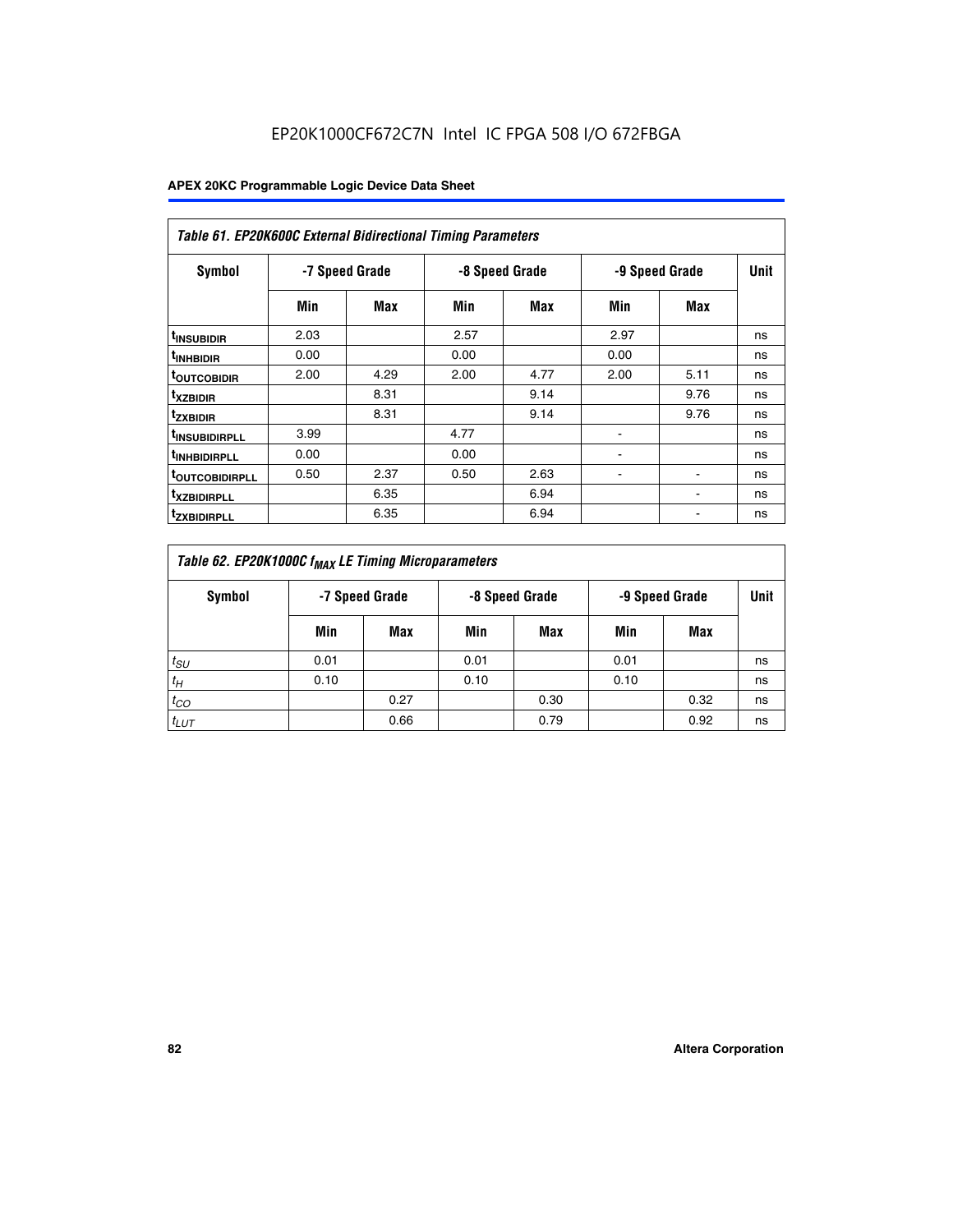| Table 63. EP20K1000C f <sub>MAX</sub> ESB Timing Microparameters |                |            |         |                |         |                |             |  |  |  |
|------------------------------------------------------------------|----------------|------------|---------|----------------|---------|----------------|-------------|--|--|--|
| <b>Symbol</b>                                                    | -7 Speed Grade |            |         | -8 Speed Grade |         | -9 Speed Grade | <b>Unit</b> |  |  |  |
|                                                                  | Min            | <b>Max</b> | Min     | <b>Max</b>     | Min     | Max            |             |  |  |  |
| <sup>t</sup> ESBARC                                              |                | 1.48       |         | 1.57           |         | 1.65           | ns          |  |  |  |
| t <sub>ESBSRC</sub>                                              |                | 2.36       |         | 2.50           |         | 2.73           | ns          |  |  |  |
| <sup>t</sup> ESBAWC                                              |                | 2.93       |         | 3.46           |         | 3.86           | ns          |  |  |  |
| t <sub>ESBSWC</sub>                                              |                | 3.08       |         | 3.43           |         | 3.83           | ns          |  |  |  |
| <sup>t</sup> ESBWASU                                             | 0.51           |            | 0.50    |                | 0.52    |                | ns          |  |  |  |
| <sup>t</sup> ESBWAH                                              | 0.38           |            | 0.51    |                | 0.57    |                | ns          |  |  |  |
| <sup>t</sup> ESBWDSU                                             | 0.62           |            | 0.62    |                | 0.66    |                | ns          |  |  |  |
| <sup>t</sup> ESBWDH                                              | 0.38           |            | 0.51    |                | 0.57    |                | ns          |  |  |  |
| <i><b>ESBRASU</b></i>                                            | 1.40           |            | 1.47    |                | 1.53    |                | ns          |  |  |  |
| <sup>t</sup> ESBRAH                                              | 0.00           |            | 0.07    |                | 0.18    |                | ns          |  |  |  |
| <i>t<sub>ESBWESU</sub></i>                                       | 0.00           |            | 0.00    |                | 0.00    |                | ns          |  |  |  |
| <i><b>ESBDATASU</b></i>                                          | 1.92           |            | 2.19    |                | 2.35    |                | ns          |  |  |  |
| <sup>t</sup> ESBWADDRSU                                          | $-0.20$        |            | $-0.28$ |                | $-0.32$ |                | ns          |  |  |  |
| <sup>t</sup> ESBRADDRSU                                          | 0.00           |            | $-0.03$ |                | $-0.05$ |                | ns          |  |  |  |
| <sup>t</sup> ESBDATACO1                                          |                | 1.12       |         | 1.30           |         | 1.46           | ns          |  |  |  |
| <sup>t</sup> ESBDATACO2                                          |                | 2.11       |         | 2.53           |         | 2.84           | ns          |  |  |  |
| $t_{ESBDD}$                                                      |                | 2.56       |         | 2.96           |         | 3.30           | ns          |  |  |  |
| $t_{PD}$                                                         |                | 1.49       |         | 1.79           |         | 2.02           | ns          |  |  |  |
| t <sub>PTERMSU</sub>                                             | 0.61           |            | 0.69    |                | 0.77    |                | ns          |  |  |  |
| <b>t</b> <sub>PTERMCO</sub>                                      |                | 1.13       |         | 1.32           |         | 1.48           | ns          |  |  |  |

| Table 64. EP20K1000C f <sub>MAX</sub> Routing Delays |                |      |                |      |                |      |      |  |  |  |  |
|------------------------------------------------------|----------------|------|----------------|------|----------------|------|------|--|--|--|--|
| Symbol                                               | -7 Speed Grade |      | -8 Speed Grade |      | -9 Speed Grade |      | Unit |  |  |  |  |
|                                                      | Min            | Max  | Min            | Max  | Min            | Max  |      |  |  |  |  |
| $t_{F1-4}$                                           |                | 0.15 |                | 0.17 |                | 0.19 | ns   |  |  |  |  |
| $t_{F5-20}$                                          |                | 1.13 |                | 1.31 |                | 1.50 | ns   |  |  |  |  |
| $t_{F20+}$                                           |                | 2.30 |                | 2.71 |                | 3.19 | ns   |  |  |  |  |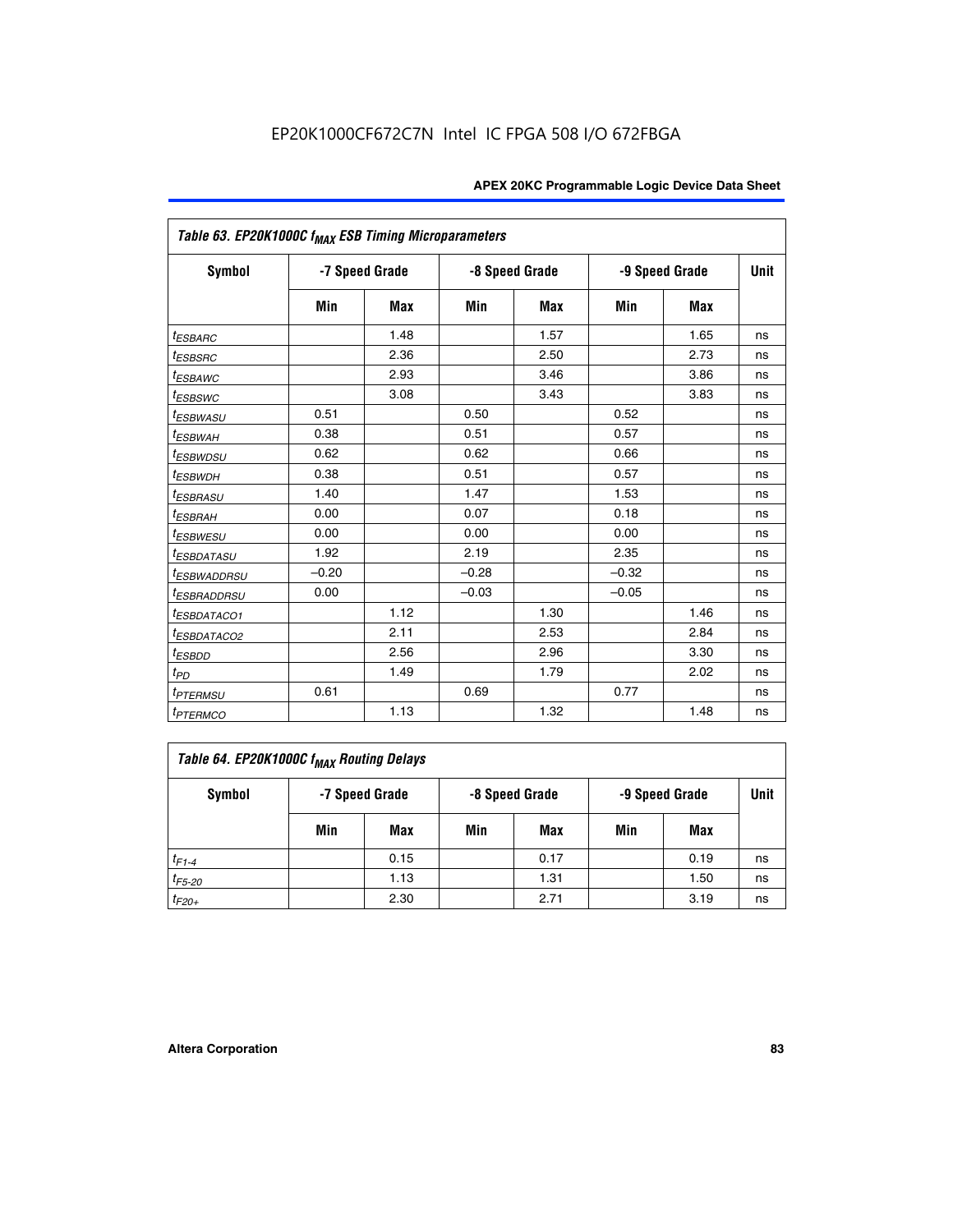| Table 65. EP20K1000C Minimum Pulse Width Timing Parameters |                |     |      |                |      |                |      |  |  |  |  |
|------------------------------------------------------------|----------------|-----|------|----------------|------|----------------|------|--|--|--|--|
| Symbol                                                     | -7 Speed Grade |     |      | -8 Speed Grade |      | -9 Speed Grade | Unit |  |  |  |  |
|                                                            | Min            | Max | Min  | <b>Max</b>     | Min  | <b>Max</b>     |      |  |  |  |  |
| $t_{CH}$                                                   | 1.33           |     | 1.66 |                | 2.00 |                | ns   |  |  |  |  |
| $t_{CL}$                                                   | 1.33           |     | 1.66 |                | 2.00 |                | ns   |  |  |  |  |
| $t_{CLRP}$                                                 | 0.20           |     | 0.20 |                | 0.20 |                | ns   |  |  |  |  |
| $t_{PREF}$                                                 | 0.20           |     | 0.20 |                | 0.20 |                | ns   |  |  |  |  |
| <sup>t</sup> ESBCH                                         | 1.33           |     | 1.66 |                | 2.00 |                | ns   |  |  |  |  |
| $t_{ESBCL}$                                                | 1.33           |     | 1.66 |                | 2.00 |                | ns   |  |  |  |  |
| $t_{ESBWP}$                                                | 1.04           |     | 1.26 |                | 1.41 |                | ns   |  |  |  |  |
| <sup>t</sup> ESBRP                                         | 0.87           |     | 1.05 |                | 1.18 |                | ns   |  |  |  |  |

| Table 66. EP20K1000C External Timing Parameters |                |      |                |      |                |      |             |
|-------------------------------------------------|----------------|------|----------------|------|----------------|------|-------------|
| Symbol                                          | -7 Speed Grade |      | -8 Speed Grade |      | -9 Speed Grade |      | <b>Unit</b> |
|                                                 | Min            | Max  | Min            | Max  | Min            | Max  |             |
| t <sub>insu</sub>                               | 1.14           |      | 1.14           |      | 1.11           |      | ns          |
| <sup>t</sup> inh                                | 0.00           |      | 0.00           |      | 0.00           |      | ns          |
| toutco                                          | 2.00           | 4.63 | 2.00           | 5.26 | 2.00           | 5.69 | ns          |
| <sup>t</sup> INSUPLL                            | 0.81           |      | 0.92           |      |                |      | ns          |
| <sup>t</sup> INHPLL                             | 0.00           |      | 0.00           |      |                |      | ns          |
| <sup>I</sup> OUTCOPLL                           | 0.50           | 2.32 | 0.50           | 2.55 |                |      | ns          |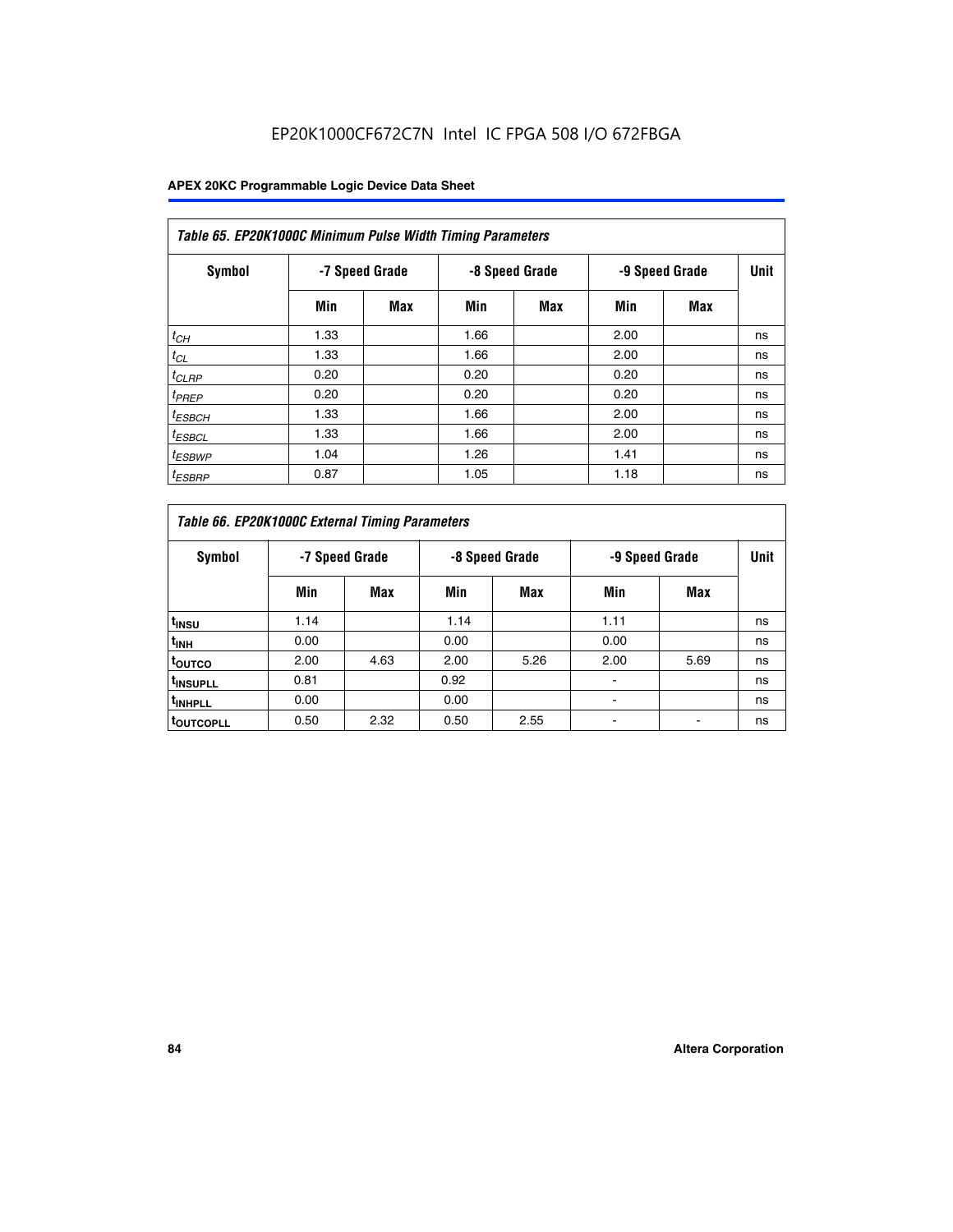| <b>Table 67. EP20K1000C External Bidirectional Timing Parameters</b> |                |      |                |      |                |       |             |
|----------------------------------------------------------------------|----------------|------|----------------|------|----------------|-------|-------------|
| Symbol                                                               | -7 Speed Grade |      | -8 Speed Grade |      | -9 Speed Grade |       | <b>Unit</b> |
|                                                                      | Min            | Max  | Min            | Max  | Min            | Max   |             |
| <sup>t</sup> INSUBIDIR                                               | 1.86           |      | 2.54           |      | 3.15           |       | ns          |
| <sup>t</sup> INHBIDIR                                                | 0.00           |      | 0.00           |      | 0.00           |       | ns          |
| <b>TOUTCOBIDIR</b>                                                   | 2.00           | 4.63 | 2.00           | 5.26 | 2.00           | 5.69  | ns          |
| <sup>t</sup> xzbidir                                                 |                | 8.98 |                | 9.89 |                | 10.67 | ns          |
| tzxbidir                                                             |                | 8.98 |                | 9.89 |                | 10.67 | ns          |
| <sup>t</sup> INSUBIDIRPLL                                            | 4.17           |      | 5.27           |      |                |       | ns          |
| <sup>t</sup> INHBIDIRPLL                                             | 0.00           |      | 0.00           |      |                |       | ns          |
| <b>TOUTCOBIDIRPLL</b>                                                | 0.50           | 2.32 | 0.50           | 2.55 |                |       | ns          |
| <sup>t</sup> xzbidirpll                                              |                | 6.67 |                | 7.18 |                |       | ns          |
| tzxbidirpll                                                          |                | 6.67 |                | 7.18 |                |       | ns          |

Tables 68 and 69 show selectable I/O standard input and output delays for APEX 20KC devices. If you select an I/O standard input or output delay other than LVCMOS, add the delay for the selected speed grade to the LVCMOS value.

| Table 68. Selectable I/O Standard Input Delays |                |         |                |         |                |         |             |  |
|------------------------------------------------|----------------|---------|----------------|---------|----------------|---------|-------------|--|
| <b>Symbol</b>                                  | -7 Speed Grade |         | -8 Speed Grade |         | -9 Speed Grade |         | <b>Unit</b> |  |
|                                                | Min            | Max     | Min            | Max     | Min            | Max     | Min         |  |
| <b>LVCMOS</b>                                  |                | 0.00    |                | 0.00    |                | 0.00    | ns          |  |
| <b>LVTTL</b>                                   |                | 0.00    |                | 0.00    |                | 0.00    | ns          |  |
| 2.5V                                           |                | 0.00    |                | 0.00    |                | 0.00    | ns          |  |
| 1.8 V                                          |                | 0.04    |                | 0.11    |                | 0.14    | ns          |  |
| PCI                                            |                | 0.00    |                | 0.04    |                | 0.03    | ns          |  |
| $GTL+$                                         |                | $-0.30$ |                | 0.25    |                | 0.23    | ns          |  |
| SSTL-3 Class I                                 |                | $-0.19$ |                | $-0.13$ |                | $-0.13$ | ns          |  |
| SSTL-3 Class II                                |                | $-0.19$ |                | $-0.13$ |                | $-0.13$ | ns          |  |
| SSTL-2 Class I                                 |                | $-0.19$ |                | $-0.13$ |                | $-0.13$ | ns          |  |
| SSTL-2 Class II                                |                | $-0.19$ |                | $-0.13$ |                | $-0.13$ | ns          |  |
| <b>LVDS</b>                                    |                | $-0.19$ |                | $-0.17$ |                | $-0.16$ | ns          |  |
| <b>CTT</b>                                     |                | 0.00    |                | 0.00    |                | 0.00    | ns          |  |
| <b>AGP</b>                                     |                | 0.00    |                | 0.00    |                | 0.00    | ns          |  |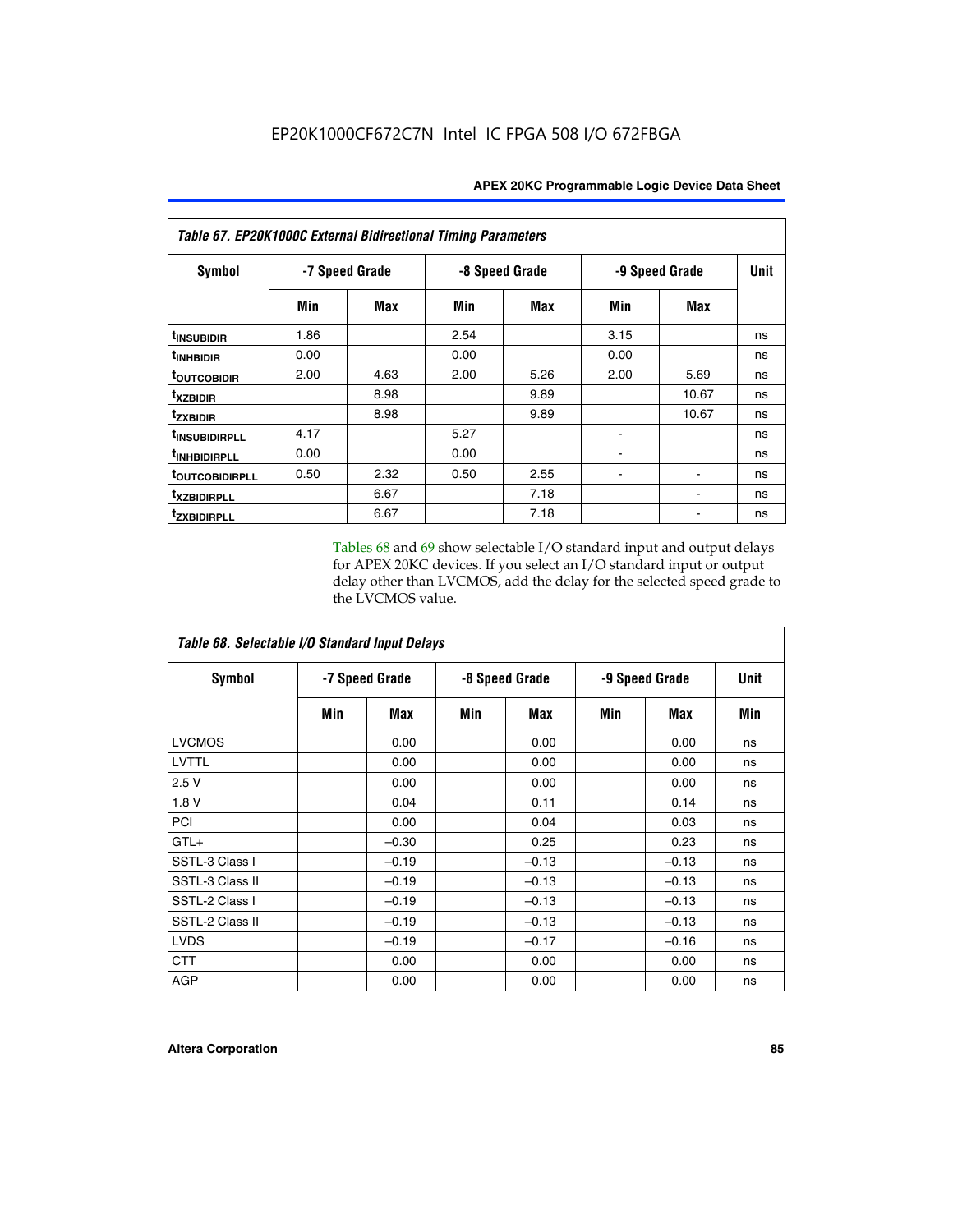| Table 69. Selectable I/O Standard Output Delays |                |         |               |         |                |         |      |
|-------------------------------------------------|----------------|---------|---------------|---------|----------------|---------|------|
| <b>Symbol</b>                                   | -7 Speed Grade |         | -8 Speed Grad |         | -9 Speed Grade |         | Unit |
|                                                 | Min            | Max     | Min           | Max     | Min            | Max     | Min  |
| <b>LVCMOS</b>                                   |                | 0.00    |               | 0.00    |                | 0.00    | ns   |
| LVTTL                                           |                | 0.00    |               | 0.00    |                | 0.00    | ns   |
| 2.5V                                            |                | 0.00    |               | 0.00    |                | 0.00    | ns   |
| 1.8V                                            |                | 1.18    |               | 1.41    |                | 1.57    | ns   |
| PCI                                             |                | $-0.52$ |               | $-0.53$ |                | $-0.56$ | ns   |
| $GTL+$                                          |                | $-0.18$ |               | $-0.29$ |                | $-0.39$ | ns   |
| SSTL-3 Class I                                  |                | $-0.67$ |               | $-0.71$ |                | $-0.75$ | ns   |
| SSTL-3 Class II                                 |                | $-0.67$ |               | $-0.71$ |                | $-0.75$ | ns   |
| SSTL-2 Class I                                  |                | $-0.67$ |               | $-0.71$ |                | $-0.75$ | ns   |
| SSTL-2 Class II                                 |                | $-0.67$ |               | $-0.71$ |                | $-0.75$ | ns   |
| <b>LVDS</b>                                     |                | $-0.69$ |               | $-0.70$ |                | $-0.73$ | ns   |
| <b>CTT</b>                                      |                | 0.00    |               | 0.00    |                | 0.00    | ns   |
| AGP                                             |                | 0.00    |               | 0.00    |                | 0.00    | ns   |

# **Power Consumption**

To estimate device power consumption, use the interactive power estimator on the Altera web site at **http://www.altera.com**.

# **Configuration & Operation**

The APEX 20KC architecture supports several configuration schemes. This section summarizes the device operating modes and available device configuration schemes.

# **Operating Modes**

The APEX architecture uses SRAM configuration elements that require configuration data to be loaded each time the circuit powers up. The process of physically loading the SRAM data into the device is called configuration. During initialization, which occurs immediately after configuration, the device resets registers, enables I/O pins, and begins to operate as a logic device. The I/O pins are tri-stated during power-up, and before and during configuration. Together, the configuration and initialization processes are called *command mode*; normal device operation is called *user mode*.

Before and during device configuration, all I/O pins are pulled to  $V_{CCIO}$ by a built-in weak pull-up resistor.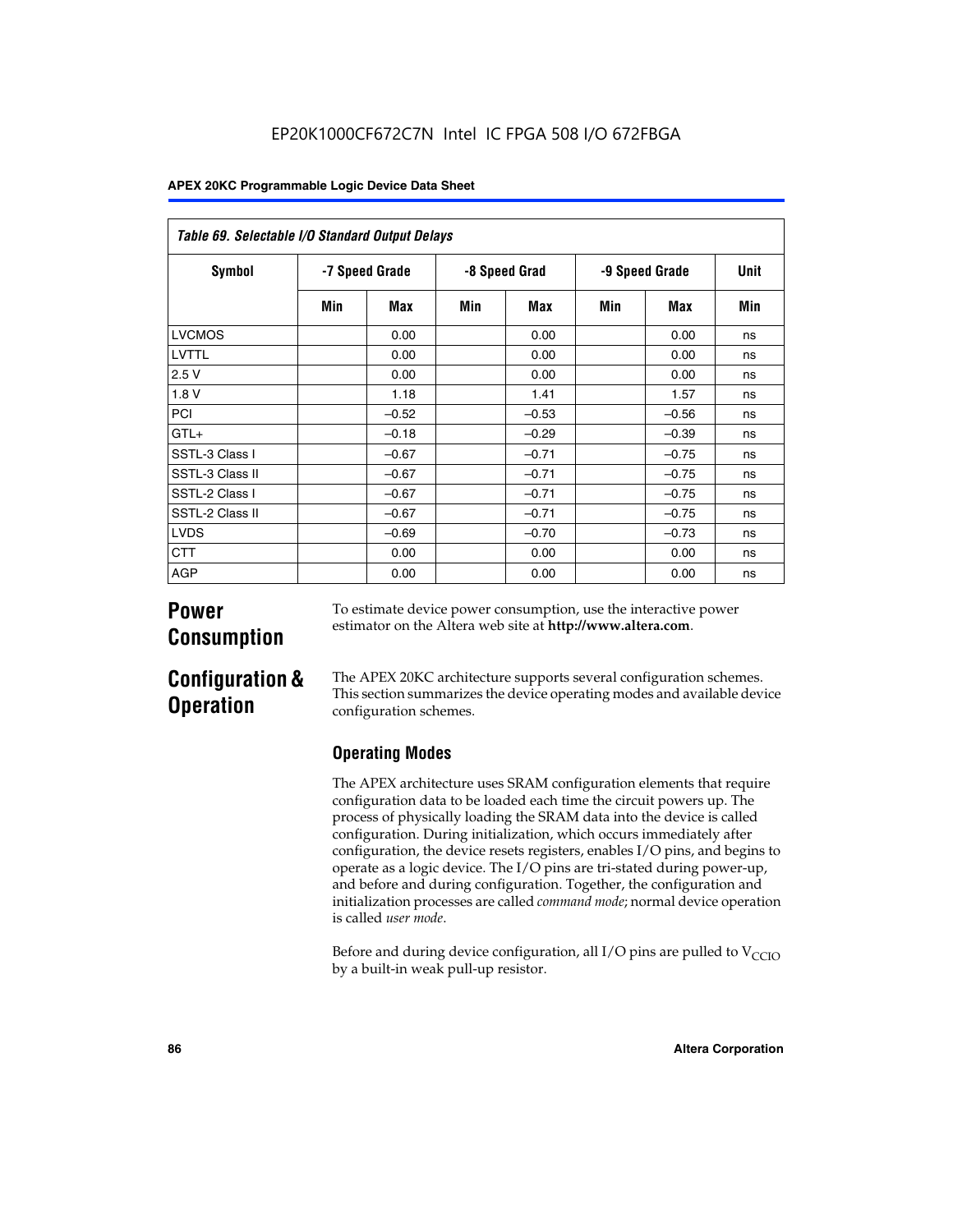SRAM configuration elements allow APEX 20KC devices to be reconfigured in-circuit by loading new configuration data into the device. Real-time reconfiguration is performed by forcing the device into command mode with a device pin, loading different configuration data, reinitializing the device, and resuming user-mode operation. In-field upgrades can be performed by distributing new configuration files.

# **Configuration Schemes**

The configuration data for an APEX 20KC device can be loaded with one of five configuration schemes (see Table 70), chosen on the basis of the target application. An EPC16, EPC2, or EPC1 configuration device, intelligent controller, or the JTAG port can be used to control the configuration of an APEX 20KC device. When a configuration device is used, the system can configure automatically at system power-up.

Multiple APEX 20KC devices can be configured in any of five configuration schemes by connecting the configuration enable (nCE) and configuration enable output (nCEO) pins on each device.

| Table 70. Data Sources for Configuration |                                                                                                                                                      |  |  |  |  |
|------------------------------------------|------------------------------------------------------------------------------------------------------------------------------------------------------|--|--|--|--|
| <b>Configuration Scheme</b>              | Data Source                                                                                                                                          |  |  |  |  |
| Configuration device                     | EPC16, EPC8, EPC4, EPC2, or EPC1 configuration device                                                                                                |  |  |  |  |
| Passive serial (PS)                      | MasterBlaster or ByteBlasterMV download cable or serial data source                                                                                  |  |  |  |  |
| Passive parallel asynchronous (PPA)      | Parallel data source                                                                                                                                 |  |  |  |  |
| Passive parallel synchronous (PPS)       | Parallel data source                                                                                                                                 |  |  |  |  |
| <b>JTAG</b>                              | MasterBlaster or ByteBlasterMV download cable or a microprocessor<br>with a Jam Standard Test and Programming Language (STAPL) or<br><b>JBC File</b> |  |  |  |  |



For more information on configuration, see *Application Note* 116 *(Configuring SRAM-Based LUT Devices).*

| <b>Device Pin-</b>                    | See the Altera web site (http://www.altera.com) or the Altera Digital                                                                                                    |
|---------------------------------------|--------------------------------------------------------------------------------------------------------------------------------------------------------------------------|
| <b>Outs</b>                           | Library for pin-out information.                                                                                                                                         |
| <b>Ordering</b><br><b>Information</b> | Figure 39 describes the ordering codes for Stratix devices. For more<br>information on a specific package, refer to the Altera Device Package<br>Information Data Sheet. |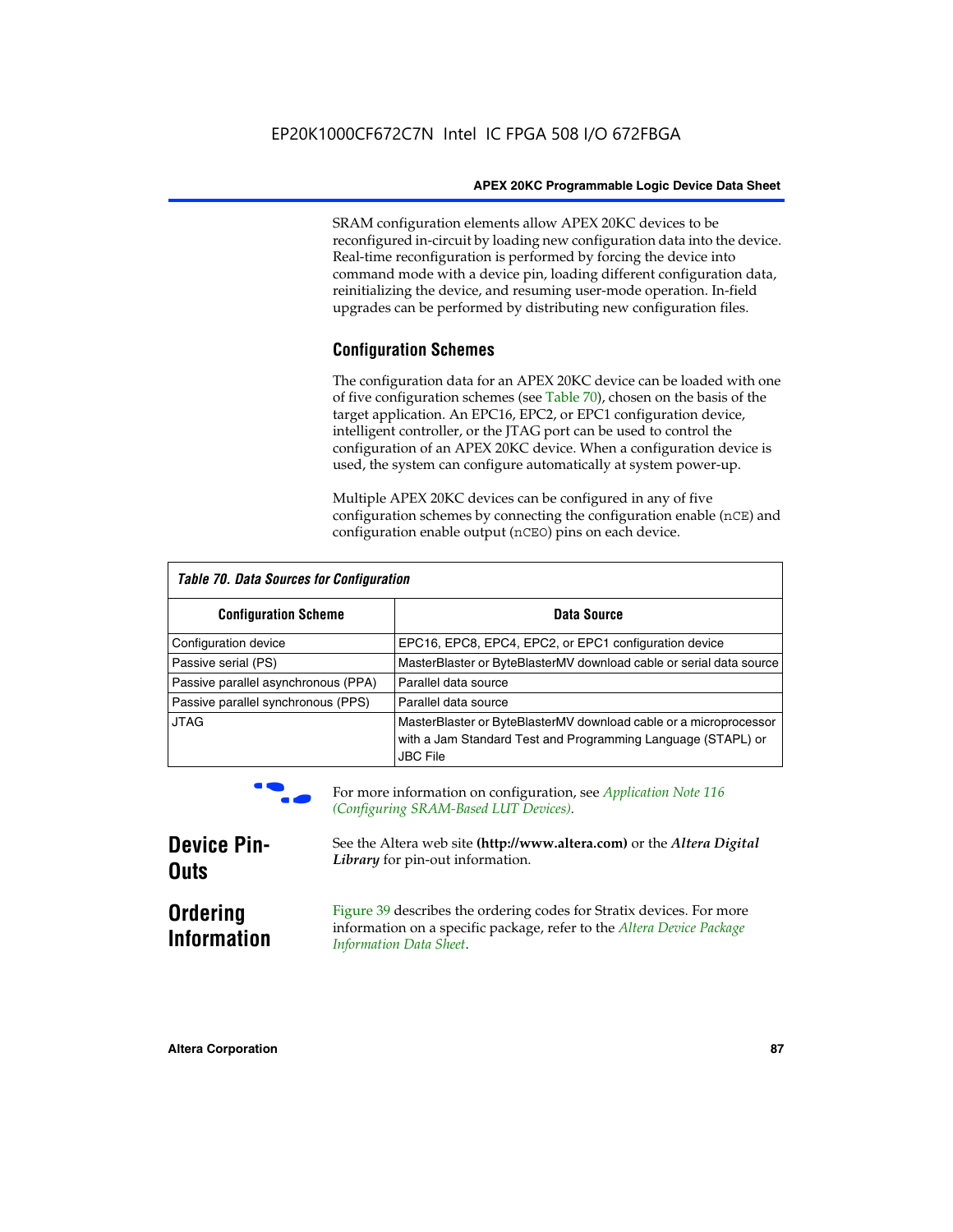#### *Figure 39. APEX 20KC Device Packaging Ordering Information*



# **Revision History**

The information contained in the *APEX 20KC Programmable Logic Device Data Sheet* version 2.2 supersedes information published in previous versions.

# **Version 2.2**

The following changes were made to the *APEX 20KC Programmable Logic Device Data Sheet* version 2.2:

- Updated Tables 1.
- Updated notes in Tables 20.

# **Version 2.1**

The following changes were made to the *APEX 20KC Programmable Logic Device Data Sheet* version 2.1:

- Removed figure on AC Test Conditions.
- Updated conditions in Tables 40 and 41.
- Added Tables 42 and 43.
- $\blacksquare$  Updated V<sub>OD</sub> in Table 27.<br>Added Figures 36 through
- Added Figures 36 through 38.
- Updated Tables 44 through 49.
- Updated Tables 62 through 67.
- Removed notes in Tables 44 through 67.
- Various textual changes throughout the document.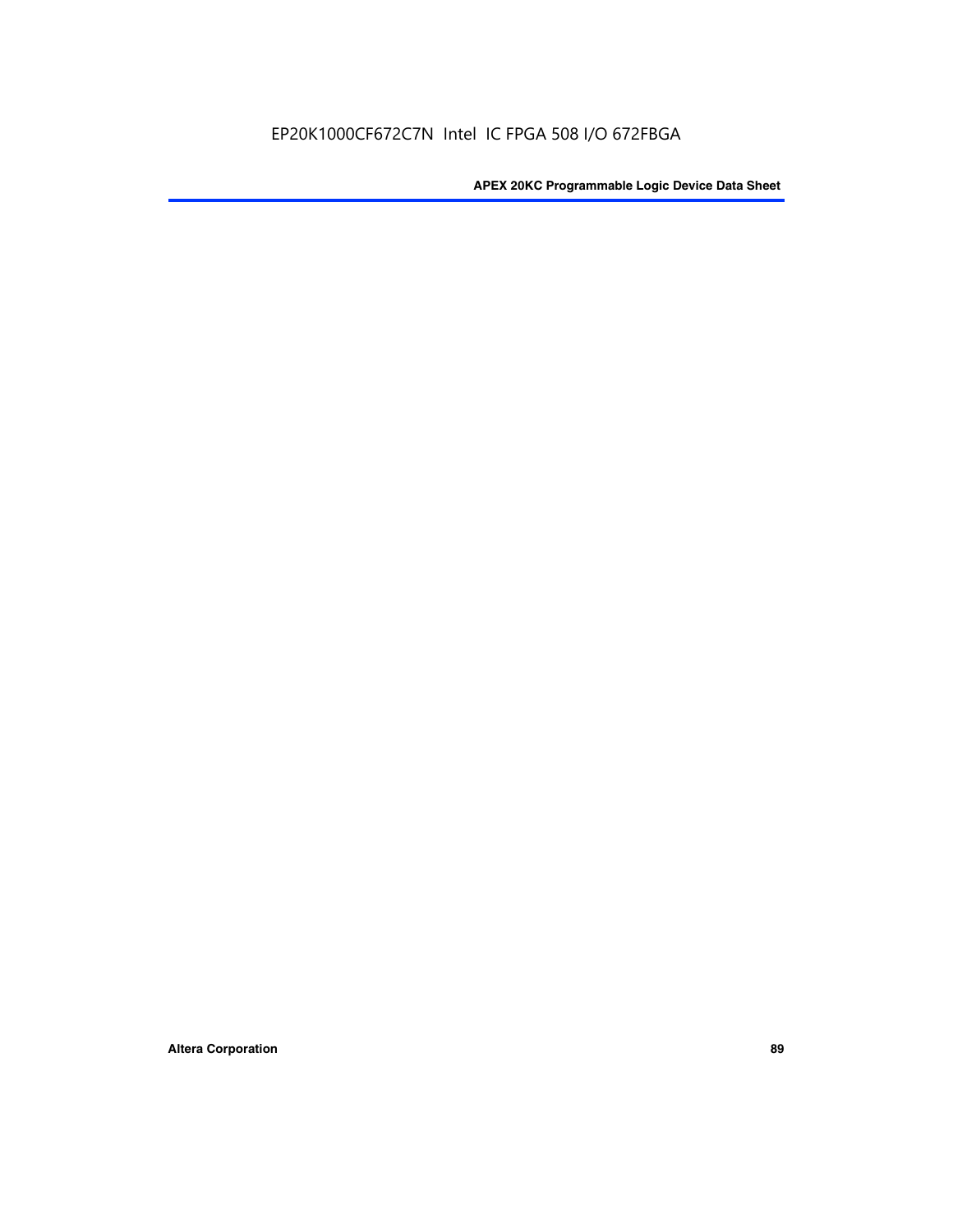

101 Innovation Drive San Jose, CA 95134 (408) 544-7000 http://www.altera.com Applications Hotline: (800) 800-EPLD Customer Marketing: (408) 544-7104 Literature Services: lit\_req@altera.com

Copyright © 2002 Altera Corporation. All rights reserved. Altera, The Programmable Solutions Company, the stylized Altera logo, specific device designations, and all other words and logos that are identified as trademarks and/or service marks are, unless noted otherwise, the trademarks and service marks of Altera Corporation in the U.S. and other countries. All other product or service names are the property of their respective holders. Altera products are protected under numerous U.S. and foreign patents and pending applications, mask work rights, and copyrights. Altera warrants performance of its semiconductor products

to current specifications in accordance with Altera's standard warranty, but reserves the right to make changes to any products and services at any time without notice. Altera assumes no responsibility or liability arising out of the application or use of any information, product, or service described herein except as expressly agreed to in writing by Altera Corporation. Altera customers are advised to obtain the latest version of device specifications before relying on any published information and before placing orders for products or services.



**90 Altera Corporation**